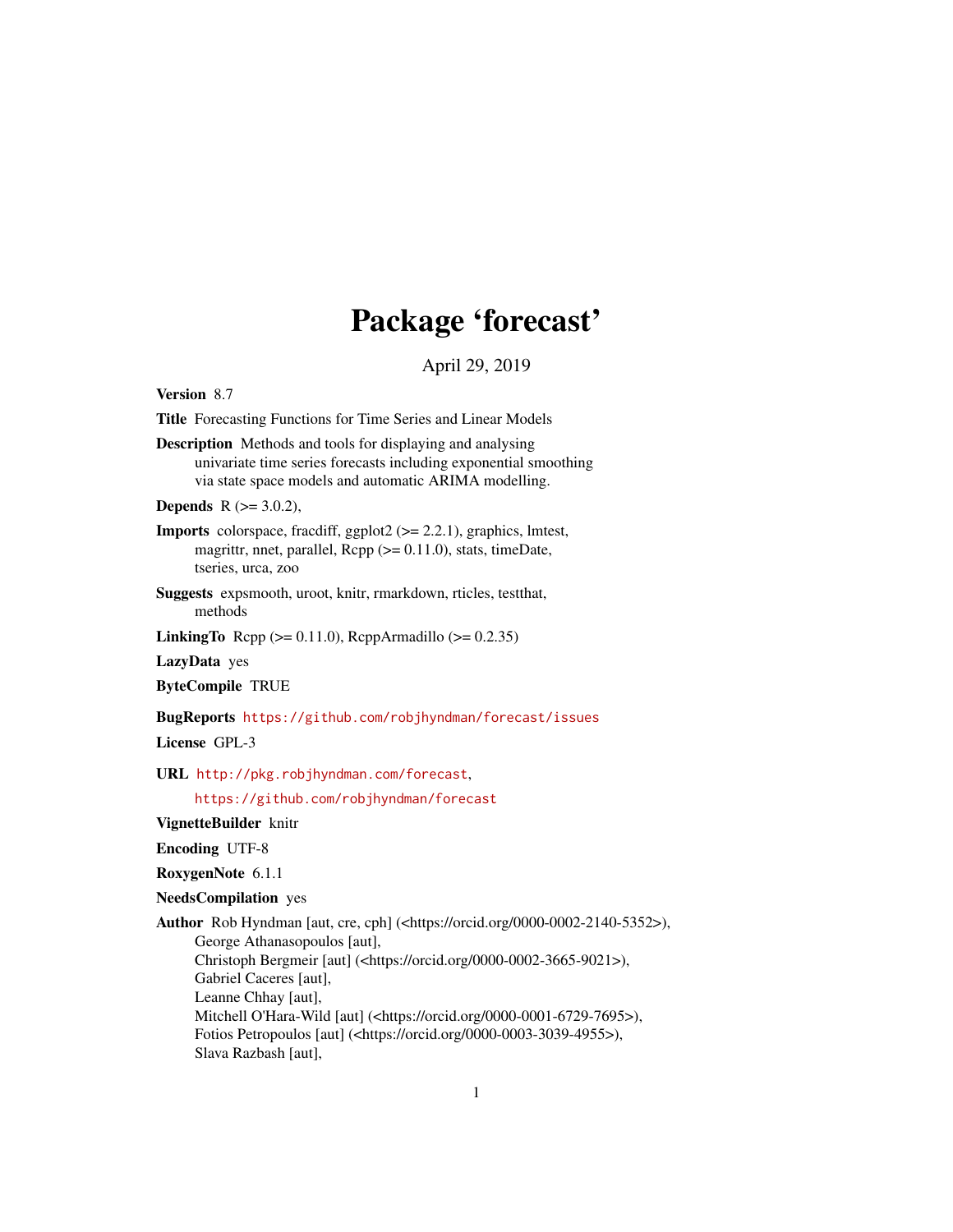Earo Wang [aut], Farah Yasmeen [aut] (<https://orcid.org/0000-0002-1479-5401>), R Core Team [ctb, cph], Ross Ihaka [ctb, cph], Daniel Reid [ctb], David Shaub [ctb], Yuan Tang [ctb] (<https://orcid.org/0000-0001-5243-233X>), Zhenyu Zhou [ctb]

Maintainer Rob Hyndman <Rob.Hyndman@monash.edu>

Repository CRAN

Date/Publication 2019-04-29 05:40:06 UTC

# R topics documented:

| $\overline{\mathcal{A}}$ |
|--------------------------|
| $\overline{\mathcal{A}}$ |
| 6<br>Act                 |
| $\overline{8}$           |
| 10                       |
| 12                       |
| 13                       |
| 13                       |
| 16                       |
| 17                       |
| 18                       |
| 20                       |
| 21                       |
| 23                       |
| bats<br>24               |
| 26                       |
| 27                       |
| 28                       |
| 29                       |
| 30                       |
| 31                       |
| 33                       |
| 34                       |
| 35                       |
| 37                       |
| 39                       |
| 39                       |
| 42                       |
| 43                       |
| 44                       |
| 46                       |
| 48                       |
| 49                       |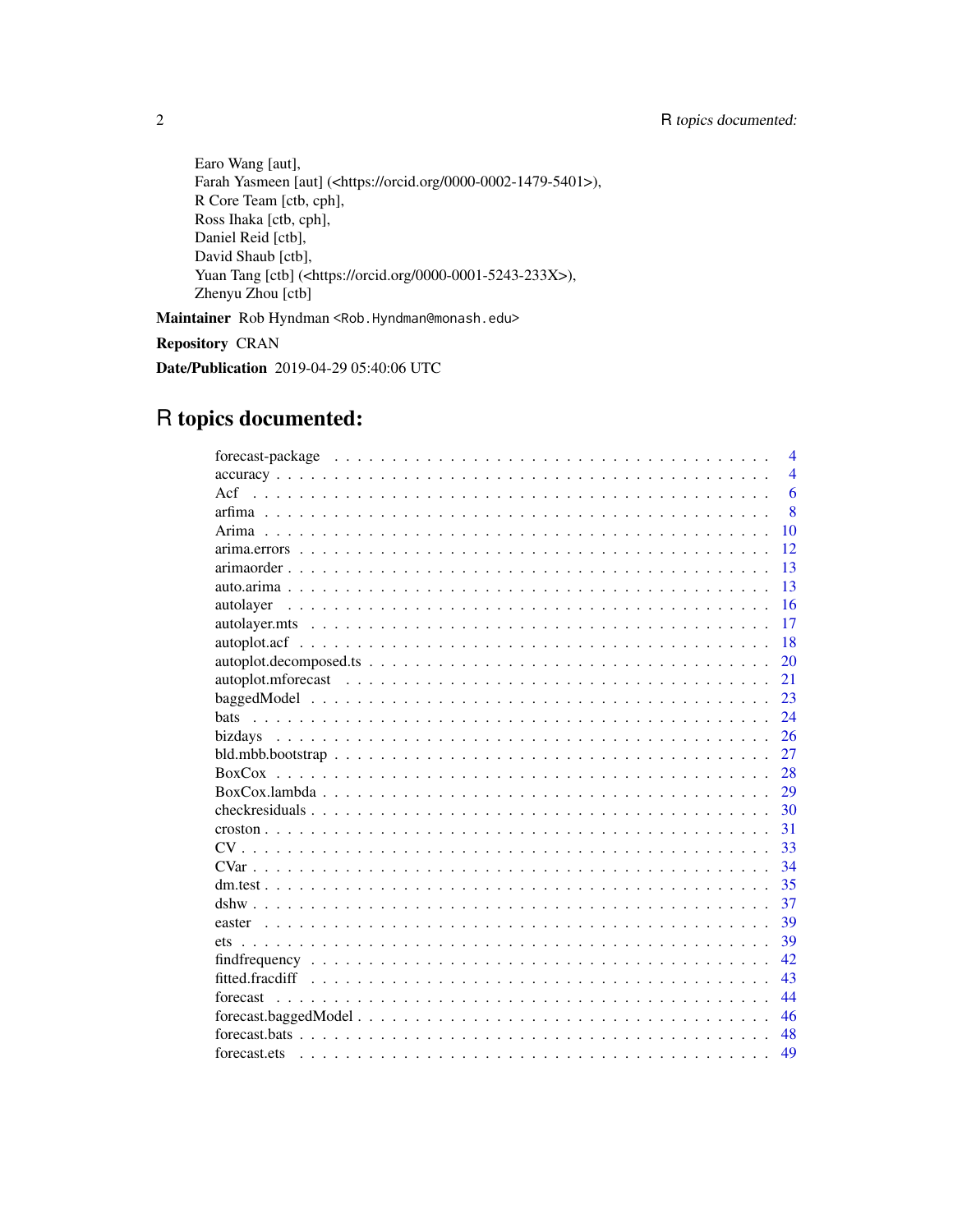|             | 51 |
|-------------|----|
|             | 53 |
| forecast.lm | 55 |
|             | 57 |
|             | 59 |
|             | 60 |
|             | 62 |
|             | 64 |
|             | 67 |
|             | 68 |
|             | 70 |
|             | 70 |
|             | 71 |
|             | 72 |
|             | 74 |
|             | 75 |
|             | 76 |
|             | 78 |
|             | 78 |
|             | 79 |
|             | 79 |
|             | 80 |
|             | 81 |
|             | 82 |
|             | 84 |
|             | 85 |
|             | 86 |
|             | 87 |
| ndiffs      | 88 |
|             | 89 |
|             | 91 |
|             | 93 |
|             | 94 |
|             | 95 |
|             | 96 |
|             | 97 |
|             | 99 |
|             |    |
|             |    |
|             |    |
|             |    |
|             |    |
|             |    |
|             |    |
|             |    |
|             |    |
|             |    |
|             |    |
|             |    |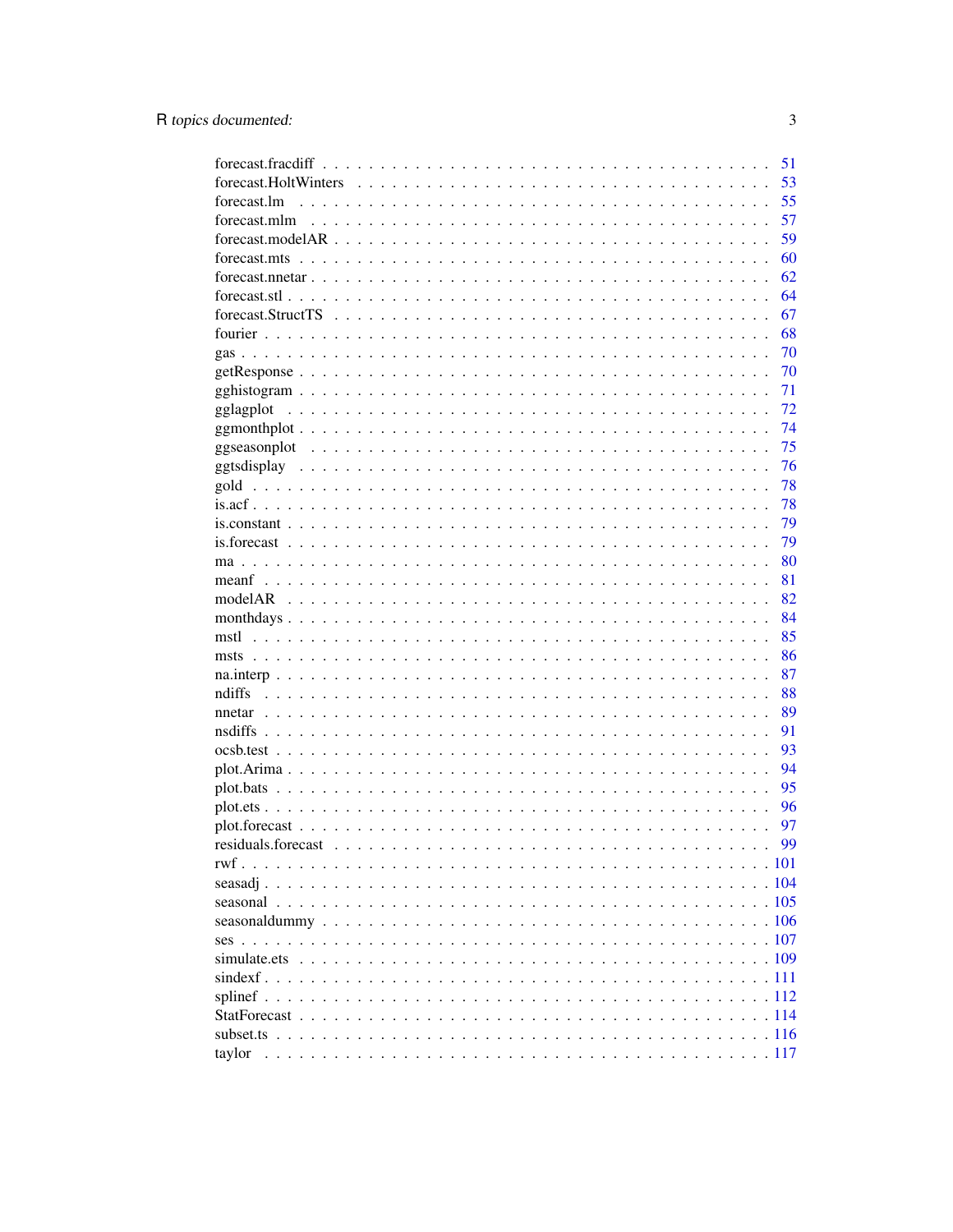#### <span id="page-3-0"></span>4 accuracy and  $\frac{4}{3}$  accuracy and  $\frac{4}{3}$  accuracy accuracy accuracy accuracy accuracy

forecast-package *Forecasting Functions for Time Series and Linear Models*

#### Description

Methods and tools for displaying and analysing univariate time series forecasts including exponential smoothing via state space models and automatic ARIMA modelling.

# Details

| Package:  | forecast |
|-----------|----------|
| Type:     | Package  |
| License:  | GPL3     |
| LazyLoad: | yes      |

#### Author(s)

Rob J Hyndman

Maintainer: Rob.Hyndman@monash.edu

accuracy *Accuracy measures for a forecast model*

#### Description

Returns range of summary measures of the forecast accuracy. If x is provided, the function measures test set forecast accuracy based on  $x-f$ . If x is not provided, the function only produces training set accuracy measures of the forecasts based on f["x"]-fitted(f). All measures are defined and discussed in Hyndman and Koehler (2006).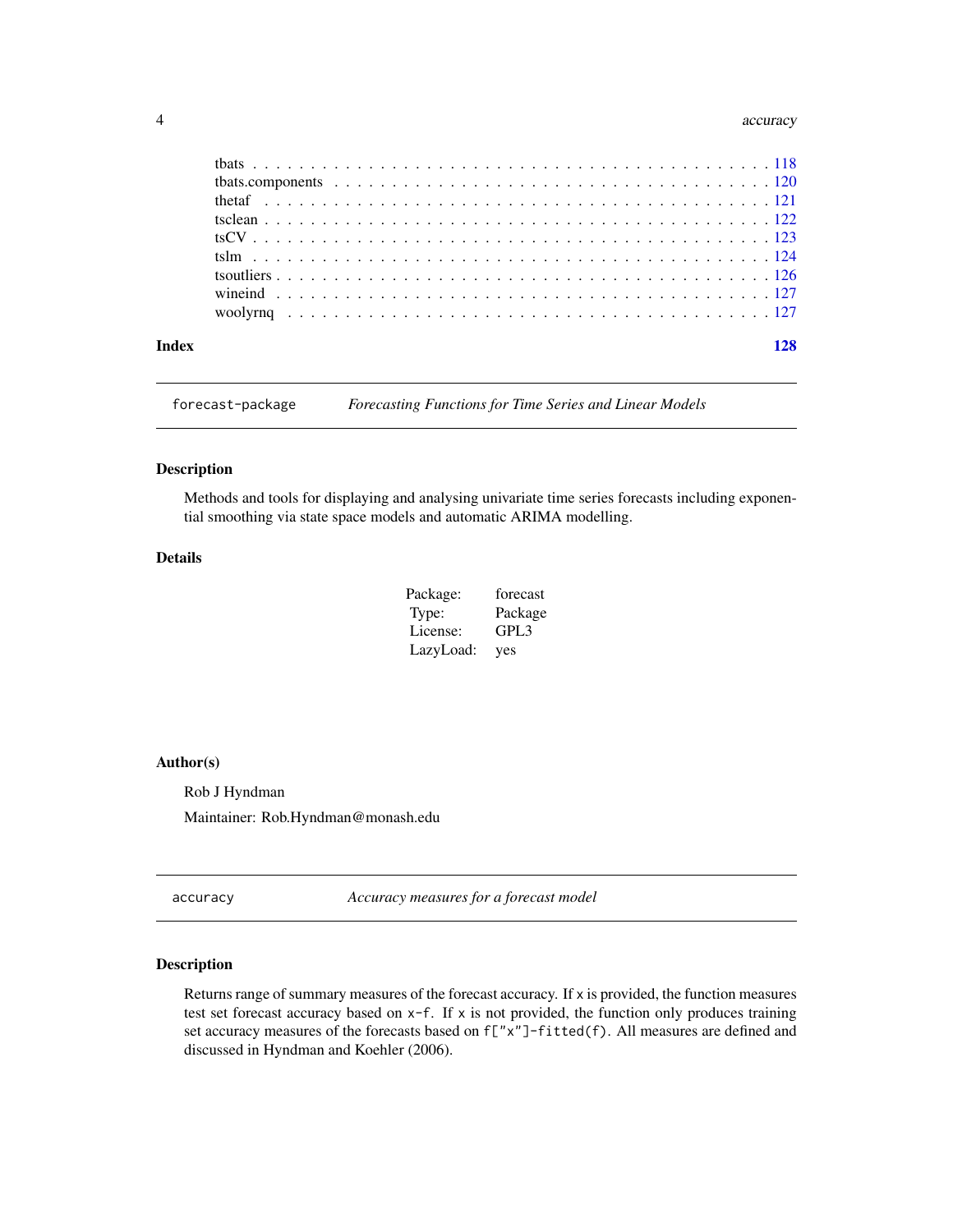#### accuracy 5 and 3 accuracy 5 and 3 accuracy 5 accuracy 5 accuracy 5 accuracy 5 accuracy 5 accuracy 5 accuracy 5  $\sim$

# Usage

```
accuracy(f, ...)
## Default S3 method:
accuracy(f, x, test = NULL, d = NULL, D = NULL,...)
```
#### Arguments

| $\mathbf{f}$ | An object of class "forecast", or a numerical vector containing forecasts. It<br>will also work with Arima, ets and $lm$ objects if $x$ is omitted $-$ in which case<br>training set accuracy measures are returned. |
|--------------|----------------------------------------------------------------------------------------------------------------------------------------------------------------------------------------------------------------------|
| $\ddots$ .   | Additional arguments depending on the specific method.                                                                                                                                                               |
| $\mathsf{x}$ | An optional numerical vector containing actual values of the same length as<br>object, or a time series overlapping with the times of f.                                                                             |
| test         | Indicator of which elements of x and f to test. If test is NULL, all elements are<br>used. Otherwise test is a numeric vector containing the indices of the elements<br>to use in the test.                          |
| d            | An integer indicating the number of lag-1 differences to be used for the denom-<br>inator in MASE calculation. Default value is 1 for non-seasonal series and 0 for<br>seasonal series.                              |
| D            | An integer indicating the number of seasonal differences to be used for the de-<br>nominator in MASE calculation. Default value is 0 for non-seasonal series and<br>1 for seasonal series.                           |

# Details

The measures calculated are:

- ME: Mean Error
- RMSE: Root Mean Squared Error
- MAE: Mean Absolute Error
- MPE: Mean Percentage Error
- MAPE: Mean Absolute Percentage Error
- MASE: Mean Absolute Scaled Error
- ACF1: Autocorrelation of errors at lag 1.

By default, the MASE calculation is scaled using MAE of training set naive forecasts for nonseasonal time series, training set seasonal naive forecasts for seasonal time series and training set mean forecasts for non-time series data. If f is a numerical vector rather than a forecast object, the MASE will not be returned as the training data will not be available.

See Hyndman and Koehler (2006) and Hyndman and Athanasopoulos (2014, Section 2.5) for further details.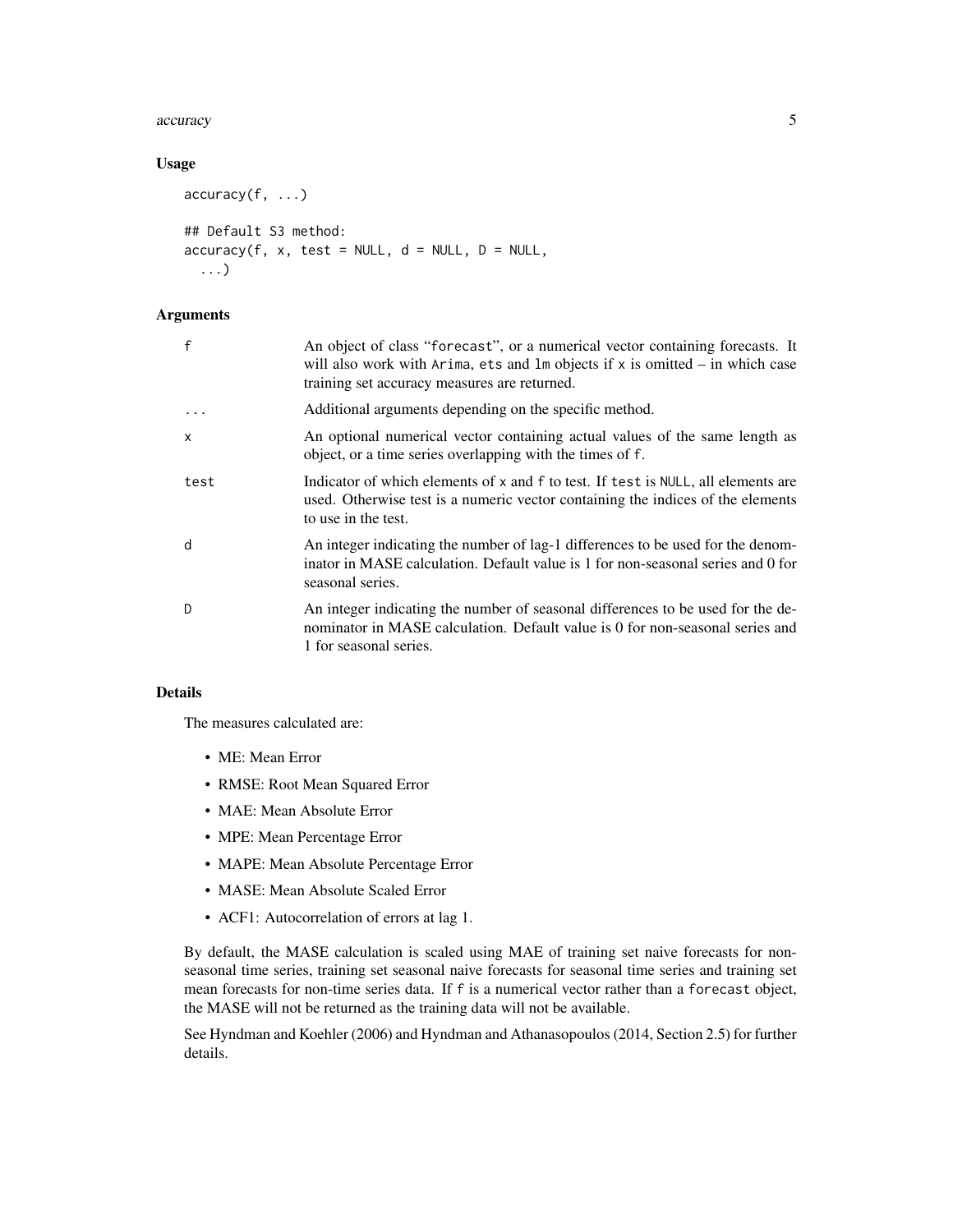# <span id="page-5-0"></span>Value

Matrix giving forecast accuracy measures.

#### Author(s)

Rob J Hyndman

# References

Hyndman, R.J. and Koehler, A.B. (2006) "Another look at measures of forecast accuracy". *International Journal of Forecasting*, 22(4), 679-688. Hyndman, R.J. and Athanasopoulos, G. (2018) "Forecasting: principles and practice", 2nd ed., OTexts, Melbourne, Australia. Section 3.4 "Evaluating forecast accuracy". <https://otexts.org/fpp2/accuracy.html>.

#### Examples

```
fit1 <- rwf(EuStockMarkets[1:200,1],h=100)
fit2 <- meanf(EuStockMarkets[1:200,1],h=100)
accuracy(fit1)
accuracy(fit2)
accuracy(fit1,EuStockMarkets[201:300,1])
accuracy(fit2,EuStockMarkets[201:300,1])
plot(fit1)
lines(EuStockMarkets[1:300,1])
```
<span id="page-5-1"></span>Acf *(Partial) Autocorrelation and Cross-Correlation Function Estimation*

# <span id="page-5-2"></span>Description

The function Acf computes (and by default plots) an estimate of the autocorrelation function of a (possibly multivariate) time series. Function Pacf computes (and by default plots) an estimate of the partial autocorrelation function of a (possibly multivariate) time series. Function Ccf computes the cross-correlation or cross-covariance of two univariate series.

#### Usage

```
Acf(x, lag.max = NULL, type = c("correlation", "covariance","partial"), plot = TRUE, na.action = na.contiguous, demean = TRUE,
  ...)
Pacf(x, lag.max = NULL, plot = TRUE, na.action = na.contiguous,
 demean = TRUE, ...)
Ccf(x, y, lag.max = NULL, type = c("correlation", "covariance"),plot = TRUE, na.action = na.contiguous, ...)
```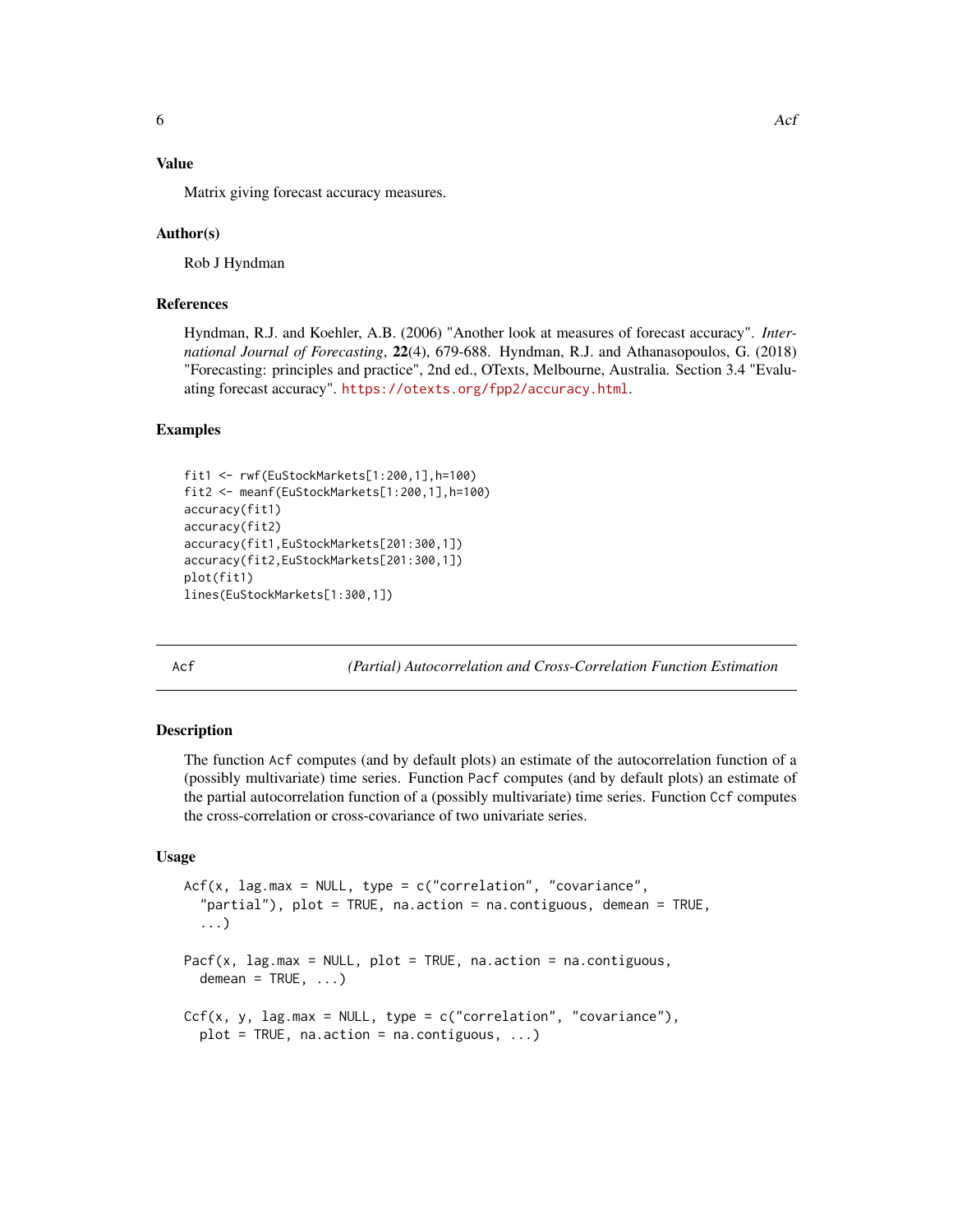```
taperedacf(x, lag.max = NULL, type = c("correlation", "partial"),plot = TRUE, calc.ci = TRUE, level = 95, nsim = 100, ...)
```
taperedpacf(x, ...)

#### Arguments

| x         | a univariate or multivariate (not Ccf) numeric time series object or a numeric<br>vector or matrix.                                                                                                                                                |
|-----------|----------------------------------------------------------------------------------------------------------------------------------------------------------------------------------------------------------------------------------------------------|
| lag.max   | maximum lag at which to calculate the acf. Default is $$10*log10(N/m)$$ where<br>\$N\$ is the number of observations and \$m\$ the number of series. Will be auto-<br>matically limited to one less than the number of observations in the series. |
| type      | character string giving the type of acf to be computed. Allowed values are<br>"correlation" (the default), "covariance" or "partial".                                                                                                              |
| plot      | logical. If TRUE (the default) the resulting acf, pacf or ccf is plotted.                                                                                                                                                                          |
| na.action | function to handle missing values. Default is na. contiguous. Useful alterna-<br>tives are na. pass and na. interp.                                                                                                                                |
| demean    | Should covariances be about the sample means?                                                                                                                                                                                                      |
| $\ddots$  | Additional arguments passed to the plotting function.                                                                                                                                                                                              |
| y         | a univariate numeric time series object or a numeric vector.                                                                                                                                                                                       |
| calc.ci   | If TRUE, confidence intervals for the ACF/PACF estimates are calculated.                                                                                                                                                                           |
| level     | Percentage level used for the confidence intervals.                                                                                                                                                                                                |
| nsim      | The number of bootstrap samples used in estimating the confidence intervals.                                                                                                                                                                       |

# Details

The functions improve the [acf](#page-0-0), [pacf](#page-0-0) and [ccf](#page-0-0) functions. The main differences are that Acf does not plot a spike at lag 0 when type=="correlation" (which is redundant) and the horizontal axes show lags in time units rather than seasonal units.

The tapered versions implement the ACF and PACF estimates and plots described in Hyndman (2015), based on the banded and tapered estimates of autocovariance proposed by McMurry and Politis (2010).

# Value

The Acf, Pacf and Ccf functions return objects of class "acf" as described in [acf](#page-0-0) from the stats package. The taperedacf and taperedpacf functions return objects of class "mpacf".

# Author(s)

Rob J Hyndman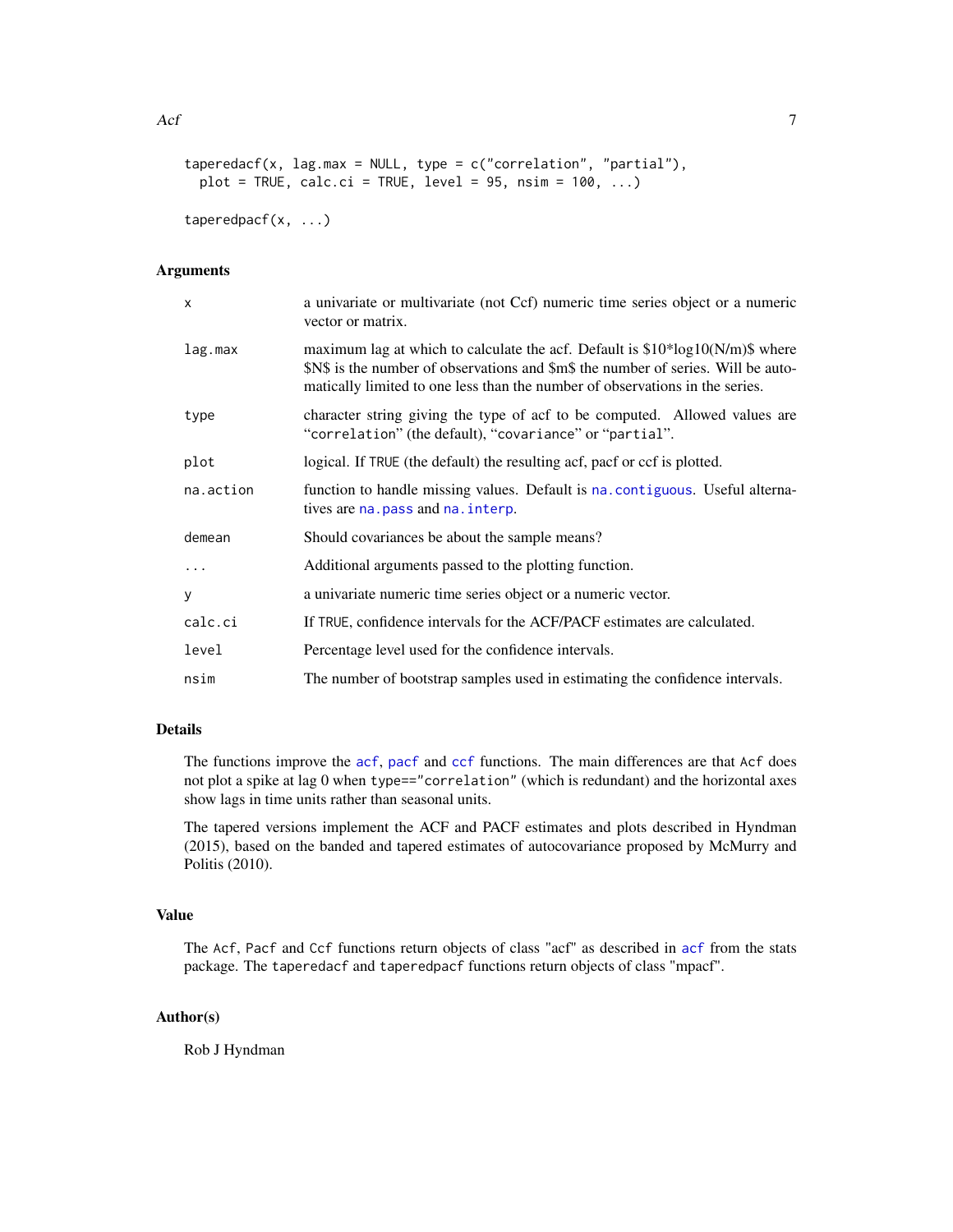#### <span id="page-7-0"></span>References

Hyndman, R.J. (2015). Discussion of "High-dimensional autocovariance matrices and optimal linear prediction". *Electronic Journal of Statistics*, 9, 792-796.

McMurry, T. L., & Politis, D. N. (2010). Banded and tapered estimates for autocovariance matrices and the linear process bootstrap. *Journal of Time Series Analysis*, 31(6), 471-482.

#### See Also

[acf](#page-0-0), [pacf](#page-0-0), [ccf](#page-0-0), [tsdisplay](#page-75-1)

#### Examples

```
Acf(wineind)
Pacf(wineind)
## Not run:
taperedacf(wineind, nsim=50)
taperedpacf(wineind, nsim=50)
```
## End(Not run)

<span id="page-7-1"></span>arfima *Fit a fractionally differenced ARFIMA model*

#### Description

An  $ARFIMA(p,d,q)$  model is selected and estimated automatically using the Hyndman-Khandakar (2008) algorithm to select p and q and the Haslett and Raftery (1989) algorithm to estimate the parameters including d.

#### Usage

```
\text{arg}(y, \text{ drange} = c(0, 0.5), \text{ estim} = c("mle", "ls"), \text{ model} = NULL,lambda = NULL, biasadj = FALSE, x = y, ...)
```
#### Arguments

| y      | a univariate time series (numeric vector).                                                                                                                                                          |
|--------|-----------------------------------------------------------------------------------------------------------------------------------------------------------------------------------------------------|
| drange | Allowable values of d to be considered. Default of $c(\theta, \theta.5)$ ensures a station-<br>ary model is returned.                                                                               |
| estim  | If estim=="1s", then the ARMA parameters are calculated using the Haslett-<br>Raftery algorithm. If estim=="mle", then the ARMA parameters are calculated<br>using full MLE via the arima function. |
| model  | Output from a previous call to arfima. If model is passed, this same model is<br>fitted to y without re-estimating any parameters.                                                                  |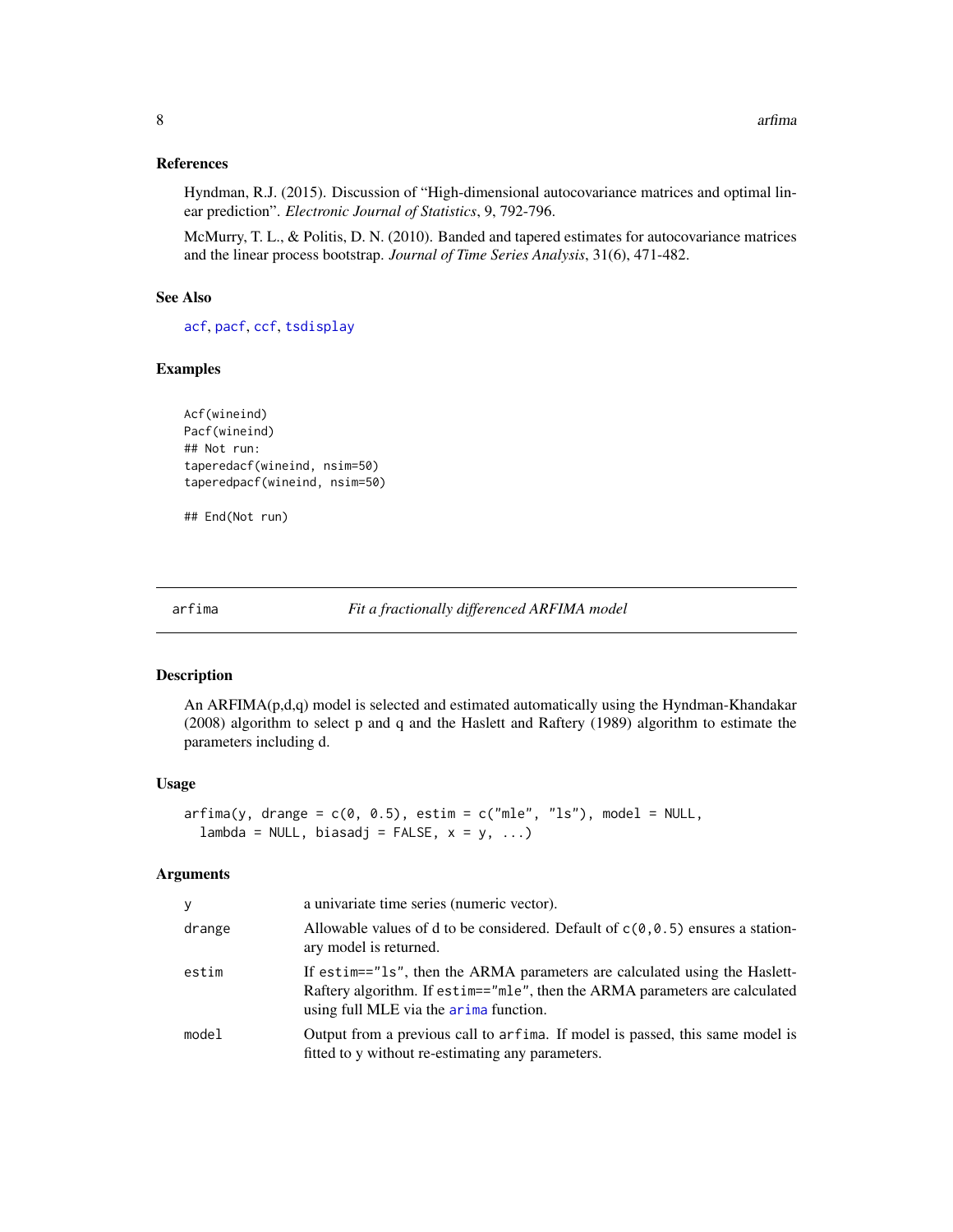#### arfima to the contract of the contract of the contract of the contract of the contract of the contract of the contract of the contract of the contract of the contract of the contract of the contract of the contract of the

| lambda       | Box-Cox transformation parameter. If lambda="auto", then a transformation is<br>automatically selected using BoxCox. Lambda. The transformation is ignored if<br>NULL. Otherwise, data transformed before model is estimated.                                                                               |
|--------------|-------------------------------------------------------------------------------------------------------------------------------------------------------------------------------------------------------------------------------------------------------------------------------------------------------------|
| biasadi      | Use adjusted back-transformed mean for Box-Cox transformations. If trans-<br>formed data is used to produce forecasts and fitted values, a regular back trans-<br>formation will result in median forecasts. If biasadj is TRUE, an adjustment will<br>be made to produce mean forecasts and fitted values. |
| $\mathsf{x}$ | Deprecated. Included for backwards compatibility.                                                                                                                                                                                                                                                           |
| $\cdot$      | Other arguments passed to auto. arima when selecting p and q.                                                                                                                                                                                                                                               |
|              |                                                                                                                                                                                                                                                                                                             |

# Details

This function combines [fracdiff](#page-0-0) and auto. arima to automatically select and estimate an ARFIMA model. The fractional differencing parameter is chosen first assuming an ARFIMA(2,d,0) model. Then the data are fractionally differenced using the estimated d and an ARMA model is selected for the resulting time series using [auto.arima](#page-12-1). Finally, the full ARFIMA(p,d,q) model is re-estimated using [fracdiff](#page-0-0). If estim=="mle", the ARMA coefficients are refined using [arima](#page-0-0).

# Value

A list object of S3 class "fracdiff", which is described in the [fracdiff](#page-0-0) documentation. A few additional objects are added to the list including x (the original time series), and the residuals and fitted values.

# Author(s)

Rob J Hyndman and Farah Yasmeen

#### References

J. Haslett and A. E. Raftery (1989) Space-time Modelling with Long-memory Dependence: Assessing Ireland's Wind Power Resource (with discussion); *Applied Statistics* 38, 1-50.

Hyndman, R.J. and Khandakar, Y. (2008) "Automatic time series forecasting: The forecast package for R", *Journal of Statistical Software*, 26(3).

#### See Also

[fracdiff](#page-0-0), [auto.arima](#page-12-1), [forecast.fracdiff](#page-50-1).

# Examples

```
library(fracdiff)
x \le- fracdiff.sim( 100, ma=-.4, d=.3)$series
fit \leftarrow arfima(x)tsdisplay(residuals(fit))
```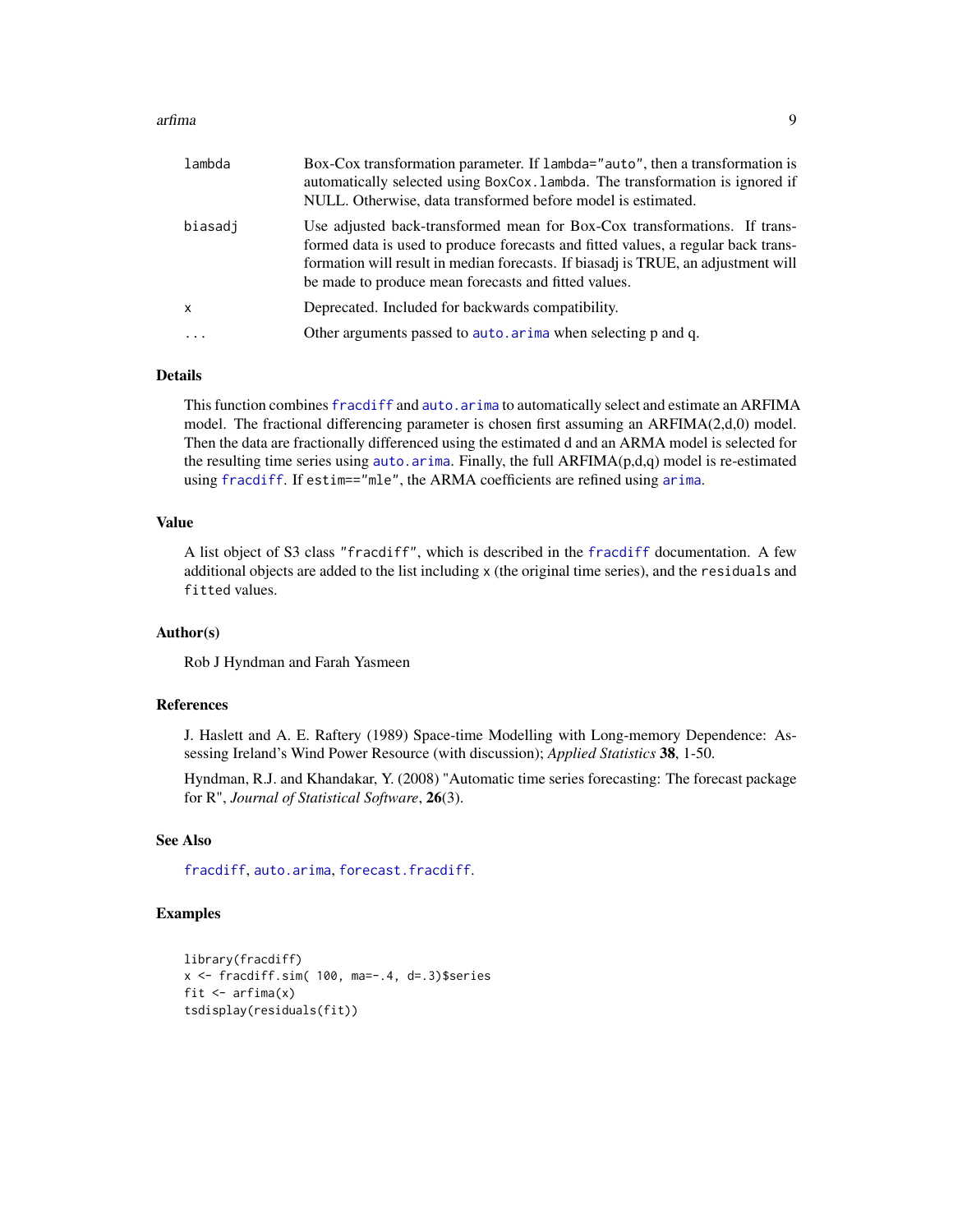#### <span id="page-9-1"></span><span id="page-9-0"></span>Description

Largely a wrapper for the [arima](#page-0-0) function in the stats package. The main difference is that this function allows a drift term. It is also possible to take an ARIMA model from a previous call to Arima and re-apply it to the data y.

# Usage

```
Arima(y, order = c(\emptyset, \emptyset, \emptyset), seasonal = c(\emptyset, \emptyset, \emptyset), xreg = NULL,
  include.mean = TRUE, include.drift = FALSE, include.constant,
  lambda = model$lambda, biasadj = FALSE, method = c("CSS-ML", "ML",
  "CSS"), model = NULL, x = y, ...)
```
# Arguments

| y                | a univariate time series of class ts.                                                                                                                                                                                                                                                                                                                                |
|------------------|----------------------------------------------------------------------------------------------------------------------------------------------------------------------------------------------------------------------------------------------------------------------------------------------------------------------------------------------------------------------|
| order            | A specification of the non-seasonal part of the ARIMA model: the three com-<br>ponents (p, d, q) are the AR order, the degree of differencing, and the MA order.                                                                                                                                                                                                     |
| seasonal         | A specification of the seasonal part of the ARIMA model, plus the period (which<br>defaults to frequency $(y)$ ). This should be a list with components order and pe-<br>riod, but a specification of just a numeric vector of length 3 will be turned into a<br>suitable list with the specification as the order.                                                  |
| xreg             | Optionally, a numerical vector or matrix of external regressors, which must have<br>the same number of rows as y. It should not be a data frame.                                                                                                                                                                                                                     |
| include.mean     | Should the ARIMA model include a mean term? The default is TRUE for undif-<br>ferenced series, FALSE for differenced ones (where a mean would not affect the<br>fit nor predictions).                                                                                                                                                                                |
| include.drift    | Should the ARIMA model include a linear drift term? (i.e., a linear regression<br>with ARIMA errors is fitted.) The default is FALSE.                                                                                                                                                                                                                                |
| include.constant |                                                                                                                                                                                                                                                                                                                                                                      |
|                  | If TRUE, then include mean is set to be TRUE for undifferenced series and<br>include drift is set to be TRUE for differenced series. Note that if there is<br>more than one difference taken, no constant is included regardless of the value<br>of this argument. This is deliberate as otherwise quadratic and higher order<br>polynomial trends would be induced. |
| lambda           | Box-Cox transformation parameter. If lambda="auto", then a transformation is<br>automatically selected using BoxCox. Lambda. The transformation is ignored if<br>NULL. Otherwise, data transformed before model is estimated.                                                                                                                                        |
| biasadi          | Use adjusted back-transformed mean for Box-Cox transformations. If trans-<br>formed data is used to produce forecasts and fitted values, a regular back trans-<br>formation will result in median forecasts. If biasadj is TRUE, an adjustment will<br>be made to produce mean forecasts and fitted values.                                                          |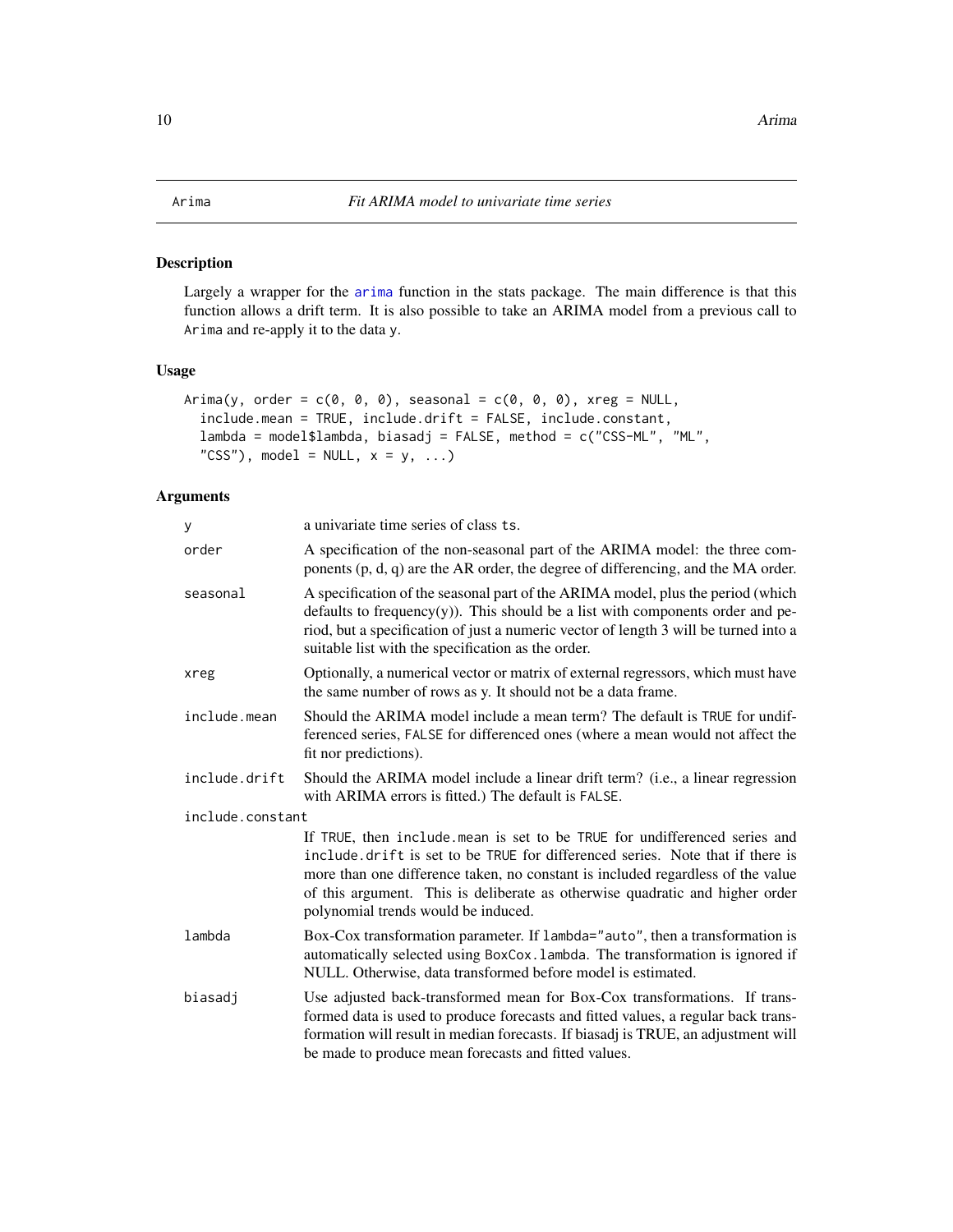#### Arima and the contract of the contract of the contract of the contract of the contract of the contract of the contract of the contract of the contract of the contract of the contract of the contract of the contract of the

| method     | Fitting method: maximum likelihood or minimize conditional sum-of-squares.                                                        |
|------------|-----------------------------------------------------------------------------------------------------------------------------------|
|            | The default (unless there are missing values) is to use conditional-sum-of-squares                                                |
|            | to find starting values, then maximum likelihood.                                                                                 |
| model      | Output from a previous call to Arima. If model is passed, this same model is<br>fitted to y without re-estimating any parameters. |
| x          | Deprecated. Included for backwards compatibility.                                                                                 |
| $\ddots$ . | Additional arguments to be passed to arima.                                                                                       |

# Details

See the [arima](#page-0-0) function in the stats package.

# Value

See the [arima](#page-0-0) function in the stats package. The additional objects returned are

| x    | The time series data                            |
|------|-------------------------------------------------|
| xreg | The regressors used in fitting (when relevant). |

# Author(s)

Rob J Hyndman

#### See Also

[auto.arima](#page-12-1), [forecast.Arima](#page-50-2).

# Examples

```
library(ggplot2)
WWWusage %>%
  Arima(order=c(3,1,0)) %>%
  forecast(h=20) %>%
  autoplot
# Fit model to first few years of AirPassengers data
air.model <- Arima(window(AirPassengers,end=1956+11/12),order=c(0,1,1),
                   seasonal=list(order=c(0,1,1),period=12),lambda=0)
plot(forecast(air.model,h=48))
lines(AirPassengers)
# Apply fitted model to later data
air.model2 <- Arima(window(AirPassengers,start=1957),model=air.model)
# Forecast accuracy measures on the log scale.
# in-sample one-step forecasts.
accuracy(air.model)
# out-of-sample one-step forecasts.
accuracy(air.model2)
# out-of-sample multi-step forecasts
```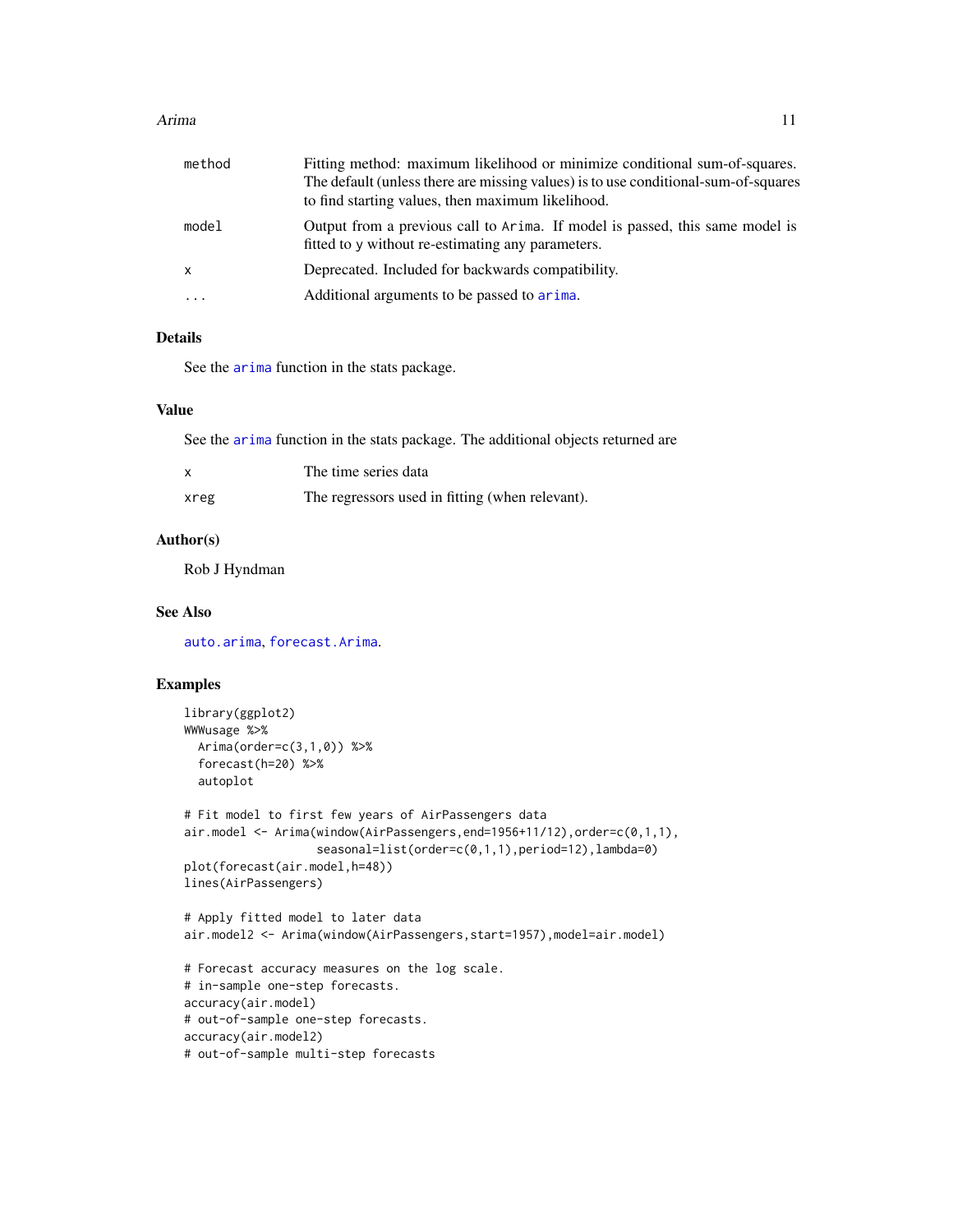#### <span id="page-11-0"></span>12 arima.errors

#### accuracy(forecast(air.model,h=48,lambda=NULL), log(window(AirPassengers,start=1957)))

arima.errors *Errors from a regression model with ARIMA errors*

# Description

Returns time series of the regression residuals from a fitted ARIMA model.

# Usage

arima.errors(object)

# Arguments

object An object containing a time series model of class Arima.

### Details

This is a deprecated function which is identical to [residuals.Arima\(](#page-98-1)object, type="regression") Regression residuals are equal to the original data minus the effect of any regression variables. If there are no regression variables, the errors will be identical to the original series (possibly adjusted to have zero mean).

# Value

A ts object

# Author(s)

Rob J Hyndman

# See Also

[residuals.Arima](#page-98-1).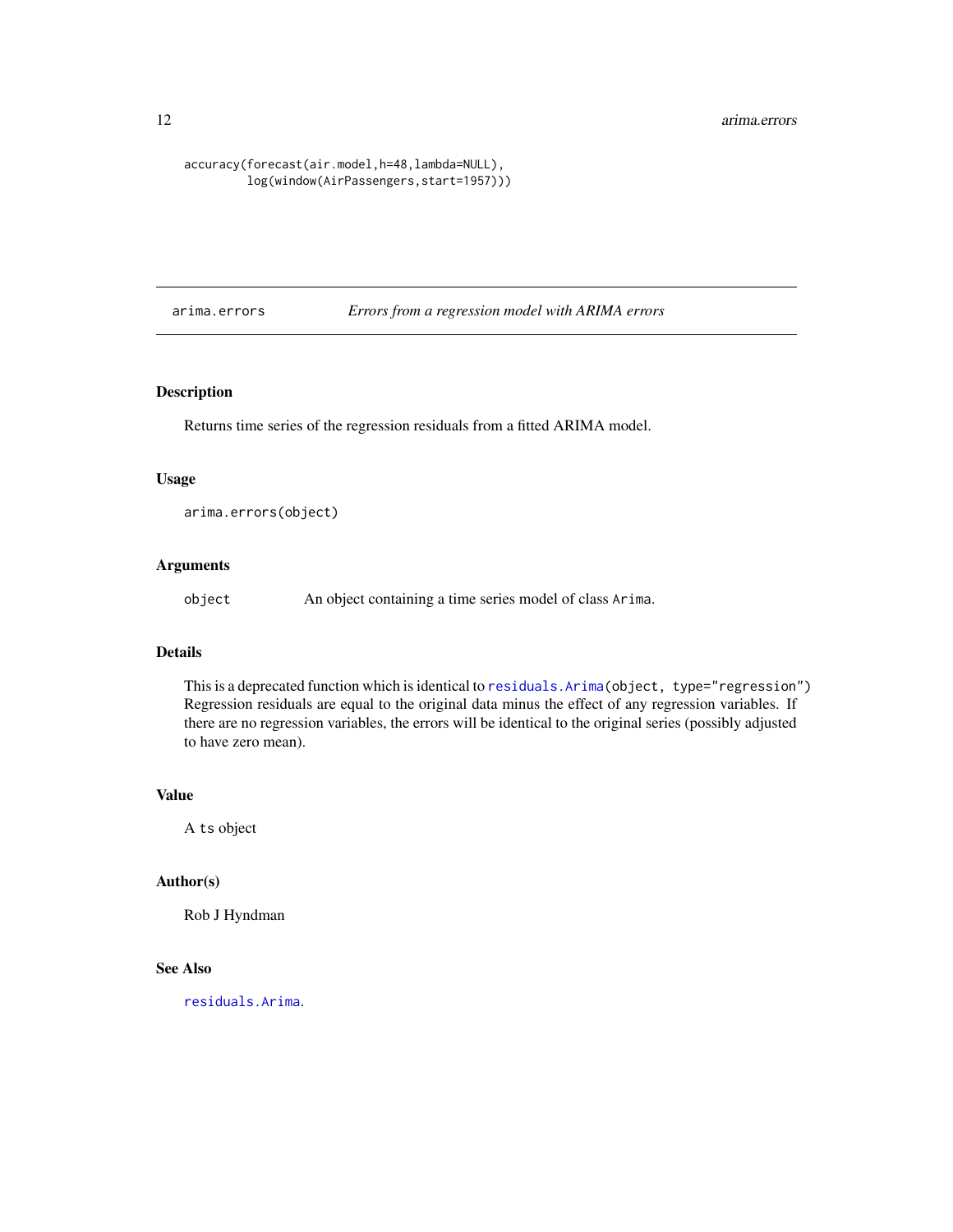<span id="page-12-0"></span>

#### Description

Returns the order of a univariate ARIMA or ARFIMA model.

# Usage

```
arimaorder(object)
```
# Arguments

```
object An object of class "Arima", dQuotear or "fracdiff". Usually the result of a
                call to arima, Arima, auto.arima, ar, arfima or fracdiff.
```
#### Value

A numerical vector giving the values  $p$ ,  $d$  and  $q$  of the ARIMA or ARFIMA model. For a seasonal ARIMA model, the returned vector contains the values  $p$ ,  $d$ ,  $q$ ,  $P$ ,  $D$ ,  $Q$  and  $m$ , where  $m$  is the period of seasonality.

# Author(s)

Rob J Hyndman

# See Also

[ar](#page-0-0), [auto.arima](#page-12-1), [Arima](#page-9-1), [arima](#page-0-0), [arfima](#page-7-1).

#### Examples

WWWusage %>% auto.arima %>% arimaorder

<span id="page-12-1"></span>auto.arima *Fit best ARIMA model to univariate time series*

# Description

Returns best ARIMA model according to either AIC, AICc or BIC value. The function conducts a search over possible model within the order constraints provided.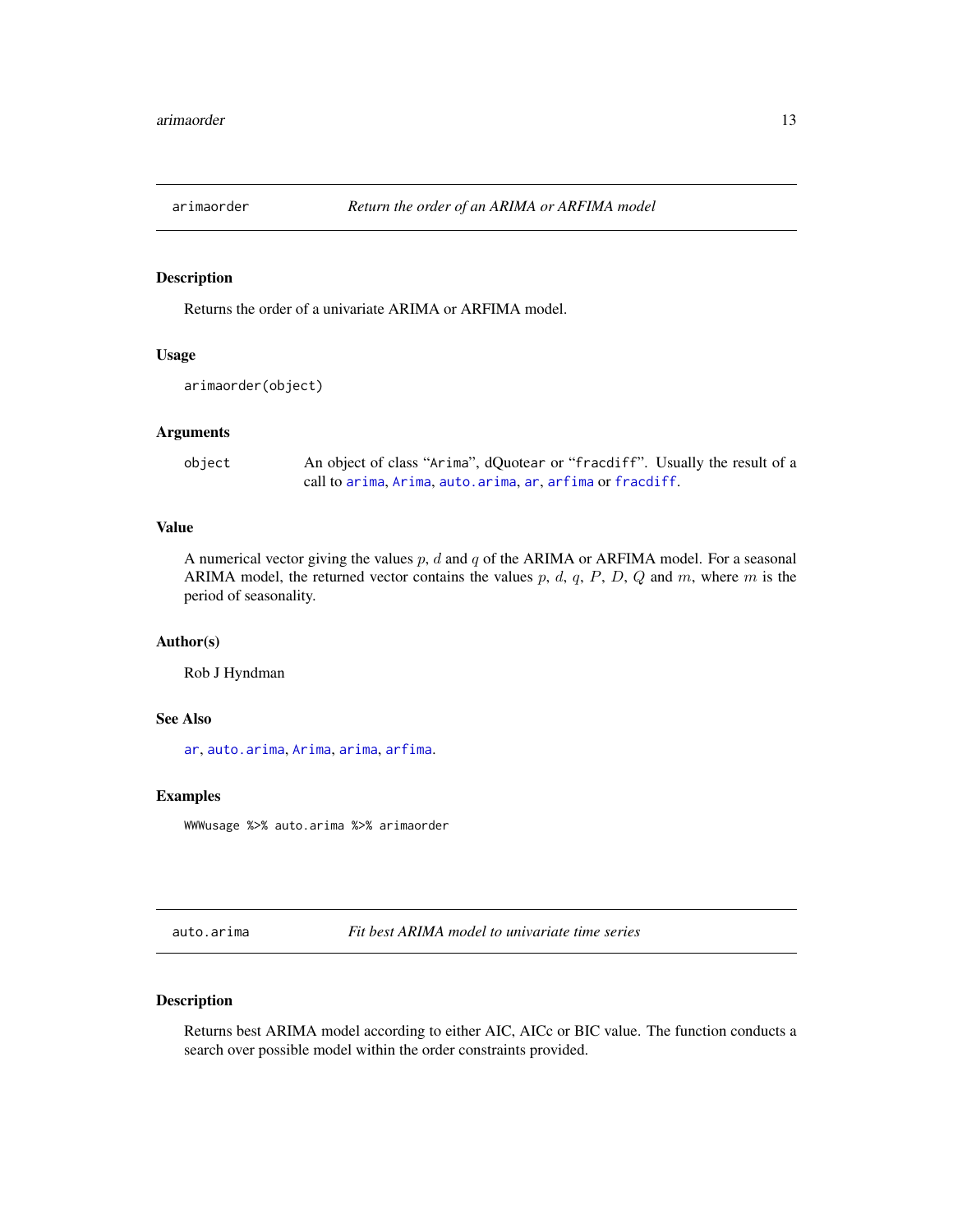# Usage

```
auto.arima(y, d = NA, D = NA, max.p = 5, max.q = 5, max.P = 2,
 max.Q = 2, max.c der = 5, max.d = 2, max.D = 1, start.p = 2,
  start.q = 2, start.P = 1, start.Q = 1, stationary = FALSE,
  seasonal = TRUE, ic = c("aicc", "aic", "bic"), stepwise = TRUE,
 nmodels = 94, trace = FALSE, approximation = \text{ (length(x) > 150)}frequency(x) > 12, method = NULL, truncate = NULL, xreg = NULL,
  test = c("kpss", "adf", "pp"), test.args = list(),seasonal.test = c("seas", "ocsb", "hegy", "ch"),seasonal.test.args = list(), allowdrift = TRUE, allowmean = TRUE,
  lambda = NULL, biasadj = FALSE, parallel = FALSE, num.cores = 2,
 x = y, \ldots
```
# Arguments

| у             | a univariate time series                                                                                                                                                                                                                                                                                                           |
|---------------|------------------------------------------------------------------------------------------------------------------------------------------------------------------------------------------------------------------------------------------------------------------------------------------------------------------------------------|
| d             | Order of first-differencing. If missing, will choose a value based on test.                                                                                                                                                                                                                                                        |
| D             | Order of seasonal-differencing. If missing, will choose a value based on season. test.                                                                                                                                                                                                                                             |
| max.p         | Maximum value of p                                                                                                                                                                                                                                                                                                                 |
| max.q         | Maximum value of q                                                                                                                                                                                                                                                                                                                 |
| max.P         | Maximum value of P                                                                                                                                                                                                                                                                                                                 |
| max.Q         | Maximum value of Q                                                                                                                                                                                                                                                                                                                 |
| max.order     | Maximum value of $p+q+P+Q$ if model selection is not stepwise.                                                                                                                                                                                                                                                                     |
| max.d         | Maximum number of non-seasonal differences                                                                                                                                                                                                                                                                                         |
| max.D         | Maximum number of seasonal differences                                                                                                                                                                                                                                                                                             |
| start.p       | Starting value of p in stepwise procedure.                                                                                                                                                                                                                                                                                         |
| start.q       | Starting value of q in stepwise procedure.                                                                                                                                                                                                                                                                                         |
| start.P       | Starting value of P in stepwise procedure.                                                                                                                                                                                                                                                                                         |
| start.0       | Starting value of Q in stepwise procedure.                                                                                                                                                                                                                                                                                         |
| stationary    | If TRUE, restricts search to stationary models.                                                                                                                                                                                                                                                                                    |
| seasonal      | If FALSE, restricts search to non-seasonal models.                                                                                                                                                                                                                                                                                 |
| ic            | Information criterion to be used in model selection.                                                                                                                                                                                                                                                                               |
| stepwise      | If TRUE, will do stepwise selection (faster). Otherwise, it searches over all mod-<br>els. Non-stepwise selection can be very slow, especially for seasonal models.                                                                                                                                                                |
| nmodels       | Maximum number of models considered in the stepwise search.                                                                                                                                                                                                                                                                        |
| trace         | If TRUE, the list of ARIMA models considered will be reported.                                                                                                                                                                                                                                                                     |
| approximation | If TRUE, estimation is via conditional sums of squares and the information crite-<br>ria used for model selection are approximated. The final model is still computed<br>using maximum likelihood estimation. Approximation should be used for long<br>time series or a high seasonal period to avoid excessive computation times. |
| method        | fitting method: maximum likelihood or minimize conditional sum-of-squares.<br>The default (unless there are missing values) is to use conditional-sum-of-squares<br>to find starting values, then maximum likelihood. Can be abbreviated.                                                                                          |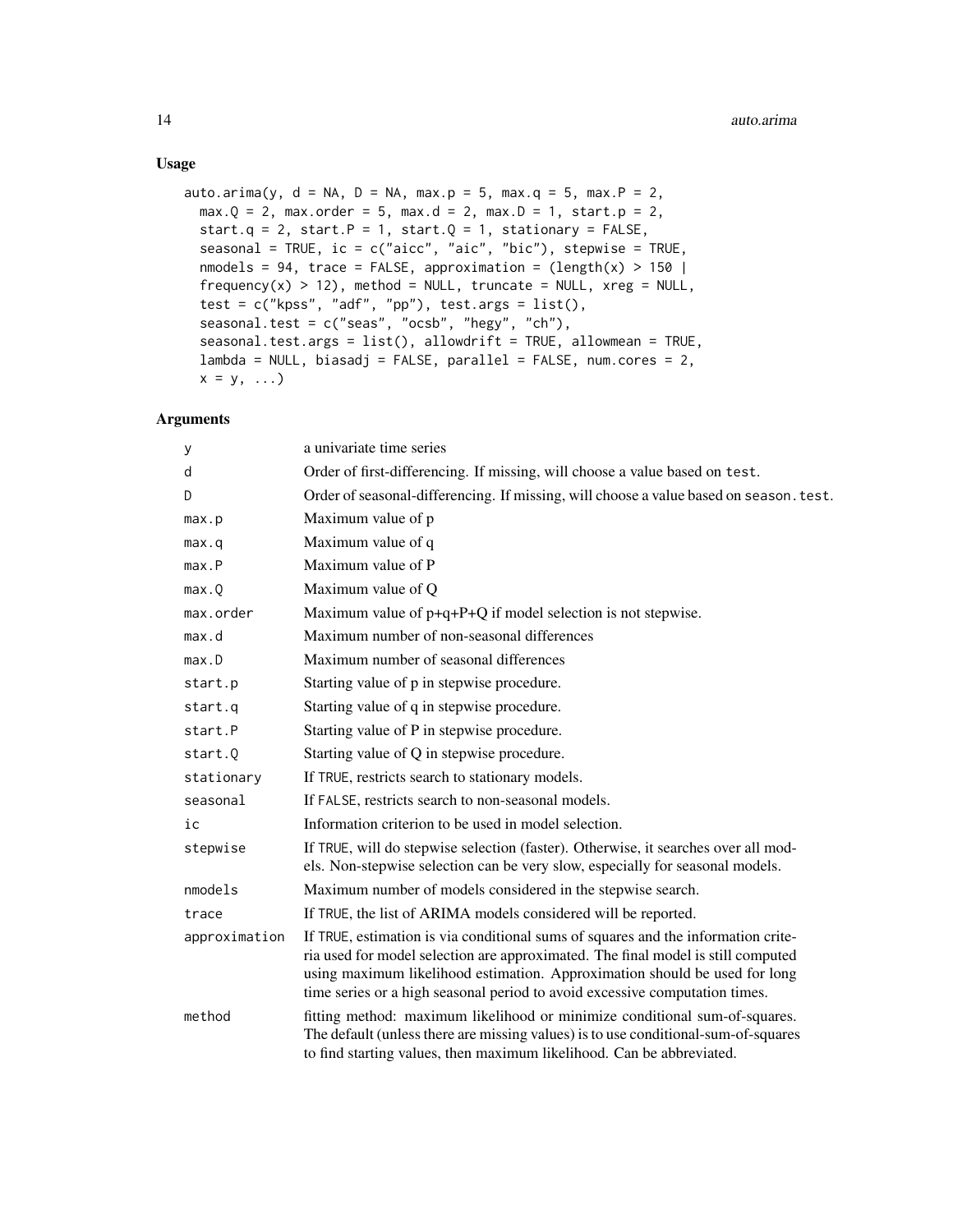| truncate           | An integer value indicating how many observations to use in model selection.<br>The last truncate values of the series are used to select a model when truncate<br>is not NULL and approximation=TRUE. All observations are used if either truncate=NULL<br>or approximation=FALSE.                         |
|--------------------|-------------------------------------------------------------------------------------------------------------------------------------------------------------------------------------------------------------------------------------------------------------------------------------------------------------|
| xreg               | Optionally, a numerical vector or matrix of external regressors, which must have<br>the same number of rows as y. (It should not be a data frame.)                                                                                                                                                          |
| test               | Type of unit root test to use. See ndiffs for details.                                                                                                                                                                                                                                                      |
| test.args          | Additional arguments to be passed to the unit root test.                                                                                                                                                                                                                                                    |
| seasonal.test      | This determines which method is used to select the number of seasonal differ-<br>ences. The default method is to use a measure of seasonal strength computed<br>from an STL decomposition. Other possibilities involve seasonal unit root tests.                                                            |
| seasonal.test.args |                                                                                                                                                                                                                                                                                                             |
|                    | Additional arguments to be passed to the seasonal unit root test. See nsdiffs<br>for details.                                                                                                                                                                                                               |
| allowdrift         | If TRUE, models with drift terms are considered.                                                                                                                                                                                                                                                            |
| allowmean          | If TRUE, models with a non-zero mean are considered.                                                                                                                                                                                                                                                        |
| lambda             | Box-Cox transformation parameter. If lambda="auto", then a transformation is<br>automatically selected using BoxCox. Lambda. The transformation is ignored if<br>NULL. Otherwise, data transformed before model is estimated.                                                                               |
| biasadj            | Use adjusted back-transformed mean for Box-Cox transformations. If trans-<br>formed data is used to produce forecasts and fitted values, a regular back trans-<br>formation will result in median forecasts. If biasadj is TRUE, an adjustment will<br>be made to produce mean forecasts and fitted values. |
| parallel           | If TRUE and stepwise $=$ FALSE, then the specification search is done in parallel.<br>This can give a significant speedup on mutlicore machines.                                                                                                                                                            |
| num.cores          | Allows the user to specify the amount of parallel processes to be used if parallel = TRUE<br>and stepwise = FALSE. If NULL, then the number of logical cores is automati-<br>cally detected and all available cores are used.                                                                               |
| х                  | Deprecated. Included for backwards compatibility.                                                                                                                                                                                                                                                           |
| $\cdots$           | Additional arguments to be passed to arima.                                                                                                                                                                                                                                                                 |

#### Details

The default arguments are designed for rapid estimation of models for many time series. If you are analysing just one time series, and can afford to take some more time, it is recommended that you set stepwise=FALSE and approximation=FALSE.

Non-stepwise selection can be slow, especially for seasonal data. The stepwise algorithm outlined in Hyndman & Khandakar (2008) is used except that the default method for selecting seasonal differences is now based on an estimate of seasonal strength (Wang, Smith & Hyndman, 2006) rather than the Canova-Hansen test. There are also some other minor variations to the algorithm described in Hyndman and Khandakar (2008).

#### Value

Same as for [Arima](#page-9-1)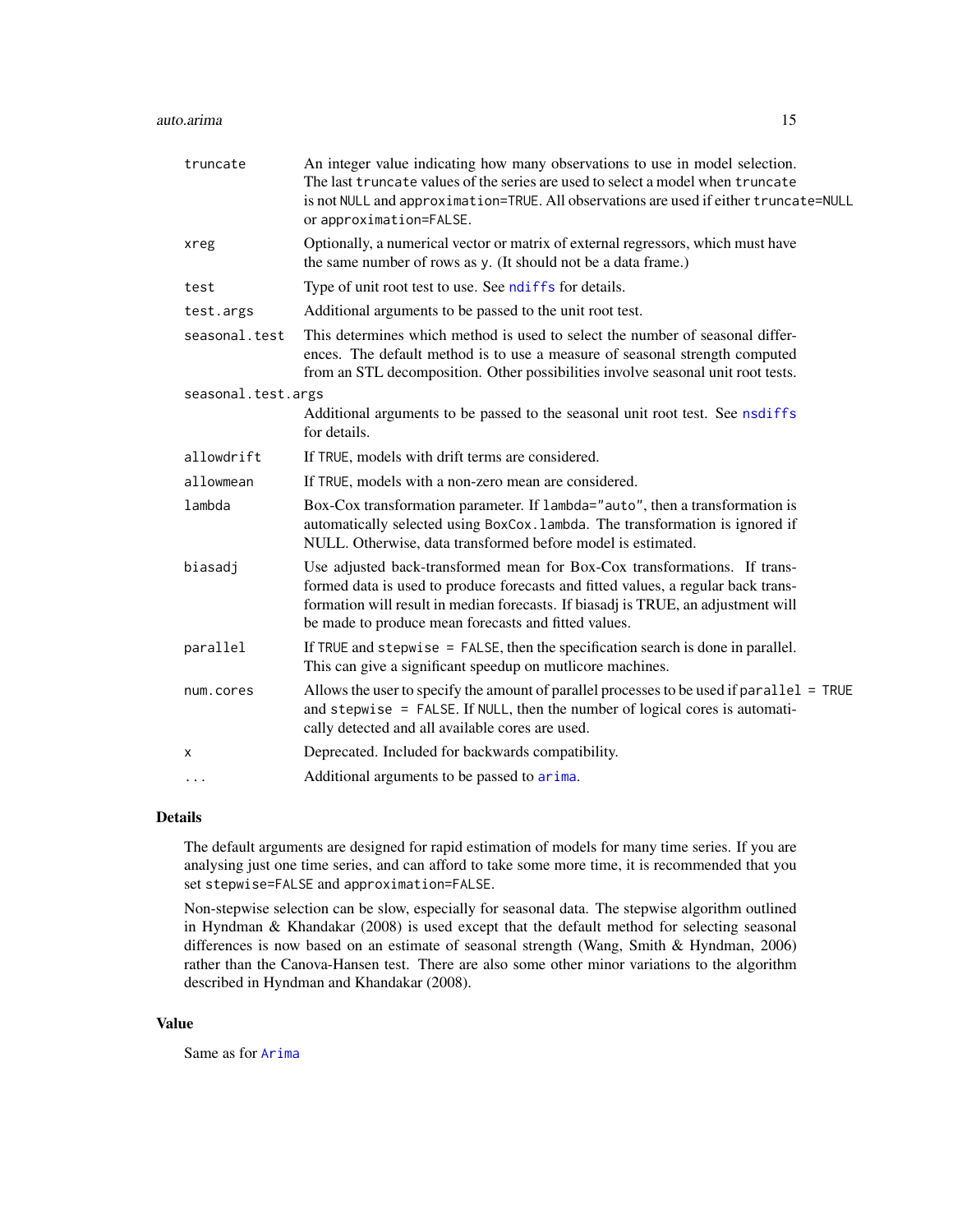#### <span id="page-15-0"></span>Author(s)

Rob J Hyndman

#### References

Hyndman, RJ and Khandakar, Y (2008) "Automatic time series forecasting: The forecast package for R", *Journal of Statistical Software*, 26(3).

Wang, X, Smith, KA, Hyndman, RJ (2006) "Characteristic-based clustering for time series data", *Data Mining and Knowledge Discovery*, 13(3), 335-364.

#### See Also

[Arima](#page-9-1)

# Examples

fit <- auto.arima(WWWusage) plot(forecast(fit,h=20))

autolayer *Create a ggplot layer appropriate to a particular data type*

#### Description

autolayer uses ggplot2 to draw a particular layer for an object of a particular class in a single command. This defines the S3 generic that other classes and packages can extend.

#### Usage

autolayer(object, ...)

# Arguments

| object   | an object, whose class will determine the behaviour of autolayer |
|----------|------------------------------------------------------------------|
| $\cdots$ | other arguments passed to specific methods                       |

#### Value

a ggplot layer

# See Also

[autoplot\(\)](#page-0-0), [ggplot\(\)](#page-0-0) and [fortify\(\)](#page-0-0)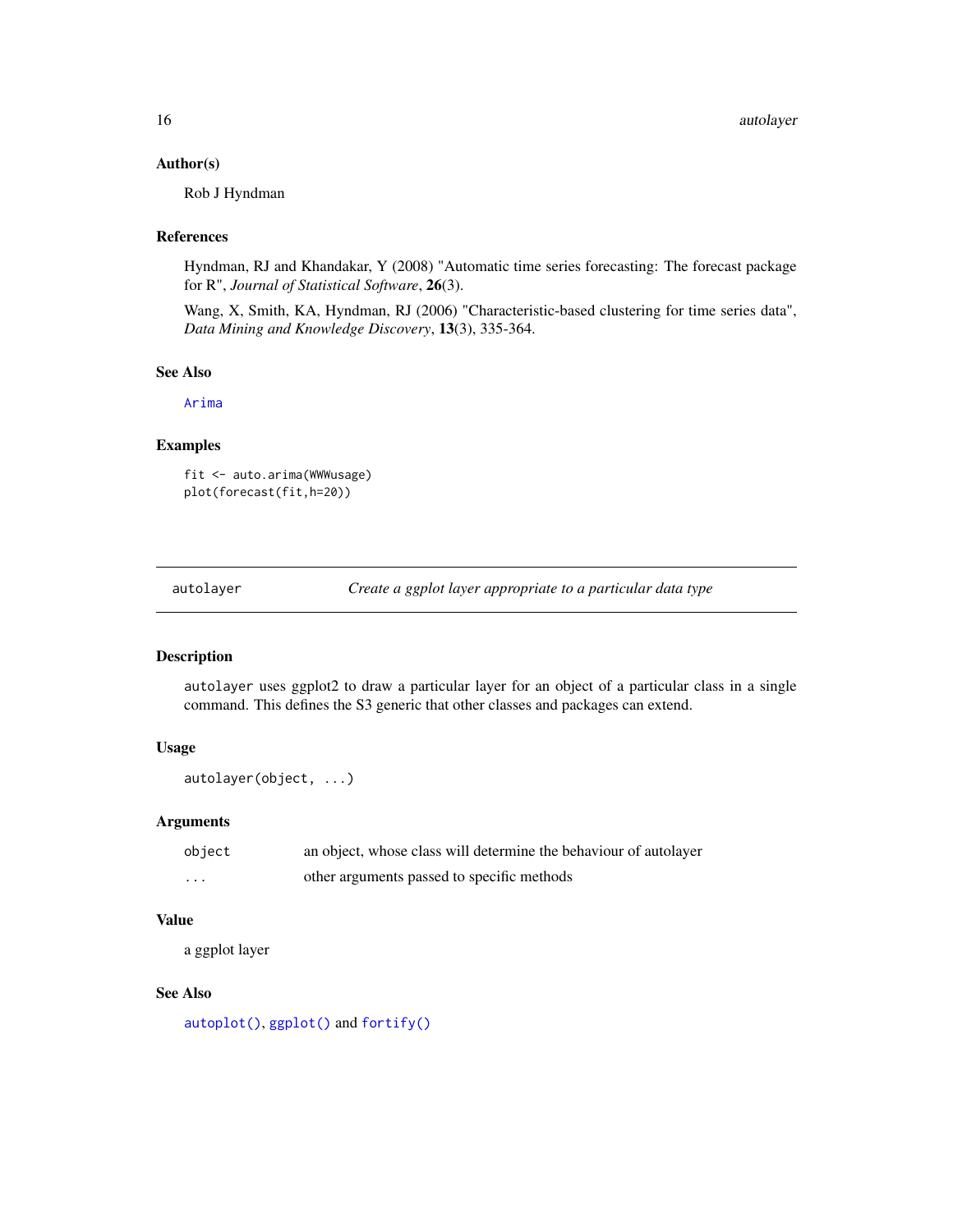<span id="page-16-0"></span>

# Description

autoplot takes an object of type ts or mts and creates a ggplot object suitable for usage with stat\_forecast.

# Usage

```
## S3 method for class 'mts'
autolayer(object, colour = TRUE, series = NULL, ...)
## S3 method for class 'msts'
autolayer(object, series = NULL, ...)
## S3 method for class 'ts'
autolayer(object, colour = TRUE, series = NULL, ...)
## S3 method for class 'ts'
autoplot(object, series = NULL, xlab = "Time",
 ylab = deparse(substitute(object)), main = NULL, ...)
## S3 method for class 'mts'
autoplot(object, colour = TRUE, facets = FALSE,
 xlab = "Time", ylab = deparse(substitute(object)), main = NULL,
  ...)
## S3 method for class 'msts'
autoplot(object, series = NULL, ...)
## S3 method for class 'ts'
fortify(model, data, ...)
```
#### Arguments

| object   | Object of class "ts" or "mts".                                                                               |
|----------|--------------------------------------------------------------------------------------------------------------|
| colour   | If TRUE, the time series will be assigned a colour aesthetic                                                 |
| series   | Identifies the timeseries with a colour, which integrates well with the function-<br>ality of geom_forecast. |
| $\cdots$ | Other plotting parameters to affect the plot.                                                                |
| xlab     | X-axis label.                                                                                                |
| ylab     | Y-axis label.                                                                                                |
| main     | Main title.                                                                                                  |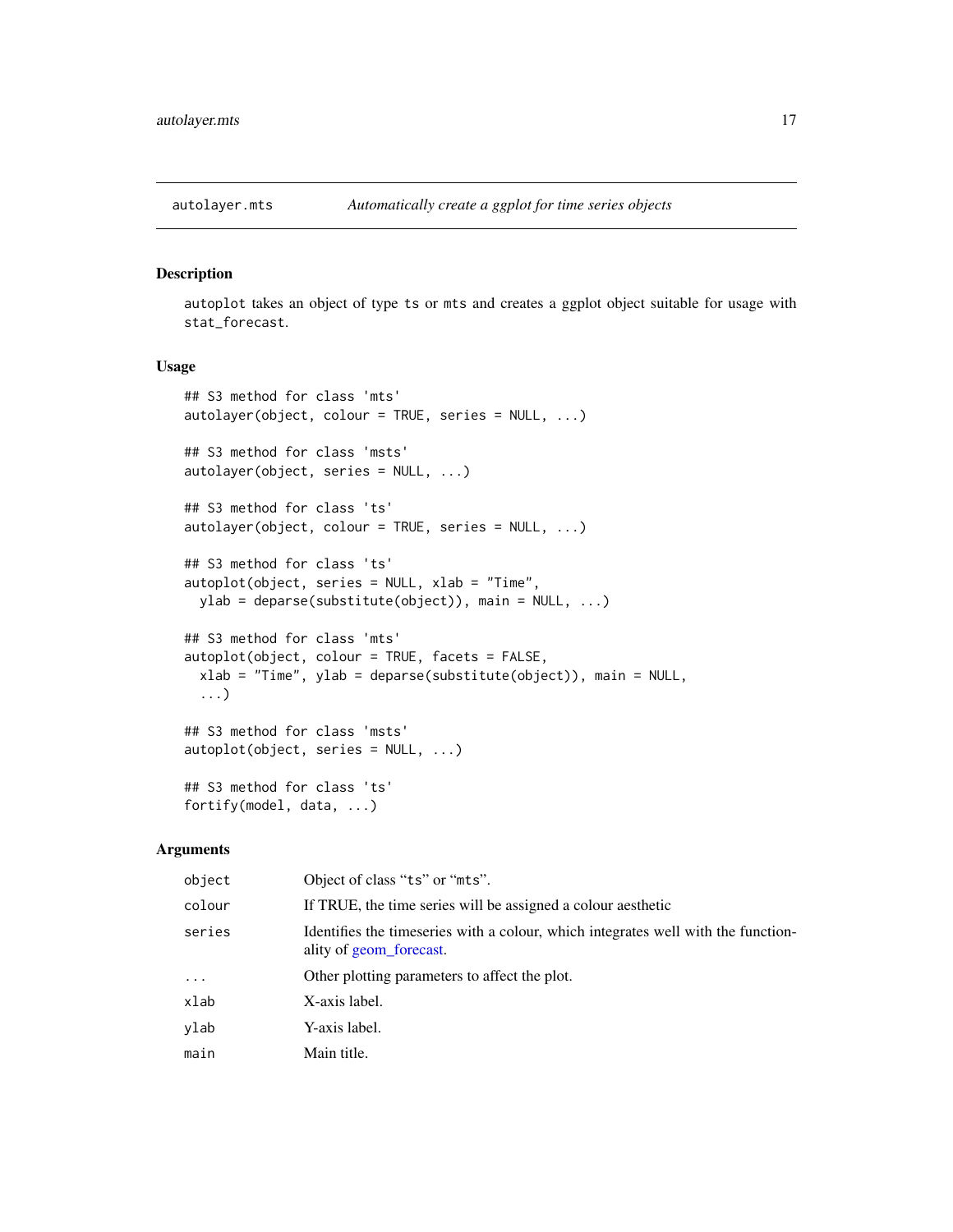<span id="page-17-0"></span>18 autoplot.acf

# Details

for tify. ts takes a ts object and converts it into a data frame (for usage with ggplot2).

# Value

None. Function produces a ggplot graph.

#### Author(s)

Mitchell O'Hara-Wild

#### See Also

[plot.ts](#page-0-0), [fortify](#page-0-0)

# Examples

library(ggplot2) autoplot(USAccDeaths) lungDeaths <- cbind(mdeaths, fdeaths)

autoplot(lungDeaths) autoplot(lungDeaths, facets=TRUE)

autoplot.acf *ggplot (Partial) Autocorrelation and Cross-Correlation Function Estimation and Plotting*

# Description

Produces a ggplot object of their equivalent Acf, Pacf, Ccf, taperedacf and taperedpacf functions.

#### Usage

```
## S3 method for class 'acf'
autoplot(object, ci = 0.95, ...)ggAcf(x, lag.max = NULL, type = c("correlation", "covariance",
  "partial"), plot = TRUE, na.action = na.contiguous, demean = TRUE,
  ...)
```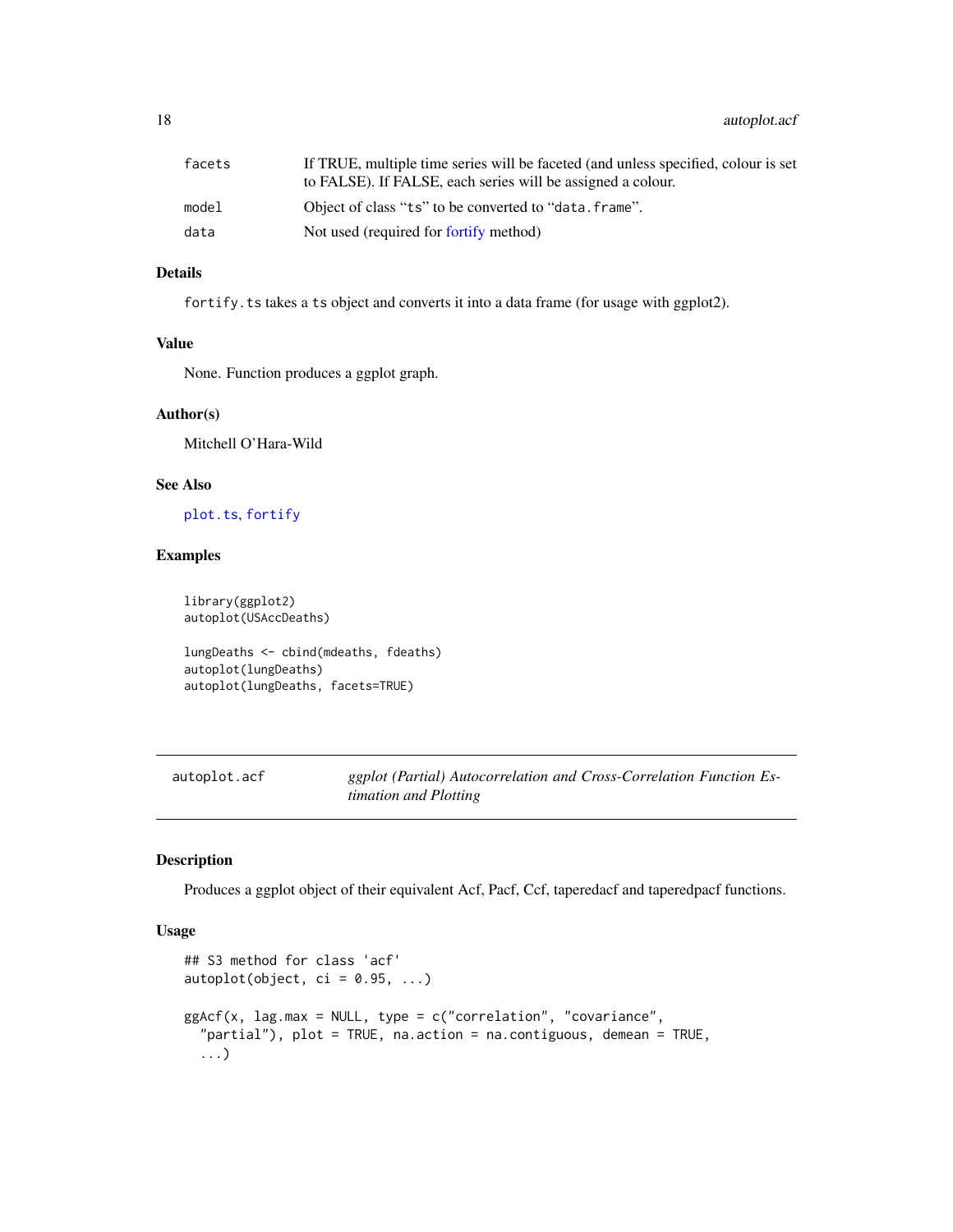```
ggPacf(x, lag.max = NULL, plot = TRUE, na.action = na.contiguous,
 demean = TRUE, ...)
ggCcf(x, y, lag.max = NULL, type = c("correlation", "covariance"),
 plot = TRUE, na.action = na.contiguous, ...)
## S3 method for class 'mpacf'
autoplot(object, ...)
ggtaperedacf(x, lag.max = NULL, type = c("correlation", "partial"),
 plot = TRUE, calc.ci = TRUE, level = 95, nsim = 100, ...)
ggtaperedpacf(x, ...)
```
Arguments

| object       | Object of class "acf".                                                                                                                |
|--------------|---------------------------------------------------------------------------------------------------------------------------------------|
| ci           | coverage probability for confidence interval. Plotting of the confidence interval<br>is suppressed if ci is zero or negative.         |
| $\ddots$     | Other plotting parameters to affect the plot.                                                                                         |
| $\mathsf{x}$ | a univariate or multivariate (not Ccf) numeric time series object or a numeric<br>vector or matrix.                                   |
| lag.max      | maximum lag at which to calculate the acf.                                                                                            |
| type         | character string giving the type of acf to be computed. Allowed values are<br>"correlation" (the default), "covariance" or "partial". |
| plot         | logical. If TRUE (the default) the resulting ACF, PACF or CCF is plotted.                                                             |
| na.action    | function to handle missing values. Default is na. contiguous. Useful alterna-<br>tives are na. pass and na. interp.                   |
| demean       | Should covariances be about the sample means?                                                                                         |
| У            | a univariate numeric time series object or a numeric vector.                                                                          |
| calc.ci      | If TRUE, confidence intervals for the ACF/PACF estimates are calculated.                                                              |
| level        | Percentage level used for the confidence intervals.                                                                                   |
| nsim         | The number of bootstrap samples used in estimating the confidence intervals.                                                          |

# Details

If autoplot is given an acf or mpacf object, then an appropriate ggplot object will be created. ggtaperedpacf

# Value

A ggplot object.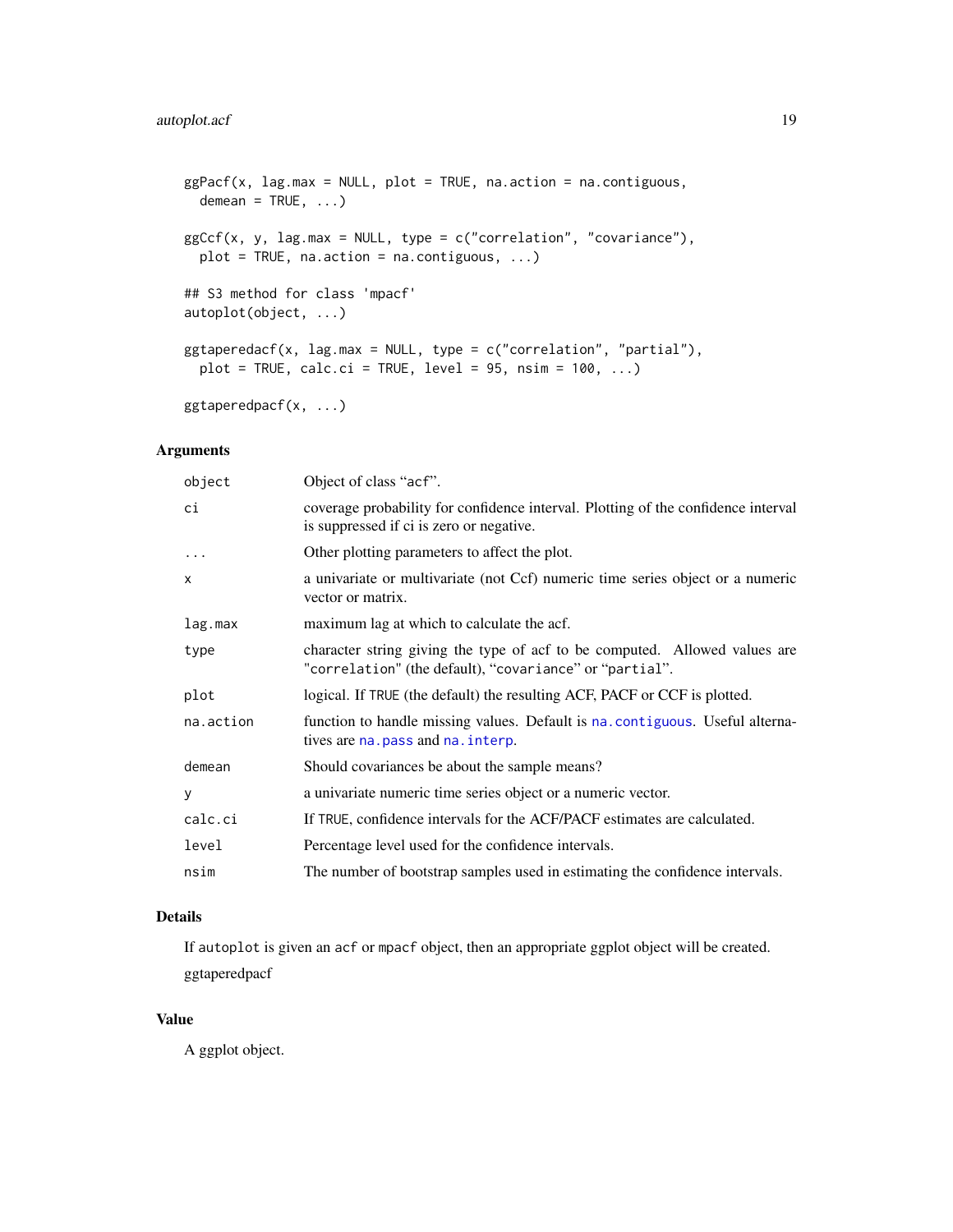#### Author(s)

Mitchell O'Hara-Wild

# See Also

[plot.acf](#page-0-0), [Acf](#page-5-1), [acf](#page-0-0), [taperedacf](#page-5-2)

# Examples

library(ggplot2) ggAcf(wineind) wineind %>% Acf(plot=FALSE) %>% autoplot ## Not run: wineind %>% taperedacf(plot=FALSE) %>% autoplot ggtaperedacf(wineind) ggtaperedpacf(wineind) ## End(Not run) ggCcf(mdeaths, fdeaths)

autoplot.decomposed.ts

*Plot time series decomposition components using ggplot*

# Description

Produces a ggplot object of seasonally decomposed time series for objects of class "stl" (created with [stl](#page-0-0)), class "seas" (created with [seas](#page-0-0)), or class "decomposed.ts" (created with [decompose](#page-0-0)).

#### Usage

```
## S3 method for class 'decomposed.ts'
autoplot(object, labels = NULL,
 range.bars = NULL, ...## S3 method for class 'stl'
autoplot(object, labels = NULL, range.bars = TRUE, ...)
## S3 method for class 'StructTS'
autoplot(object, labels = NULL, range.bars = TRUE,
  ...)
## S3 method for class 'seas'
autoplot(object, labels = NULL, range.bars = NULL, ...)
## S3 method for class 'mstl'
autoplot(object, ...)
```
<span id="page-19-0"></span>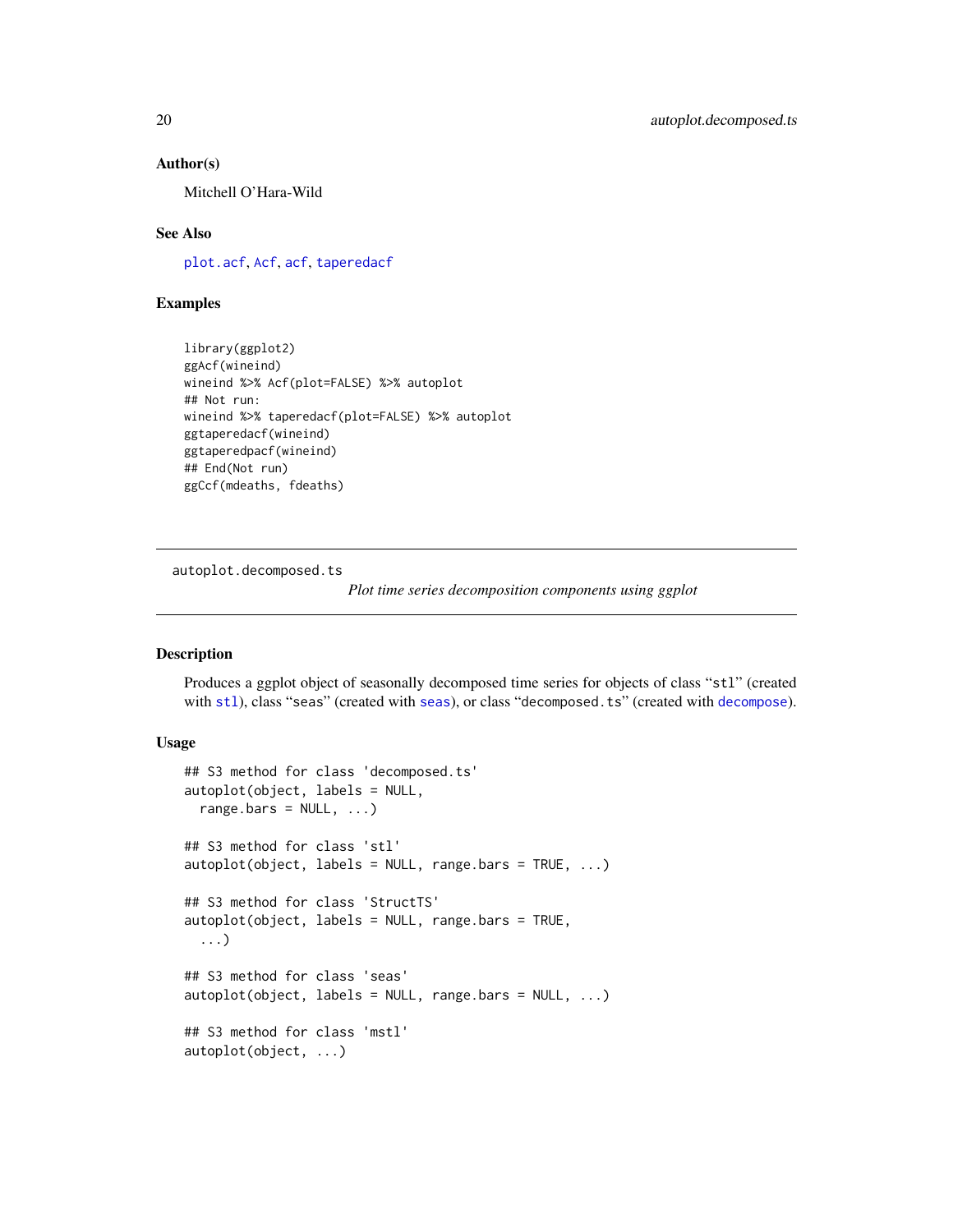# <span id="page-20-0"></span>autoplot.mforecast 21

# Arguments

| object     | Object of class "seas", "st1", or "decomposed. ts".                                                                                          |
|------------|----------------------------------------------------------------------------------------------------------------------------------------------|
| labels     | Labels to replace "seasonal", "trend", and "remainder".                                                                                      |
| range.bars | Logical indicating if each plot should have a bar at its right side representing<br>relative size. If NULL, automatic selection takes place. |
| $\ddots$   | Other plotting parameters to affect the plot.                                                                                                |

# Value

Returns an object of class ggplot.

#### Author(s)

Mitchell O'Hara-Wild

# See Also

[seas](#page-0-0), [stl](#page-0-0), [decompose](#page-0-0), [StructTS](#page-0-0), [plot.stl](#page-0-0).

# Examples

```
library(ggplot2)
co2 %>% decompose %>% autoplot
nottem %>% stl(s.window='periodic') %>% autoplot
## Not run:
```
library(seasonal) seas(USAccDeaths) %>% autoplot

## End(Not run)

autoplot.mforecast *Multivariate forecast plot*

#### Description

Plots historical data with multivariate forecasts and prediction intervals.

# Usage

```
## S3 method for class 'mforecast'
autoplot(object, PI = TRUE, facets = TRUE,
 color = FALSE, ...)## S3 method for class 'mforecast'
```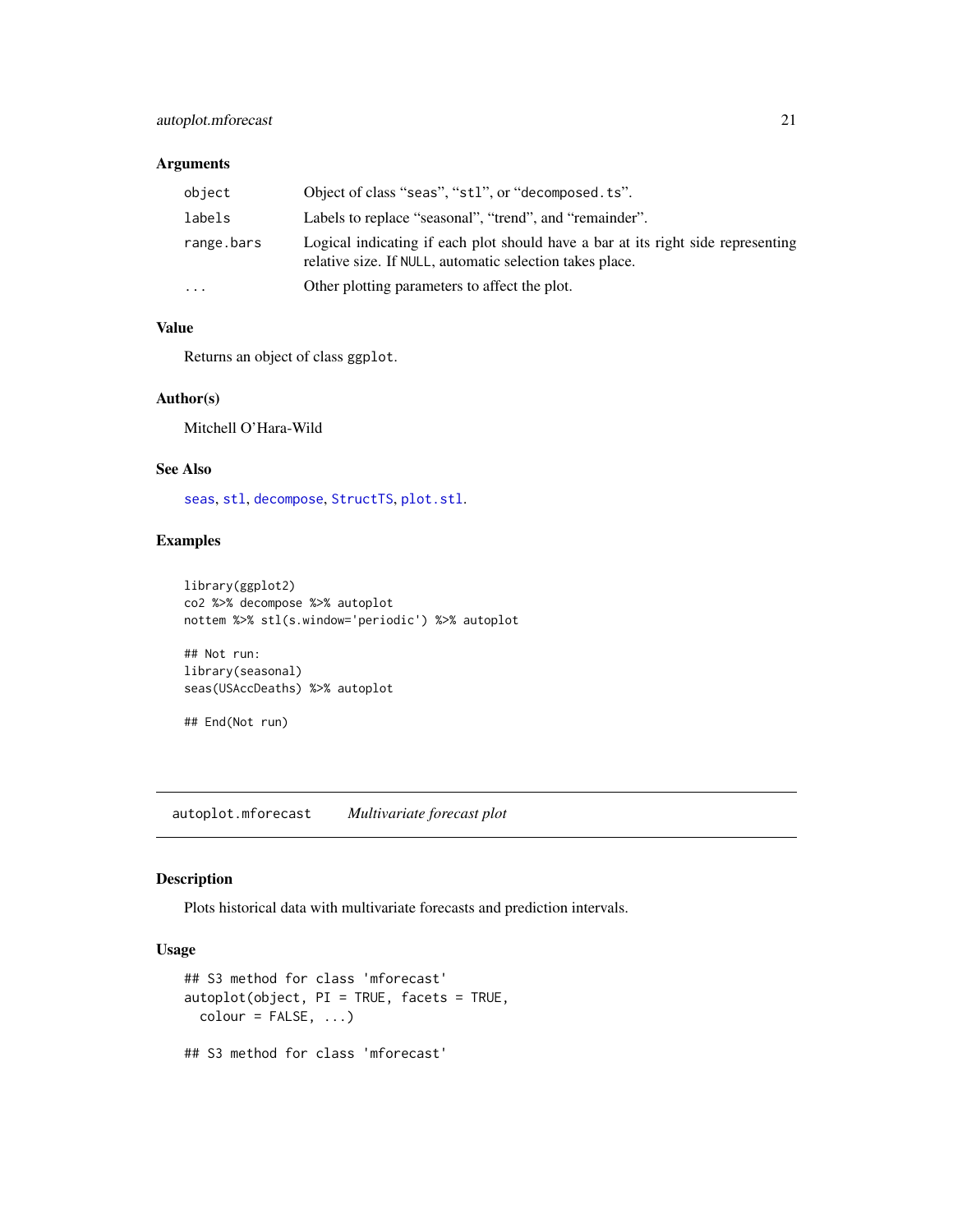```
autolayer(object, series = NULL, PI = TRUE, ...)## S3 method for class 'mforecast'
plot(x, main = paste("Forecasts from",unique(x$method)), xlab = "time", ...)
```
#### Arguments

| object   | Multivariate forecast object of class mforecast. Used for ggplot graphics (S3)<br>method consistency). |
|----------|--------------------------------------------------------------------------------------------------------|
| ΡI       | If FALSE, confidence intervals will not be plotted, giving only the forecast line.                     |
| facets   | If TRUE, multiple time series will be faceted. If FALSE, each series will be<br>assigned a colour.     |
| colour   | If TRUE, the time series will be assigned a colour aesthetic                                           |
| $\cdots$ | additional arguments to each individual plot.                                                          |
| series   | Matches an unidentified forecast layer with a coloured object on the plot.                             |
| x        | Multivariate forecast object of class mforecast.                                                       |
| main     | Main title. Default is the forecast method. For autoplot, specify a vector of titles<br>for each plot. |
| xlab     | X-axis label. For autoplot, specify a vector of labels for each plot.                                  |

### Details

autoplot will produce an equivalent plot as a ggplot object.

# Author(s)

Mitchell O'Hara-Wild

# References

Hyndman and Athanasopoulos (2018) *Forecasting: principles and practice*, 2nd edition, OTexts: Melbourne, Australia. <https://OTexts.org/fpp2/>

# See Also

[plot.forecast](#page-96-1), [plot.ts](#page-0-0)

# Examples

```
library(ggplot2)
```

```
lungDeaths <- cbind(mdeaths, fdeaths)
fit <- tslm(lungDeaths ~ trend + season)
fcast <- forecast(fit, h=10)
plot(fcast)
autoplot(fcast)
```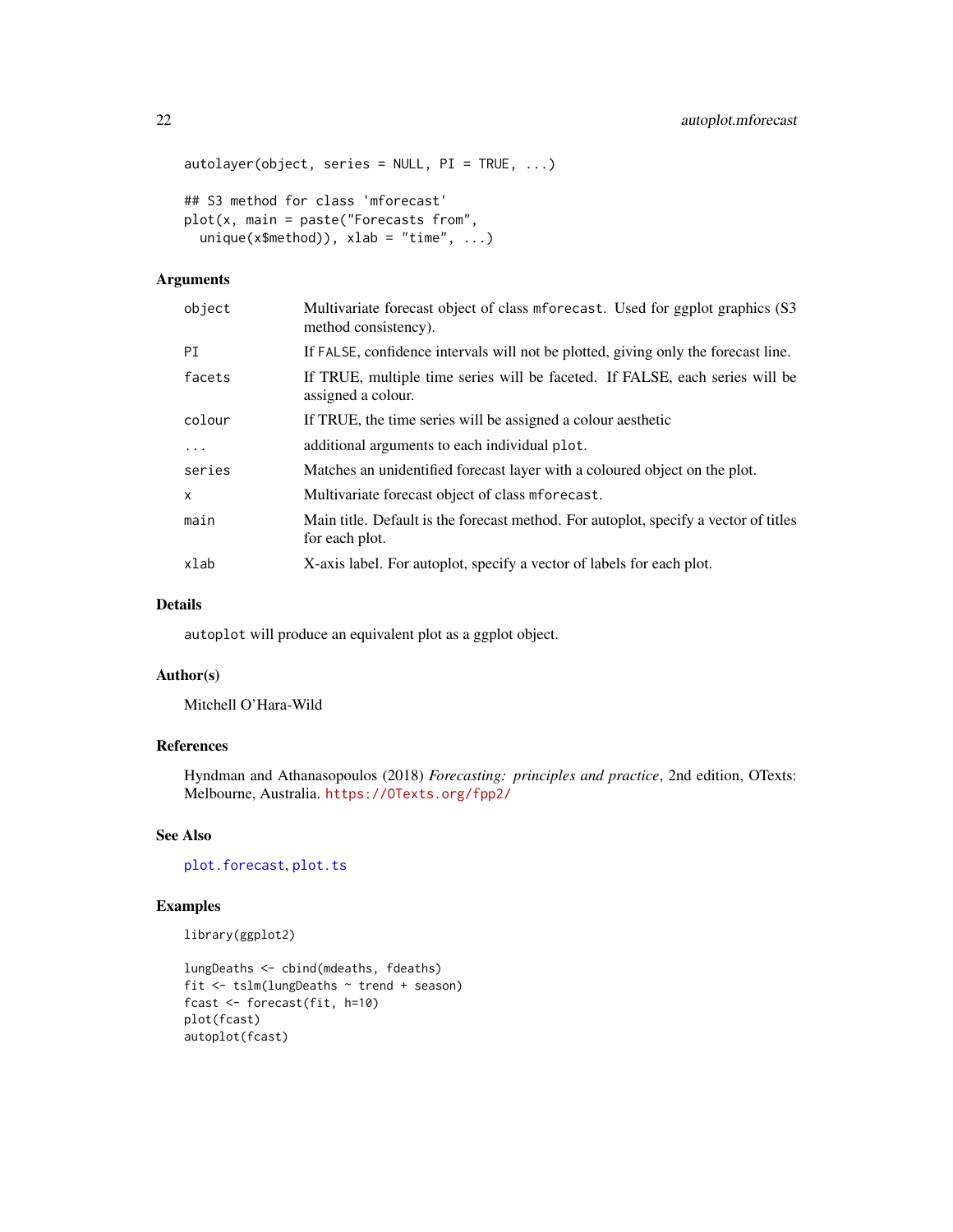# <span id="page-22-0"></span>baggedModel 23

```
carPower <- as.matrix(mtcars[,c("qsec","hp")])
carmpg <- mtcars[,"mpg"]
fit <- lm(carPower ~ carmpg)
fcast <- forecast(fit, newdata=data.frame(carmpg=30))
plot(fcast, xlab="Year")
autoplot(fcast, xlab=rep("Year",2))
```
baggedModel *Forecasting using a bagged model*

#### <span id="page-22-1"></span>Description

The bagged model forecasting method.

#### Usage

```
baggedModel(y, bootstrapped_series = bld.mbb.bootstrap(y, 100),
  fn = ets, ...
```

```
baggedETS(y, bootstrapped_series = bld.mbb.bootstrap(y, 100), ...)
```
#### Arguments

| У                   | A numeric vector or time series of class ts.     |  |
|---------------------|--------------------------------------------------|--|
| bootstrapped_series |                                                  |  |
|                     | bootstrapped versions of y.                      |  |
| fn                  | the forecast function to use. Default is ets.    |  |
|                     | Other arguments passed to the forecast function. |  |

# Details

This function implements the bagged model forecasting method described in Bergmeir et al. By default, the [ets](#page-38-1) function is applied to all bootstrapped series. Base models other than [ets](#page-38-1) can be given by the parameter fn. Using the default parameters, the function [bld.mbb.bootstrap](#page-26-1) is used to calculate the bootstrapped series with the Box-Cox and Loess-based decomposition (BLD) bootstrap. The function [forecast.baggedModel](#page-45-1) can then be used to calculate forecasts.

baggedETS is a wrapper for baggedModel, setting fn to "ets". This function is included for backwards compatibility only, and may be deprecated in the future.

#### Value

Returns an object of class "baggedModel".

The function print is used to obtain and print a summary of the results.

models A list containing the fitted ensemble models.

method The function for producing a forecastable model.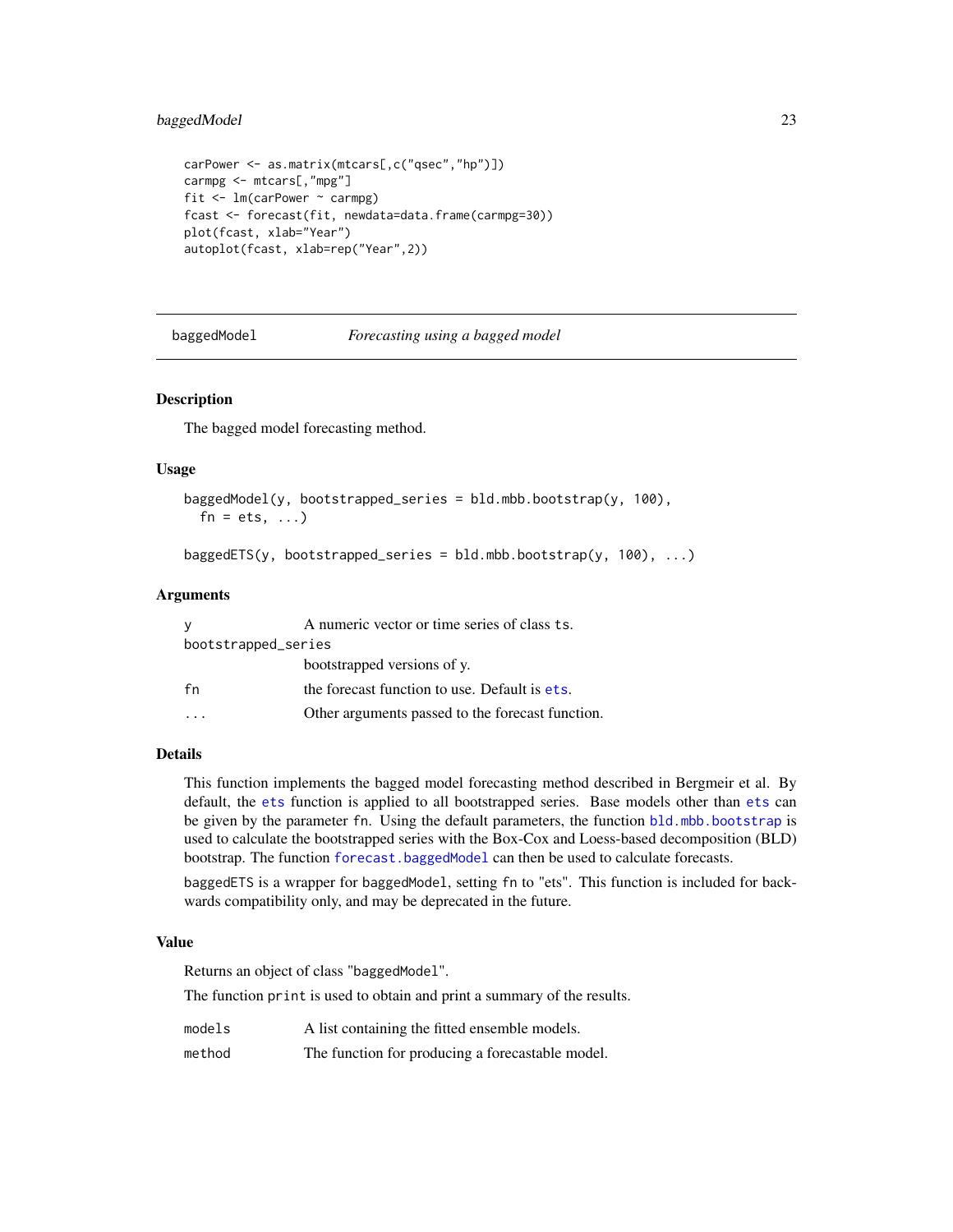<span id="page-23-0"></span>

| V                   | The original time series.                                                                             |  |
|---------------------|-------------------------------------------------------------------------------------------------------|--|
| bootstrapped_series |                                                                                                       |  |
|                     | The bootstrapped series.                                                                              |  |
| modelargs           | The arguments passed through to fn.                                                                   |  |
| fitted              | Fitted values (one-step forecasts). The mean of the fitted values is calculated<br>over the ensemble. |  |
| residuals           | Original values minus fitted values.                                                                  |  |

#### Author(s)

Christoph Bergmeir, Fotios Petropoulos

#### References

Bergmeir, C., R. J. Hyndman, and J. M. Benitez (2016). Bagging Exponential Smoothing Methods using STL Decomposition and Box-Cox Transformation. International Journal of Forecasting 32, 303-312.

# Examples

```
fit <- baggedModel(WWWusage)
fcast <- forecast(fit)
plot(fcast)
```

| bats | BATS model (Exponential smoothing state space model with Box-Cox   |
|------|--------------------------------------------------------------------|
|      | <i>transformation, ARMA errors, Trend and Seasonal components)</i> |

# Description

Fits a BATS model applied to y, as described in De Livera, Hyndman & Snyder (2011). Parallel processing is used by default to speed up the computations.

#### Usage

```
bits(y, use-box.cox = NULL, use.train = NULL,use.damped.trend = NULL, seasonal.periods = NULL,
 use.arma.errors = TRUE, use.parallel = length(y) > 1000,
 num.cores = 2, bc.lower = 0, bc.upper = 1, biasadj = FALSE,
 model = NULL, ...)
```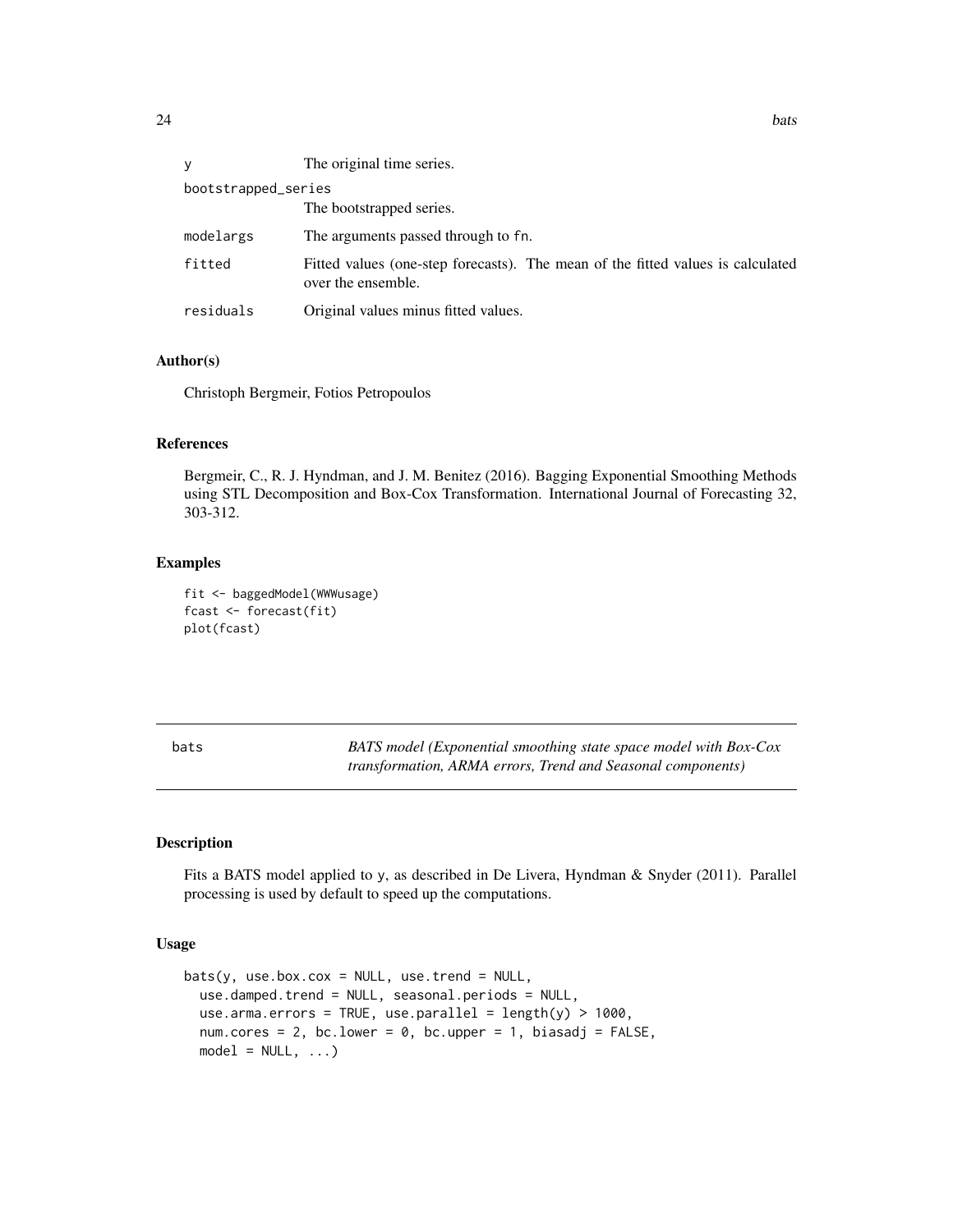#### bats 25

# Arguments

| у                | The time series to be forecast. Can be numeric, msts or ts. Only univariate<br>time series are supported.                                                                                                                                                                |
|------------------|--------------------------------------------------------------------------------------------------------------------------------------------------------------------------------------------------------------------------------------------------------------------------|
| use.box.cox      | TRUE/FALSE indicates whether to use the Box-Cox transformation or not. If<br>NULL then both are tried and the best fit is selected by AIC.                                                                                                                               |
| use.trend        | TRUE/FALSE indicates whether to include a trend or not. If NULL then both are<br>tried and the best fit is selected by AIC.                                                                                                                                              |
| use.damped.trend |                                                                                                                                                                                                                                                                          |
|                  | TRUE/FALSE indicates whether to include a damping parameter in the trend or<br>not. If NULL then both are tried and the best fit is selected by AIC.                                                                                                                     |
| seasonal.periods |                                                                                                                                                                                                                                                                          |
|                  | If y is a numeric then seasonal periods can be specified with this parameter.                                                                                                                                                                                            |
| use.arma.errors  |                                                                                                                                                                                                                                                                          |
|                  | TRUE/FALSE indicates whether to include ARMA errors or not. If TRUE the best<br>fit is selected by AIC. If FALSE then the selection algorithm does not consider<br>ARMA errors.                                                                                          |
| use.parallel     | TRUE/FALSE indicates whether or not to use parallel processing.                                                                                                                                                                                                          |
| num.cores        | The number of parallel processes to be used if using parallel processing. If NULL<br>then the number of logical cores is detected and all available cores are used.                                                                                                      |
| bc.lower         | The lower limit (inclusive) for the Box-Cox transformation.                                                                                                                                                                                                              |
| bc.upper         | The upper limit (inclusive) for the Box-Cox transformation.                                                                                                                                                                                                              |
| biasadj          | Use adjusted back-transformed mean for Box-Cox transformations. If TRUE,<br>point forecasts and fitted values are mean forecast. Otherwise, these points can<br>be considered the median of the forecast densities.                                                      |
| model            | Output from a previous call to bats. If model is passed, this same model is fitted<br>to y without re-estimating any parameters.                                                                                                                                         |
| .                | Additional arguments to be passed to auto. arima when choose an ARMA(p,<br>q) model for the errors. (Note that xreg will be ignored, as will any arguments<br>concerning seasonality and differencing, but arguments controlling the values of<br>p and q will be used.) |

#### Value

An object of class "bats". The generic accessor functions fitted.values and residuals extract useful features of the value returned by bats and associated functions. The fitted model is designated BATS(omega, p,q, phi, m1,...mJ) where omega is the Box-Cox parameter and phi is the damping parameter; the error is modelled as an ARMA(p,q) process and m1,...,mJ list the seasonal periods used in the model.

# Author(s)

Slava Razbash and Rob J Hyndman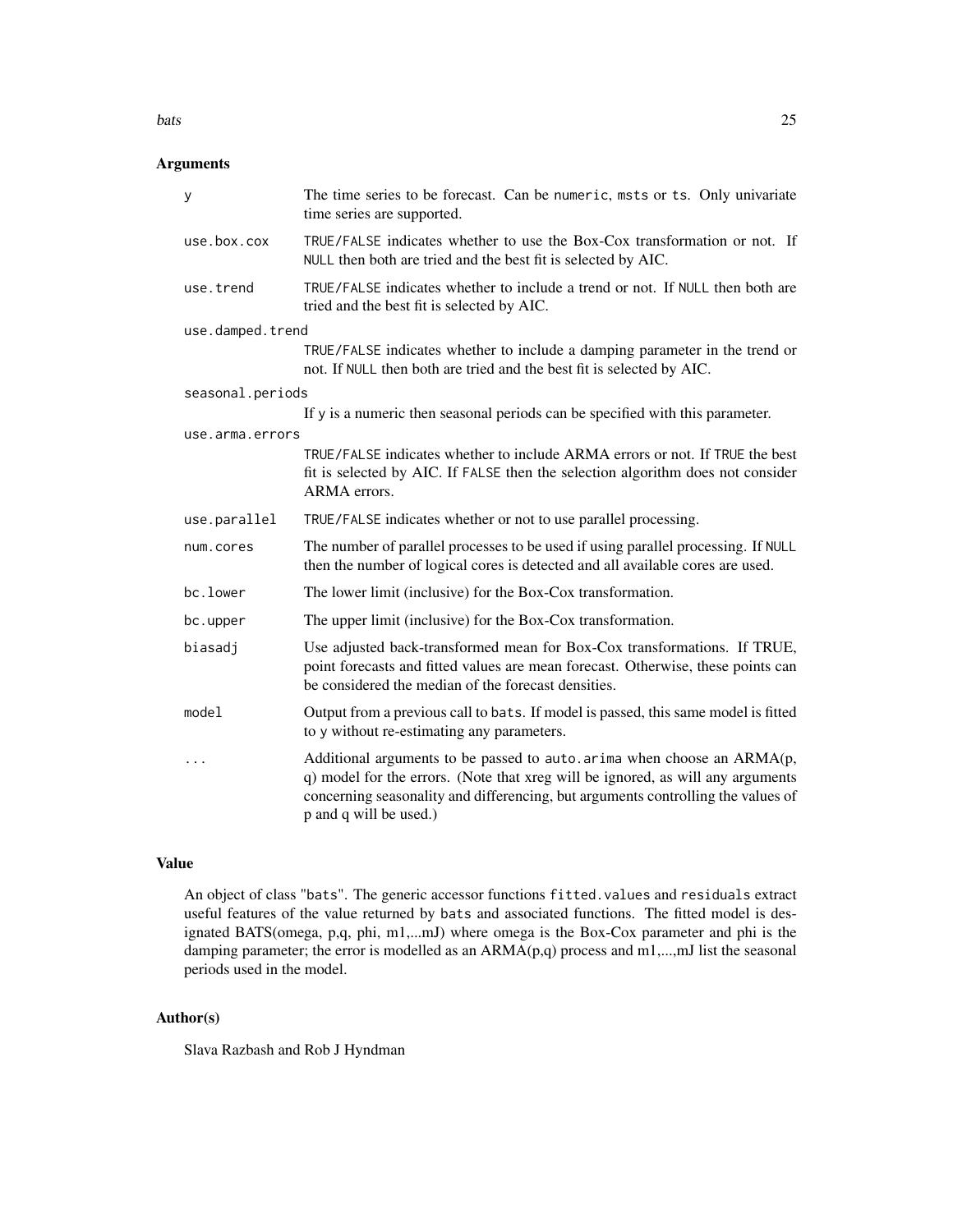# <span id="page-25-0"></span>References

De Livera, A.M., Hyndman, R.J., & Snyder, R. D. (2011), Forecasting time series with complex seasonal patterns using exponential smoothing, *Journal of the American Statistical Association*, 106(496), 1513-1527.

# Examples

```
## Not run:
fit <- bats(USAccDeaths)
plot(forecast(fit))
taylor.fit <- bats(taylor)
plot(forecast(taylor.fit))
## End(Not run)
```
bizdays *Number of trading days in each season*

# Description

Returns number of trading days in each month or quarter of the observed time period in a major financial center.

#### Usage

```
bizdays(x, FinCenter = c("New York", "London", "NERC", "Tokyo",
  "Zurich"))
```
# Arguments

|           | Monthly or quarterly time series |
|-----------|----------------------------------|
| FinCenter | Major financial center.          |

# Details

Useful for trading days length adjustments. More on how to define "business days", please refer to [isBizday](#page-0-0).

# Value

Time series

# Author(s)

Earo Wang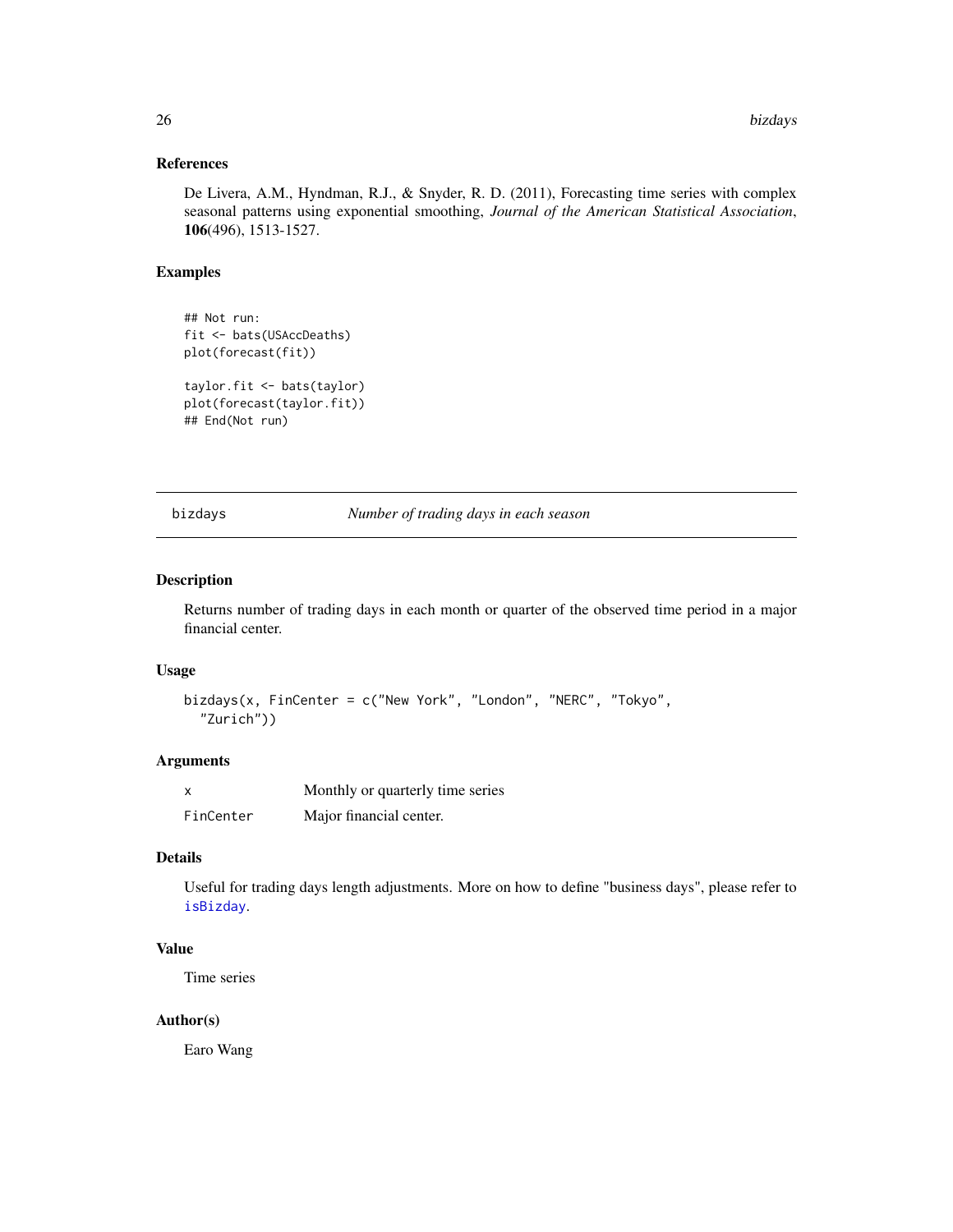# <span id="page-26-0"></span>bld.mbb.bootstrap 27

#### See Also

[monthdays](#page-83-1)

#### Examples

```
x \leftarrow ts(rnorm(30), start = c(2013, 2), frequency = 12)bizdays(x, FinCenter = "New York")
```
<span id="page-26-1"></span>bld.mbb.bootstrap *Box-Cox and Loess-based decomposition bootstrap.*

# Description

Generates bootstrapped versions of a time series using the Box-Cox and Loess-based decomposition bootstrap.

# Usage

bld.mbb.bootstrap(x, num, block\_size = NULL)

# Arguments

| X          | Original time series.                        |
|------------|----------------------------------------------|
| num        | Number of bootstrapped versions to generate. |
| block size | Block size for the moving block bootstrap.   |

# Details

The procedure is described in Bergmeir et al. Box-Cox decomposition is applied, together with STL or Loess (for non-seasonal time series), and the remainder is bootstrapped using a moving block bootstrap.

#### Value

A list with bootstrapped versions of the series. The first series in the list is the original series.

# Author(s)

Christoph Bergmeir, Fotios Petropoulos

# References

Bergmeir, C., R. J. Hyndman, and J. M. Benitez (2016). Bagging Exponential Smoothing Methods using STL Decomposition and Box-Cox Transformation. International Journal of Forecasting 32, 303-312.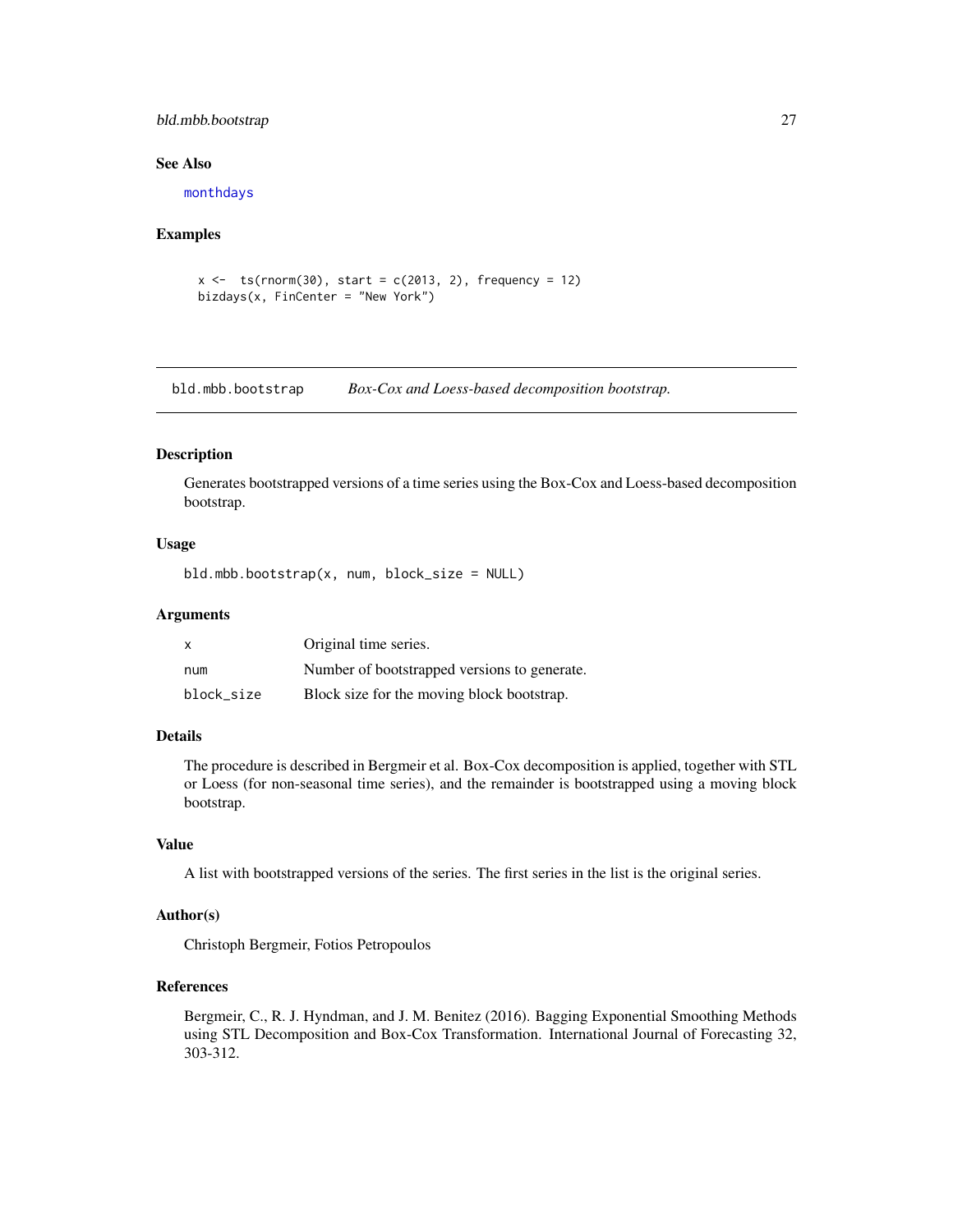# See Also

[baggedETS](#page-22-1).

# Examples

bootstrapped\_series <- bld.mbb.bootstrap(WWWusage, 100)

<span id="page-27-1"></span>BoxCox *Box Cox Transformation*

# Description

BoxCox() returns a transformation of the input variable using a Box-Cox transformation. InvBox-Cox() reverses the transformation.

# Usage

BoxCox(x, lambda)

 $InvBoxCox(x, lambda, biasadj = FALSE, fvar = NULL)$ 

# Arguments

| X       | a numeric vector or time series of class ts.                                                                                                                                                                                                                                                                |
|---------|-------------------------------------------------------------------------------------------------------------------------------------------------------------------------------------------------------------------------------------------------------------------------------------------------------------|
| lambda  | transformation parameter. If lambda = "auto", then the transformation param-<br>eter lambda is chosen using BoxCox.lambda.                                                                                                                                                                                  |
| biasadi | Use adjusted back-transformed mean for Box-Cox transformations. If trans-<br>formed data is used to produce forecasts and fitted values, a regular back trans-<br>formation will result in median forecasts. If biasadj is TRUE, an adjustment will<br>be made to produce mean forecasts and fitted values. |
| fvar    | Optional parameter required if biasadj=TRUE. Can either be the forecast vari-<br>ance, or a list containing the interval level, and the corresponding upper and<br>lower intervals.                                                                                                                         |

# Details

.

The Box-Cox transformation is given by

$$
f_{\lambda}(x) = \frac{x^{\lambda} - 1}{\lambda}
$$

if  $\lambda \neq 0$ . For  $\lambda = 0$ ,

 $f_0(x) = \log(x)$ 

<span id="page-27-0"></span>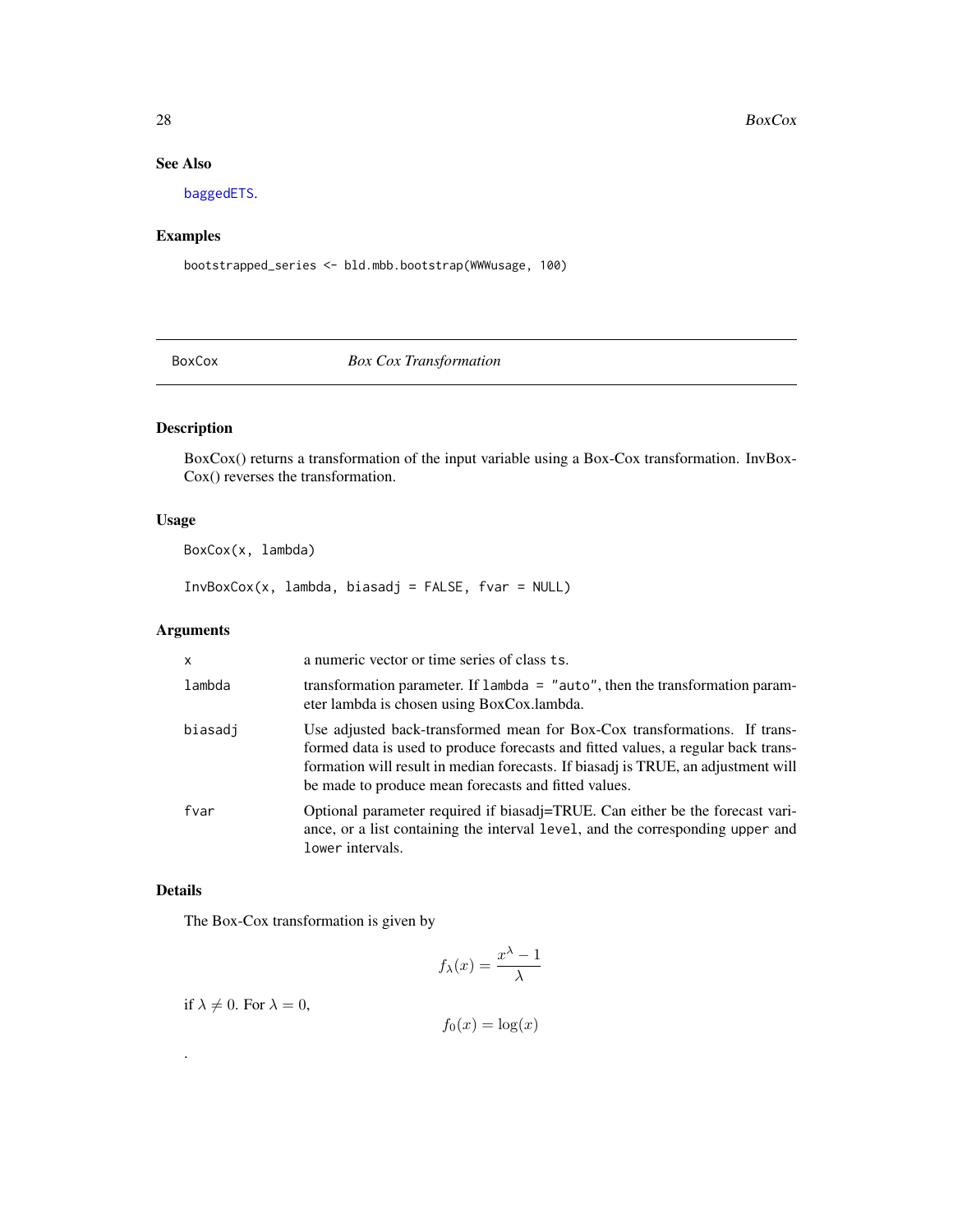## <span id="page-28-0"></span>BoxCox.lambda 29

# Value

a numeric vector of the same length as x.

#### Author(s)

Rob J Hyndman & Mitchell O'Hara-Wild

#### References

Box, G. E. P. and Cox, D. R. (1964) An analysis of transformations. *JRSS B* 26 211–246.

### See Also

[BoxCox.lambda](#page-28-1)

# Examples

```
lambda <- BoxCox.lambda(lynx)
lynx.fit <- ar(BoxCox(lynx,lambda))
plot(forecast(lynx.fit,h=20,lambda=lambda))
```
<span id="page-28-1"></span>BoxCox.lambda *Automatic selection of Box Cox transformation parameter*

#### Description

If method=="guerrero", Guerrero's (1993) method is used, where lambda minimizes the coefficient of variation for subseries of x.

#### Usage

```
BoxCox.lambda(x, method = c("guerrero", "loglik"), lower = -1,
 upper = 2
```
#### Arguments

| $\mathsf{x}$ | a numeric vector or time series of class ts     |
|--------------|-------------------------------------------------|
| method       | Choose method to be used in calculating lambda. |
| lower        | Lower limit for possible lambda values.         |
| upper        | Upper limit for possible lambda values.         |

# Details

If method=="loglik", the value of lambda is chosen to maximize the profile log likelihood of a linear model fitted to x. For non-seasonal data, a linear time trend is fitted while for seasonal data, a linear time trend with seasonal dummy variables is used.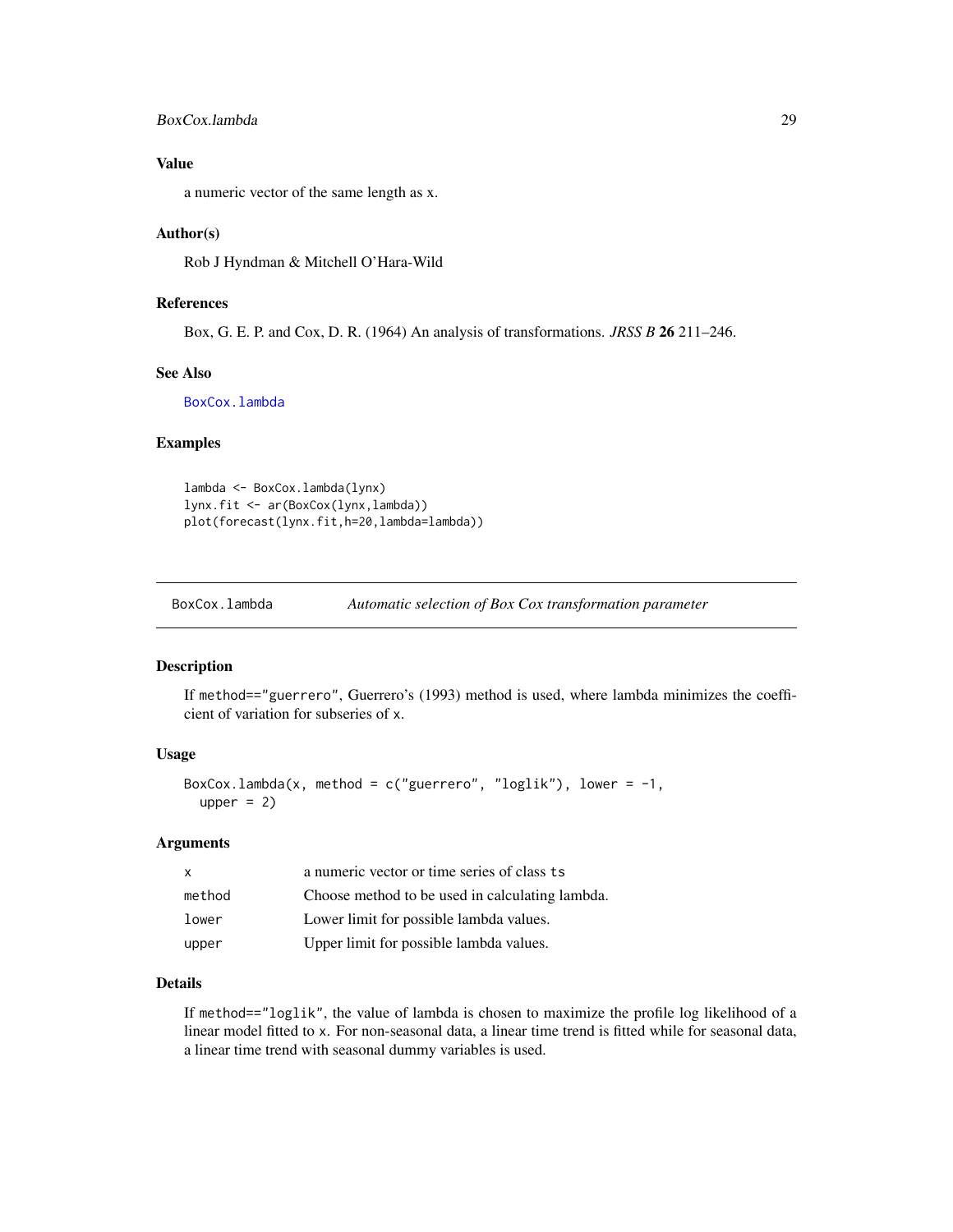# <span id="page-29-0"></span>Value

a number indicating the Box-Cox transformation parameter.

# Author(s)

Leanne Chhay and Rob J Hyndman

# References

Box, G. E. P. and Cox, D. R. (1964) An analysis of transformations. *JRSS B* 26 211–246.

Guerrero, V.M. (1993) Time-series analysis supported by power transformations. *Journal of Forecasting*, 12, 37–48.

#### See Also

**[BoxCox](#page-27-1)** 

#### Examples

```
lambda <- BoxCox.lambda(AirPassengers,lower=0)
air.fit <- Arima(AirPassengers, order=c(0,1,1),
                 seasonal=list(order=c(0,1,1),period=12), lambda=lambda)
plot(forecast(air.fit))
```
checkresiduals *Check that residuals from a time series model look like white noise*

#### Description

If plot=TRUE, produces a time plot of the residuals, the corresponding ACF, and a histogram. If the degrees of freedom for the model can be determined and test is not FALSE, the output from either a Ljung-Box test or Breusch-Godfrey test is printed.

#### Usage

```
checkresiduals(object, lag, df = NULL, test, plot = TRUE, ...)
```
#### Arguments

| object | Either a time series model, a forecast object, or a time series (assumed to be<br>residuals).                                                                                                                                                                                                                                                                                                                                                        |
|--------|------------------------------------------------------------------------------------------------------------------------------------------------------------------------------------------------------------------------------------------------------------------------------------------------------------------------------------------------------------------------------------------------------------------------------------------------------|
| lag    | Number of lags to use in the Ljung-Box or Breusch-Godfrey test. If missing, it<br>is set to $min(10, n/5)$ for non-seasonal data, and $min(2m, n/5)$ for seasonal<br>data, where n is the length of the series, and m is the seasonal period of the data.<br>It is further constrained to be at least df+3 where df is the degrees of freedom<br>of the model. This ensures there are at least 3 degrees of freedom used in the<br>chi-squared test. |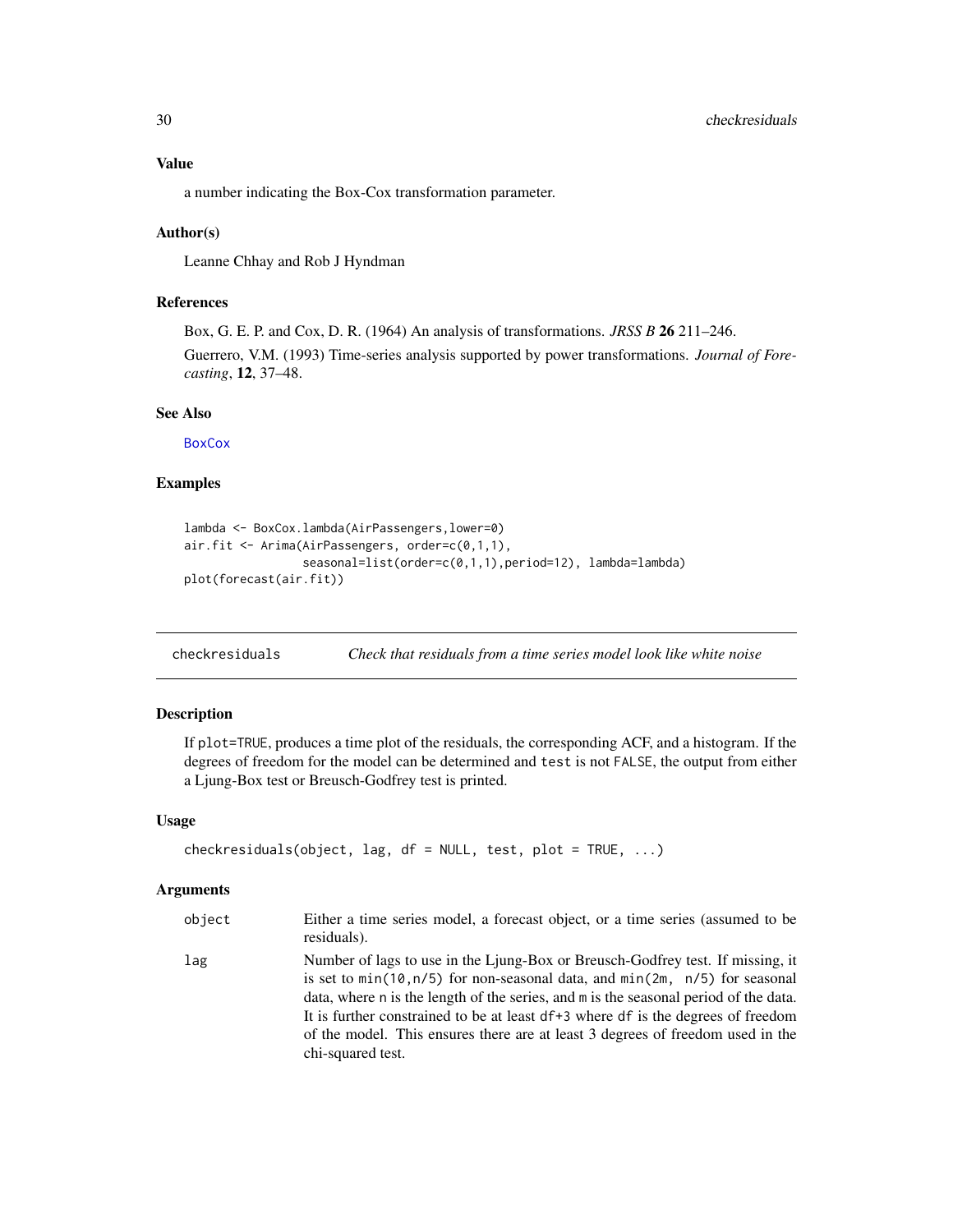#### <span id="page-30-0"></span>croston 31

| df       | Number of degrees of freedom for fitted model, required for the Ljung-Box or<br>Breusch-Godfrey test. Ignored if the degrees of freedom can be extracted from<br>object.              |
|----------|---------------------------------------------------------------------------------------------------------------------------------------------------------------------------------------|
| test     | Test to use for serial correlation. By default, if object is of class 1m, then<br>test="BG". Otherwise, test="LB". Setting test=FALSE will prevent the test<br>results being printed. |
| plot     | Logical. If TRUE, will produce the plot.                                                                                                                                              |
| $\cdots$ | Other arguments are passed to ggtsdisplay.                                                                                                                                            |

# Value

None

# Author(s)

Rob J Hyndman

# See Also

[ggtsdisplay](#page-75-2), [Box.test](#page-0-0), [bgtest](#page-0-0)

# Examples

fit <- ets(WWWusage) checkresiduals(fit)

croston *Forecasts for intermittent demand using Croston's method*

# Description

Returns forecasts and other information for Croston's forecasts applied to y.

# Usage

croston(y,  $h = 10$ , alpha = 0.1,  $x = y$ )

# Arguments

|       | a numeric vector or time series of class ts       |
|-------|---------------------------------------------------|
| h.    | Number of periods for forecasting.                |
| alpha | Value of alpha. Default value is 0.1.             |
| x     | Deprecated. Included for backwards compatibility. |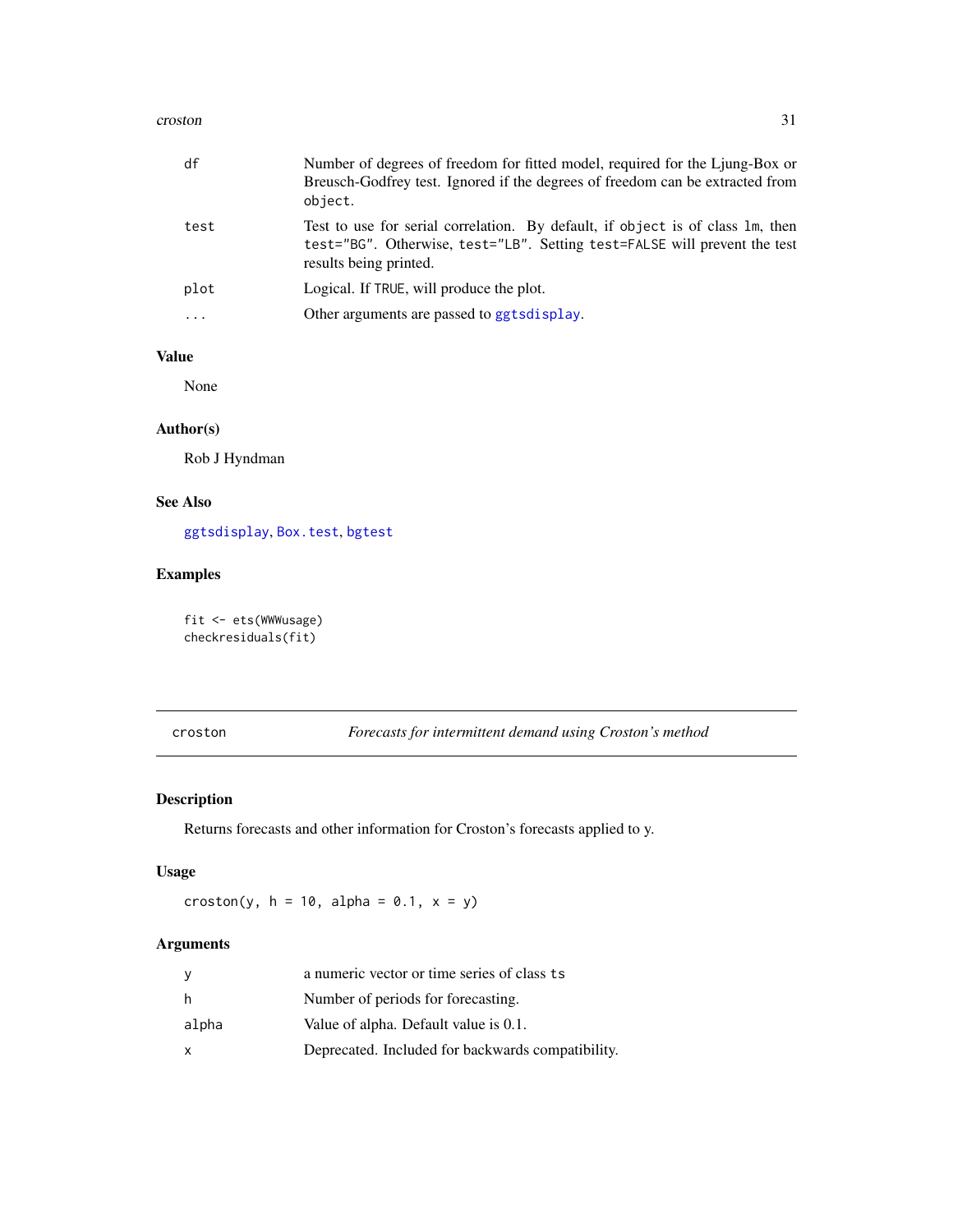# Details

Based on Croston's (1972) method for intermittent demand forecasting, also described in Shenstone and Hyndman (2005). Croston's method involves using simple exponential smoothing (SES) on the non-zero elements of the time series and a separate application of SES to the times between nonzero elements of the time series. The smoothing parameters of the two applications of SES are assumed to be equal and are denoted by alpha.

Note that prediction intervals are not computed as Croston's method has no underlying stochastic model.

#### Value

An object of class "forecast" is a list containing at least the following elements:

| A list containing information about the fitted model. The first element gives the<br>model used for non-zero demands. The second element gives the model used<br>for times between non-zero demands. Both elements are of class forecast. |
|-------------------------------------------------------------------------------------------------------------------------------------------------------------------------------------------------------------------------------------------|
| The name of the forecasting method as a character string                                                                                                                                                                                  |
| Point forecasts as a time series                                                                                                                                                                                                          |
| The original time series (either object itself or the time series used to create the<br>model stored as object).                                                                                                                          |
| Residuals from the fitted model. That is y minus fitted values.                                                                                                                                                                           |
| Fitted values (one-step forecasts)                                                                                                                                                                                                        |
|                                                                                                                                                                                                                                           |

The function summary is used to obtain and print a summary of the results, while the function plot produces a plot of the forecasts.

The generic accessor functions fitted.values and residuals extract useful features of the value returned by croston and associated functions.

#### Author(s)

Rob J Hyndman

# References

Croston, J. (1972) "Forecasting and stock control for intermittent demands", *Operational Research Quarterly*, 23(3), 289-303.

Shenstone, L., and Hyndman, R.J. (2005) "Stochastic models underlying Croston's method for intermittent demand forecasting". *Journal of Forecasting*, 24, 389-402.

#### See Also

[ses](#page-106-1).

# Examples

```
y <- rpois(20,lambda=.3)
fcast <- croston(y)
plot(fcast)
```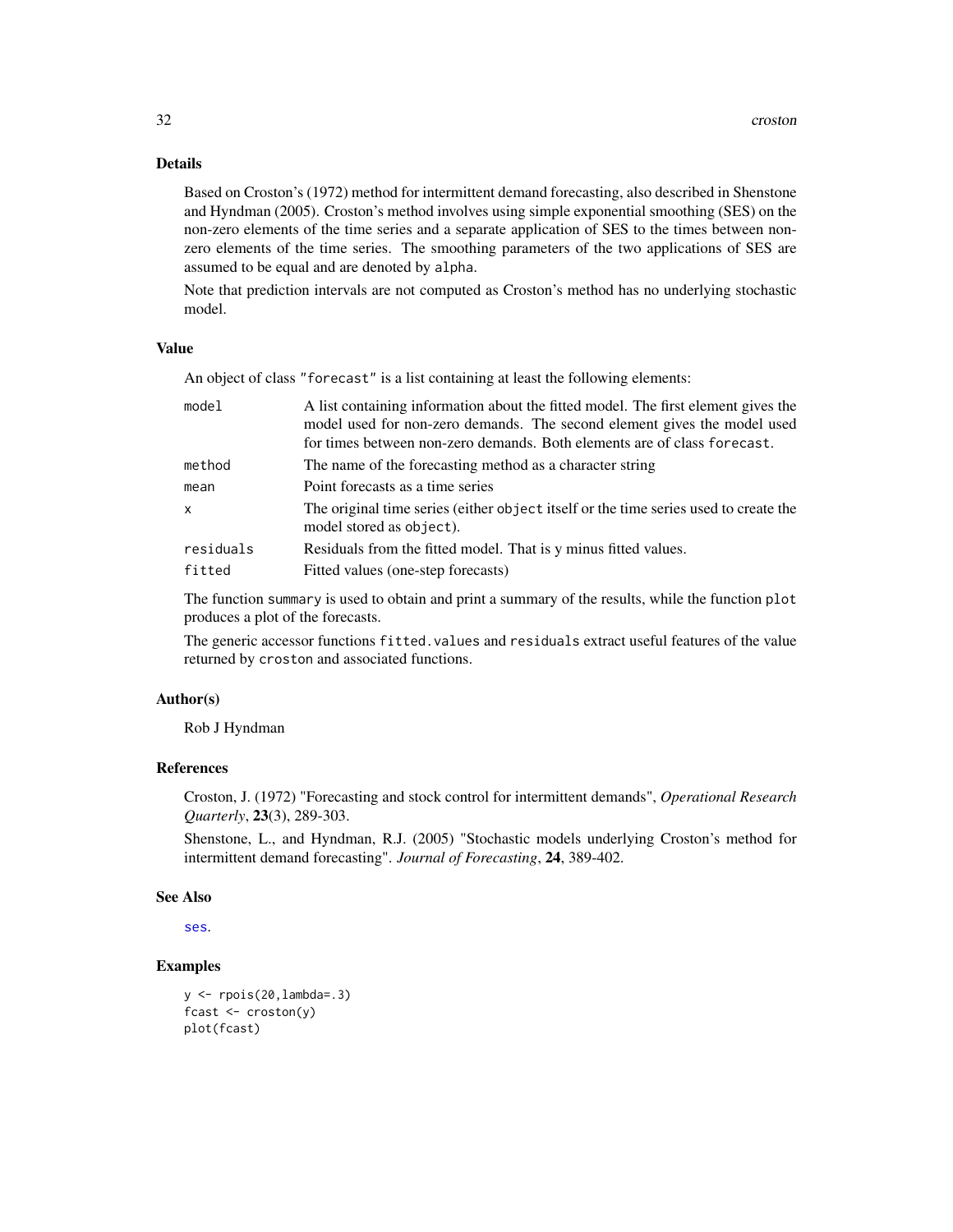# Description

Computes the leave-one-out cross-validation statistic (also known as PRESS – prediction residual sum of squares), AIC, corrected AIC, BIC and adjusted R^2 values for a linear model.

# Usage

CV(obj)

# Arguments

obj output from [lm](#page-0-0) or [tslm](#page-123-1)

# Value

Numerical vector containing CV, AIC, AICc, BIC and AdjR2 values.

# Author(s)

Rob J Hyndman

# See Also

[AIC](#page-0-0)

# Examples

```
y <- ts(rnorm(120,0,3) + 20*sin(2*pi*(1:120)/12), frequency=12)
fit1 \le tslm(y \sim trend + season)
fit2 \leftarrow tslm(y \sim season)
CV(fit1)
CV(fit2)
```
<span id="page-32-1"></span><span id="page-32-0"></span>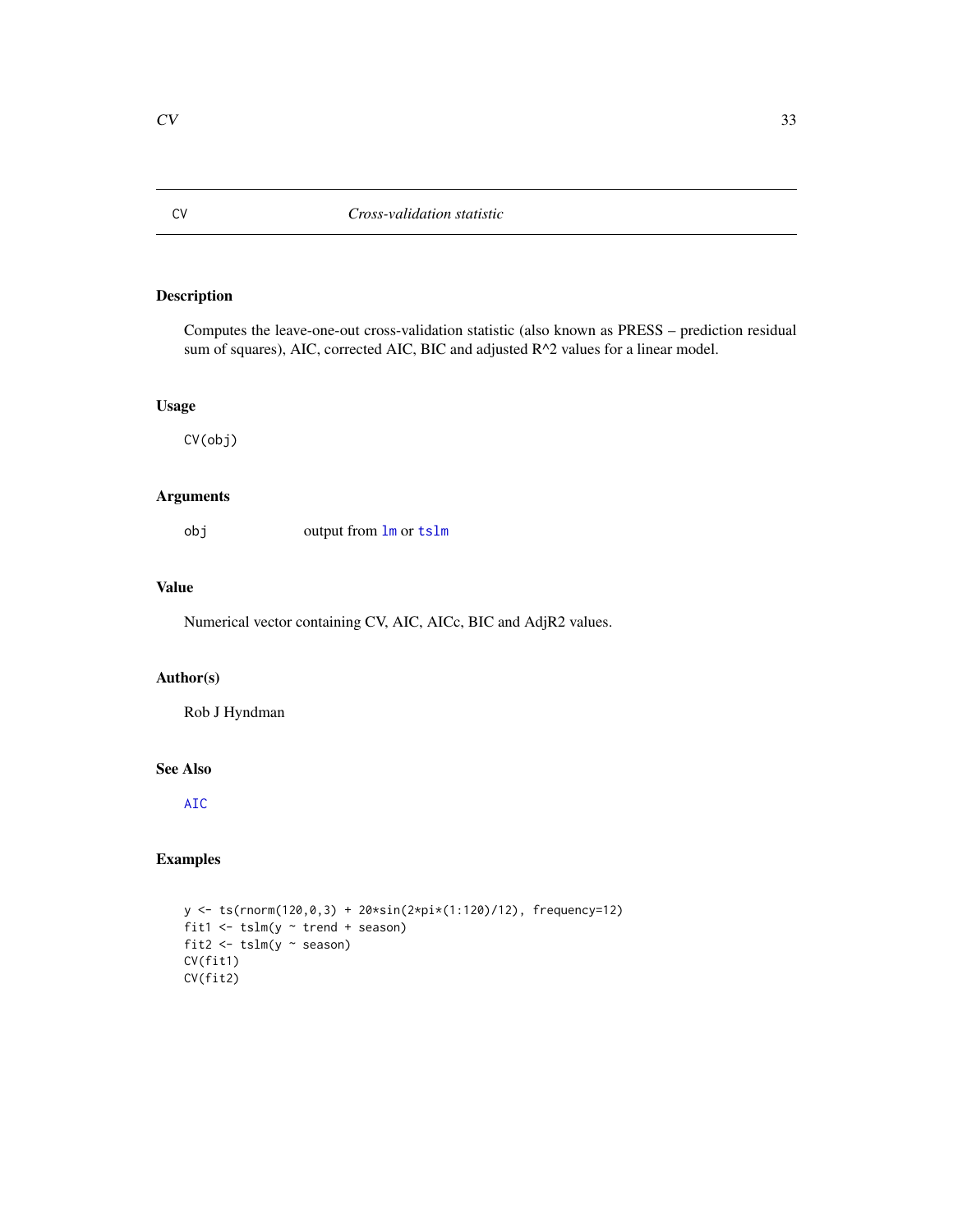#### <span id="page-33-0"></span>Description

CVar computes the errors obtained by applying an autoregressive modelling function to subsets of the time series y using k-fold cross-validation as described in Bergmeir, Hyndman and Koo (2015). It also applies a Ljung-Box test to the residuals. If this test is significant (see returned pvalue), there is serial correlation in the residuals and the model can be considered to be underfitting the data. In this case, the cross-validated errors can underestimate the generalization error and should not be used.

#### Usage

CVar(y,  $k = 10$ , FUN = nnetar, cvtrace = FALSE, blocked = FALSE, LBlags =  $24, ...$ )

#### Arguments

| У          | Univariate time series                                                                         |
|------------|------------------------------------------------------------------------------------------------|
| k          | Number of folds to use for cross-validation.                                                   |
| <b>FUN</b> | Function to fit an autoregressive model. Currently, it only works with the nnetar<br>function. |
| cytrace    | Provide progress information.                                                                  |
| blocked    | choose folds randomly or as blocks?                                                            |
| LBlags     | lags for the Ljung-Box test, defaults to 24, for yearly series can be set to 20                |
| $\cdots$   | Other arguments are passed to FUN.                                                             |

#### Value

A list containing information about the model and accuracy for each fold, plus other summary information computed across folds.

# Author(s)

Gabriel Caceres and Rob J Hyndman

# References

Bergmeir, C., Hyndman, R.J., Koo, B. (2018) A note on the validity of cross-validation for evaluating time series prediction. *Computational Statistics & Data Analysis*, 120, 70-83. [https:](https://robjhyndman.com/publications/cv-time-series/) [//robjhyndman.com/publications/cv-time-series/](https://robjhyndman.com/publications/cv-time-series/).

# See Also

[CV,](#page-32-1) [tsCV.](#page-122-1)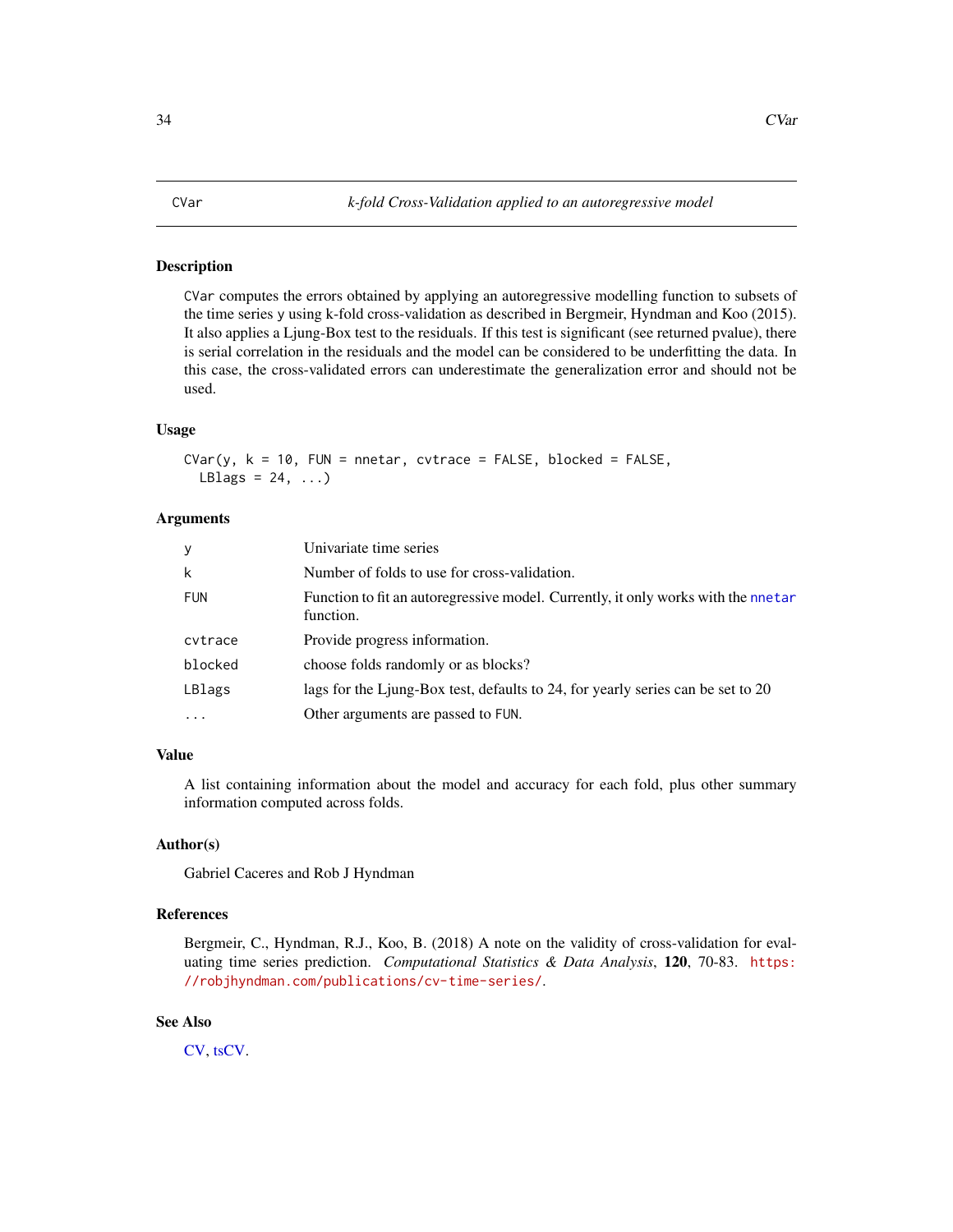#### <span id="page-34-0"></span>dm.test 35

# Examples

```
modelcv <- CVar(lynx, k=5, lambda=0.15)
print(modelcv)
print(modelcv$fold1)
library(ggplot2)
autoplot(lynx, series="Data") +
 autolayer(modelcv$testfit, series="Fits") +
 autolayer(modelcv$residuals, series="Residuals")
ggAcf(modelcv$residuals)
```
### dm.test *Diebold-Mariano test for predictive accuracy*

#### Description

The Diebold-Mariano test compares the forecast accuracy of two forecast methods.

#### Usage

```
dm.test(e1, e2, alternative = c("two.sided", "less", "greater"), h = 1,power = 2)
```
# Arguments

| e1             | Forecast errors from method 1.                                                                                                                                   |
|----------------|------------------------------------------------------------------------------------------------------------------------------------------------------------------|
| e <sub>2</sub> | Forecast errors from method 2.                                                                                                                                   |
| alternative    | a character string specifying the alternative hypothesis, must be one of "two.sided"<br>(default), "greater" or "less". You can specify just the initial letter. |
| h              | The forecast horizon used in calculating e1 and e2.                                                                                                              |
| power          | The power used in the loss function. Usually 1 or 2.                                                                                                             |

#### Details

This function implements the modified test proposed by Harvey, Leybourne and Newbold (1997). The null hypothesis is that the two methods have the same forecast accuracy. For alternative="less", the alternative hypothesis is that method 2 is less accurate than method 1. For alternative="greater", the alternative hypothesis is that method 2 is more accurate than method 1. For alternative="two.sided", the alternative hypothesis is that method 1 and method 2 have different levels of accuracy.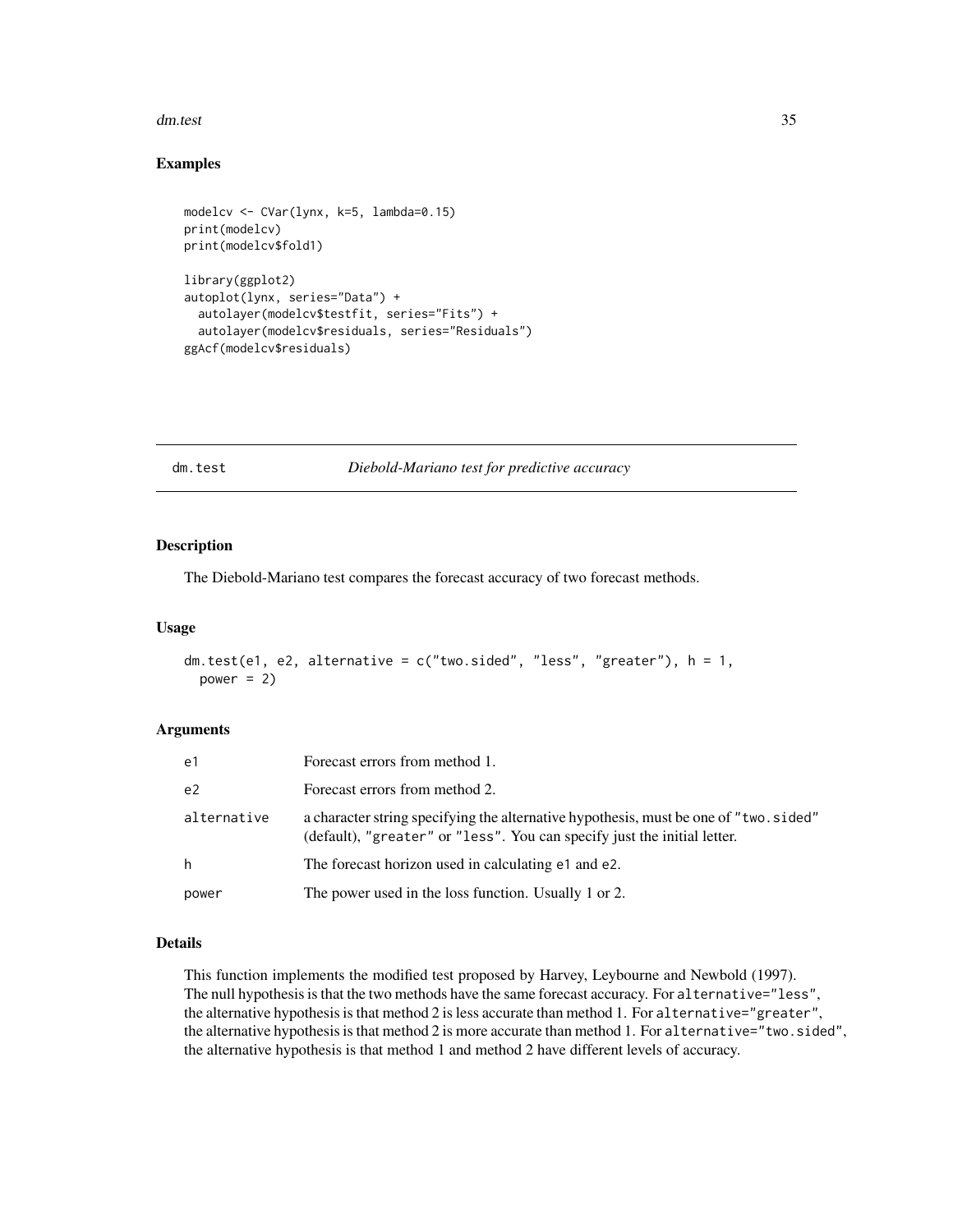# Value

A list with class "htest" containing the following components:

| statistic   | the value of the DM-statistic.                                 |
|-------------|----------------------------------------------------------------|
| parameter   | the forecast horizon and loss function power used in the test. |
| alternative | a character string describing the alternative hypothesis.      |
| p.value     | the p-value for the test.                                      |
| method      | a character string with the value "Diebold-Mariano Test".      |
| data.name   | a character vector giving the names of the two error series.   |

# Author(s)

George Athanasopoulos

# References

Diebold, F.X. and Mariano, R.S. (1995) Comparing predictive accuracy. *Journal of Business and Economic Statistics*, 13, 253-263.

Harvey, D., Leybourne, S., & Newbold, P. (1997). Testing the equality of prediction mean squared errors. *International Journal of forecasting*, 13(2), 281-291.

# Examples

```
# Test on in-sample one-step forecasts
f1 <- ets(WWWusage)
f2 <- auto.arima(WWWusage)
accuracy(f1)
accuracy(f2)
dm.test(residuals(f1),residuals(f2),h=1)
# Test on out-of-sample one-step forecasts
f1 <- ets(WWWusage[1:80])
f2 <- auto.arima(WWWusage[1:80])
f1.out <- ets(WWWusage[81:100],model=f1)
f2.out <- Arima(WWWusage[81:100],model=f2)
accuracy(f1.out)
accuracy(f2.out)
dm.test(residuals(f1.out),residuals(f2.out),h=1)
```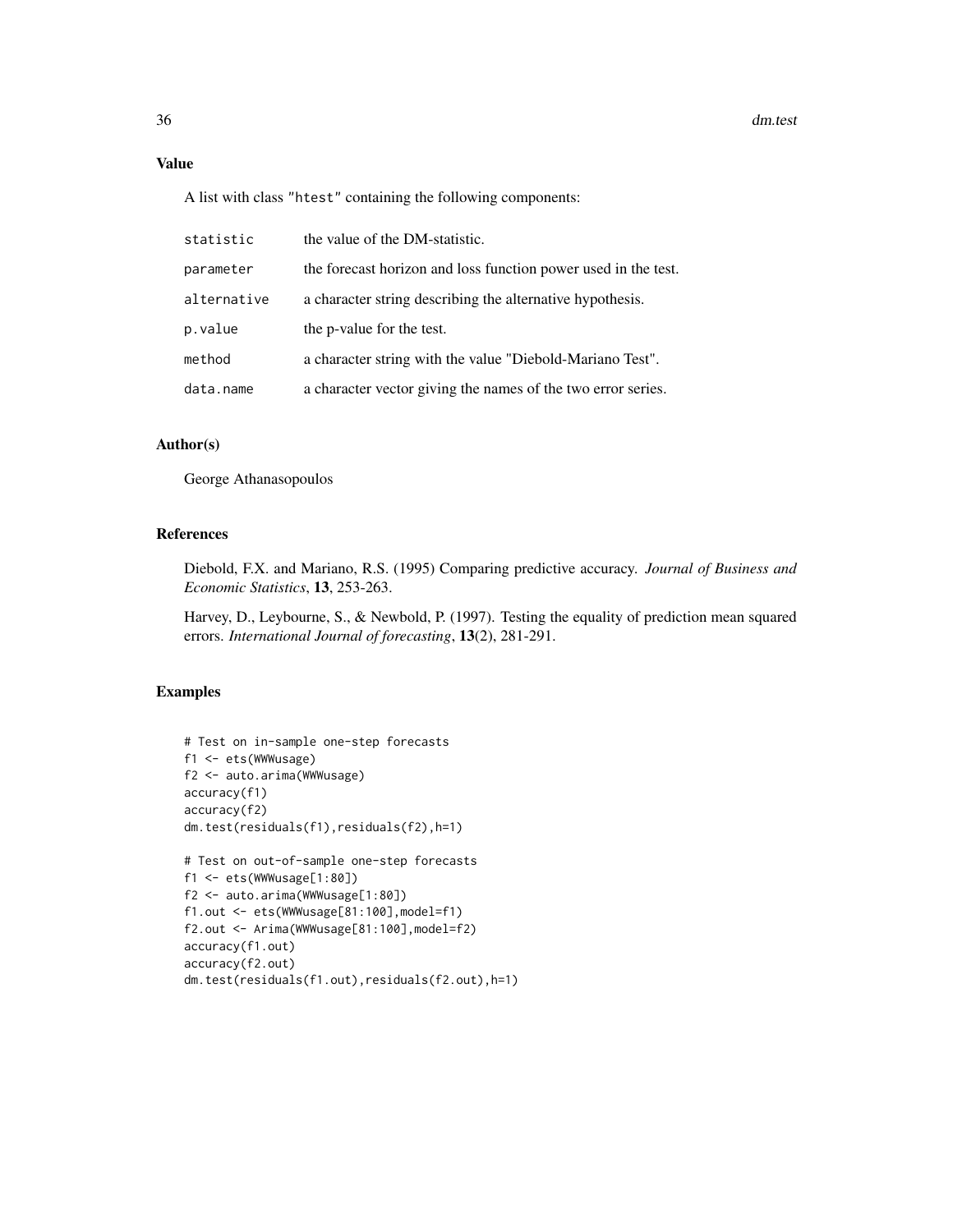#### Description

Returns forecasts using Taylor's (2003) Double-Seasonal Holt-Winters method.

## Usage

```
dshw(y, period1 = NULL, period2 = NULL, h = 2 * max(period1,period2), alpha = NULL, beta = NULL, gamma = NULL, omega = NULL,
 phi = NULL, lambda = NULL, biasadj = FALSE, armethod = TRUE,
 model = NULL)
```
#### Arguments

| У        | Either an msts object with two seasonal periods or a numeric vector.                                                                                                                                                                                                                                        |
|----------|-------------------------------------------------------------------------------------------------------------------------------------------------------------------------------------------------------------------------------------------------------------------------------------------------------------|
| period1  | Period of the shorter seasonal period. Only used if y is not an msts object.                                                                                                                                                                                                                                |
| period2  | Period of the longer seasonal period. Only used if y is not an msts object.                                                                                                                                                                                                                                 |
| h        | Number of periods for forecasting.                                                                                                                                                                                                                                                                          |
| alpha    | Smoothing parameter for the level. If NULL, the parameter is estimated using<br>least squares.                                                                                                                                                                                                              |
| beta     | Smoothing parameter for the slope. If NULL, the parameter is estimated using<br>least squares.                                                                                                                                                                                                              |
| gamma    | Smoothing parameter for the first seasonal period. If NULL, the parameter is<br>estimated using least squares.                                                                                                                                                                                              |
| omega    | Smoothing parameter for the second seasonal period. If NULL, the parameter is<br>estimated using least squares.                                                                                                                                                                                             |
| phi      | Autoregressive parameter. If NULL, the parameter is estimated using least squares.                                                                                                                                                                                                                          |
| lambda   | Box-Cox transformation parameter. If lambda="auto", then a transformation is<br>automatically selected using BoxCox. lambda. The transformation is ignored if<br>NULL. Otherwise, data transformed before model is estimated.                                                                               |
| biasadj  | Use adjusted back-transformed mean for Box-Cox transformations. If trans-<br>formed data is used to produce forecasts and fitted values, a regular back trans-<br>formation will result in median forecasts. If biasadj is TRUE, an adjustment will<br>be made to produce mean forecasts and fitted values. |
| armethod | If TRUE, the forecasts are adjusted using an $AR(1)$ model for the errors.                                                                                                                                                                                                                                  |
| model    | If it's specified, an existing model is applied to a new data set.                                                                                                                                                                                                                                          |
|          |                                                                                                                                                                                                                                                                                                             |

#### Details

Taylor's (2003) double-seasonal Holt-Winters method uses additive trend and multiplicative seasonality, where there are two seasonal components which are multiplied together. For example, with a series of half-hourly data, one would set period1=48 for the daily period and period2=336 for the weekly period. The smoothing parameter notation used here is different from that in Taylor (2003); instead it matches that used in Hyndman et al (2008) and that used for the [ets](#page-38-0) function.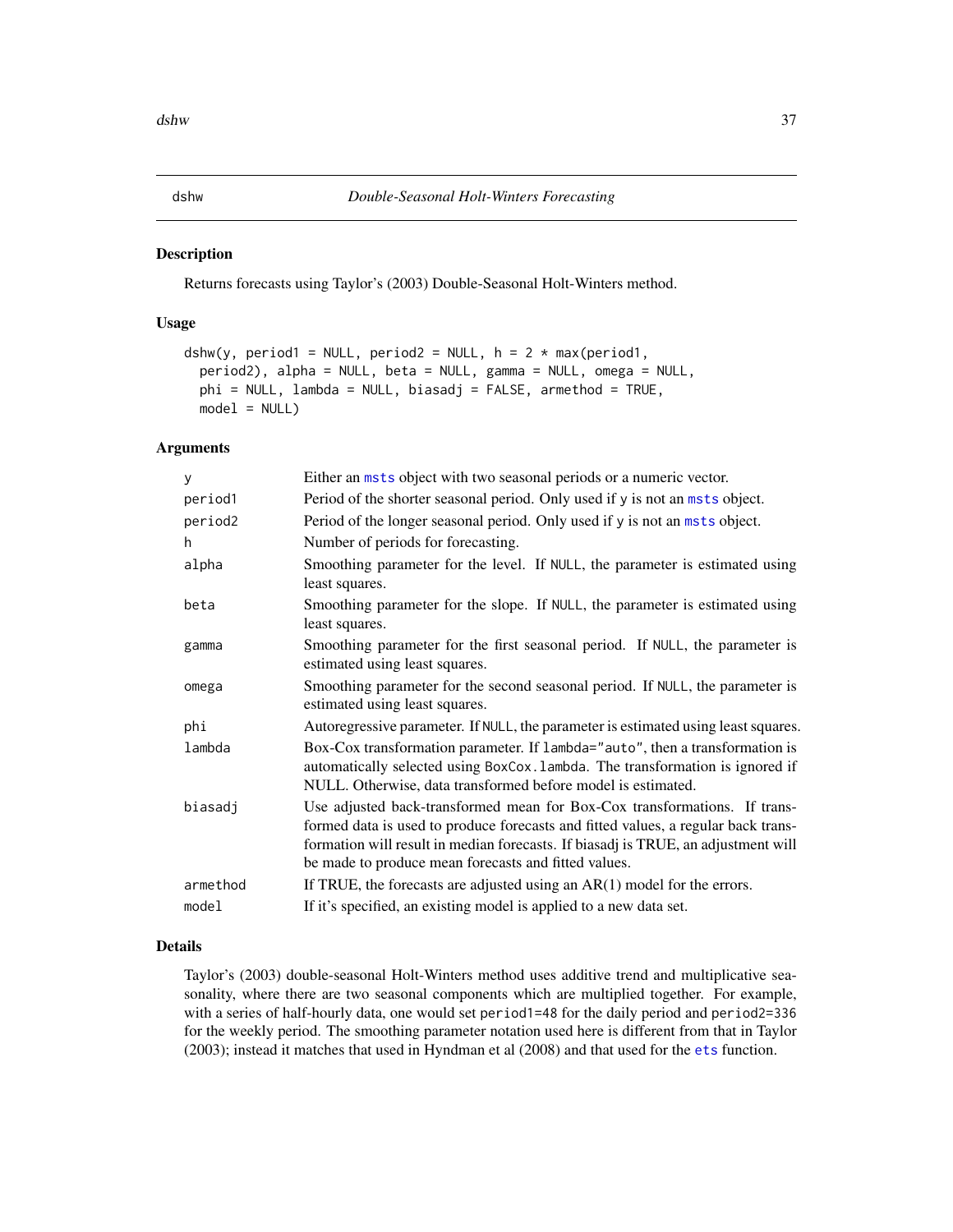# Value

An object of class "forecast" which is a list that includes the following elements:

| model     | A list containing information about the fitted model            |
|-----------|-----------------------------------------------------------------|
| method    | The name of the forecasting method as a character string        |
| mean      | Point forecasts as a time series                                |
| x         | The original time series.                                       |
| residuals | Residuals from the fitted model. That is x minus fitted values. |
| fitted    | Fitted values (one-step forecasts)                              |

The function summary is used to obtain and print a summary of the results, while the function plot produces a plot of the forecasts.

The generic accessor functions fitted.values and residuals extract useful features of the value returned by dshw.

## Author(s)

Rob J Hyndman

# References

Taylor, J.W. (2003) Short-term electricity demand forecasting using double seasonal exponential smoothing. *Journal of the Operational Research Society*, 54, 799-805.

Hyndman, R.J., Koehler, A.B., Ord, J.K., and Snyder, R.D. (2008) *Forecasting with exponential smoothing: the state space approach*, Springer-Verlag. [http://www.exponentialsmoothing.](http://www.exponentialsmoothing.net) [net](http://www.exponentialsmoothing.net).

#### See Also

[HoltWinters](#page-0-0), [ets](#page-38-0).

# Examples

```
## Not run:
fcast <- dshw(taylor)
plot(fcast)
t < - seq(0,5,by=1/20)
x \leftarrow \exp(\sin(2\pi\pi x t) + \cos(2\pi\pi x t) + \text{norm}(\text{length}(t), 0, .1))fit \le dshw(x, 20, 5)plot(fit)
```
## End(Not run)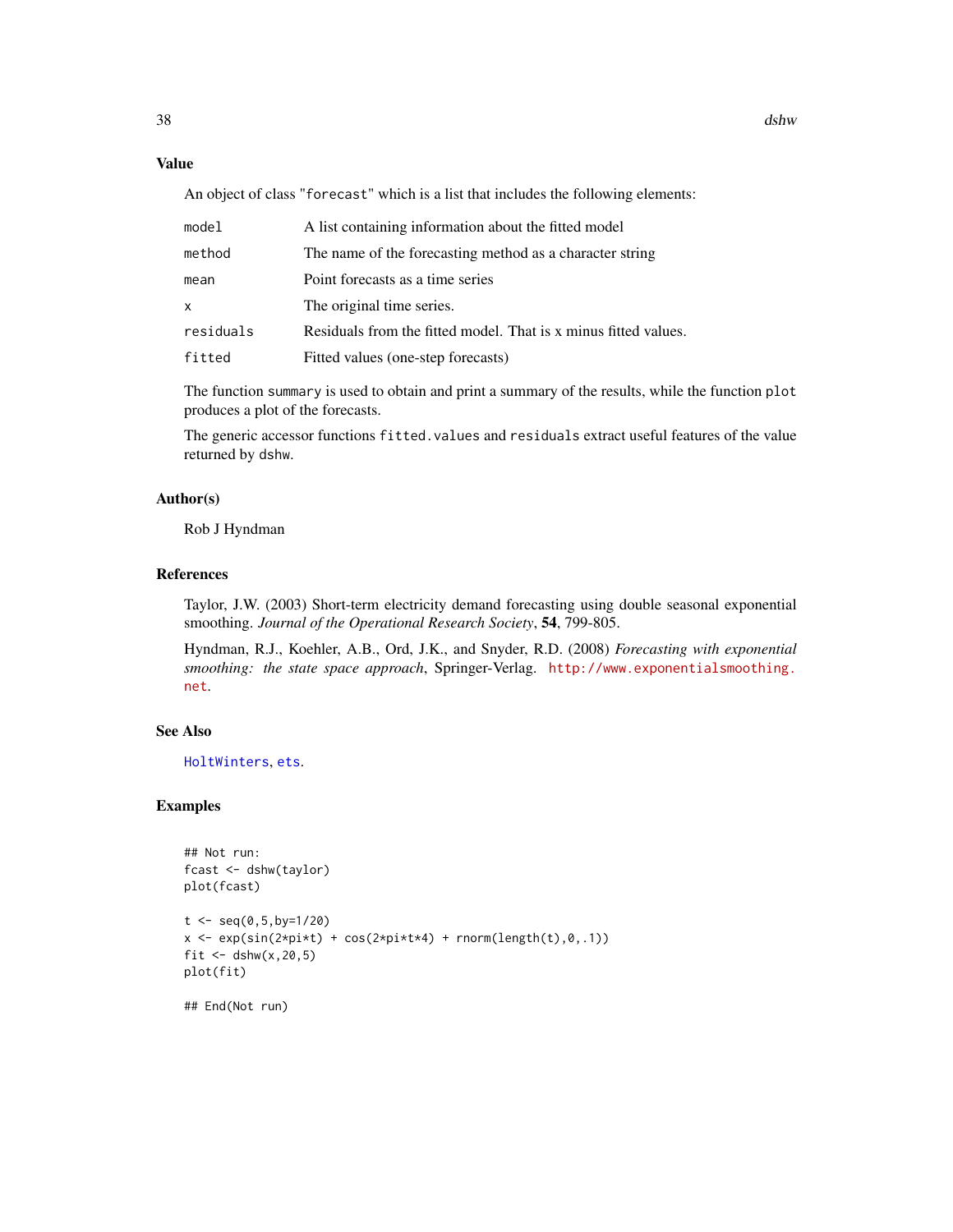# Description

Returns a vector of 0's and 1's or fractional results if Easter spans March and April in the observed time period. Easter is defined as the days from Good Friday to Easter Sunday inclusively, plus optionally Easter Monday if easter.mon=TRUE.

## Usage

easter(x, easter.mon = FALSE)

## Arguments

|            | Monthly or quarterly time series                               |
|------------|----------------------------------------------------------------|
| easter.mon | If TRUE, the length of Easter holidays includes Easter Monday. |

## Details

Useful for adjusting calendar effects.

## Value

Time series

## Author(s)

Earo Wang

# Examples

easter(wineind, easter.mon = TRUE)

<span id="page-38-0"></span>ets *Exponential smoothing state space model*

# Description

Returns ets model applied to y.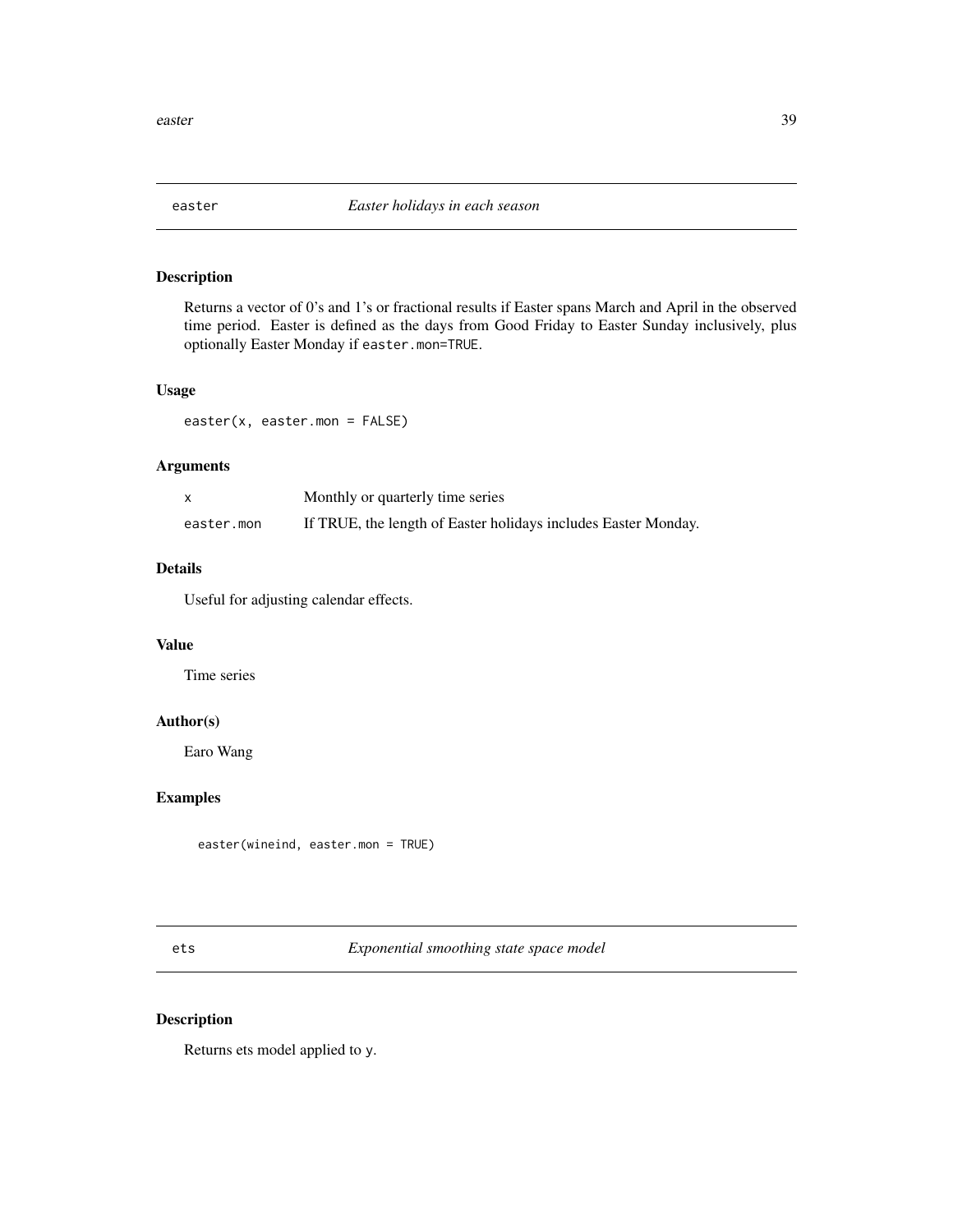# Usage

```
ets(y, model = "ZZZ", damped = NULL, alpha = NULL, beta = NULL,
  gamma = NULL, phi = NULL, additive.only = FALSE, lambda = NULL,
 biasadj = FALSE, lower = c(rep(1e-04, 3), 0.8),
  upper = c(rep(0.9999, 3), 0.98), opt.crit = c("lik", "amse", "mse",
  "sigma", "mae"), nmse = 3, bounds = c("both", "usual", "admissible"),
  ic = c("aicc", "aic", "bic"), restrict = TRUE,allow.multiplicative.trend = FALSE, use.initial.values = FALSE,
  na.action = c("na.contiguous", "na.interp", "na.fail"), ...)
```
# Arguments

| У             | a numeric vector or time series of class ts                                                                                                                                                                                                                                                                                                                                                                                                                                                                                                                                                                             |
|---------------|-------------------------------------------------------------------------------------------------------------------------------------------------------------------------------------------------------------------------------------------------------------------------------------------------------------------------------------------------------------------------------------------------------------------------------------------------------------------------------------------------------------------------------------------------------------------------------------------------------------------------|
| model         | Usually a three-character string identifying method using the framework termi-<br>nology of Hyndman et al. (2002) and Hyndman et al. (2008). The first letter<br>denotes the error type ("A", "M" or "Z"); the second letter denotes the trend type<br>("N","A","M" or "Z"); and the third letter denotes the season type ("N","A","M"<br>or "Z"). In all cases, "N"=none, "A"=additive, "M"=multiplicative and "Z"=automatically<br>selected. So, for example, "ANN" is simple exponential smoothing with addi-<br>tive errors, "MAM" is multiplicative Holt-Winters' method with multiplicative<br>errors, and so on. |
|               | It is also possible for the model to be of class "ets", and equal to the output<br>from a previous call to ets. In this case, the same model is fitted to y without<br>re-estimating any smoothing parameters. See also the use . initial. values<br>argument.                                                                                                                                                                                                                                                                                                                                                          |
| damped        | If TRUE, use a damped trend (either additive or multiplicative). If NULL, both<br>damped and non-damped trends will be tried and the best model (according to<br>the information criterion ic) returned.                                                                                                                                                                                                                                                                                                                                                                                                                |
| alpha         | Value of alpha. If NULL, it is estimated.                                                                                                                                                                                                                                                                                                                                                                                                                                                                                                                                                                               |
| beta          | Value of beta. If NULL, it is estimated.                                                                                                                                                                                                                                                                                                                                                                                                                                                                                                                                                                                |
| gamma         | Value of gamma. If NULL, it is estimated.                                                                                                                                                                                                                                                                                                                                                                                                                                                                                                                                                                               |
| phi           | Value of phi. If NULL, it is estimated.                                                                                                                                                                                                                                                                                                                                                                                                                                                                                                                                                                                 |
| additive.only | If TRUE, will only consider additive models. Default is FALSE.                                                                                                                                                                                                                                                                                                                                                                                                                                                                                                                                                          |
| lambda        | Box-Cox transformation parameter. If lambda="auto", then a transformation is<br>automatically selected using BoxCox. Lambda. The transformation is ignored if<br>NULL. Otherwise, data transformed before model is estimated. When lambda<br>is specified, additive.only is set to TRUE.                                                                                                                                                                                                                                                                                                                                |
| biasadj       | Use adjusted back-transformed mean for Box-Cox transformations. If trans-<br>formed data is used to produce forecasts and fitted values, a regular back trans-<br>formation will result in median forecasts. If biasadj is TRUE, an adjustment will<br>be made to produce mean forecasts and fitted values.                                                                                                                                                                                                                                                                                                             |
| lower         | Lower bounds for the parameters (alpha, beta, gamma, phi)                                                                                                                                                                                                                                                                                                                                                                                                                                                                                                                                                               |
| upper         | Upper bounds for the parameters (alpha, beta, gamma, phi)                                                                                                                                                                                                                                                                                                                                                                                                                                                                                                                                                               |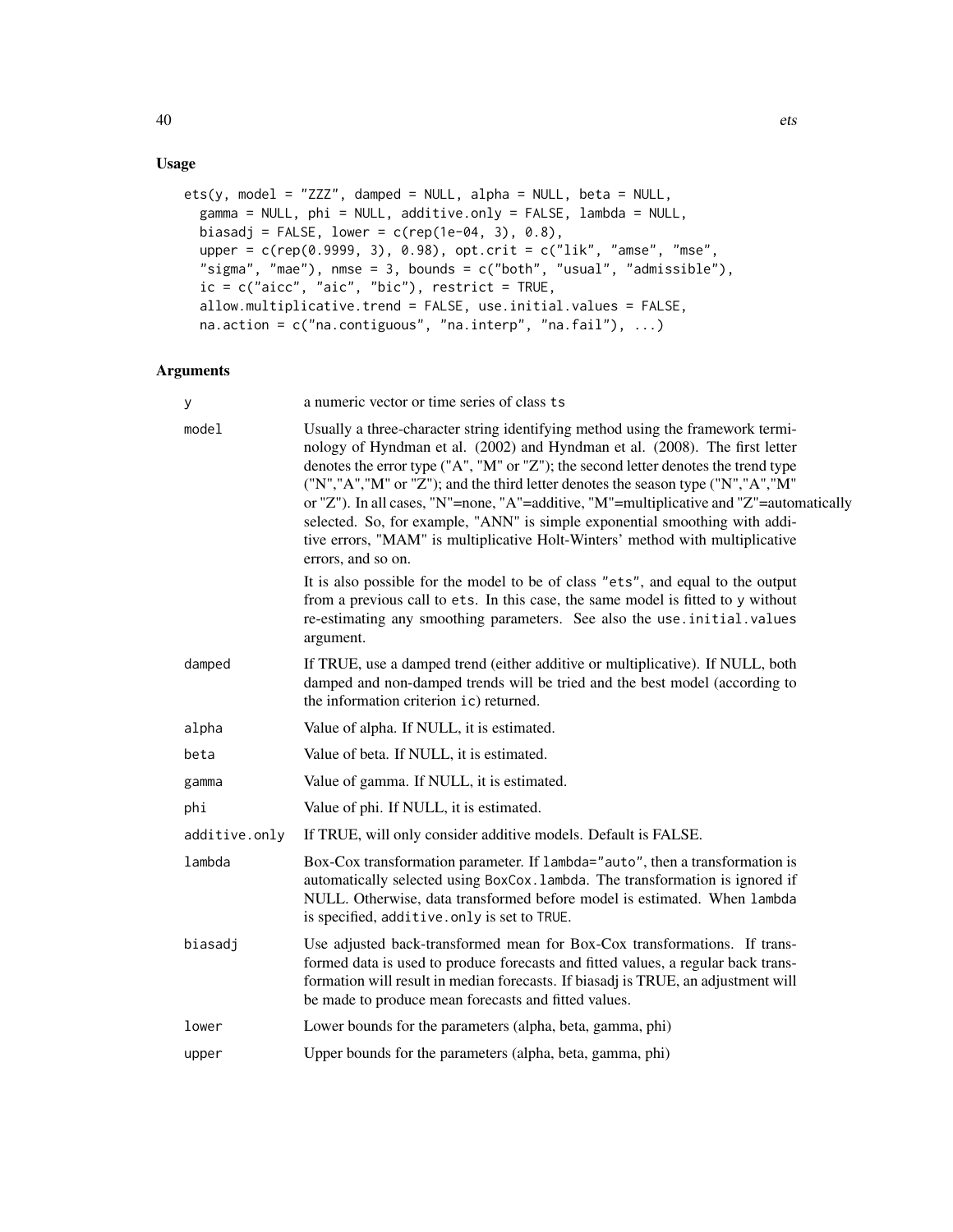| opt.crit                   | Optimization criterion. One of "mse" (Mean Square Error), "amse" (Average<br>MSE over first nmse forecast horizons), "sigma" (Standard deviation of residu-<br>als), "mae" (Mean of absolute residuals), or "lik" (Log-likelihood, the default).              |
|----------------------------|---------------------------------------------------------------------------------------------------------------------------------------------------------------------------------------------------------------------------------------------------------------|
| nmse                       | Number of steps for average multistep MSE (1<=nmse<=30).                                                                                                                                                                                                      |
| bounds                     | Type of parameter space to impose: "usual" indicates all parameters must lie<br>between specified lower and upper bounds; "admissible" indicates parameters<br>must lie in the admissible space; "both" (default) takes the intersection of these<br>regions. |
| ic                         | Information criterion to be used in model selection.                                                                                                                                                                                                          |
| restrict                   | If TRUE (default), the models with infinite variance will not be allowed.                                                                                                                                                                                     |
| allow.multiplicative.trend |                                                                                                                                                                                                                                                               |
|                            | If TRUE, models with multiplicative trend are allowed when searching for a<br>model. Otherwise, the model space excludes them. This argument is ignored if<br>a multiplicative trend model is explicitly requested (e.g., using model="MMN").                 |
| use.initial.values         |                                                                                                                                                                                                                                                               |
|                            | If TRUE and model is of class "ets", then the initial values in the model are also<br>not re-estimated.                                                                                                                                                       |
| na.action                  | A function which indicates what should happen when the data contains NA val-<br>ues. By default, the largest contiguous portion of the time-series will be used.                                                                                              |
|                            | Other undocumented arguments.                                                                                                                                                                                                                                 |
|                            |                                                                                                                                                                                                                                                               |

#### Details

Based on the classification of methods as described in Hyndman et al (2008).

The methodology is fully automatic. The only required argument for ets is the time series. The model is chosen automatically if not specified. This methodology performed extremely well on the M3-competition data. (See Hyndman, et al, 2002, below.)

## Value

An object of class "ets".

The generic accessor functions fitted.values and residuals extract useful features of the value returned by ets and associated functions.

#### Author(s)

Rob J Hyndman

## References

Hyndman, R.J., Koehler, A.B., Snyder, R.D., and Grose, S. (2002) "A state space framework for automatic forecasting using exponential smoothing methods", *International J. Forecasting*, 18(3), 439–454.

Hyndman, R.J., Akram, Md., and Archibald, B. (2008) "The admissible parameter space for exponential smoothing models". *Annals of Statistical Mathematics*, 60(2), 407–426.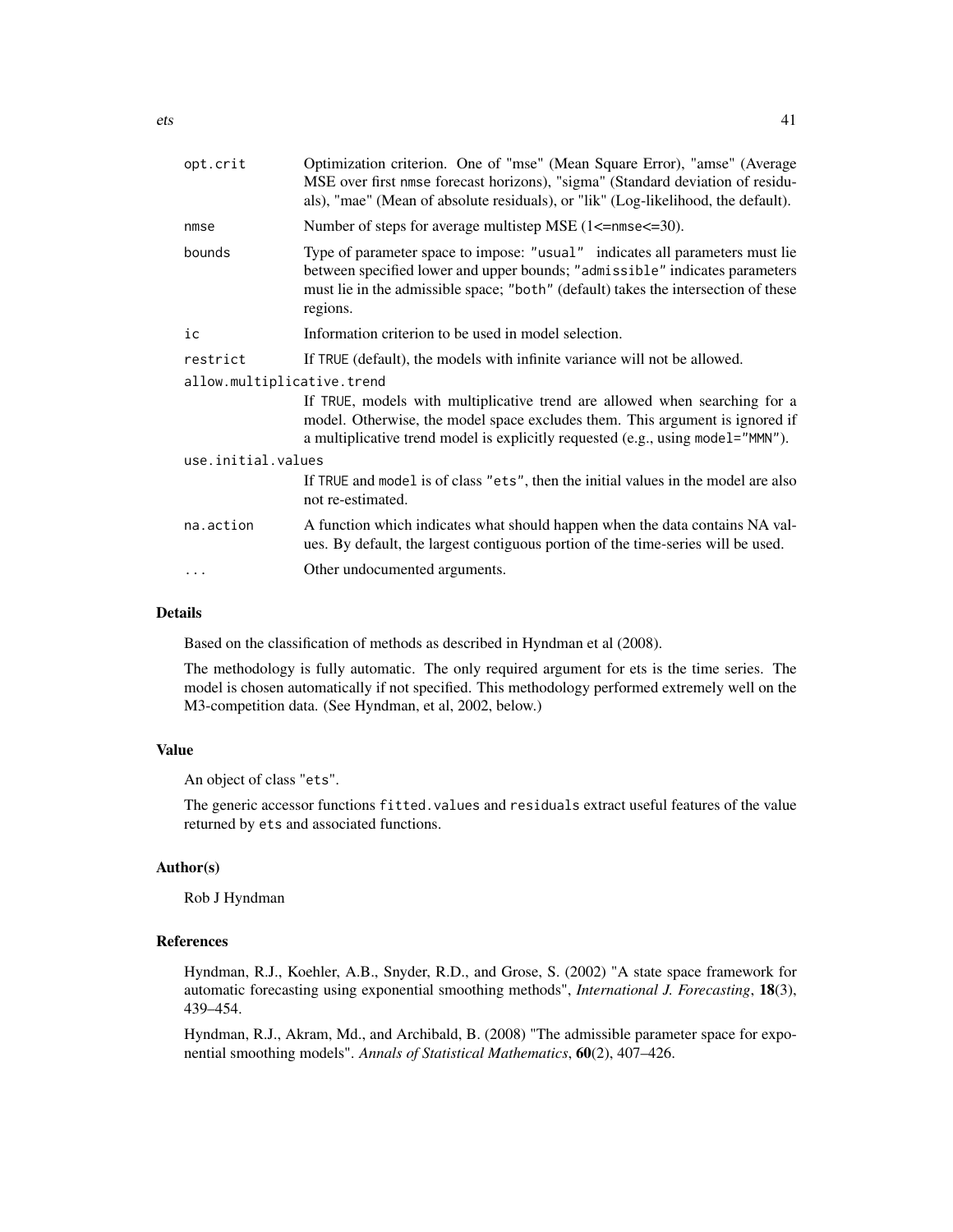# 42 findfrequency

Hyndman, R.J., Koehler, A.B., Ord, J.K., and Snyder, R.D. (2008) *Forecasting with exponential smoothing: the state space approach*, Springer-Verlag. [http://www.exponentialsmoothing.](http://www.exponentialsmoothing.net) [net](http://www.exponentialsmoothing.net).

# See Also

[HoltWinters](#page-0-0), [rwf](#page-100-0), [Arima](#page-9-0).

## Examples

fit <- ets(USAccDeaths) plot(forecast(fit))

findfrequency *Find dominant frequency of a time series*

#### Description

findfrequency returns the period of the dominant frequency of a time series. For seasonal data, it will return the seasonal period. For cyclic data, it will return the average cycle length.

## Usage

findfrequency(x)

#### Arguments

x a numeric vector or time series of class ts

#### Details

The dominant frequency is determined from a spectral analysis of the time series. First, a linear trend is removed, then the spectral density function is estimated from the best fitting autoregressive model (based on the AIC). If there is a large (possibly local) maximum in the spectral density function at frequency f, then the function will return the period  $1/f$  (rounded to the nearest integer). If no such dominant frequency can be found, the function will return 1.

#### Value

an integer value

## Author(s)

Rob J Hyndman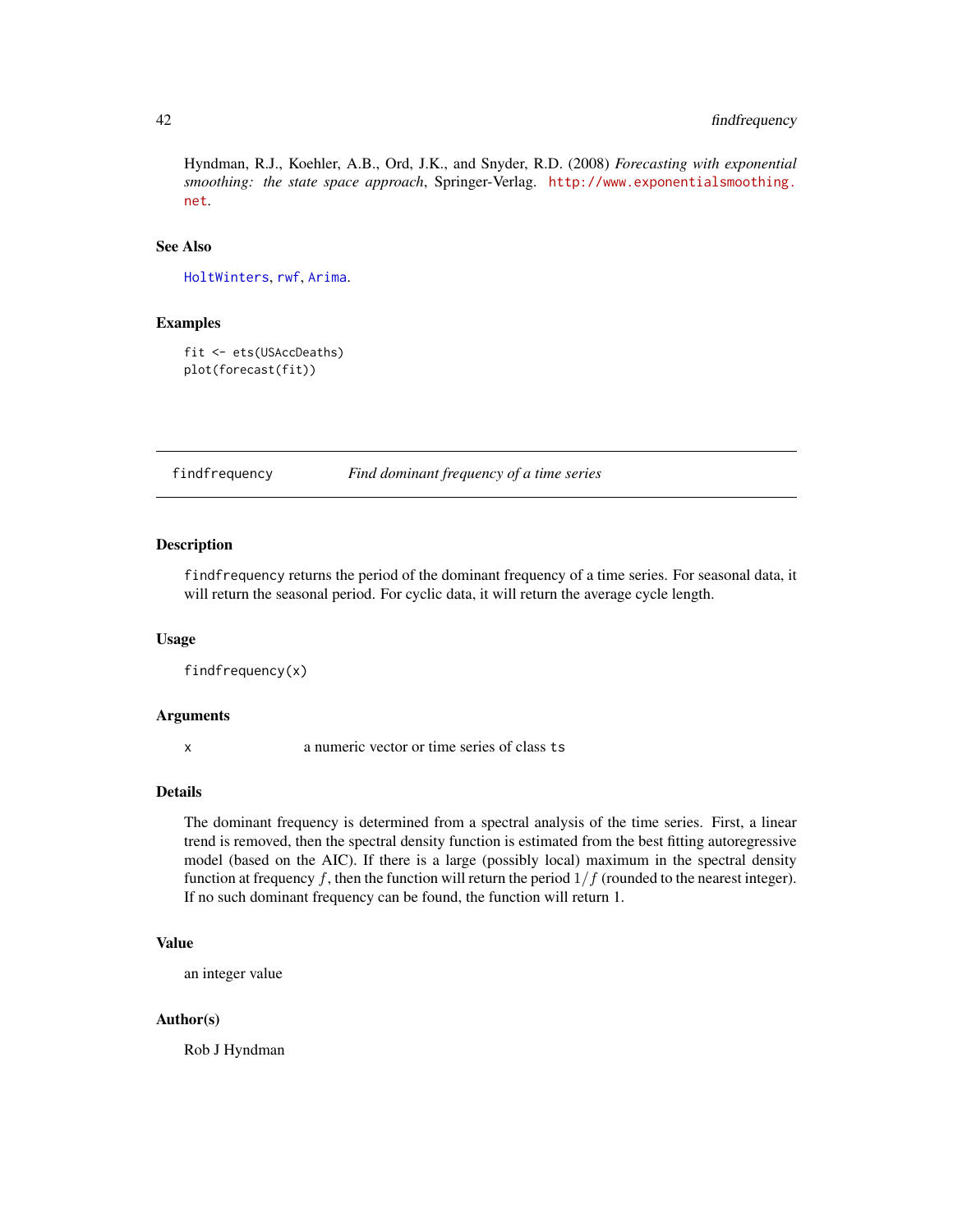#### fitted.fracdiff 43

# Examples

```
findfrequency(USAccDeaths) # Monthly data
findfrequency(taylor) # Half-hourly data
findfrequency(lynx) # Annual data
```
fitted.fracdiff *h-step in-sample forecasts for time series models.*

# Description

Returns h-step forecasts for the data used in fitting the model.

#### Usage

```
## S3 method for class 'fracdiff'
fitted(object, h = 1, ...)
## S3 method for class 'Arima'
fitted(object, h = 1, ...)
## S3 method for class 'ar'
fitted(object, ...)
## S3 method for class 'bats'
fitted(object, h = 1, ...)
## S3 method for class 'ets'
fitted(object, h = 1, ...)
## S3 method for class 'modelAR'
fitted(object, h = 1, ...)
## S3 method for class 'nnetar'
fitted(object, h = 1, ...)
## S3 method for class 'tbats'
fitted(object, h = 1, ...)
```
# Arguments

| object  | An object of class "Arima", "bats", "tbats", "ets" or "nnetar". |
|---------|-----------------------------------------------------------------|
| h       | The number of steps to forecast ahead.                          |
| $\cdot$ | Other arguments.                                                |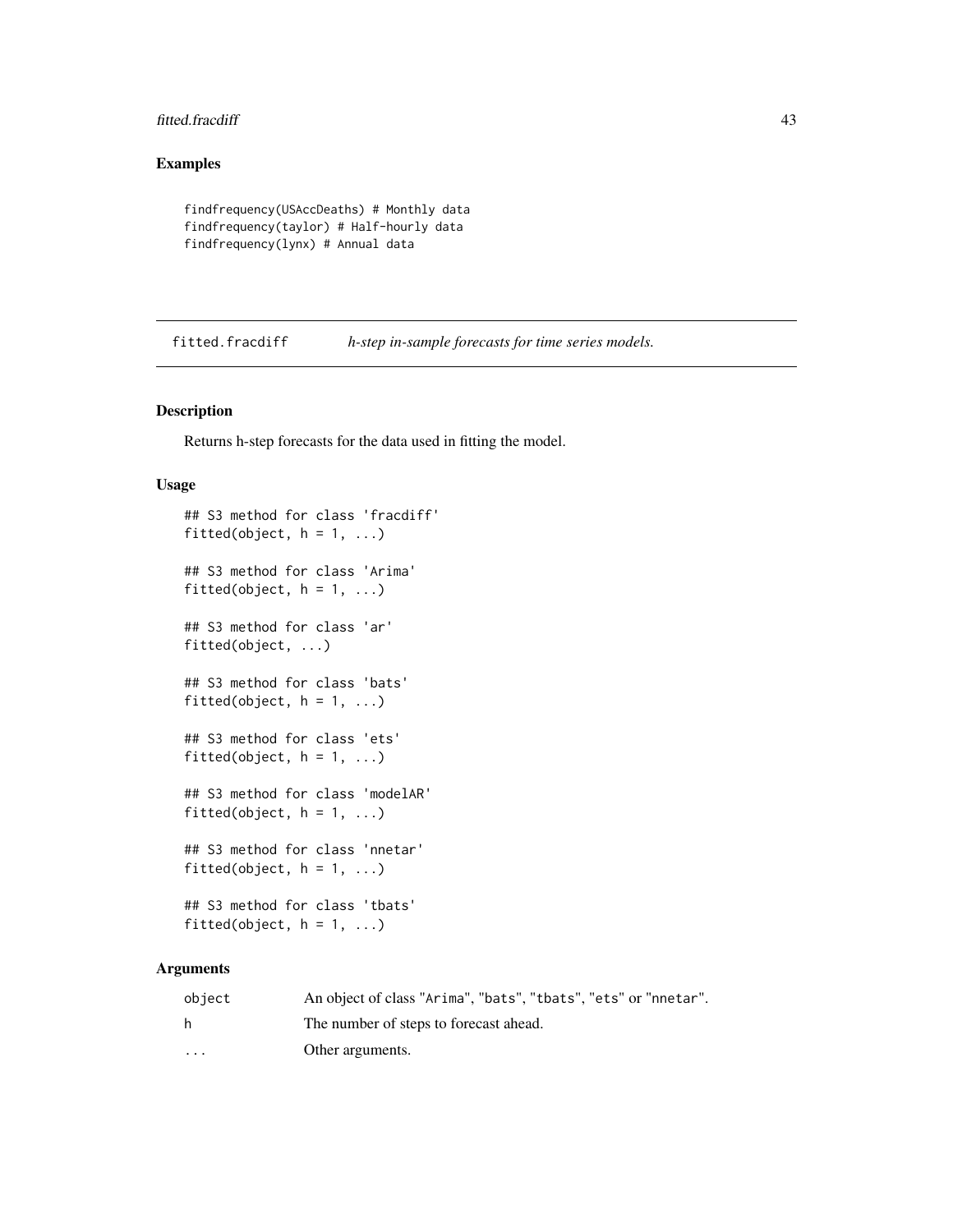44 forecast

## Value

A time series of the h-step forecasts.

## Author(s)

Rob J Hyndman & Mitchell O'Hara-Wild

# See Also

[forecast.Arima](#page-50-0), [forecast.bats](#page-47-0), [forecast.tbats](#page-47-1), [forecast.ets](#page-48-0), [forecast.nnetar](#page-61-0), [residuals.Arima](#page-98-0), [residuals.bats](#page-98-0), [residuals.tbats](#page-98-0), [residuals.ets](#page-98-0), [residuals.nnetar](#page-98-0).

## Examples

```
fit <- ets(WWWusage)
plot(WWWusage)
lines(fitted(fit), col='red')
lines(fitted(fit, h=2), col='green')
lines(fitted(fit, h=3), col='blue')
legend("topleft", legend=paste("h =",1:3), col=2:4, lty=1)
```
<span id="page-43-1"></span>

|--|--|

# <span id="page-43-0"></span>Description

forecast is a generic function for forecasting from time series or time series models. The function invokes particular *methods* which depend on the class of the first argument.

```
forecast(object, ...)
## Default S3 method:
forecast(object, ...)
## S3 method for class 'ts'
forecast(object, h = ifelse(frequency(object) > 1, 2 *frequency(object), 10), level = c(80, 95), fan = FALSE,
  robust = FALSE, lambda = NULL, biasadj = FALSE,find.frequency = FALSE, allow.multiplicative.trend = FALSE,
 model = NULL, ...)
```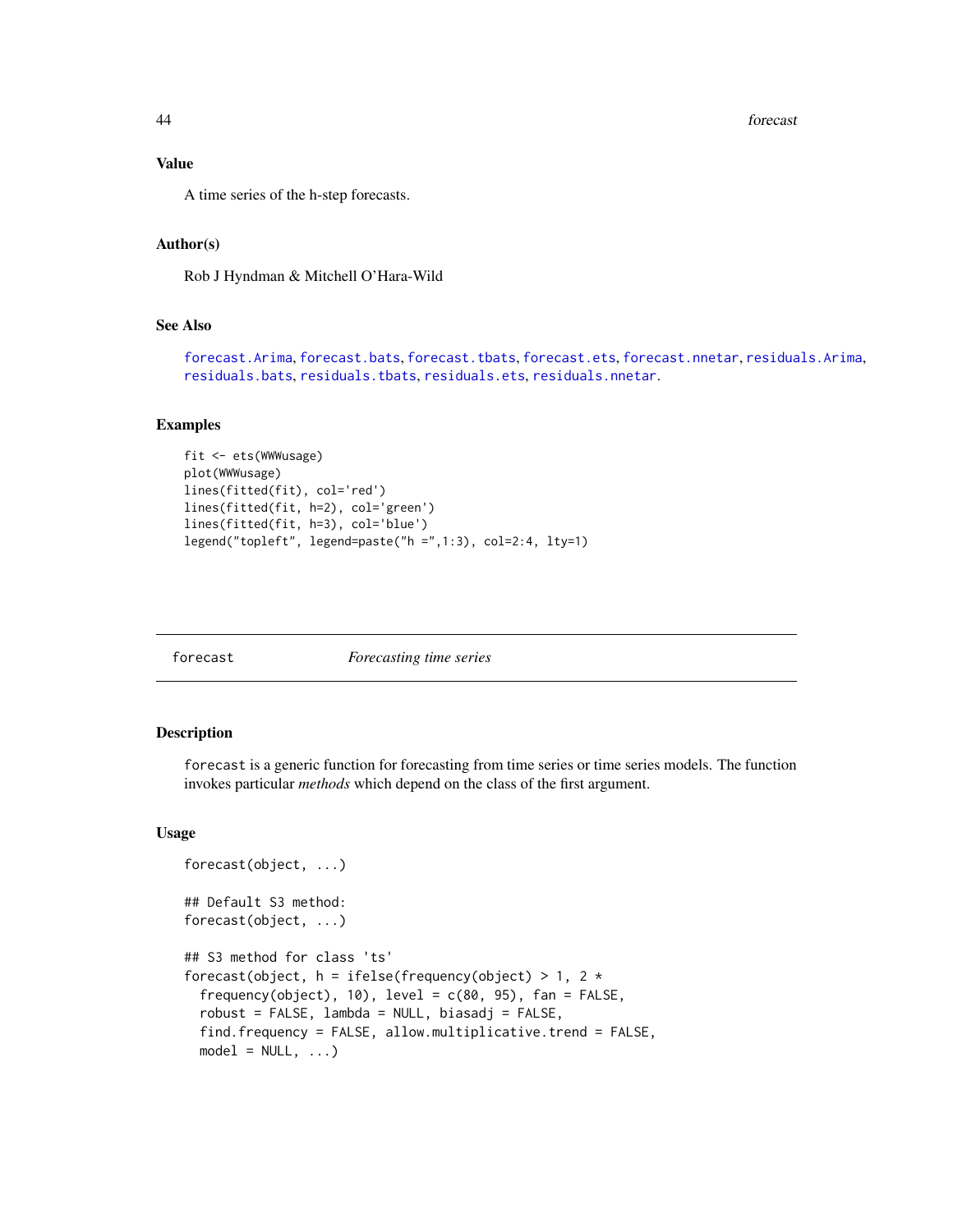#### forecast **45**

#### Arguments

| a time series or time series model for which forecasts are required                                                                                                                                                                                                                                         |
|-------------------------------------------------------------------------------------------------------------------------------------------------------------------------------------------------------------------------------------------------------------------------------------------------------------|
| Additional arguments affecting the forecasts produced. If model=NULL, forecast.ts<br>passes these to ets or stlf depending on the frequency of the time series. If<br>model is not NULL, the arguments are passed to the relevant modelling function.                                                       |
| Number of periods for forecasting                                                                                                                                                                                                                                                                           |
| Confidence level for prediction intervals.                                                                                                                                                                                                                                                                  |
| If TRUE, level is set to $seq(51, 99, by=3)$ . This is suitable for fan plots.                                                                                                                                                                                                                              |
| If TRUE, the function is robust to missing values and outliers in object. This<br>argument is only valid when object is of class ts.                                                                                                                                                                        |
| Box-Cox transformation parameter. If lambda="auto", then a transformation is<br>automatically selected using BoxCox. lambda. The transformation is ignored if<br>NULL. Otherwise, data transformed before model is estimated.                                                                               |
| Use adjusted back-transformed mean for Box-Cox transformations. If trans-<br>formed data is used to produce forecasts and fitted values, a regular back trans-<br>formation will result in median forecasts. If biasadj is TRUE, an adjustment will<br>be made to produce mean forecasts and fitted values. |
| If TRUE, the function determines the appropriate period, if the data is of un-<br>known period.                                                                                                                                                                                                             |
| allow.multiplicative.trend                                                                                                                                                                                                                                                                                  |
| If TRUE, then ETS models with multiplicative trends are allowed. Otherwise,<br>only additive or no trend ETS models are permitted.                                                                                                                                                                          |
| An object describing a time series model; e.g., one of of class ets, Arima, bats,<br>tbats, or nnetar.                                                                                                                                                                                                      |
|                                                                                                                                                                                                                                                                                                             |

# Details

For example, the function [forecast.Arima](#page-50-0) makes forecasts based on the results produced by [arima](#page-0-0).

If model=NULL,the function [forecast.ts](#page-43-0) makes forecasts using [ets](#page-38-0) models (if the data are nonseasonal or the seasonal period is 12 or less) or [stlf](#page-63-0) (if the seasonal period is 13 or more).

If model is not NULL, forecast.ts will apply the model to the object time series, and then generate forecasts accordingly.

## Value

An object of class "forecast".

The function summary is used to obtain and print a summary of the results, while the function plot produces a plot of the forecasts and prediction intervals.

The generic accessors functions fitted.values and residuals extract various useful features of the value returned by forecast\$model.

An object of class "forecast" is a list usually containing at least the following elements:

model A list containing information about the fitted model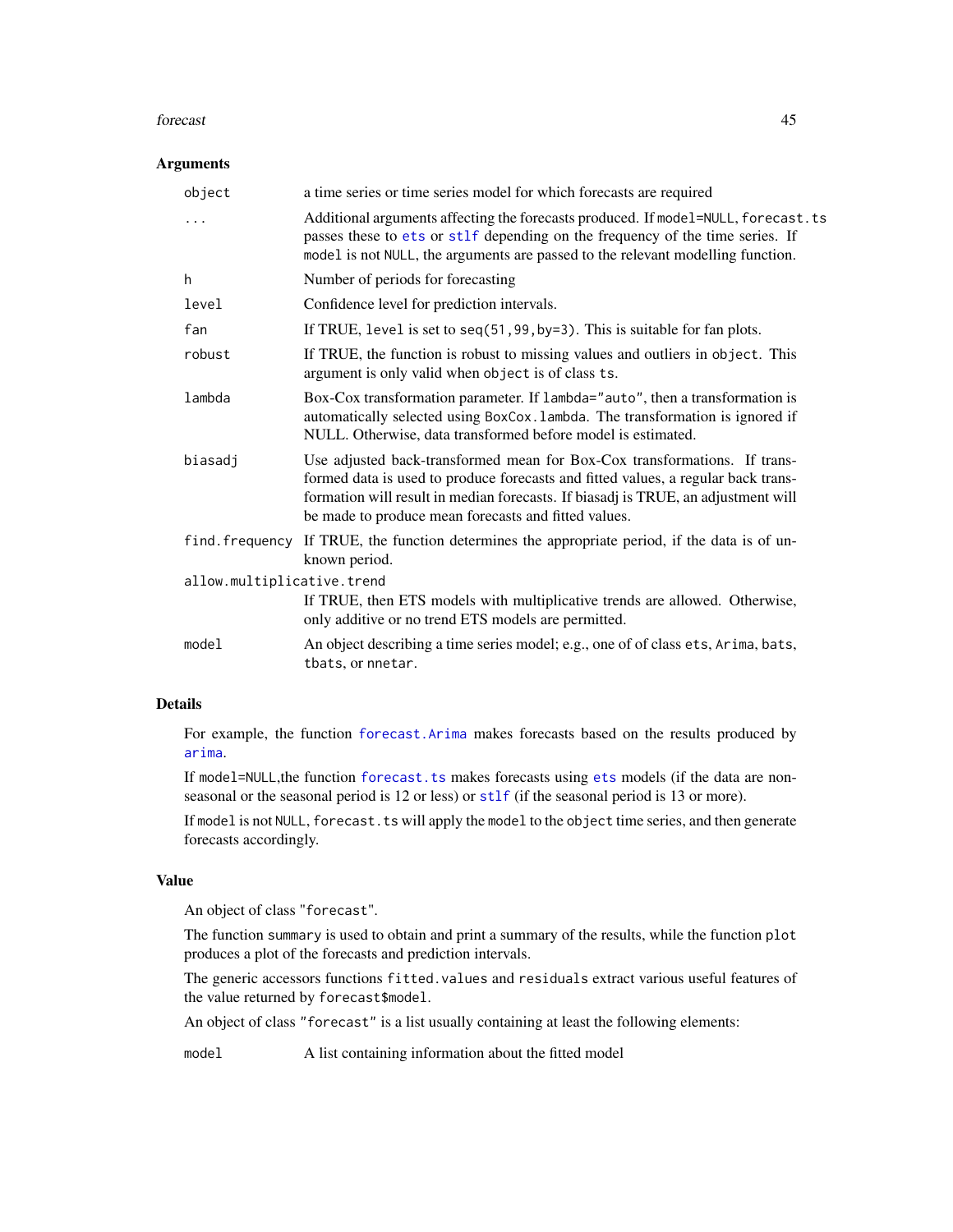| method    | The name of the forecasting method as a character string                                                              |
|-----------|-----------------------------------------------------------------------------------------------------------------------|
| mean      | Point forecasts as a time series                                                                                      |
| lower     | Lower limits for prediction intervals                                                                                 |
| upper     | Upper limits for prediction intervals                                                                                 |
| level     | The confidence values associated with the prediction intervals                                                        |
| x         | The original time series (either object itself or the time series used to create the<br>model stored as object).      |
| residuals | Residuals from the fitted model. For models with additive errors, the residuals<br>will be x minus the fitted values. |
| fitted    | Fitted values (one-step forecasts)                                                                                    |

## Author(s)

Rob J Hyndman

# See Also

Other functions which return objects of class "forecast" are [forecast.ets](#page-48-0), [forecast.Arima](#page-50-0), [forecast.HoltWinters](#page-52-0), [forecast.StructTS](#page-66-0), [meanf](#page-80-0), [rwf](#page-100-0), [splinef](#page-111-0), [thetaf](#page-120-0), [croston](#page-30-0), [ses](#page-106-0), [holt](#page-106-1), [hw](#page-106-1).

## Examples

WWWusage %>% forecast %>% plot fit <- ets(window(WWWusage, end=60)) fc <- forecast(WWWusage, model=fit)

forecast.baggedModel *Forecasting using a bagged model*

## Description

Returns forecasts and other information for bagged models.

# Usage

```
## S3 method for class 'baggedModel'
forecast(object, h = ifelse(frequency(object$y) >
  1, 2 * frequency(object $y), 10), ...)
```
# Arguments

| obiect                  | An object of class "bagged Model" resulting from a call to bagged Model.   |
|-------------------------|----------------------------------------------------------------------------|
| h.                      | Number of periods for forecasting.                                         |
| $\cdot$ $\cdot$ $\cdot$ | Other arguments, passed on to the forecast function of the original method |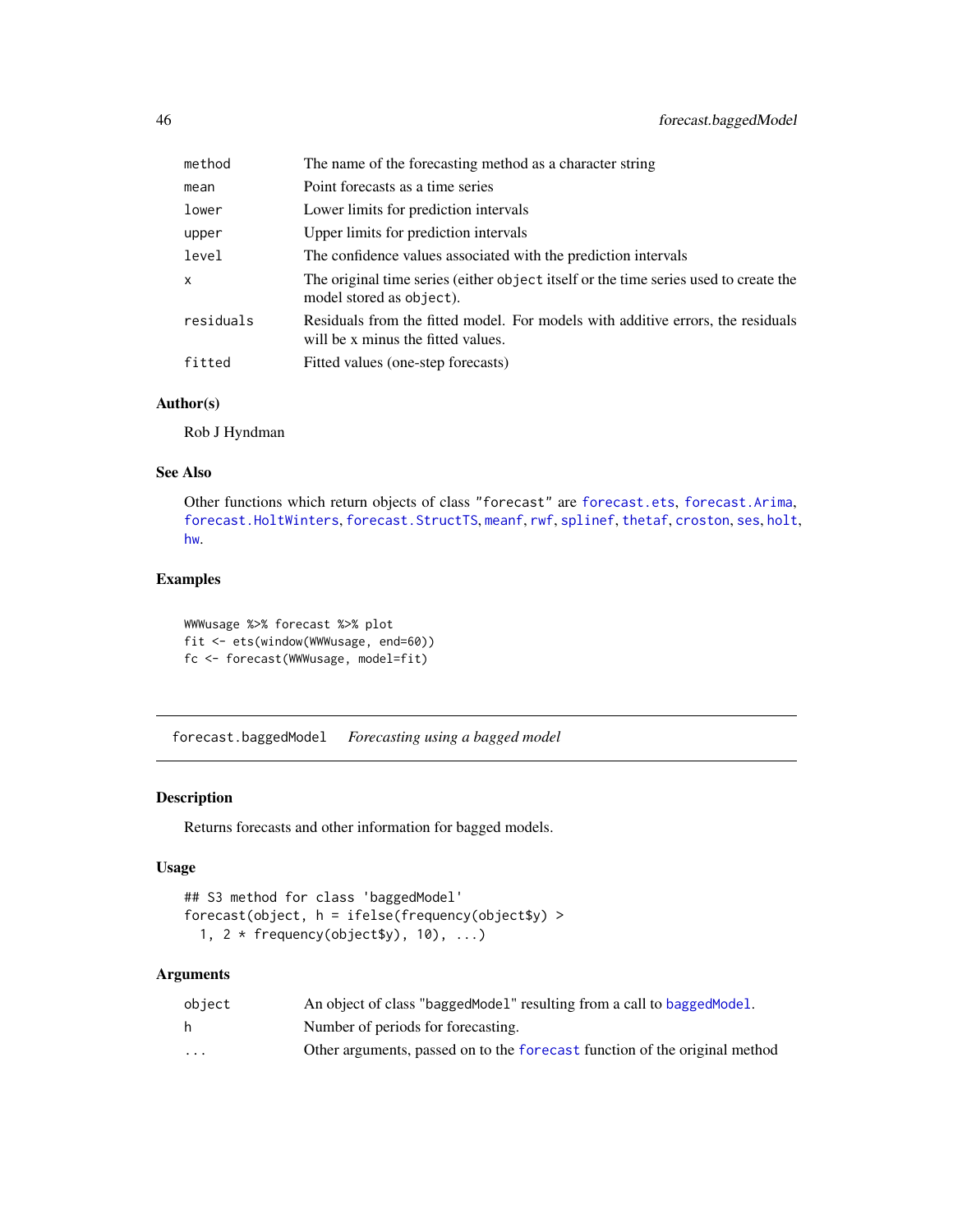## Details

Intervals are calculated as min and max values over the point forecasts from the models in the ensemble. I.e., the intervals are not prediction intervals, but give an indication of how different the forecasts within the ensemble are.

#### Value

An object of class "forecast".

The function summary is used to obtain and print a summary of the results, while the function plot produces a plot of the forecasts and prediction intervals.

An object of class "forecast" is a list containing at least the following elements:

| model     | A list containing information about the fitted model                                                             |
|-----------|------------------------------------------------------------------------------------------------------------------|
| method    | The name of the forecasting method as a character string                                                         |
| mean      | Point forecasts as a time series                                                                                 |
| lower     | Lower limits for prediction intervals                                                                            |
| upper     | Upper limits for prediction intervals                                                                            |
| level     | The confidence values associated with the prediction intervals                                                   |
| x         | The original time series (either object itself or the time series used to create the<br>model stored as object). |
| xreg      | The external regressors used in fitting (if given).                                                              |
| residuals | Residuals from the fitted model. That is x minus fitted values.                                                  |
| fitted    | Fitted values (one-step forecasts)                                                                               |

# Author(s)

Christoph Bergmeir, Fotios Petropoulos

#### References

Bergmeir, C., R. J. Hyndman, and J. M. Benitez (2016). Bagging Exponential Smoothing Methods using STL Decomposition and Box-Cox Transformation. International Journal of Forecasting 32, 303-312.

## See Also

[baggedModel](#page-22-0).

# Examples

```
fit <- baggedModel(WWWusage)
fcast <- forecast(fit)
plot(fcast)
## Not run:
fit2 <- baggedModel(WWWusage, fn="auto.arima")
fcast2 <- forecast(fit2)
```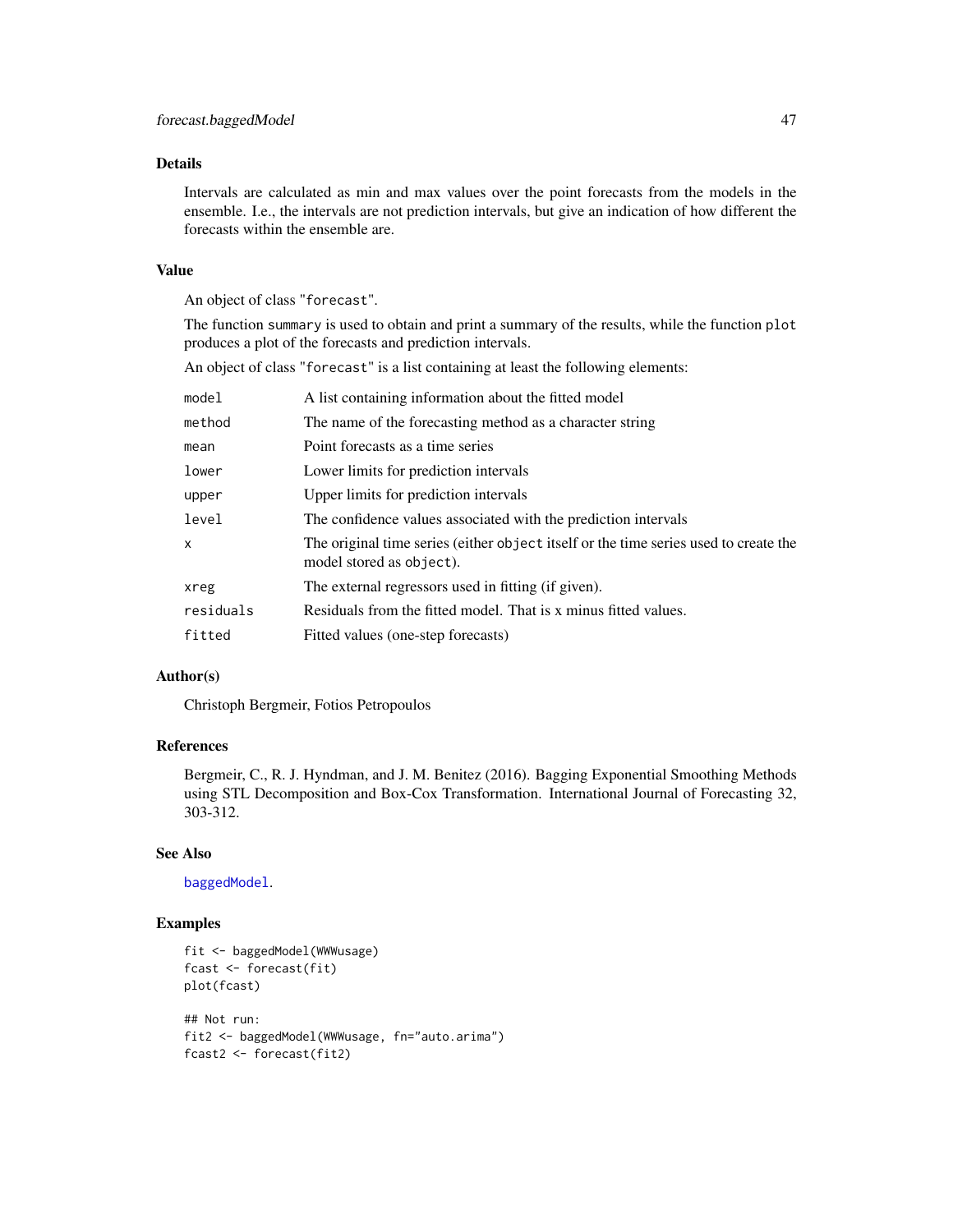```
plot(fcast2)
accuracy(fcast2)
## End(Not run)
```
## <span id="page-47-0"></span>forecast.bats *Forecasting using BATS and TBATS models*

#### <span id="page-47-1"></span>Description

Forecasts h steps ahead with a BATS model. Prediction intervals are also produced.

## Usage

```
## S3 method for class 'bats'
forecast(object, h, level = c(80, 95), fan = FALSE,
 biasadj = NULL, ...)## S3 method for class 'tbats'
forecast(object, h, level = c(80, 95), fan = FALSE,
```

```
biasadj = NULL, ...)
```
# Arguments

| object  | An object of class "bats". Usually the result of a call to bats.                                                                                                                                                    |
|---------|---------------------------------------------------------------------------------------------------------------------------------------------------------------------------------------------------------------------|
| h       | Number of periods for forecasting. Default value is twice the largest seasonal<br>period (for seasonal data) or ten (for non-seasonal data).                                                                        |
| level   | Confidence level for prediction intervals.                                                                                                                                                                          |
| fan     | If TRUE, level is set to seq(51, 99, by=3). This is suitable for fan plots.                                                                                                                                         |
| biasadj | Use adjusted back-transformed mean for Box-Cox transformations. If TRUE,<br>point forecasts and fitted values are mean forecast. Otherwise, these points can<br>be considered the median of the forecast densities. |
|         | Other arguments, currently ignored.                                                                                                                                                                                 |

### Value

An object of class "forecast".

The function summary is used to obtain and print a summary of the results, while the function plot produces a plot of the forecasts and prediction intervals.

The generic accessor functions fitted.values and residuals extract useful features of the value returned by forecast.bats.

An object of class "forecast" is a list containing at least the following elements:

|  |  | A copy of the bats object |
|--|--|---------------------------|

method The name of the forecasting method as a character string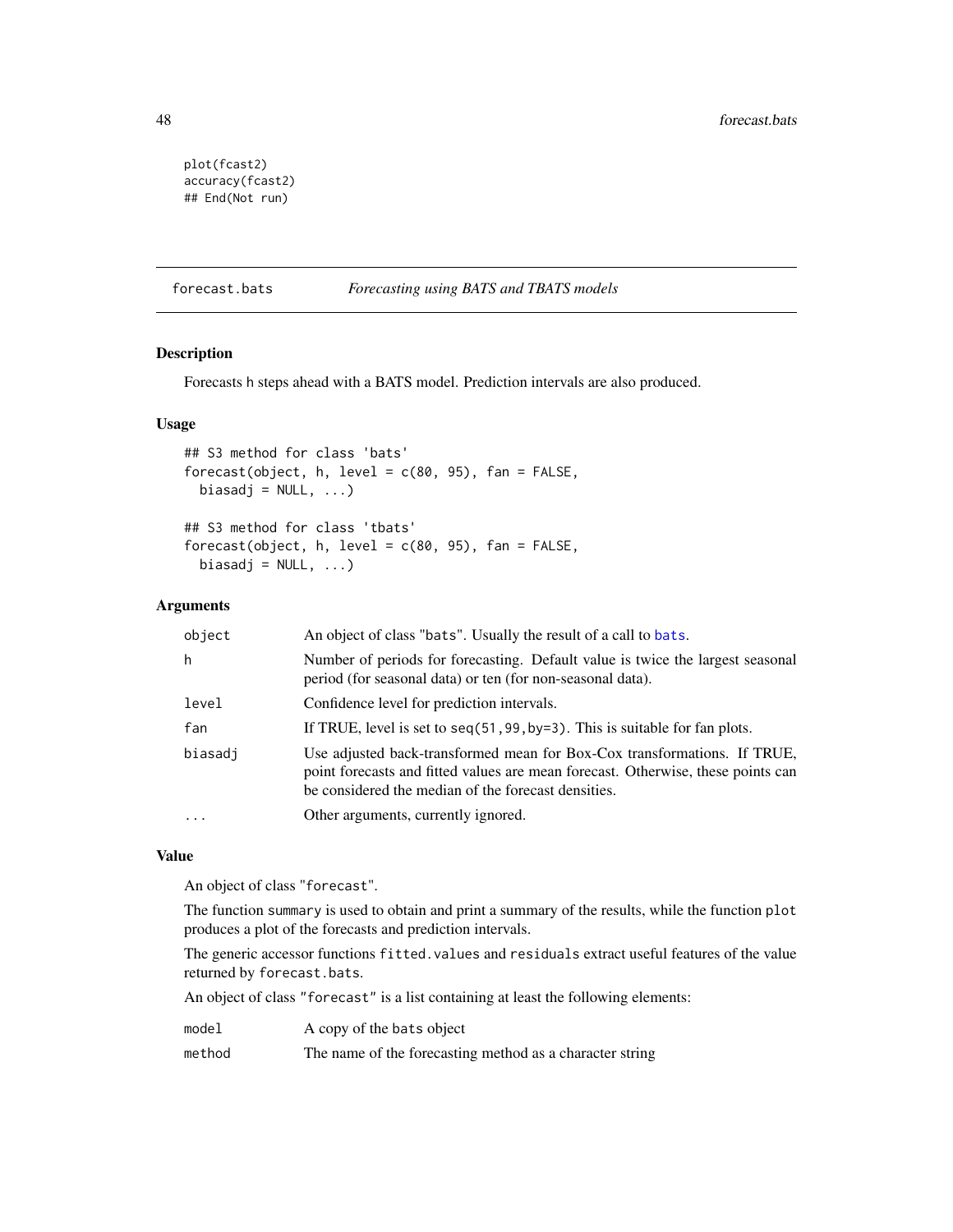#### forecast.ets 49

| mean      | Point forecasts as a time series                                                                                 |
|-----------|------------------------------------------------------------------------------------------------------------------|
| lower     | Lower limits for prediction intervals                                                                            |
| upper     | Upper limits for prediction intervals                                                                            |
| level     | The confidence values associated with the prediction intervals                                                   |
| x         | The original time series (either object itself or the time series used to create the<br>model stored as object). |
| residuals | Residuals from the fitted model.                                                                                 |
| fitted    | Fitted values (one-step forecasts)                                                                               |

# Author(s)

Slava Razbash and Rob J Hyndman

## References

De Livera, A.M., Hyndman, R.J., & Snyder, R. D. (2011), Forecasting time series with complex seasonal patterns using exponential smoothing, *Journal of the American Statistical Association*, 106(496), 1513-1527.

# See Also

[bats](#page-23-0), [tbats](#page-117-0),[forecast.ets](#page-48-0).

# Examples

```
## Not run:
fit <- bats(USAccDeaths)
plot(forecast(fit))
```
taylor.fit <- bats(taylor) plot(forecast(taylor.fit))

## End(Not run)

<span id="page-48-0"></span>forecast.ets *Forecasting using ETS models*

## Description

Returns forecasts and other information for univariate ETS models.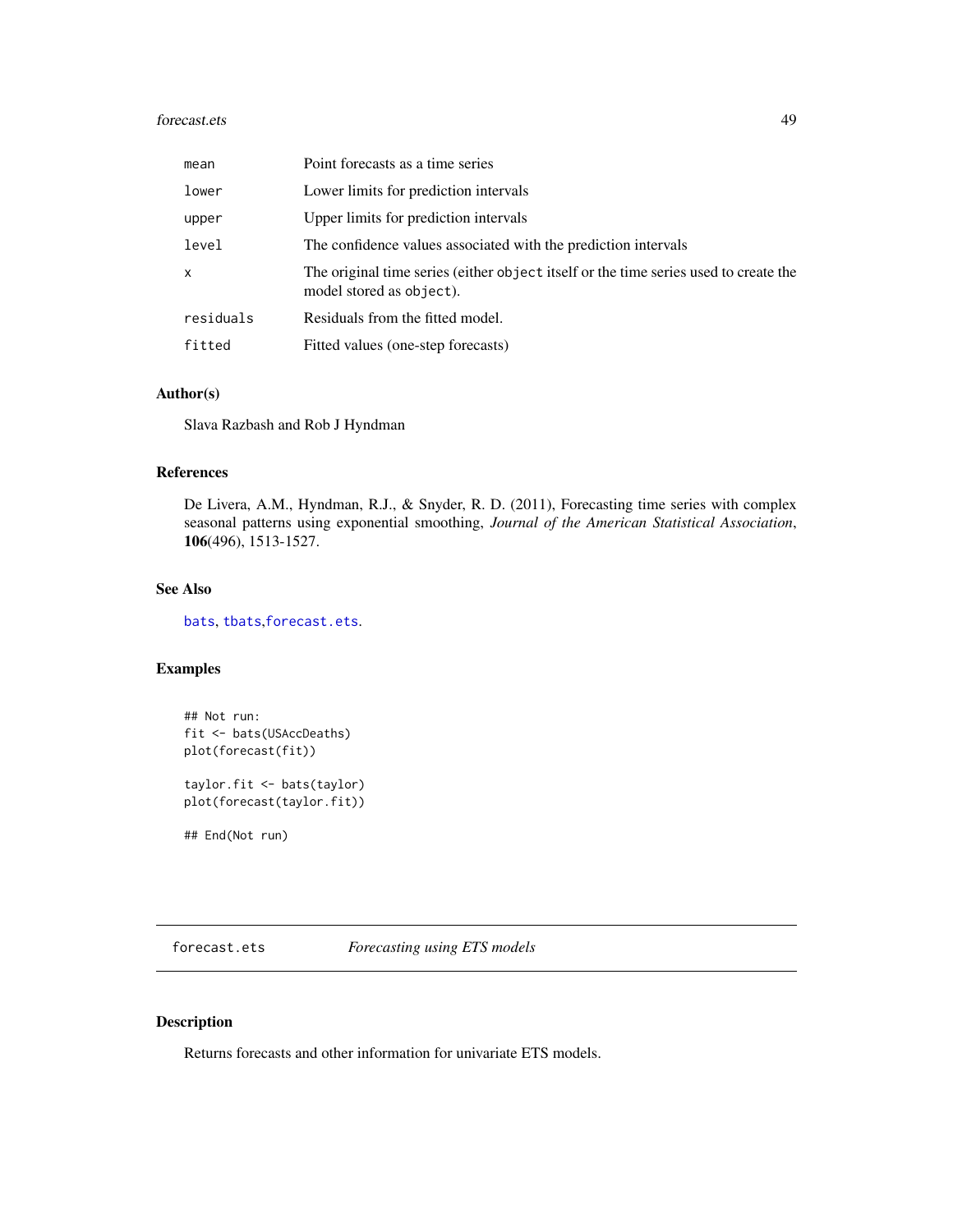# Usage

```
## S3 method for class 'ets'
forecast(object, h = ifelse(object$m > 1, 2 * object$m,10), level = c(80, 95), fan = FALSE, simulate = FALSE,
 bootstrap = FALSE, npaths = 5000, PI = TRUE,
 lambda = object$lambda, biasadj = NULL, ...)
```
# Arguments

| object    | An object of class "ets". Usually the result of a call to ets.                                                                                                                                                                                                                                              |
|-----------|-------------------------------------------------------------------------------------------------------------------------------------------------------------------------------------------------------------------------------------------------------------------------------------------------------------|
| h         | Number of periods for forecasting                                                                                                                                                                                                                                                                           |
| level     | Confidence level for prediction intervals.                                                                                                                                                                                                                                                                  |
| fan       | If TRUE, level is set to $seq(51, 99, by=3)$ . This is suitable for fan plots.                                                                                                                                                                                                                              |
| simulate  | If TRUE, prediction intervals are produced by simulation rather than using ana-<br>lytic formulae. Errors are assumed to be normally distributed.                                                                                                                                                           |
| bootstrap | If TRUE, then prediction intervals are produced by simulation using resampled<br>errors (rather than normally distributed errors).                                                                                                                                                                          |
| npaths    | Number of sample paths used in computing simulated prediction intervals.                                                                                                                                                                                                                                    |
| ΡI        | If TRUE, prediction intervals are produced, otherwise only point forecasts are<br>calculated. If PI is FALSE, then level, fan, simulate, bootstrap and npaths<br>are all ignored.                                                                                                                           |
| lambda    | Box-Cox transformation parameter. If lambda="auto", then a transformation is<br>automatically selected using BoxCox. lambda. The transformation is ignored if<br>NULL. Otherwise, data transformed before model is estimated.                                                                               |
| biasadj   | Use adjusted back-transformed mean for Box-Cox transformations. If trans-<br>formed data is used to produce forecasts and fitted values, a regular back trans-<br>formation will result in median forecasts. If biasadj is TRUE, an adjustment will<br>be made to produce mean forecasts and fitted values. |
| $\cdots$  | Other arguments.                                                                                                                                                                                                                                                                                            |
|           |                                                                                                                                                                                                                                                                                                             |

## Value

An object of class "forecast".

The function summary is used to obtain and print a summary of the results, while the function plot produces a plot of the forecasts and prediction intervals.

The generic accessor functions fitted.values and residuals extract useful features of the value returned by forecast.ets.

An object of class "forecast" is a list containing at least the following elements:

| model  | A list containing information about the fitted model     |
|--------|----------------------------------------------------------|
| method | The name of the forecasting method as a character string |
| mean   | Point forecasts as a time series                         |
| lower  | Lower limits for prediction intervals                    |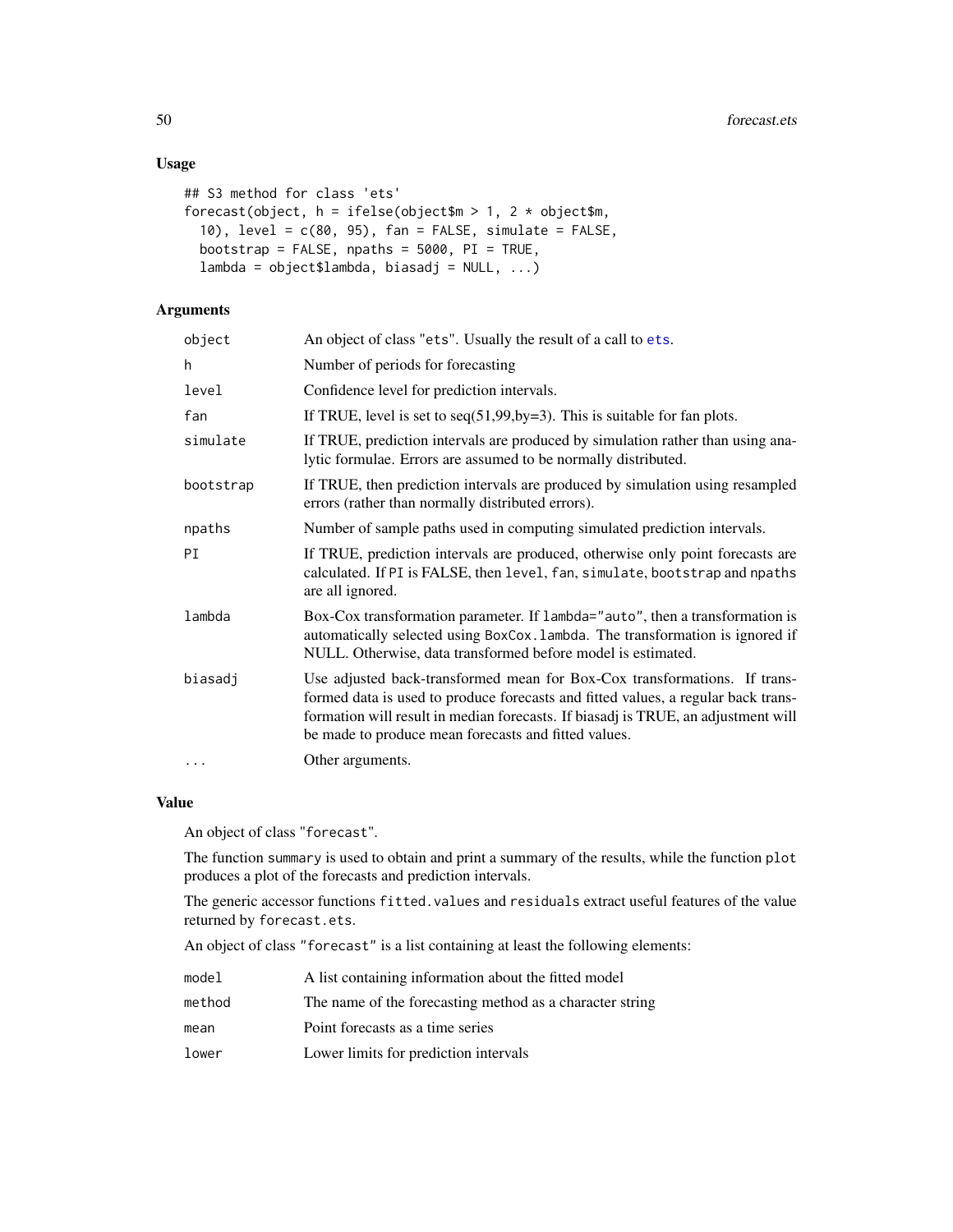| upper        | Upper limits for prediction intervals                                                                                                                                                                    |
|--------------|----------------------------------------------------------------------------------------------------------------------------------------------------------------------------------------------------------|
| level        | The confidence values associated with the prediction intervals                                                                                                                                           |
| $\mathsf{x}$ | The original time series (either object itself or the time series used to create the<br>model stored as object).                                                                                         |
| residuals    | Residuals from the fitted model. For models with additive errors, the residuals<br>are x - fitted values. For models with multiplicative errors, the residuals are<br>equal to $x$ /(fitted values) - 1. |
| fitted       | Fitted values (one-step forecasts)                                                                                                                                                                       |

#### Author(s)

Rob J Hyndman

# See Also

[ets](#page-38-0), [ses](#page-106-0), [holt](#page-106-1), [hw](#page-106-1).

# Examples

```
fit <- ets(USAccDeaths)
plot(forecast(fit,h=48))
```
<span id="page-50-1"></span>forecast.fracdiff *Forecasting using ARIMA or ARFIMA models*

## <span id="page-50-0"></span>Description

Returns forecasts and other information for univariate ARIMA models.

```
## S3 method for class 'fracdiff'
forecast(object, h = 10, level = c(80, 95),
 fan = FALSE, lambda = object$lambda, biasadj = NULL, ...)
## S3 method for class 'Arima'
forecast(object, h = ifelse(object$arma[5] > 1, 2 *object$arma[5], 10), level = c(80, 95), fan = FALSE, xreg = NULL,lambda = object$lambda, bootstrap = FALSE, npaths = 5000,
 biasadj = NULL, ...)## S3 method for class 'ar'
forecast(object, h = 10, level = c(80, 95), fan = FALSE,
 lambda = NULL, bootstrap = FALSE, npaths = 5000, biasadj = FALSE,
  ...)
```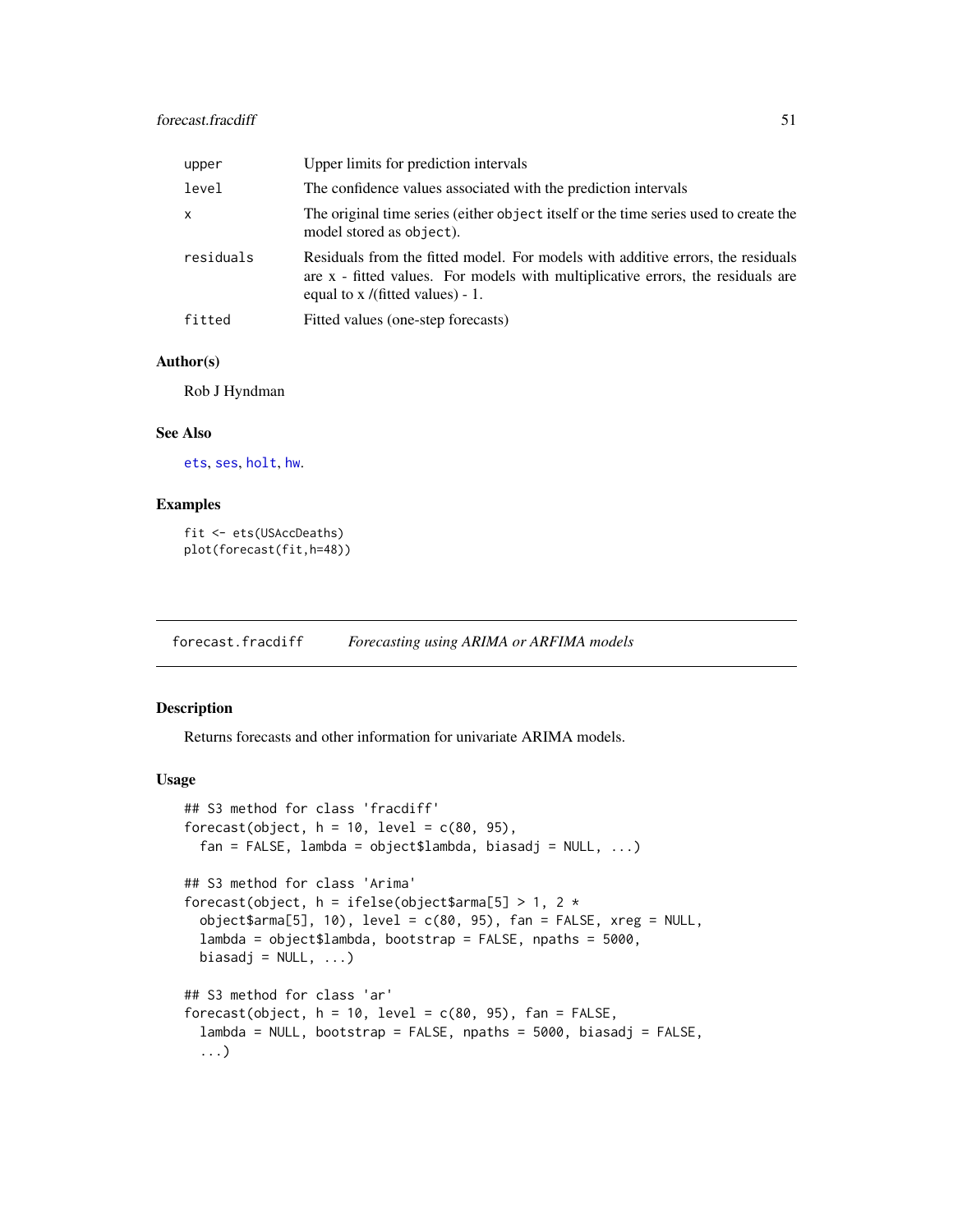# Arguments

| object    | An object of class "Arima", "ar" or "fracdiff". Usually the result of a call to<br>arima, auto.arima, ar, arfima or fracdiff.                                                                                                                                                                               |
|-----------|-------------------------------------------------------------------------------------------------------------------------------------------------------------------------------------------------------------------------------------------------------------------------------------------------------------|
| h         | Number of periods for forecasting. If xreg is used, h is ignored and the number<br>of forecast periods is set to the number of rows of xreg.                                                                                                                                                                |
| level     | Confidence level for prediction intervals.                                                                                                                                                                                                                                                                  |
| fan       | If TRUE, level is set to $seq(51, 99, by=3)$ . This is suitable for fan plots.                                                                                                                                                                                                                              |
| lambda    | Box-Cox transformation parameter. If $l$ ambda="auto", then a transformation is<br>automatically selected using BoxCox. Lambda. The transformation is ignored if<br>NULL. Otherwise, data transformed before model is estimated.                                                                            |
| biasadj   | Use adjusted back-transformed mean for Box-Cox transformations. If trans-<br>formed data is used to produce forecasts and fitted values, a regular back trans-<br>formation will result in median forecasts. If biasadj is TRUE, an adjustment will<br>be made to produce mean forecasts and fitted values. |
| $\cdots$  | Other arguments.                                                                                                                                                                                                                                                                                            |
| xreg      | Future values of an regression variables (for class Arima objects only). A nu-<br>merical vector or matrix of external regressors; it should not be a data frame.                                                                                                                                           |
| bootstrap | If TRUE, then prediction intervals computed using simulation with resampled<br>errors.                                                                                                                                                                                                                      |
| npaths    | Number of sample paths used in computing simulated prediction intervals when<br>bootstrap=TRUE.                                                                                                                                                                                                             |

## Details

For Arima or ar objects, the function calls [predict.Arima](#page-0-0) or [predict.ar](#page-0-0) and constructs an object of class "forecast" from the results. For fracdiff objects, the calculations are all done within [forecast.fracdiff](#page-50-1) using the equations given by Peiris and Perera (1988).

# Value

An object of class "forecast".

The function summary is used to obtain and print a summary of the results, while the function plot produces a plot of the forecasts and prediction intervals.

The generic accessor functions fitted.values and residuals extract useful features of the value returned by forecast.Arima.

An object of class "forecast" is a list containing at least the following elements:

| model  | A list containing information about the fitted model           |
|--------|----------------------------------------------------------------|
| method | The name of the forecasting method as a character string       |
| mean   | Point forecasts as a time series                               |
| lower  | Lower limits for prediction intervals                          |
| upper  | Upper limits for prediction intervals                          |
| level  | The confidence values associated with the prediction intervals |
|        |                                                                |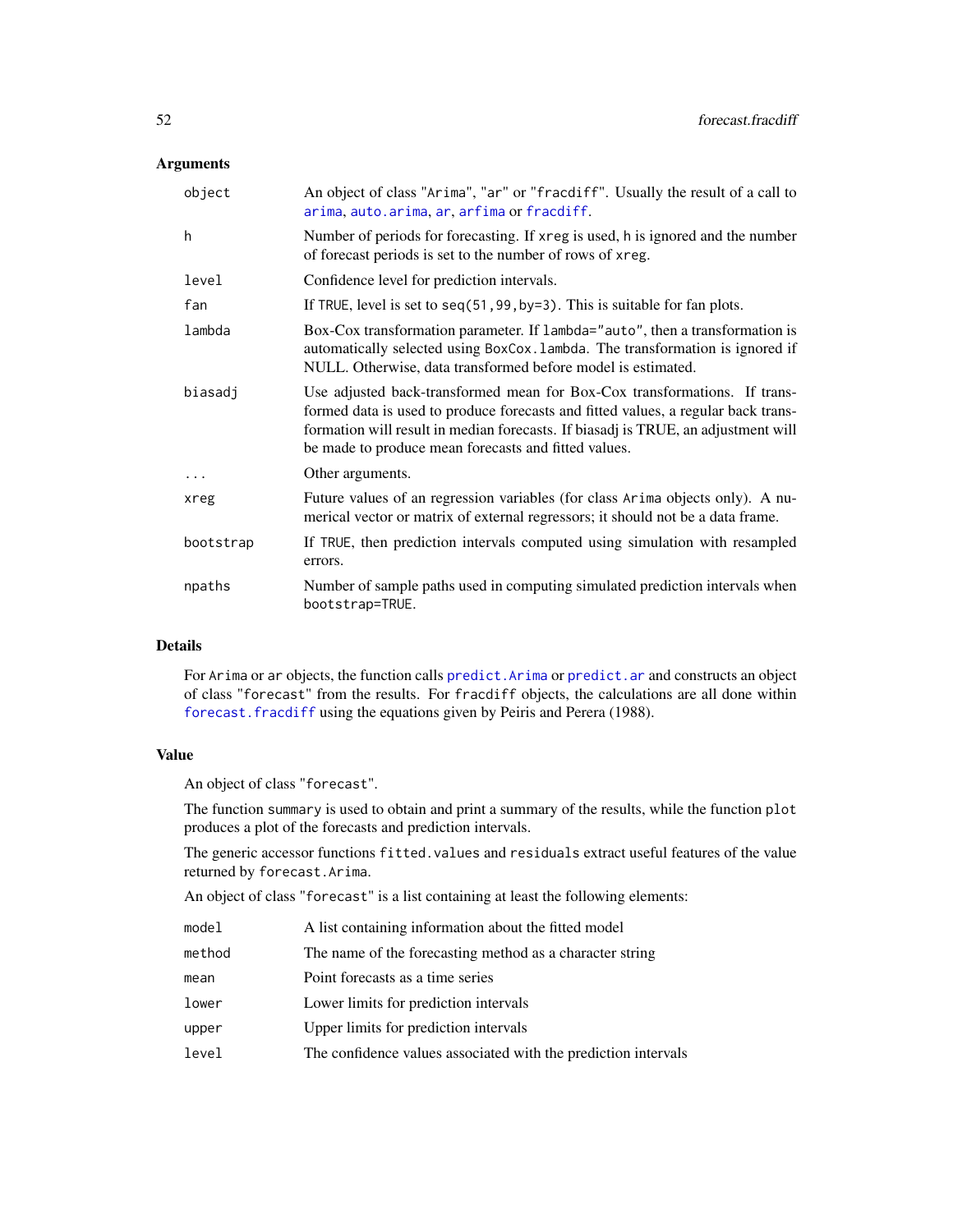|           | The original time series (either object itself or the time series used to create the<br>model stored as object). |
|-----------|------------------------------------------------------------------------------------------------------------------|
| residuals | Residuals from the fitted model. That is x minus fitted values.                                                  |

fitted Fitted values (one-step forecasts)

## Author(s)

Rob J Hyndman

## References

Peiris, M. & Perera, B. (1988), On prediction with fractionally differenced ARIMA models, *Journal of Time Series Analysis*, 9(3), 215-220.

# See Also

[predict.Arima](#page-0-0), [predict.ar](#page-0-0), [auto.arima](#page-12-0), [Arima](#page-9-0), [arima](#page-0-0), [ar](#page-0-0), [arfima](#page-7-0).

#### Examples

```
fit <- Arima(WWWusage,c(3,1,0))
plot(forecast(fit))
library(fracdiff)
```

```
x <- fracdiff.sim( 100, ma=-.4, d=.3)$series
fit \leftarrow arfima(x)plot(forecast(fit,h=30))
```
<span id="page-52-0"></span>forecast.HoltWinters *Forecasting using Holt-Winters objects*

# Description

Returns forecasts and other information for univariate Holt-Winters time series models.

```
## S3 method for class 'HoltWinters'
forecast(object, h = ifelse(frequency(object$x) >
  1, 2 * frequency(object $x), 10), level = c(80, 95), fan = FALSE,
 lambda = NULL, biasadj = NULL, ...)
```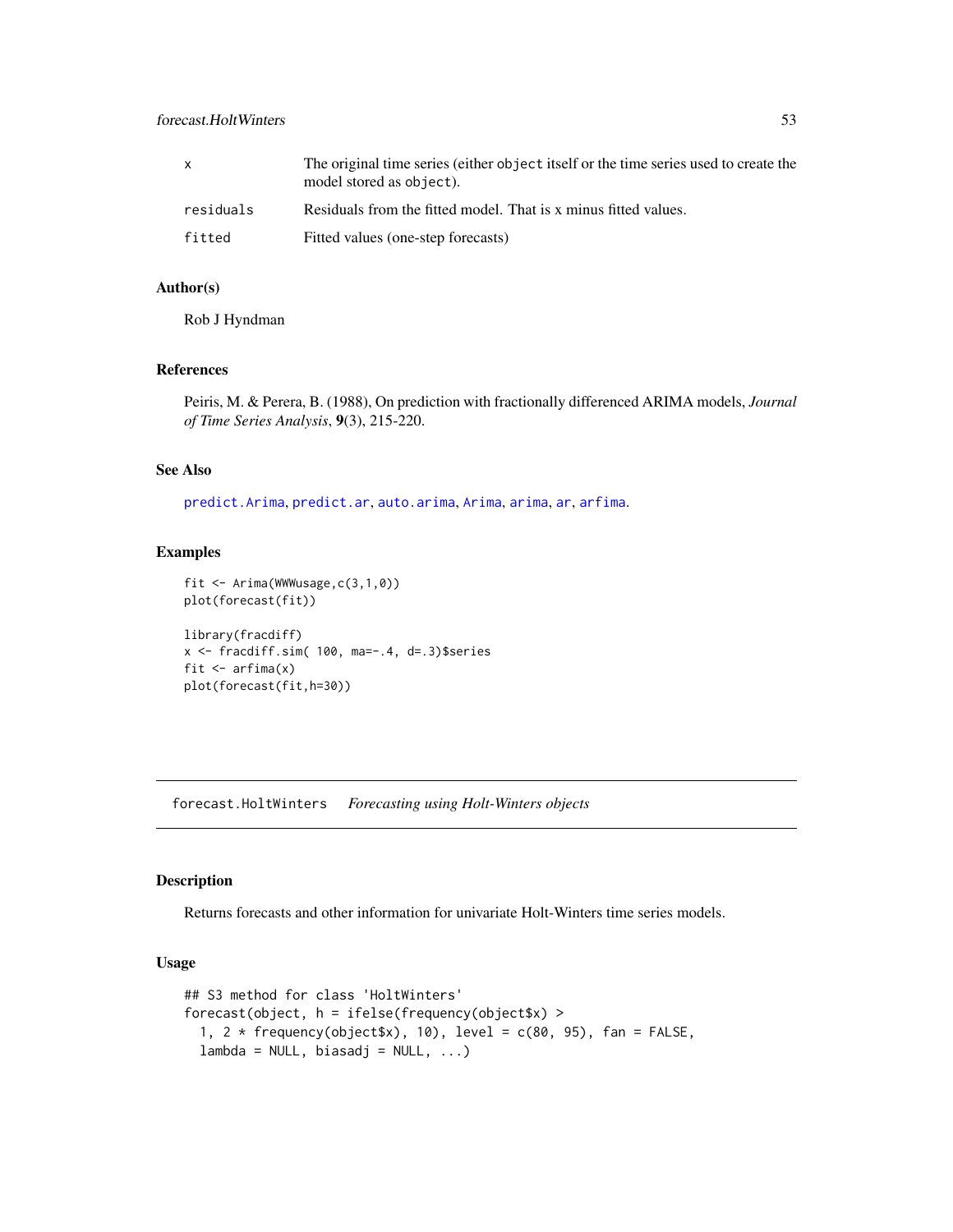# Arguments

| object  | An object of class "HoltWinters". Usually the result of a call to HoltWinters.                                                                                                                                                                                                                              |
|---------|-------------------------------------------------------------------------------------------------------------------------------------------------------------------------------------------------------------------------------------------------------------------------------------------------------------|
| h       | Number of periods for forecasting                                                                                                                                                                                                                                                                           |
| level   | Confidence level for prediction intervals.                                                                                                                                                                                                                                                                  |
| fan     | If TRUE, level is set to $seq(51, 99, by=3)$ . This is suitable for fan plots.                                                                                                                                                                                                                              |
| lambda  | Box-Cox transformation parameter. If lambda="auto", then a transformation is<br>automatically selected using BoxCox. Lambda. The transformation is ignored if<br>NULL. Otherwise, data transformed before model is estimated.                                                                               |
| biasadi | Use adjusted back-transformed mean for Box-Cox transformations. If trans-<br>formed data is used to produce forecasts and fitted values, a regular back trans-<br>formation will result in median forecasts. If biasadj is TRUE, an adjustment will<br>be made to produce mean forecasts and fitted values. |
| $\cdot$ | Other arguments.                                                                                                                                                                                                                                                                                            |

# Details

This function calls [predict.HoltWinters](#page-0-0) and constructs an object of class "forecast" from the results.

It is included for completeness, but the [ets](#page-38-0) is recommended for use instead of [HoltWinters](#page-0-0).

# Value

An object of class "forecast".

The function summary is used to obtain and print a summary of the results, while the function plot produces a plot of the forecasts and prediction intervals.

The generic accessor functions fitted.values and residuals extract useful features of the value returned by forecast.HoltWinters.

An object of class "forecast" is a list containing at least the following elements:

| model     | A list containing information about the fitted model                                                             |
|-----------|------------------------------------------------------------------------------------------------------------------|
| method    | The name of the forecasting method as a character string                                                         |
| mean      | Point forecasts as a time series                                                                                 |
| lower     | Lower limits for prediction intervals                                                                            |
| upper     | Upper limits for prediction intervals                                                                            |
| level     | The confidence values associated with the prediction intervals                                                   |
| x         | The original time series (either object itself or the time series used to create the<br>model stored as object). |
| residuals | Residuals from the fitted model.                                                                                 |
| fitted    | Fitted values (one-step forecasts)                                                                               |
|           |                                                                                                                  |

# Author(s)

Rob J Hyndman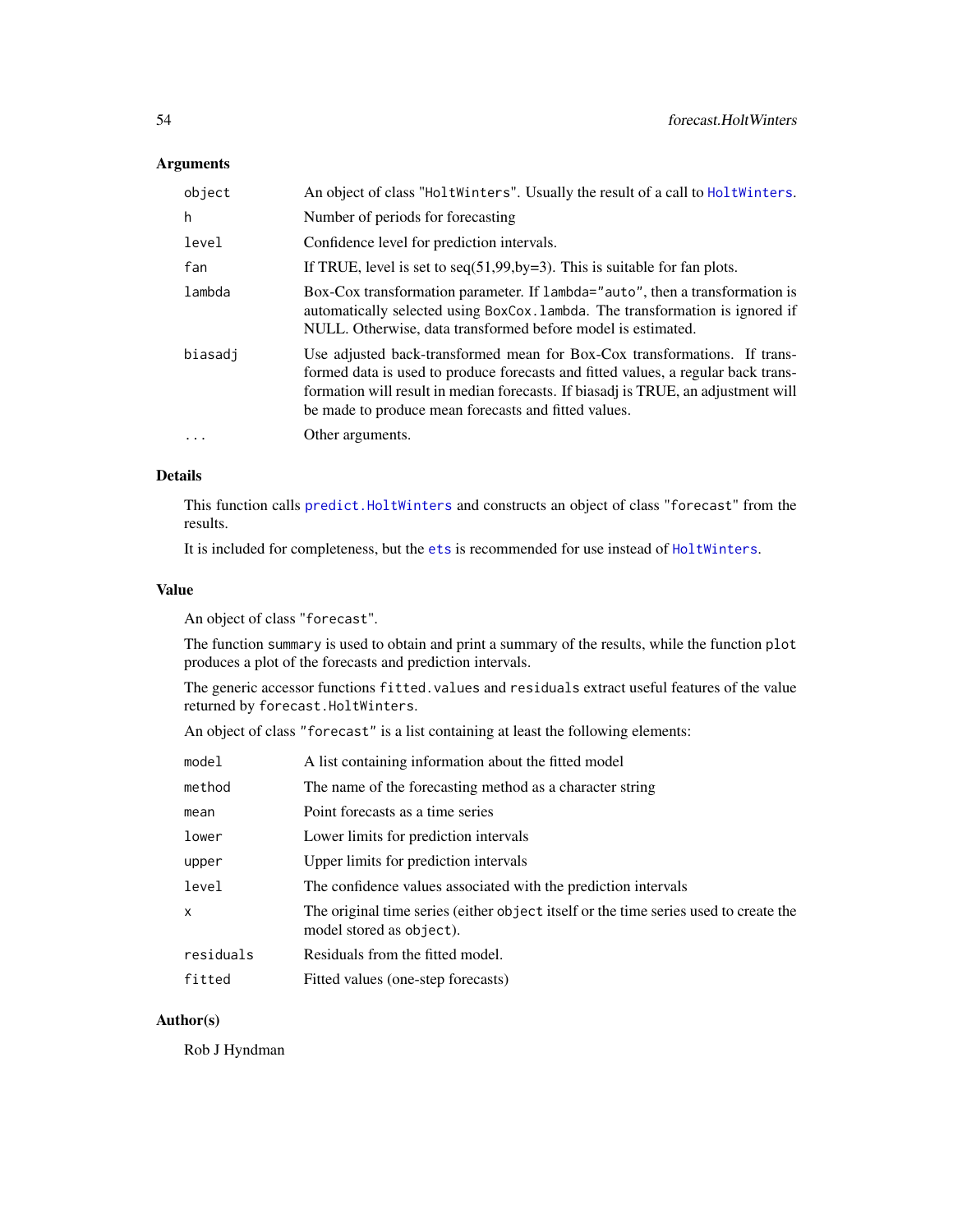#### forecast.lm 55

# See Also

[predict.HoltWinters](#page-0-0), [HoltWinters](#page-0-0).

# Examples

```
fit <- HoltWinters(WWWusage,gamma=FALSE)
plot(forecast(fit))
```
<span id="page-54-0"></span>forecast.lm *Forecast a linear model with possible time series components*

# Description

forecast.lm is used to predict linear models, especially those involving trend and seasonality components.

# Usage

```
## S3 method for class 'lm'
forecast(object, newdata, h = 10, level = c(80, 95),
 fan = FALSE, lambda = object$lambda, biasadj = NULL, ts = TRUE,
  ...)
```
# Arguments

| object  | Object of class "lm", usually the result of a call to $lm$ or tslm.                                                                                                                                                                                                                                         |
|---------|-------------------------------------------------------------------------------------------------------------------------------------------------------------------------------------------------------------------------------------------------------------------------------------------------------------|
| newdata | An optional data frame in which to look for variables with which to predict.<br>If omitted, it is assumed that the only variables are trend and season, and h<br>forecasts are produced.                                                                                                                    |
| h       | Number of periods for forecasting. Ignored if newdata present.                                                                                                                                                                                                                                              |
| level   | Confidence level for prediction intervals.                                                                                                                                                                                                                                                                  |
| fan     | If TRUE, level is set to $seq(51, 99, by=3)$ . This is suitable for fan plots.                                                                                                                                                                                                                              |
| lambda  | Box-Cox transformation parameter. If lambda="auto", then a transformation is<br>automatically selected using BoxCox. Lambda. The transformation is ignored if<br>NULL. Otherwise, data transformed before model is estimated.                                                                               |
| biasadj | Use adjusted back-transformed mean for Box-Cox transformations. If trans-<br>formed data is used to produce forecasts and fitted values, a regular back trans-<br>formation will result in median forecasts. If biasadj is TRUE, an adjustment will<br>be made to produce mean forecasts and fitted values. |
| ts      | If TRUE, the forecasts will be treated as time series provided the original data is<br>a time series; the newdata will be interpreted as related to the subsequent time<br>periods. If FALSE, any time series attributes of the original data will be ignored.                                              |
| .       | Other arguments passed to $predict.lm()$ .                                                                                                                                                                                                                                                                  |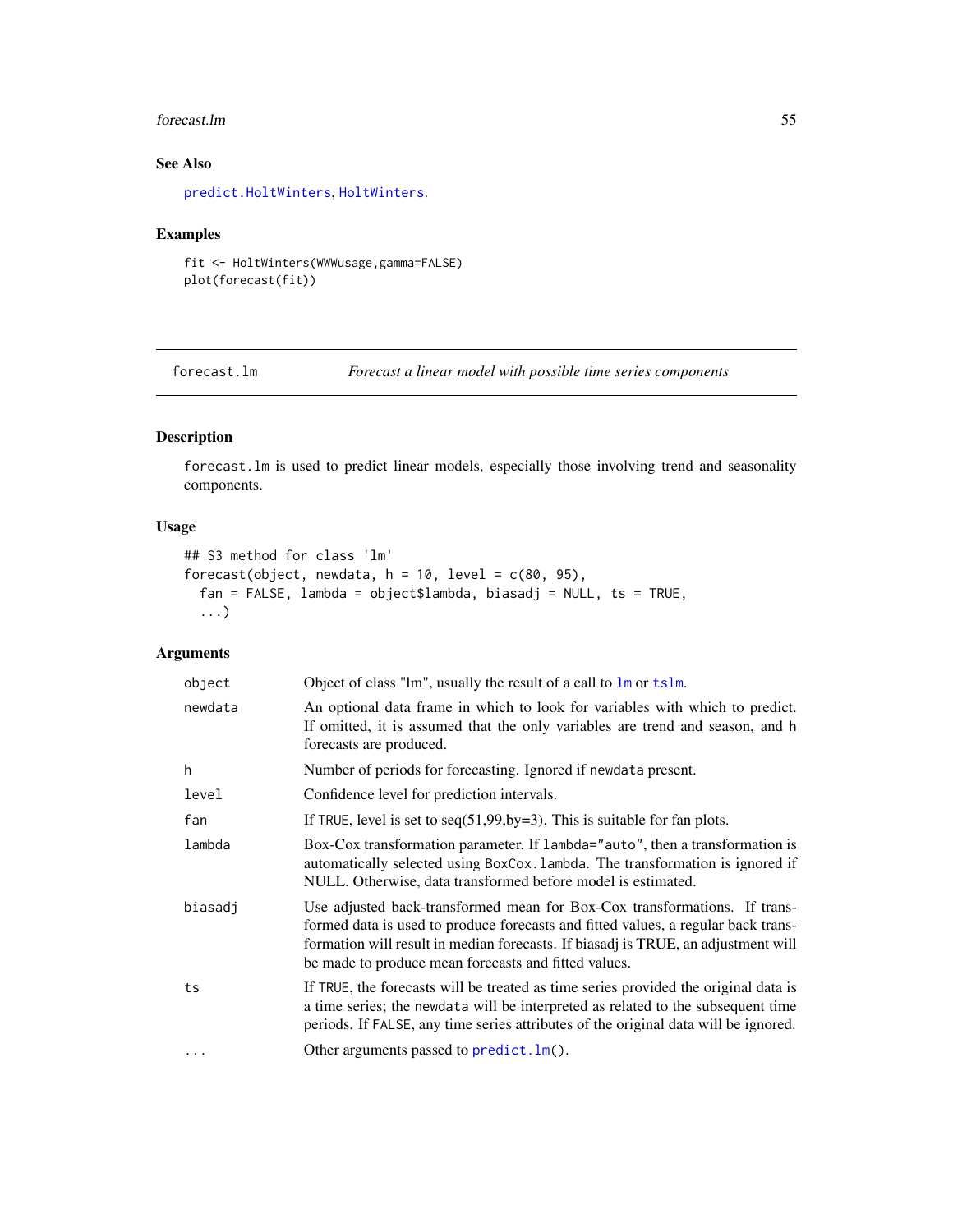# Details

forecast.lm is largely a wrapper for [predict.lm\(](#page-0-0)) except that it allows variables "trend" and "season" which are created on the fly from the time series characteristics of the data. Also, the output is reformatted into a forecast object.

# Value

An object of class "forecast".

The function summary is used to obtain and print a summary of the results, while the function plot produces a plot of the forecasts and prediction intervals.

The generic accessor functions fitted.values and residuals extract useful features of the value returned by forecast.lm.

An object of class "forecast" is a list containing at least the following elements:

| mode1     | A list containing information about the fitted model            |
|-----------|-----------------------------------------------------------------|
| method    | The name of the forecasting method as a character string        |
| mean      | Point forecasts as a time series                                |
| lower     | Lower limits for prediction intervals                           |
| upper     | Upper limits for prediction intervals                           |
| level     | The confidence values associated with the prediction intervals  |
| X         | The historical data for the response variable.                  |
| residuals | Residuals from the fitted model. That is x minus fitted values. |
| fitted    | <b>Fitted values</b>                                            |

#### Author(s)

Rob J Hyndman

## See Also

[tslm](#page-123-0), [lm](#page-0-0).

## Examples

```
y \leftarrow ts(rnorm(120, 0, 3) + 1:120 + 20*sin(2*pi*(1:120)/12), frequency=12)fit \le tslm(y \sim trend + season)
plot(forecast(fit, h=20))
```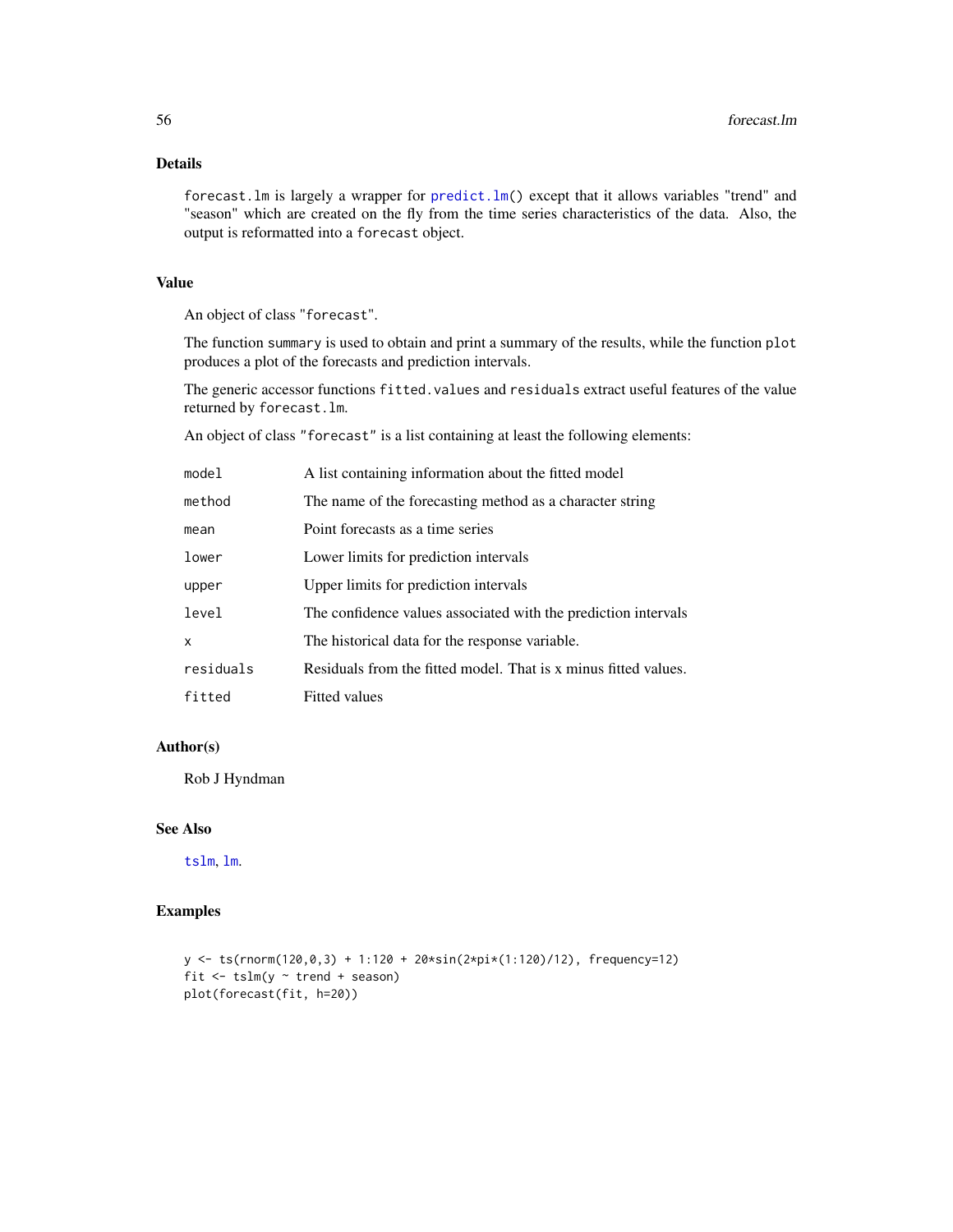<span id="page-56-0"></span>

# Description

forecast.mlm is used to predict multiple linear models, especially those involving trend and seasonality components.

# Usage

```
## S3 method for class 'mlm'
forecast(object, newdata, h = 10, level = c(80, 95),
 fan = FALSE, lambda = object$lambda, biasadj = NULL, ts = TRUE,
  ...)
```
# Arguments

| object   | Object of class "mlm", usually the result of a call to $\text{Im}$ or tslm.                                                                                                                                                                                                                                 |
|----------|-------------------------------------------------------------------------------------------------------------------------------------------------------------------------------------------------------------------------------------------------------------------------------------------------------------|
| newdata  | An optional data frame in which to look for variables with which to predict.<br>If omitted, it is assumed that the only variables are trend and season, and h<br>forecasts are produced.                                                                                                                    |
| h        | Number of periods for forecasting. Ignored if newdata present.                                                                                                                                                                                                                                              |
| level    | Confidence level for prediction intervals.                                                                                                                                                                                                                                                                  |
| fan      | If TRUE, level is set to $seq(51, 99, by=3)$ . This is suitable for fan plots.                                                                                                                                                                                                                              |
| lambda   | Box-Cox transformation parameter. If $l$ ambda="auto", then a transformation is<br>automatically selected using BoxCox. lambda. The transformation is ignored if<br>NULL. Otherwise, data transformed before model is estimated.                                                                            |
| biasadi  | Use adjusted back-transformed mean for Box-Cox transformations. If trans-<br>formed data is used to produce forecasts and fitted values, a regular back trans-<br>formation will result in median forecasts. If biasadj is TRUE, an adjustment will<br>be made to produce mean forecasts and fitted values. |
| ts       | If TRUE, the forecasts will be treated as time series provided the original data is<br>a time series; the newdata will be interpreted as related to the subsequent time<br>periods. If FALSE, any time series attributes of the original data will be ignored.                                              |
| $\cdots$ | Other arguments passed to forecast. $lm()$ .                                                                                                                                                                                                                                                                |

# Details

forecast.mlm is largely a wrapper for [forecast.lm\(](#page-54-0)) except that it allows forecasts to be generated on multiple series. Also, the output is reformatted into a mforecast object.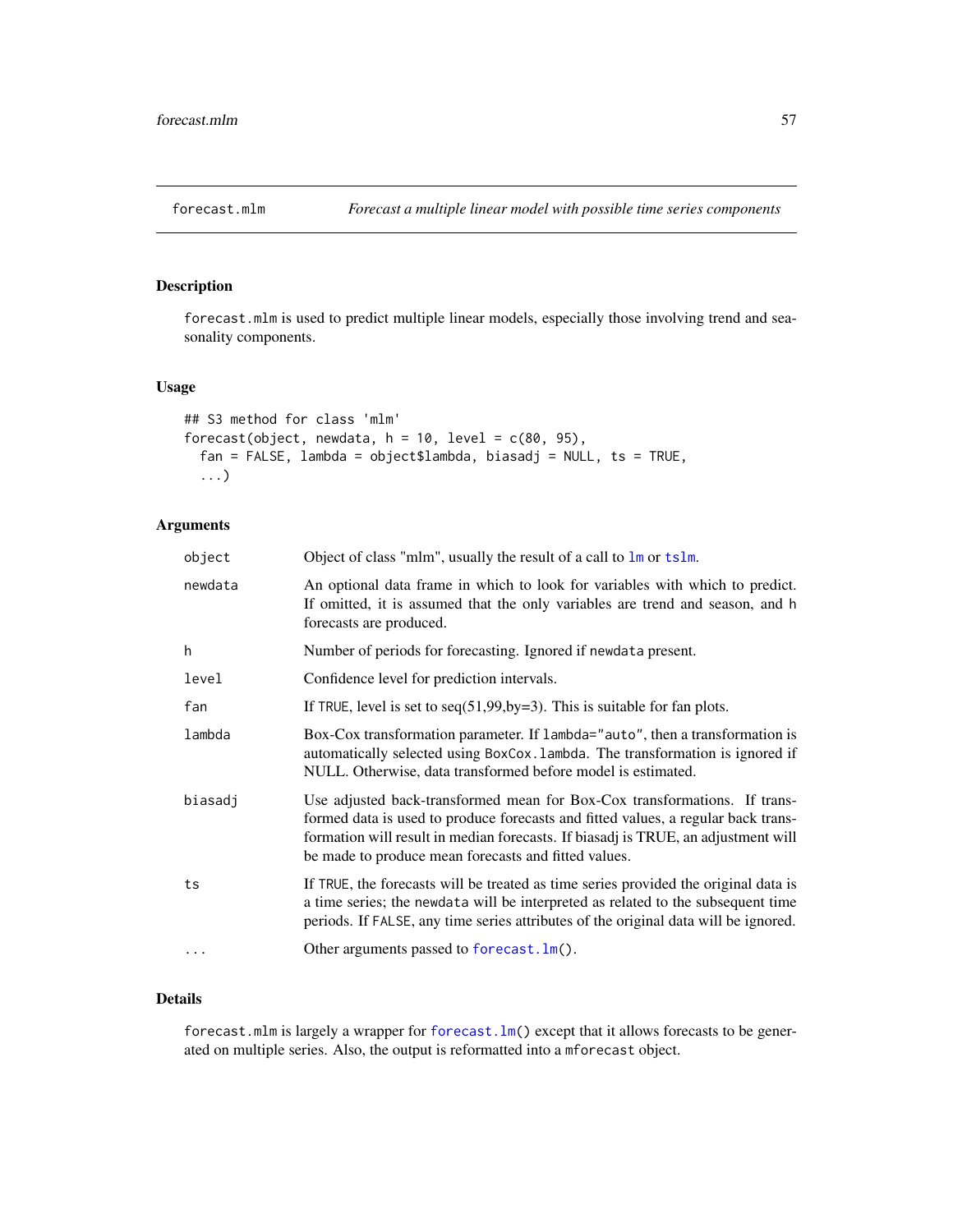# Value

An object of class "mforecast".

The function summary is used to obtain and print a summary of the results, while the function plot produces a plot of the forecasts and prediction intervals.

The generic accessor functions fitted.values and residuals extract useful features of the value returned by forecast.lm.

An object of class "mforecast" is a list containing at least the following elements:

| model     | A list containing information about the fitted model            |
|-----------|-----------------------------------------------------------------|
| method    | The name of the forecasting method as a character string        |
| mean      | Point forecasts as a multivariate time series                   |
| lower     | Lower limits for prediction intervals of each series            |
| upper     | Upper limits for prediction intervals of each series            |
| level     | The confidence values associated with the prediction intervals  |
| x         | The historical data for the response variable.                  |
| residuals | Residuals from the fitted model. That is x minus fitted values. |
| fitted    | <b>Fitted values</b>                                            |

# Author(s)

Mitchell O'Hara-Wild

# See Also

[tslm](#page-123-0), [forecast.lm](#page-54-0), [lm](#page-0-0).

# Examples

```
lungDeaths <- cbind(mdeaths, fdeaths)
fit <- tslm(lungDeaths ~ trend + season)
fcast <- forecast(fit, h=10)
carPower <- as.matrix(mtcars[,c("qsec","hp")])
carmpg <- mtcars[,"mpg"]
fit <- lm(carPower ~ carmpg)
fcast <- forecast(fit, newdata=data.frame(carmpg=30))
```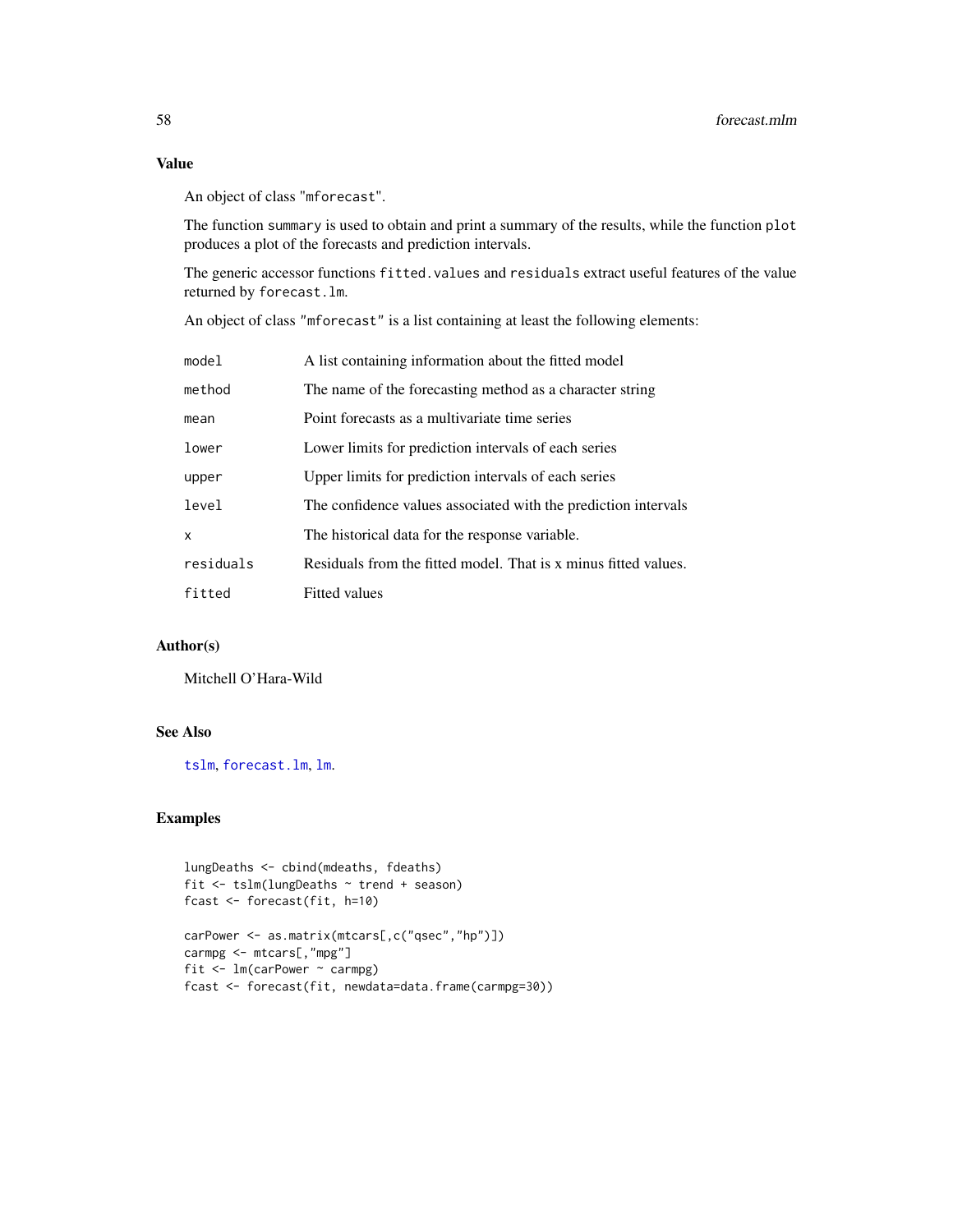forecast.modelAR *Forecasting using user-defined model*

## Description

Returns forecasts and other information for user-defined models.

# Usage

```
## S3 method for class 'modelAR'
forecast(object, h = ifelse(object$m > 1, 2 * object$m,10), PI = FALSE, level = c(80, 95), fan = FALSE, xreg = NULL,
 lambda = object$lambda, bootstrap = FALSE, npaths = 1000,
  innov = NULL, ...)
```
# Arguments

| object    | An object of class "modelark" resulting from a call to modelar.                                                                                                                                                               |
|-----------|-------------------------------------------------------------------------------------------------------------------------------------------------------------------------------------------------------------------------------|
| h         | Number of periods for forecasting. If xreg is used, h is ignored and the number<br>of forecast periods is set to the number of rows of xreg.                                                                                  |
| PI        | If TRUE, prediction intervals are produced, otherwise only point forecasts are<br>calculated. If PI is FALSE, then level, fan, bootstrap and npaths are all<br>ignored.                                                       |
| level     | Confidence level for prediction intervals.                                                                                                                                                                                    |
| fan       | If TRUE, level is set to $seq(51, 99, by=3)$ . This is suitable for fan plots.                                                                                                                                                |
| xreg      | Future values of external regressor variables.                                                                                                                                                                                |
| lambda    | Box-Cox transformation parameter. If lambda="auto", then a transformation is<br>automatically selected using BoxCox. lambda. The transformation is ignored if<br>NULL. Otherwise, data transformed before model is estimated. |
| bootstrap | If TRUE, then prediction intervals computed using simulations with resampled<br>residuals rather than normally distributed errors. Ignored if innov is not NULL.                                                              |
| npaths    | Number of sample paths used in computing simulated prediction intervals.                                                                                                                                                      |
| innov     | Values to use as innovations for prediction intervals. Must be a matrix with<br>h rows and npaths columns (vectors are coerced into a matrix). If present,<br>bootstrap is ignored.                                           |
| $\ddots$  | Additional arguments passed to simulate.nnetar                                                                                                                                                                                |

#### Details

Prediction intervals are calculated through simulations and can be slow. Note that if the model is too complex and overfits the data, the residuals can be arbitrarily small; if used for prediction interval calculations, they could lead to misleadingly small values.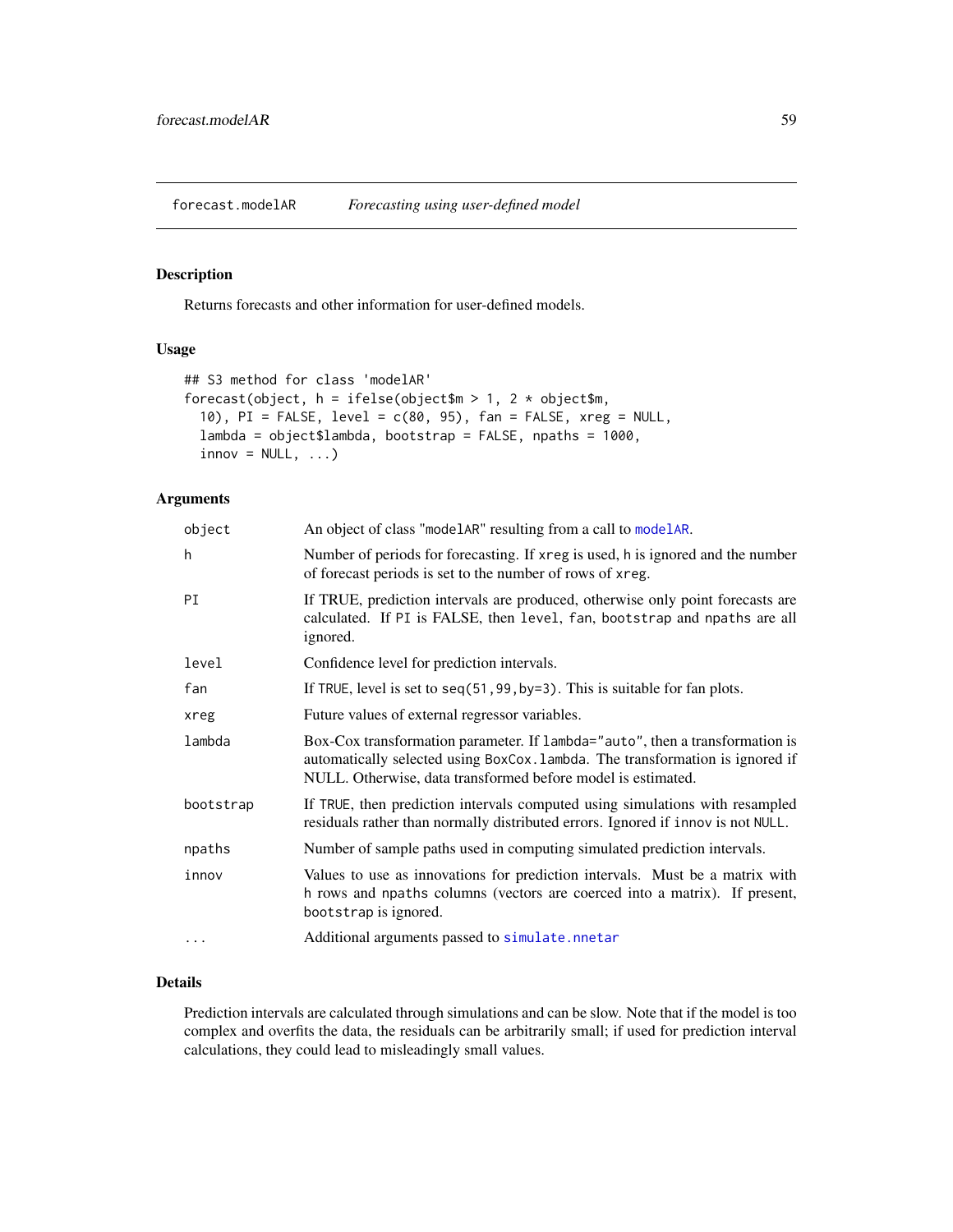#### Value

An object of class "forecast".

The function summary is used to obtain and print a summary of the results, while the function plot produces a plot of the forecasts and prediction intervals.

The generic accessor functions fitted.values and residuals extract useful features of the value returned by forecast.nnetar.

An object of class "forecast" is a list containing at least the following elements:

| model     | A list containing information about the fitted model                                                             |
|-----------|------------------------------------------------------------------------------------------------------------------|
| method    | The name of the forecasting method as a character string                                                         |
| mean      | Point forecasts as a time series                                                                                 |
| lower     | Lower limits for prediction intervals                                                                            |
| upper     | Upper limits for prediction intervals                                                                            |
| level     | The confidence values associated with the prediction intervals                                                   |
| x         | The original time series (either object itself or the time series used to create the<br>model stored as object). |
| xreg      | The external regressors used in fitting (if given).                                                              |
| residuals | Residuals from the fitted model. That is x minus fitted values.                                                  |
| fitted    | Fitted values (one-step forecasts)                                                                               |
| $\ddots$  | Other arguments                                                                                                  |
|           |                                                                                                                  |

#### Author(s)

Rob J Hyndman and Gabriel Caceres

#### See Also

[nnetar](#page-88-0).

forecast.mts *Forecasting time series*

## Description

mforecast is a class of objects for forecasting from multivariate time series or multivariate time series models. The function invokes particular *methods* which depend on the class of the first argument.

```
## S3 method for class 'mts'
forecast(object, h = ifelse(frequency(object) > 1, 2 *frequency(object), 10), level = c(80, 95), fan = FALSE,
  robust = FALSE, lambda = NULL, biasadj = FALSE,find.frequency = FALSE, allow.multiplicative.trend = FALSE, ...)
```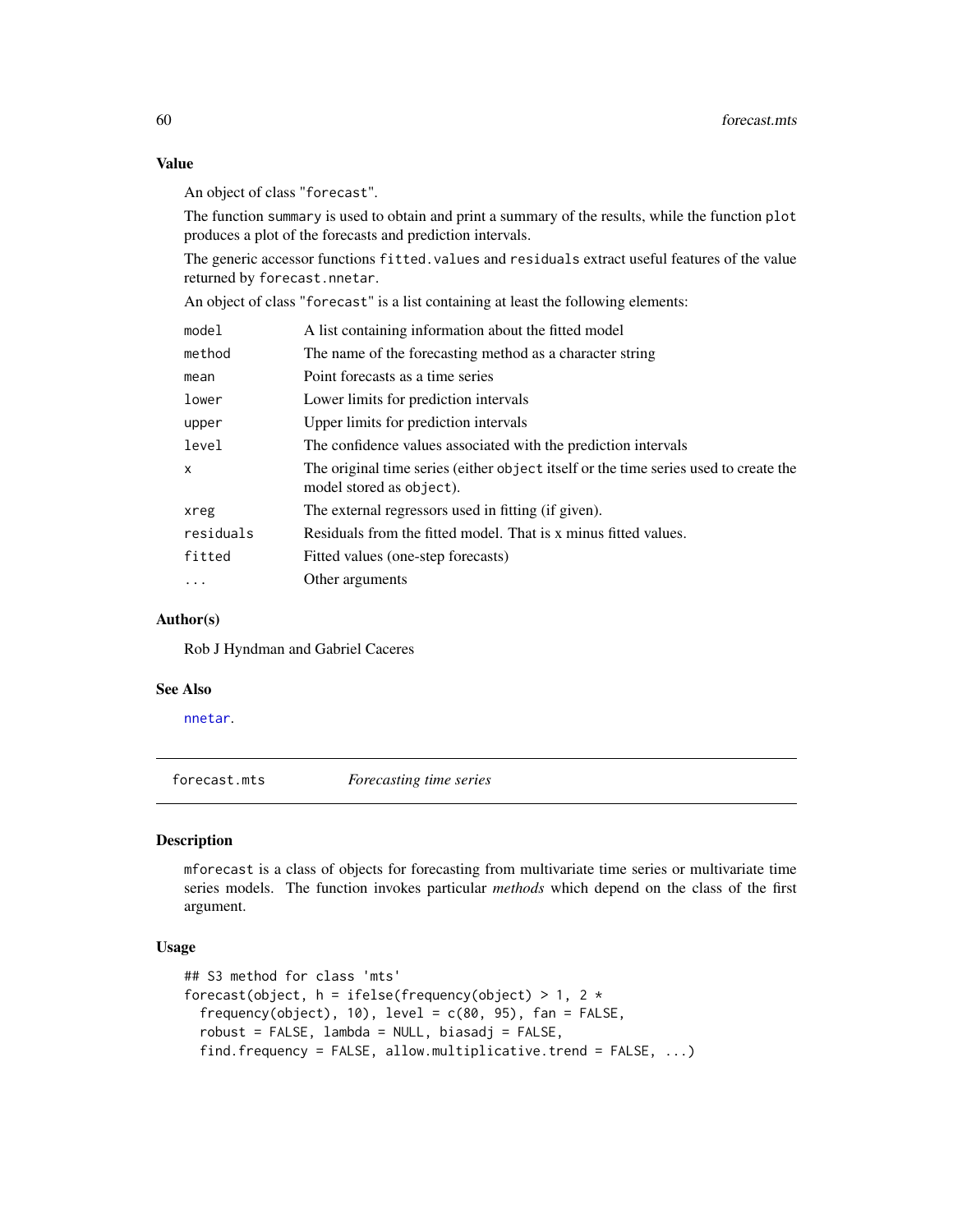#### forecast.mts 61

# Arguments

| object                     | a multivariate time series or multivariate time series model for which forecasts<br>are required                                                                                                                                                                                                            |  |
|----------------------------|-------------------------------------------------------------------------------------------------------------------------------------------------------------------------------------------------------------------------------------------------------------------------------------------------------------|--|
| h                          | Number of periods for forecasting                                                                                                                                                                                                                                                                           |  |
| level                      | Confidence level for prediction intervals.                                                                                                                                                                                                                                                                  |  |
| fan                        | If TRUE, level is set to $seq(51, 99, by=3)$ . This is suitable for fan plots.                                                                                                                                                                                                                              |  |
| robust                     | If TRUE, the function is robust to missing values and outliers in object. This<br>argument is only valid when object is of class mts.                                                                                                                                                                       |  |
| lambda                     | Box-Cox transformation parameter. If lambda="auto", then a transformation is<br>automatically selected using BoxCox. Lambda. The transformation is ignored if<br>NULL. Otherwise, data transformed before model is estimated.                                                                               |  |
| biasadj                    | Use adjusted back-transformed mean for Box-Cox transformations. If trans-<br>formed data is used to produce forecasts and fitted values, a regular back trans-<br>formation will result in median forecasts. If biasadj is TRUE, an adjustment will<br>be made to produce mean forecasts and fitted values. |  |
| find.frequency             | If TRUE, the function determines the appropriate period, if the data is of un-<br>known period.                                                                                                                                                                                                             |  |
| allow.multiplicative.trend |                                                                                                                                                                                                                                                                                                             |  |
|                            | If TRUE, then ETS models with multiplicative trends are allowed. Otherwise,<br>only additive or no trend ETS models are permitted.                                                                                                                                                                          |  |
|                            | Additional arguments affecting the forecasts produced.                                                                                                                                                                                                                                                      |  |

# Details

For example, the function [forecast.mlm](#page-56-0) makes multivariate forecasts based on the results produced by [tslm](#page-123-0).

## Value

An object of class "mforecast".

The function summary is used to obtain and print a summary of the results, while the function plot produces a plot of the multivariate forecasts and prediction intervals.

The generic accessors functions fitted.values and residuals extract various useful features of the value returned by forecast\$model.

An object of class "mforecast" is a list usually containing at least the following elements:

| model        | A list containing information about the fitted model                                                             |
|--------------|------------------------------------------------------------------------------------------------------------------|
| method       | The name of the forecasting method as a character string                                                         |
| mean         | Point forecasts as a time series                                                                                 |
| lower        | Lower limits for prediction intervals                                                                            |
| upper        | Upper limits for prediction intervals                                                                            |
| level        | The confidence values associated with the prediction intervals                                                   |
| $\mathsf{x}$ | The original time series (either object itself or the time series used to create the<br>model stored as object). |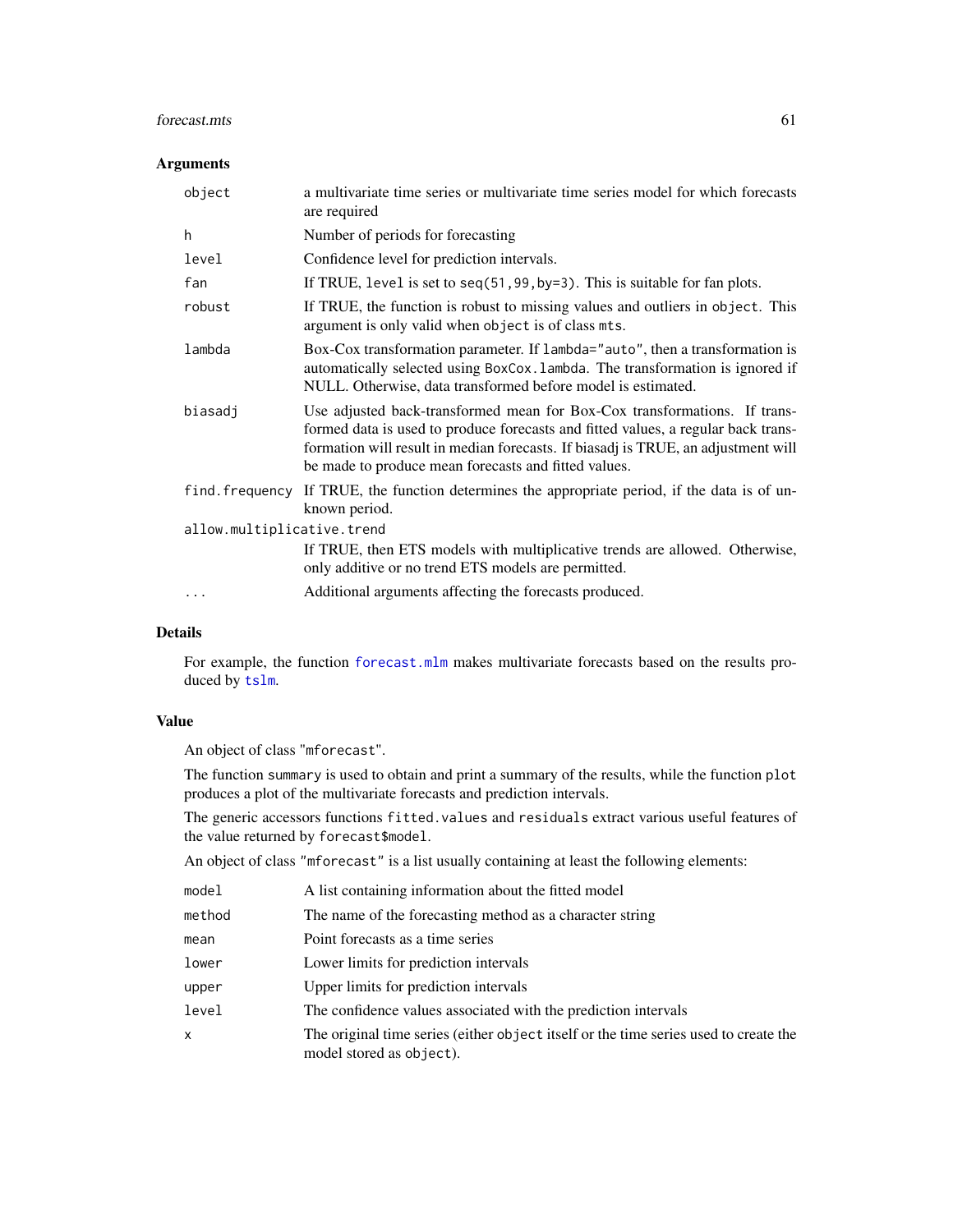62 forecast.nnetar

| residuals | Residuals from the fitted model. For models with additive errors, the residuals |
|-----------|---------------------------------------------------------------------------------|
|           | will be x minus the fitted values.                                              |
| fitted    | Fitted values (one-step forecasts)                                              |

# Author(s)

Rob J Hyndman & Mitchell O'Hara-Wild

# See Also

Other functions which return objects of class "mforecast" are [forecast.mlm](#page-56-0), forecast.varest.

<span id="page-61-0"></span>forecast.nnetar *Forecasting using neural network models*

# Description

Returns forecasts and other information for univariate neural network models.

# Usage

```
## S3 method for class 'nnetar'
forecast(object, h = ifelse(object\ = 1, 2 * object$m,
  10), PI = FALSE, level = c(80, 95), fan = FALSE, xreg = NULL,
  lambda = object$lambda, bootstrap = FALSE, npaths = 1000,
  innov = NULL, ...)
```
# Arguments

| object    | An object of class "nnetar" resulting from a call to nnetar.                                                                                                                                                                  |
|-----------|-------------------------------------------------------------------------------------------------------------------------------------------------------------------------------------------------------------------------------|
| h         | Number of periods for forecasting. If xreg is used, h is ignored and the number<br>of forecast periods is set to the number of rows of xreg.                                                                                  |
| PI        | If TRUE, prediction intervals are produced, otherwise only point forecasts are<br>calculated. If PI is FALSE, then level, fan, bootstrap and npaths are all<br>ignored.                                                       |
| level     | Confidence level for prediction intervals.                                                                                                                                                                                    |
| fan       | If TRUE, level is set to seq(51,99, by=3). This is suitable for fan plots.                                                                                                                                                    |
| xreg      | Future values of external regressor variables.                                                                                                                                                                                |
| lambda    | Box-Cox transformation parameter. If lambda="auto", then a transformation is<br>automatically selected using BoxCox. Lambda. The transformation is ignored if<br>NULL. Otherwise, data transformed before model is estimated. |
| bootstrap | If TRUE, then prediction intervals computed using simulations with resampled<br>residuals rather than normally distributed errors. Ignored if innov is not NULL.                                                              |
| npaths    | Number of sample paths used in computing simulated prediction intervals.                                                                                                                                                      |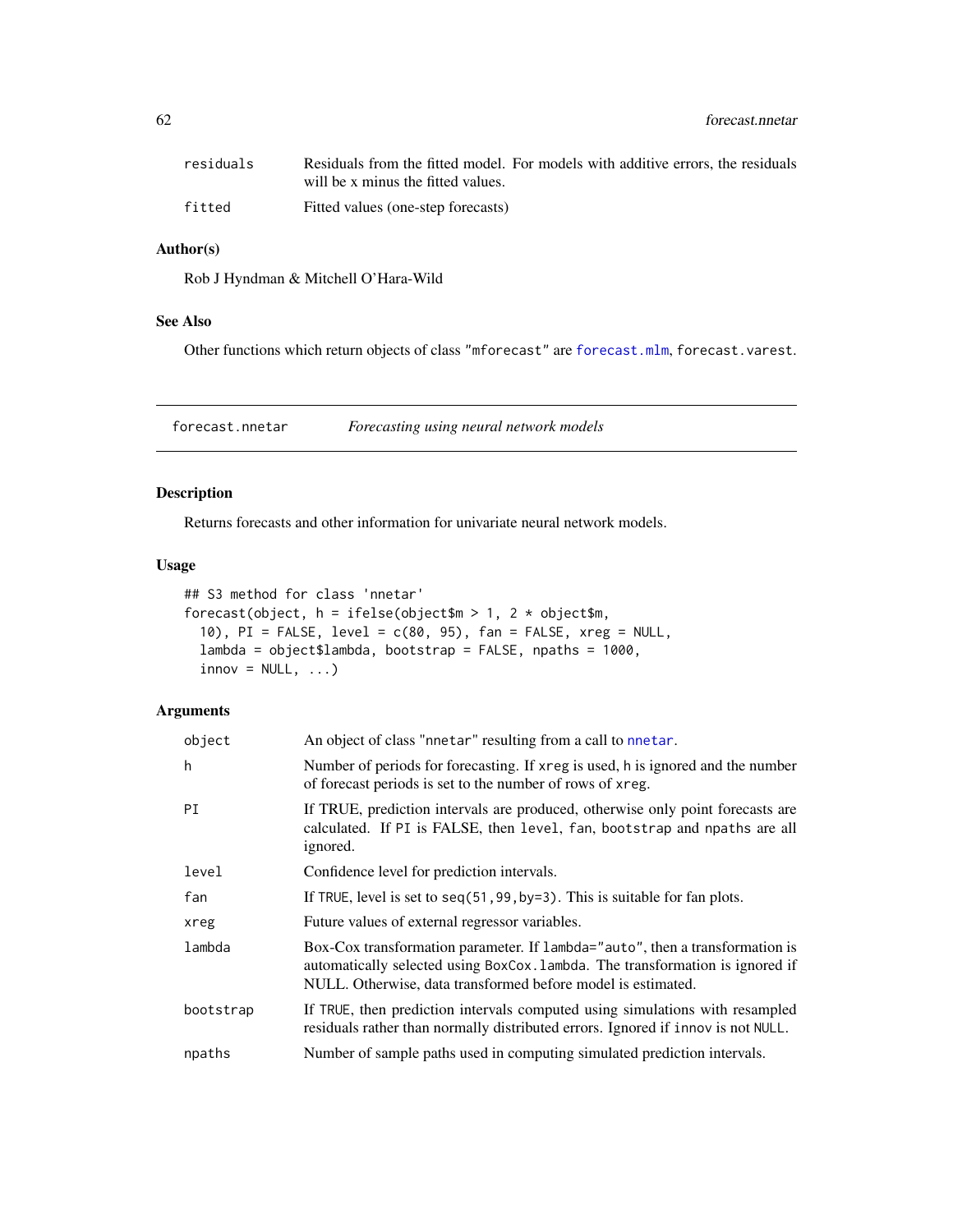| innov                   | Values to use as innovations for prediction intervals. Must be a matrix with |
|-------------------------|------------------------------------------------------------------------------|
|                         | h rows and noaths columns (vectors are coerced into a matrix). If present,   |
|                         | bootstrap is ignored.                                                        |
| $\cdot$ $\cdot$ $\cdot$ | Additional arguments passed to simulate.nnetar                               |

# Details

Prediction intervals are calculated through simulations and can be slow. Note that if the network is too complex and overfits the data, the residuals can be arbitrarily small; if used for prediction interval calculations, they could lead to misleadingly small values. It is possible to use out-ofsample residuals to ameliorate this, see examples.

# Value

An object of class "forecast".

The function summary is used to obtain and print a summary of the results, while the function plot produces a plot of the forecasts and prediction intervals.

The generic accessor functions fitted.values and residuals extract useful features of the value returned by forecast.nnetar.

An object of class "forecast" is a list containing at least the following elements:

| model     | A list containing information about the fitted model                                                             |
|-----------|------------------------------------------------------------------------------------------------------------------|
| method    | The name of the forecasting method as a character string                                                         |
| mean      | Point forecasts as a time series                                                                                 |
| lower     | Lower limits for prediction intervals                                                                            |
| upper     | Upper limits for prediction intervals                                                                            |
| level     | The confidence values associated with the prediction intervals                                                   |
| X         | The original time series (either object itself or the time series used to create the<br>model stored as object). |
| xreg      | The external regressors used in fitting (if given).                                                              |
| residuals | Residuals from the fitted model. That is x minus fitted values.                                                  |
| fitted    | Fitted values (one-step forecasts)                                                                               |
| $\cdots$  | Other arguments                                                                                                  |

# Author(s)

Rob J Hyndman and Gabriel Caceres

#### See Also

[nnetar](#page-88-0).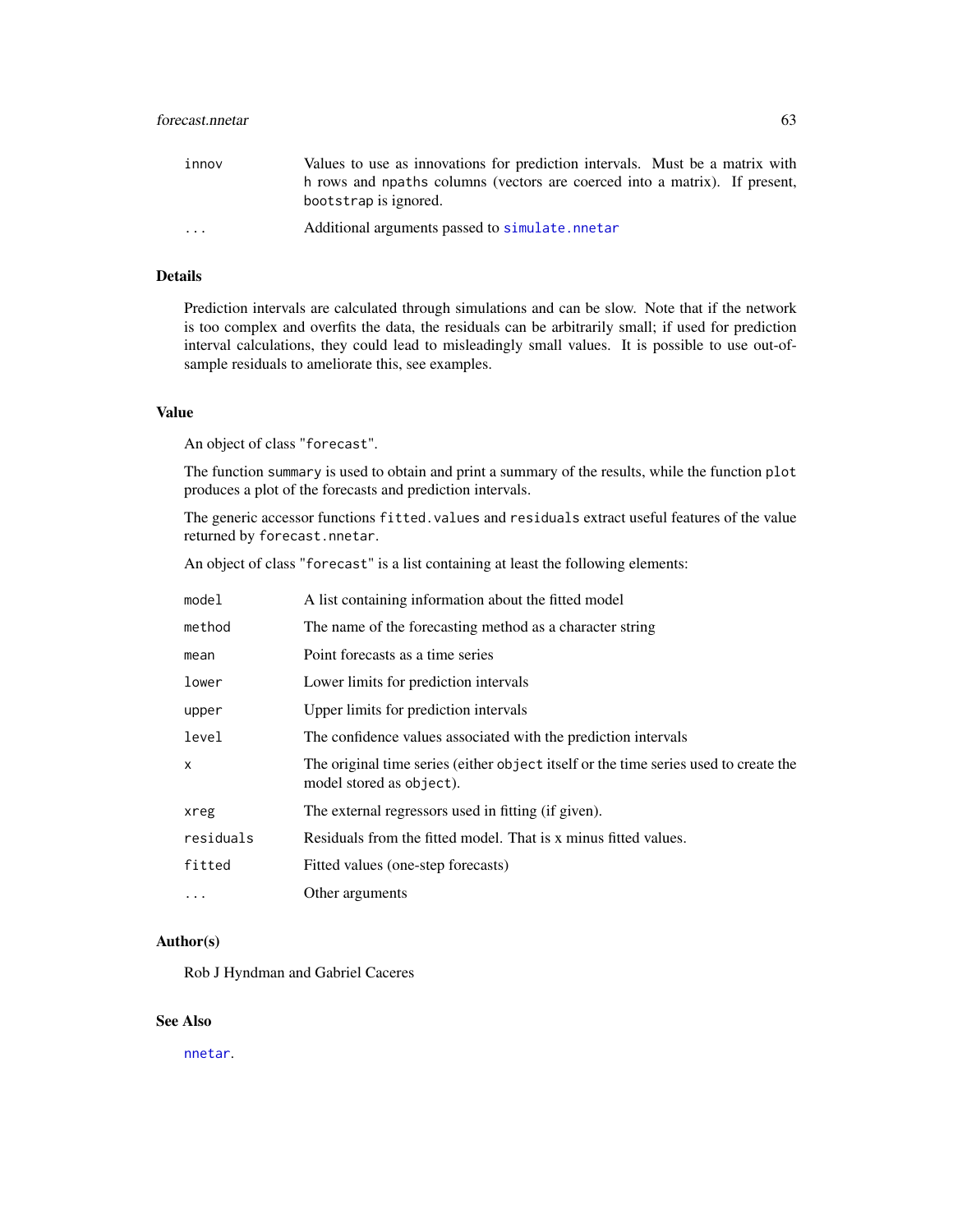## Examples

```
## Fit & forecast model
fit <- nnetar(USAccDeaths, size=2)
fcast <- forecast(fit, h=20)
plot(fcast)
## Not run:
## Include prediction intervals in forecast
fcast2 <- forecast(fit, h=20, PI=TRUE, npaths=100)
plot(fcast2)
## Set up out-of-sample innovations using cross-validation
fit_cv <- CVar(USAccDeaths, size=2)
res_sd <- sd(fit_cv$residuals, na.rm=TRUE)
myinnovs <- rnorm(20*100, mean=0, sd=res_sd)
## Forecast using new innovations
fcast3 <- forecast(fit, h=20, PI=TRUE, npaths=100, innov=myinnovs)
plot(fcast3)
## End(Not run)
```
#### forecast.stl *Forecasting using stl objects*

#### <span id="page-63-0"></span>Description

Forecasts of STL objects are obtained by applying a non-seasonal forecasting method to the seasonally adjusted data and re-seasonalizing using the last year of the seasonal component.

```
## S3 method for class 'stl'
forecast(object, method = c("ets", "arima", "naive",
  "rwdrift"), etsmodel = "ZZN", forecastfunction = NULL,
 h = frequency(object$time.series) * 2, level = c(80, 95),
  fan = FALSE, lambda = NULL, biasadj = NULL, xreg = NULL,
  newxreg = NULL, allow.multiplicative.trend = FALSE, ...)
stlm(y, s.window = 13, robust = FALSE, method = c("ets", "arima"),modelfunction = NULL, model = NULL, etsmoothel = "ZZN",lambda = NULL, biasadj = FALSE, xreg = NULL,
  allow.multiplicative.trend = FALSE, x = y, ...)
## S3 method for class 'stlm'
forecast(object, h = 2 * object), level = c(80, 95),
  fan = FALSE, lambda = object$lambda, biasadj = NULL,
 newxreg = NULL, allow.multiplicative.trend = FALSE, ...)
```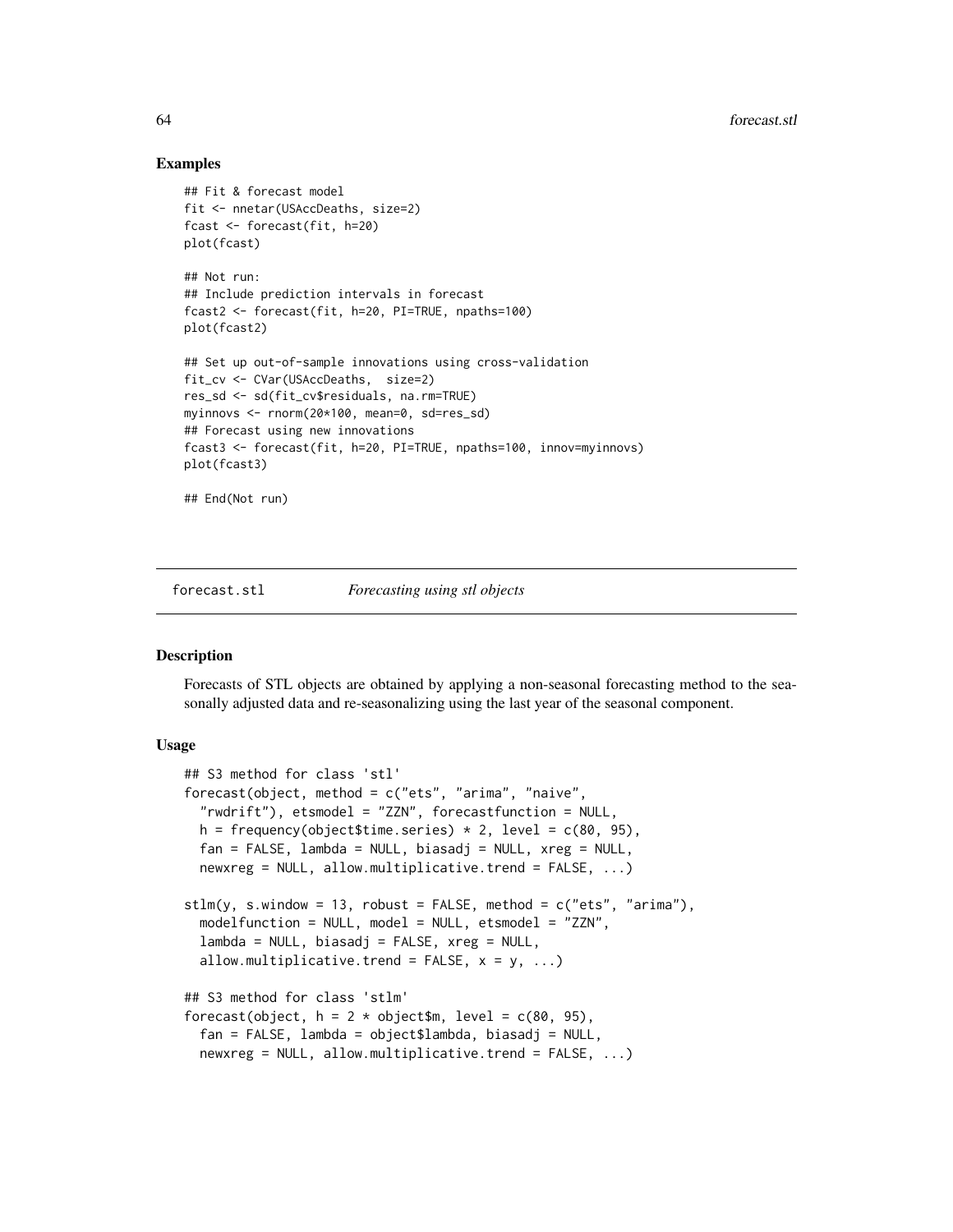```
stlf(y, h = frequency(x) * 2, s. window = 13, t. window = NULL,robust = FALSE, lambda = NULL, biasadj = FALSE, x = y, ...)
```
# Arguments

| object                     | An object of class stl or stlm. Usually the result of a call to stl or stlm.                                                                                                                                                                                                                                |
|----------------------------|-------------------------------------------------------------------------------------------------------------------------------------------------------------------------------------------------------------------------------------------------------------------------------------------------------------|
| method                     | Method to use for forecasting the seasonally adjusted series.                                                                                                                                                                                                                                               |
| etsmodel                   | The ets model specification passed to ets. By default it allows any non-seasonal<br>model. If method!="ets", this argument is ignored.                                                                                                                                                                      |
| forecastfunction           |                                                                                                                                                                                                                                                                                                             |
|                            | An alternative way of specifying the function for forecasting the seasonally ad-<br>justed series. If forecast function is not NULL, then method is ignored. Other-<br>wise method is used to specify the forecasting method to be used.                                                                    |
| h                          | Number of periods for forecasting.                                                                                                                                                                                                                                                                          |
| level                      | Confidence level for prediction intervals.                                                                                                                                                                                                                                                                  |
| fan                        | If TRUE, level is set to $seq(51, 99, by=3)$ . This is suitable for fan plots.                                                                                                                                                                                                                              |
| lambda                     | Box-Cox transformation parameter. If lambda="auto", then a transformation is<br>automatically selected using BoxCox. lambda. The transformation is ignored if<br>NULL. Otherwise, data transformed before model is estimated.                                                                               |
| biasadj                    | Use adjusted back-transformed mean for Box-Cox transformations. If trans-<br>formed data is used to produce forecasts and fitted values, a regular back trans-<br>formation will result in median forecasts. If biasadj is TRUE, an adjustment will<br>be made to produce mean forecasts and fitted values. |
| xreg                       | Historical regressors to be used in auto.arima() when method=="arima".                                                                                                                                                                                                                                      |
| newxreg                    | Future regressors to be used in forecast. Arima().                                                                                                                                                                                                                                                          |
| allow.multiplicative.trend |                                                                                                                                                                                                                                                                                                             |
|                            | If TRUE, then ETS models with multiplicative trends are allowed. Otherwise,<br>only additive or no trend ETS models are permitted.                                                                                                                                                                          |
| $\cdot$                    | Other arguments passed to forecast.stl, modelfunction or forecastfunction.                                                                                                                                                                                                                                  |
| У                          | A univariate numeric time series of class ts                                                                                                                                                                                                                                                                |
| s.window                   | Either the character string "periodic" or the span (in lags) of the loess window<br>for seasonal extraction.                                                                                                                                                                                                |
| robust                     | If TRUE, robust fitting will used in the loess procedure within stl.                                                                                                                                                                                                                                        |
| modelfunction              | An alternative way of specifying the function for modelling the seasonally ad-<br>justed series. If modelfunction is not NULL, then method is ignored. Otherwise<br>method is used to specify the time series model to be used.                                                                             |
| model                      | Output from a previous call to stlm. If a stlm model is passed, this same model<br>is fitted to y without re-estimating any parameters.                                                                                                                                                                     |
| х                          | Deprecated. Included for backwards compatibility.                                                                                                                                                                                                                                                           |
| t.window                   | A number to control the smoothness of the trend. See st1 for details.                                                                                                                                                                                                                                       |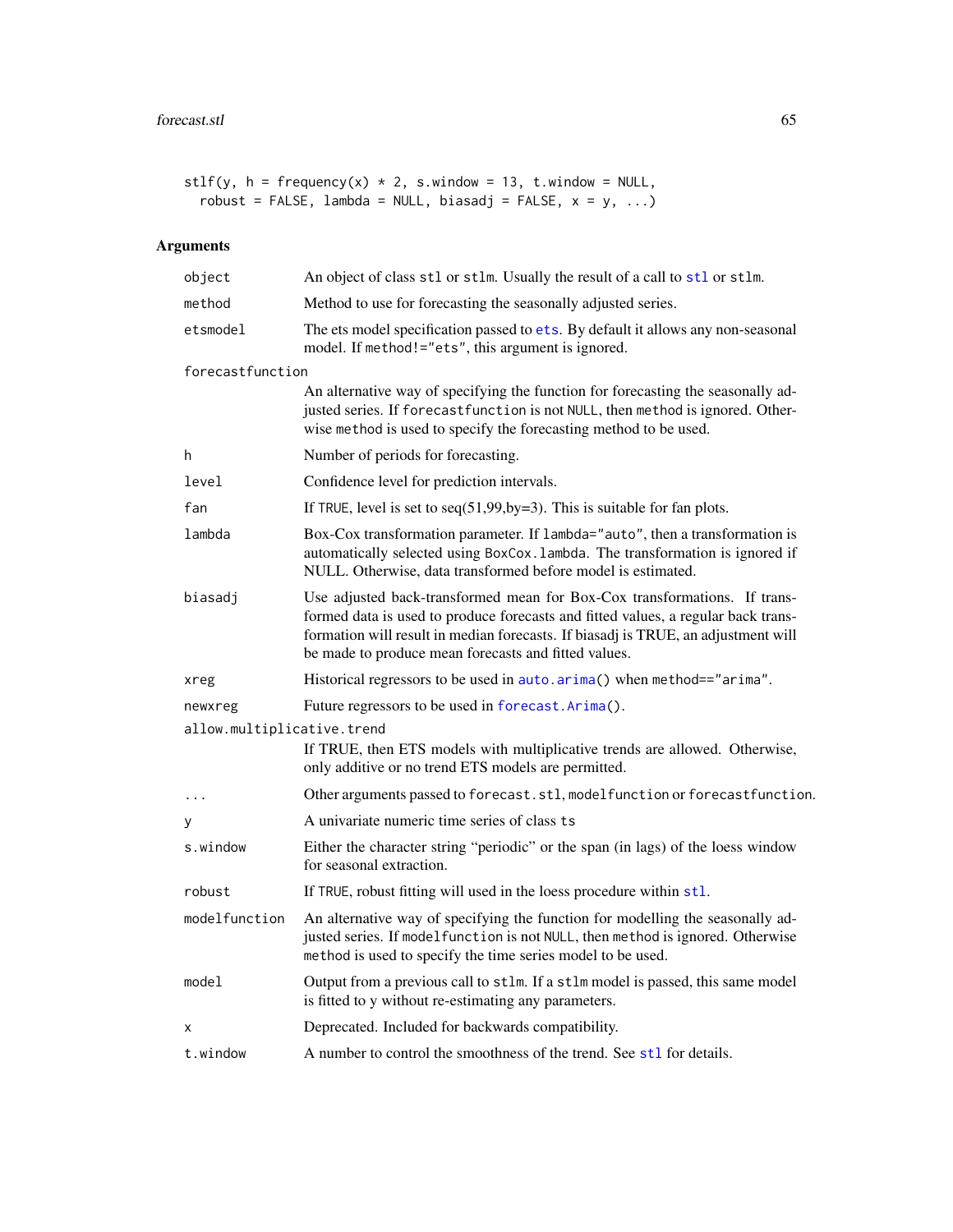## Details

stlm takes a time series y, applies an STL decomposition, and models the seasonally adjusted data using the model passed as modelfunction or specified using method. It returns an object that includes the original STL decomposition and a time series model fitted to the seasonally adjusted data. This object can be passed to the forecast.stlm for forecasting.

forecast.stlm forecasts the seasonally adjusted data, then re-seasonalizes the results by adding back the last year of the estimated seasonal component.

stlf combines stlm and forecast.stlm. It takes a ts argument, applies an STL decomposition, models the seasonally adjusted data, reseasonalizes, and returns the forecasts. However, it allows more general forecasting methods to be specified via forecastfunction.

forecast.stl is similar to stlf except that it takes the STL decomposition as the first argument, instead of the time series.

Note that the prediction intervals ignore the uncertainty associated with the seasonal component. They are computed using the prediction intervals from the seasonally adjusted series, which are then reseasonalized using the last year of the seasonal component. The uncertainty in the seasonal component is ignored.

The time series model for the seasonally adjusted data can be specified in stlm using either method or modelfunction. The method argument provides a shorthand way of specifying modelfunction for a few special cases. More generally, modelfunction can be any function with first argument a ts object, that returns an object that can be passed to [forecast](#page-43-1). For example, forecastfunction=ar uses the [ar](#page-0-0) function for modelling the seasonally adjusted series.

The forecasting method for the seasonally adjusted data can be specified in stlf and forecast.stl using either method or forecastfunction. The method argument provides a shorthand way of specifying forecastfunction for a few special cases. More generally, forecastfunction can be any function with first argument a ts object, and other h and level, which returns an object of class [forecast](#page-43-1). For example, forecastfunction=thetaf uses the [thetaf](#page-120-0) function for forecasting the seasonally adjusted series.

#### Value

stlm returns an object of class stlm. The other functions return objects of class forecast.

There are many methods for working with [forecast](#page-43-1) objects including summary to obtain and print a summary of the results, while plot produces a plot of the forecasts and prediction intervals. The generic accessor functions fitted.values and residuals extract useful features.

### Author(s)

Rob J Hyndman

#### See Also

[stl](#page-0-0), [forecast.ets](#page-48-0), [forecast.Arima](#page-50-0).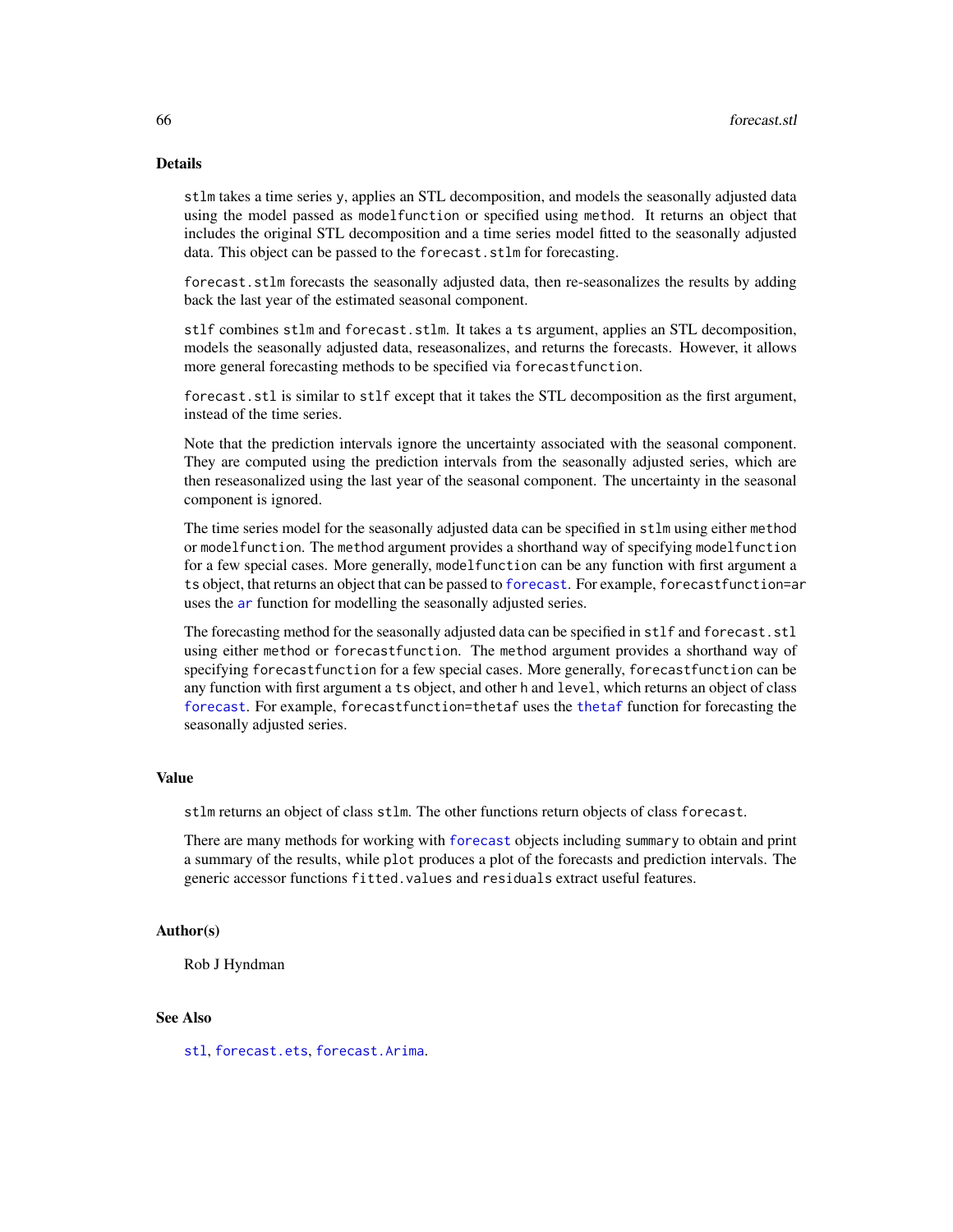# forecast.StructTS 67

# Examples

```
tsmod <- stlm(USAccDeaths, modelfunction=ar)
plot(forecast(tsmod, h=36))
decomp <- stl(USAccDeaths,s.window="periodic")
plot(forecast(decomp))
```

```
plot(stlf(AirPassengers, lambda=0))
```
<span id="page-66-0"></span>forecast.StructTS *Forecasting using Structural Time Series models*

# Description

Returns forecasts and other information for univariate structural time series models.

#### Usage

```
## S3 method for class 'StructTS'
forecast(object, h = ifelse(object$coef["epsilon"] >
 1e-10, 2 * object$xtsp[3], 10), level = c(80, 95), fan = FALSE,
 lambda = NULL, biasadj = NULL, ...
```
#### Arguments

| object  | An object of class "StructTS". Usually the result of a call to StructTS.                                                                                                                                                                                                                                    |
|---------|-------------------------------------------------------------------------------------------------------------------------------------------------------------------------------------------------------------------------------------------------------------------------------------------------------------|
| h       | Number of periods for forecasting                                                                                                                                                                                                                                                                           |
| level   | Confidence level for prediction intervals.                                                                                                                                                                                                                                                                  |
| fan     | If TRUE, level is set to $seq(51, 99, by=3)$ . This is suitable for fan plots.                                                                                                                                                                                                                              |
| lambda  | Box-Cox transformation parameter. If lambda="auto", then a transformation is<br>automatically selected using BoxCox. Lambda. The transformation is ignored if<br>NULL. Otherwise, data transformed before model is estimated.                                                                               |
| biasadj | Use adjusted back-transformed mean for Box-Cox transformations. If trans-<br>formed data is used to produce forecasts and fitted values, a regular back trans-<br>formation will result in median forecasts. If biasadj is TRUE, an adjustment will<br>be made to produce mean forecasts and fitted values. |
| .       | Other arguments.                                                                                                                                                                                                                                                                                            |

#### Details

This function calls predict.StructTS and constructs an object of class "forecast" from the results.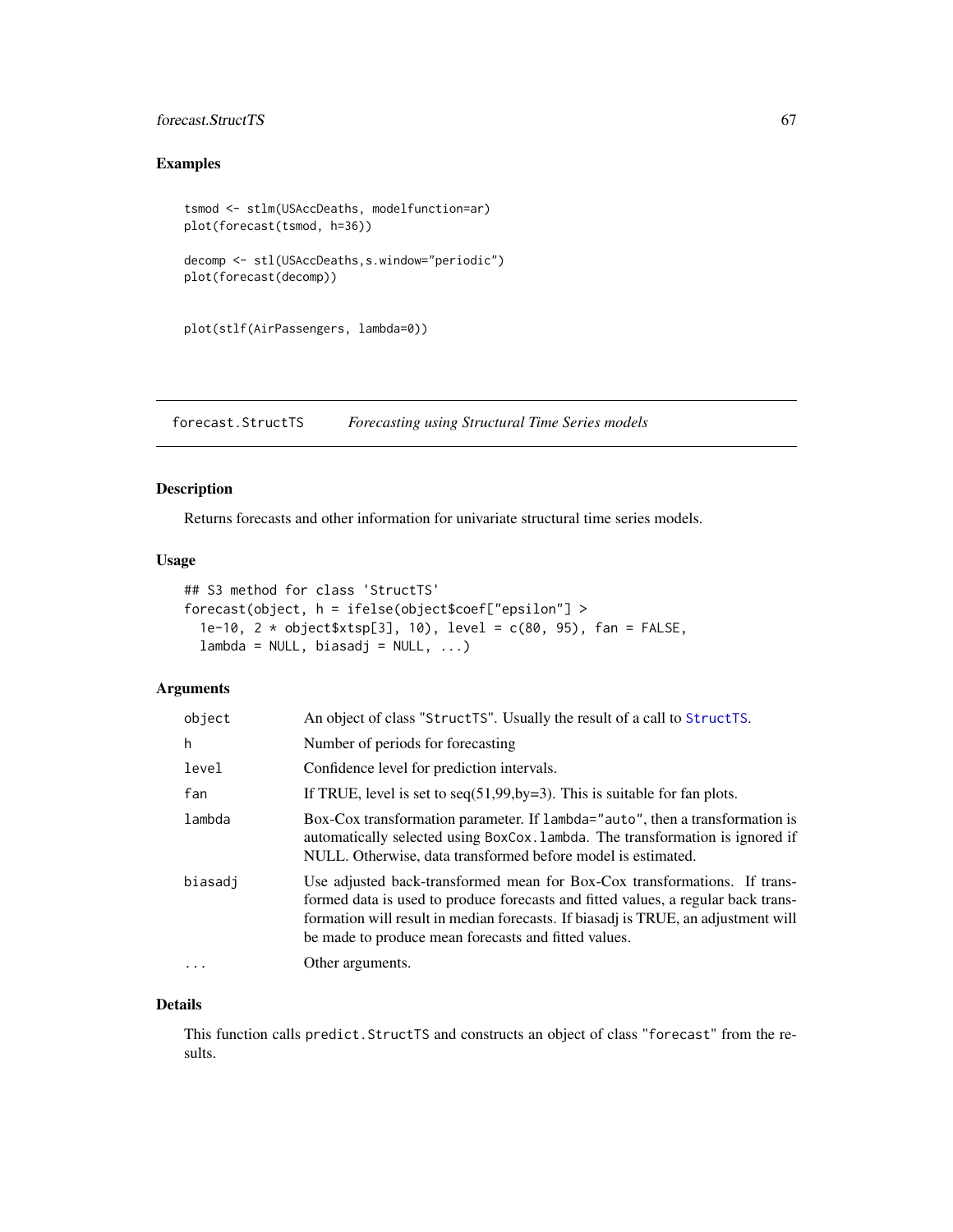# Value

An object of class "forecast".

The function summary is used to obtain and print a summary of the results, while the function plot produces a plot of the forecasts and prediction intervals.

The generic accessor functions fitted.values and residuals extract useful features of the value returned by forecast.StructTS.

An object of class "forecast" is a list containing at least the following elements:

| model     | A list containing information about the fitted model                                                             |
|-----------|------------------------------------------------------------------------------------------------------------------|
| method    | The name of the forecasting method as a character string                                                         |
| mean      | Point forecasts as a time series                                                                                 |
| lower     | Lower limits for prediction intervals                                                                            |
| upper     | Upper limits for prediction intervals                                                                            |
| level     | The confidence values associated with the prediction intervals                                                   |
| x         | The original time series (either object itself or the time series used to create the<br>model stored as object). |
| residuals | Residuals from the fitted model. That is x minus fitted values.                                                  |
| fitted    | Fitted values (one-step forecasts)                                                                               |
|           |                                                                                                                  |

# Author(s)

Rob J Hyndman

#### See Also

[StructTS](#page-0-0).

# Examples

```
fit <- StructTS(WWWusage,"level")
plot(forecast(fit))
```
fourier *Fourier terms for modelling seasonality*

## Description

fourier returns a matrix containing terms from a Fourier series, up to order K, suitable for use in [Arima](#page-9-0), [auto.arima](#page-12-0), or [tslm](#page-123-0).

## Usage

 $fourier(x, K, h = NULL)$ 

fourierf(x, K, h)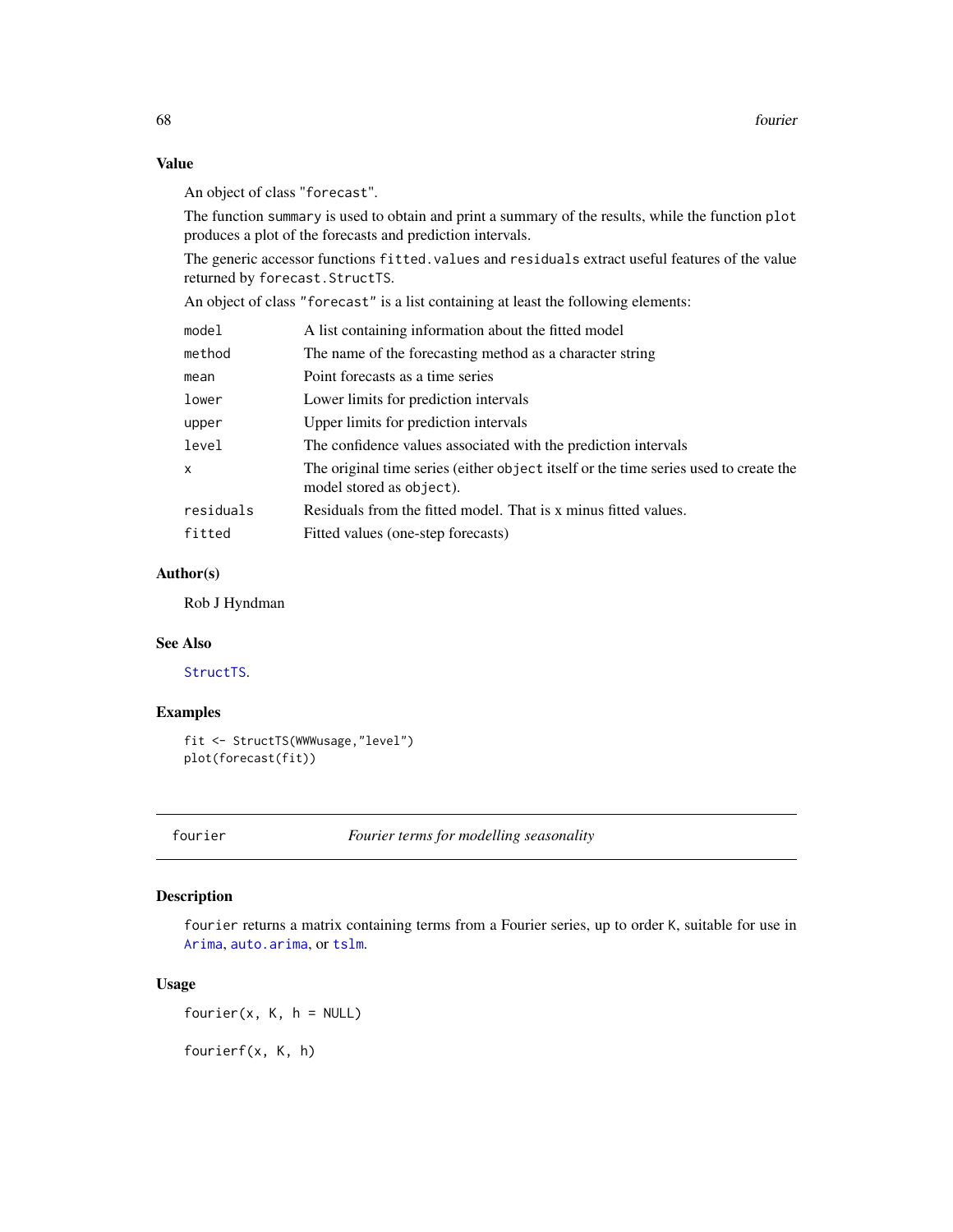#### fourier 69

#### **Arguments**

| $\mathsf{x}$ | Seasonal time series: a ts or a msts object    |
|--------------|------------------------------------------------|
| К            | Maximum order(s) of Fourier terms              |
| h            | Number of periods ahead to forecast (optional) |

## Details

fourierf is deprecated, instead use the h argument in fourier.

The period of the Fourier terms is determined from the time series characteristics of x. When h is missing, the length of x also determines the number of rows for the matrix returned by fourier. Otherwise, the value of h determines the number of rows for the matrix returned by fourier, typically used for forecasting. The values within x are not used.

Typical use would omit h when generating Fourier terms for training a model and include h when generating Fourier terms for forecasting.

When x is a ts object, the value of K should be an integer and specifies the number of sine and cosine terms to return. Thus, the matrix returned has 2\*K columns.

When  $x$  is a msts object, then  $K$  should be a vector of integers specifying the number of sine and cosine terms for each of the seasonal periods. Then the matrix returned will have  $2*sum(K)$ columns.

#### Value

Numerical matrix.

#### Author(s)

Rob J Hyndman

#### See Also

[seasonaldummy](#page-105-0)

# Examples

library(ggplot2)

```
# Using Fourier series for a "ts" object
# K is chosen to minimize the AICc
deaths.model <- auto.arima(USAccDeaths, xreg=fourier(USAccDeaths,K=5), seasonal=FALSE)
deaths.fcast <- forecast(deaths.model, xreg=fourier(USAccDeaths, K=5, h=36))
autoplot(deaths.fcast) + xlab("Year")
# Using Fourier series for a "msts" object
taylor.lm <- tslm(taylor \sim fourier(taylor, K = c(3, 3)))
taylor.fcast <- forecast(taylor.lm,
    data.frame(fourier(taylor, K = c(3, 3), h = 270)))
autoplot(taylor.fcast)
```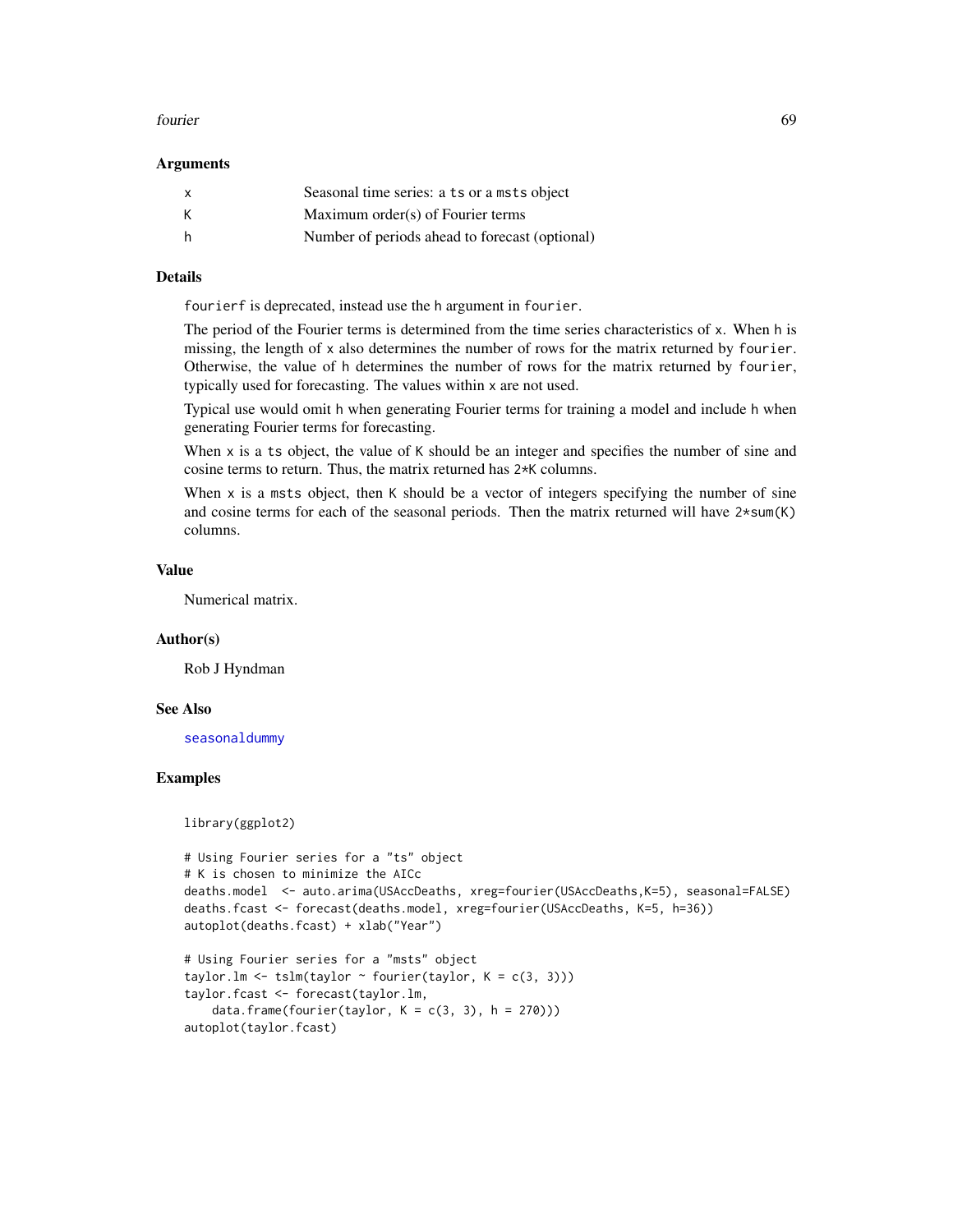# Description

Australian monthly gas production: 1956–1995.

#### Usage

gas

# Format

Time series data

#### Source

Australian Bureau of Statistics.

# Examples

plot(gas) seasonplot(gas) tsdisplay(gas)

getResponse *Get response variable from time series model.*

#### Description

getResponse is a generic function for extracting the historical data from a time series model (including Arima, ets, ar, fracdiff), a linear model of class lm, or a forecast object. The function invokes particular *methods* which depend on the class of the first argument.

```
getResponse(object, ...)
## Default S3 method:
getResponse(object, ...)
## S3 method for class 'lm'
getResponse(object, ...)
## S3 method for class 'Arima'
```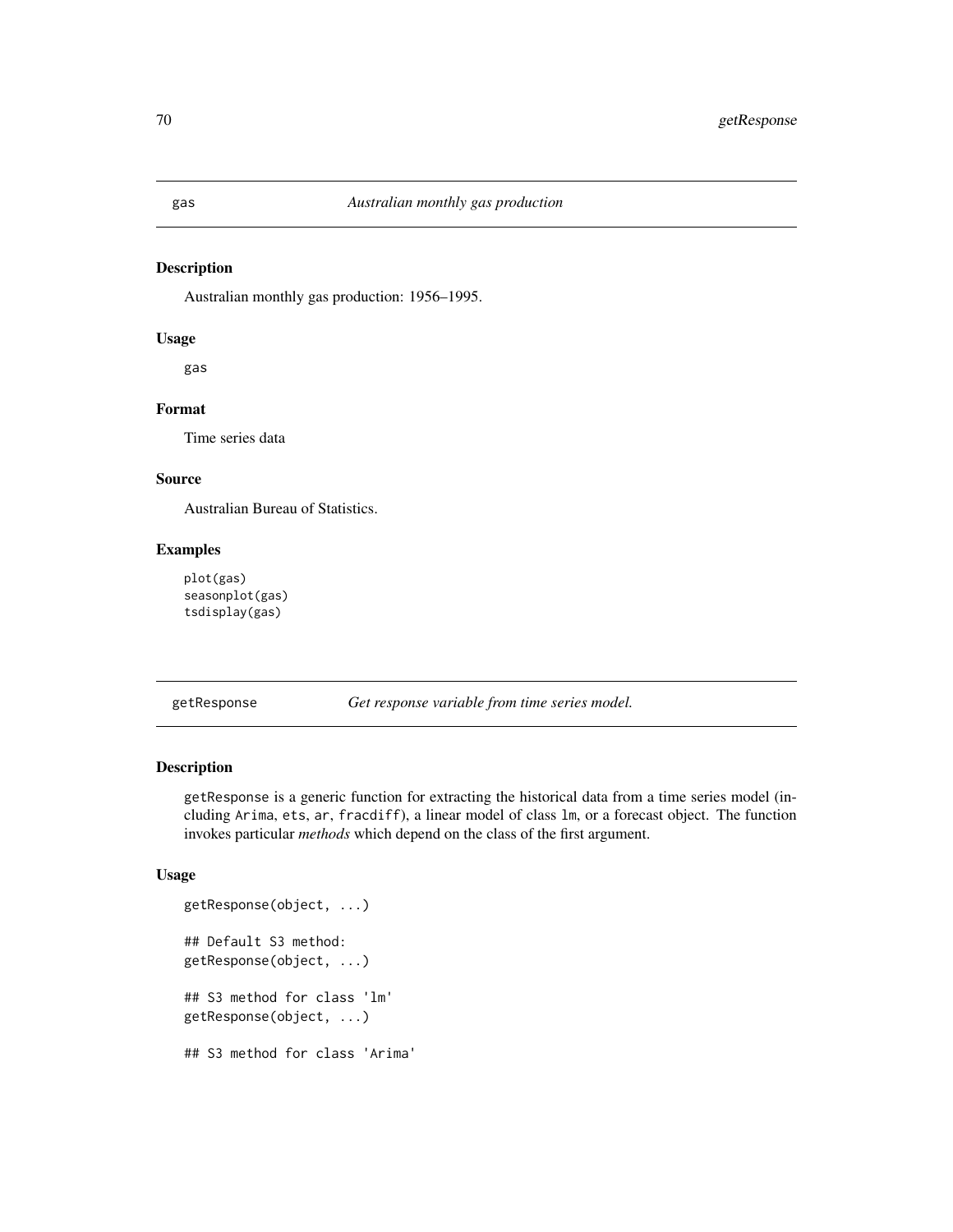# gghistogram 71

```
getResponse(object, ...)
## S3 method for class 'fracdiff'
getResponse(object, ...)
## S3 method for class 'ar'
getResponse(object, ...)
## S3 method for class 'tbats'
getResponse(object, ...)
## S3 method for class 'bats'
getResponse(object, ...)
## S3 method for class 'mforecast'
getResponse(object, ...)
## S3 method for class 'baggedModel'
getResponse(object, ...)
```
## Arguments

| object   | a time series model or forecast object. |
|----------|-----------------------------------------|
| $\cdots$ | Additional arguments that are ignored.  |

# Value

A numerical vector or a time series object of class ts.

# Author(s)

Rob J Hyndman

gghistogram *Histogram with optional normal and kernel density functions*

# **Description**

Plots a histogram and density estimates using ggplot.

```
gghistogram(x, add.normal = FALSE, add.kde = FALSE, add.rug = TRUE,
 bins, boundary = 0)
```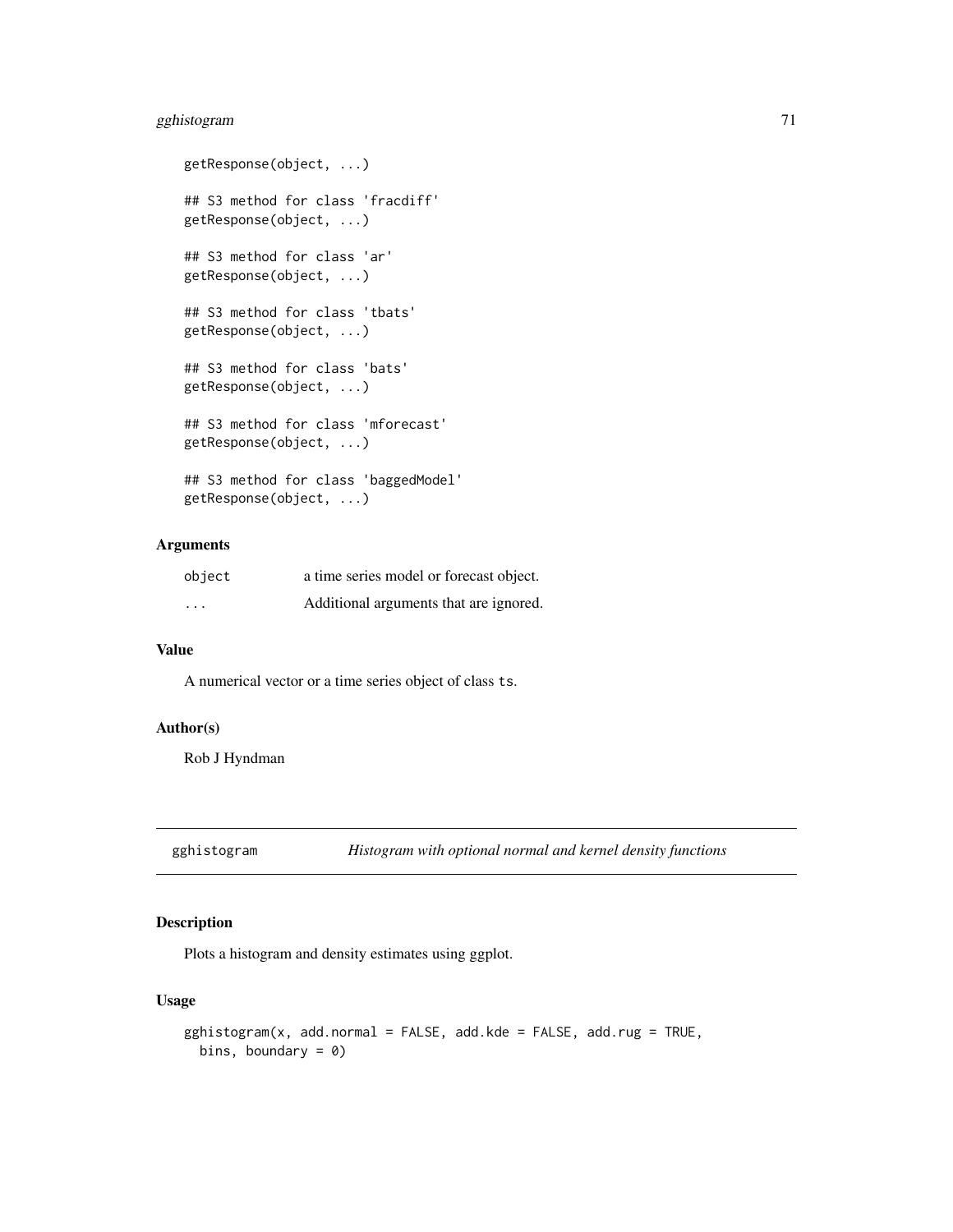# Arguments

| $\mathsf{x}$ | a numerical vector.                                                                                                      |  |
|--------------|--------------------------------------------------------------------------------------------------------------------------|--|
| add.normal   | Add a normal density function for comparison                                                                             |  |
| add.kde      | Add a kernel density estimate for comparison                                                                             |  |
| add.rug      | Add a rug plot on the horizontal axis                                                                                    |  |
| bins         | The number of bins to use for the histogram. Selected by default using the<br>Friedman-Diaconis rule given by nclass. FD |  |
| boundary     | A boundary between two bins.                                                                                             |  |
|              | Not used (for consistency with lag.plot)                                                                                 |  |

# Value

None.

# Author(s)

Rob J Hyndman

#### See Also

[hist](#page-0-0), [geom\\_histogram](#page-0-0)

## Examples

gghistogram(lynx, add.kde=TRUE)

gglagplot *Time series lag ggplots*

## Description

Plots a lag plot using ggplot.

```
gglagplot(x, lags = ifelse(frequency(x) > 9, 16, 9), set.lags = 1:lags,diag = TRUE, diag.col = "gray", do.lines = TRUE, colour = TRUE,
  continuous = frequency(x) > 12, labels = FALSE, seasonal = TRUE,
  ...)
gglagchull(x, lags = ifelse(frequency(x) > 1, min(12, frequency(x)), 4),set.lags = 1:lags, diag = TRUE, diag.col = "gray", \dots)
```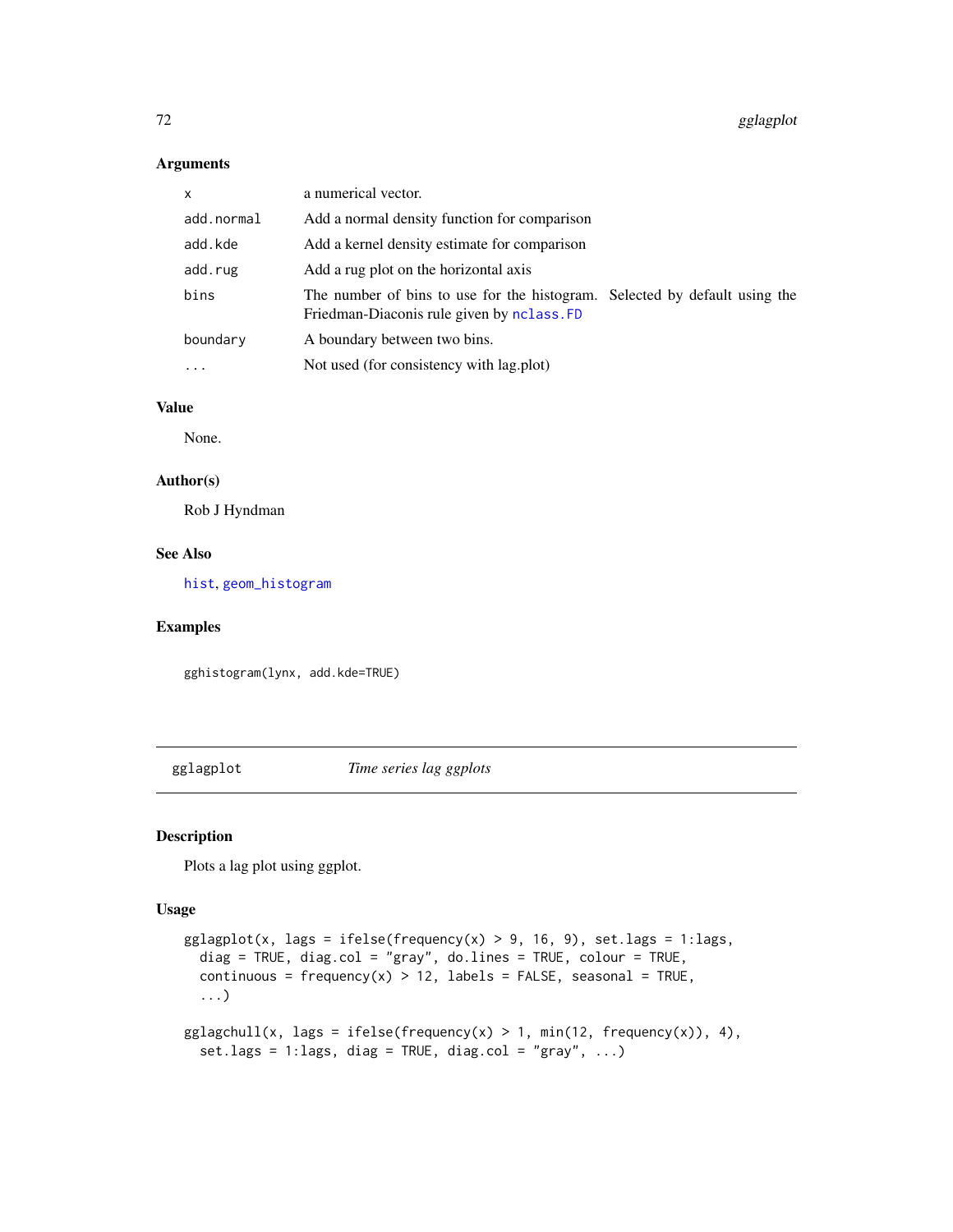#### gglagplot **73**

# Arguments

| X          | a time series object (type ts).                                                                 |
|------------|-------------------------------------------------------------------------------------------------|
| lags       | number of lag plots desired, see arg set.lags.                                                  |
| set.lags   | vector of positive integers specifying which lags to use.                                       |
| diag       | logical indicating if the x=y diagonal should be drawn.                                         |
| diag.col   | color to be used for the diagonal if (diag).                                                    |
| do.lines   | if TRUE, lines will be drawn, otherwise points will be drawn.                                   |
| colour     | logical indicating if lines should be coloured.                                                 |
| continuous | Should the colour scheme for years be continuous or discrete?                                   |
| labels     | logical indicating if labels should be used.                                                    |
| seasonal   | Should the line colour be based on seasonal characteristics (TRUE), or sequen-<br>tial (FALSE). |
| $\cdots$   | Not used (for consistency with lag.plot)                                                        |

# Details

"gglagplot" will plot time series against lagged versions of themselves. Helps visualising 'autodependence' even when auto-correlations vanish.

"gglagchull" will layer convex hulls of the lags, layered on a single plot. This helps visualise the change in 'auto-dependence' as lags increase.

# Value

None.

#### Author(s)

Mitchell O'Hara-Wild

# See Also

[lag.plot](#page-0-0)

# Examples

gglagplot(woolyrnq) gglagplot(woolyrnq,seasonal=FALSE)

```
lungDeaths <- cbind(mdeaths, fdeaths)
gglagplot(lungDeaths, lags=2)
gglagchull(lungDeaths, lags=6)
```
gglagchull(woolyrnq)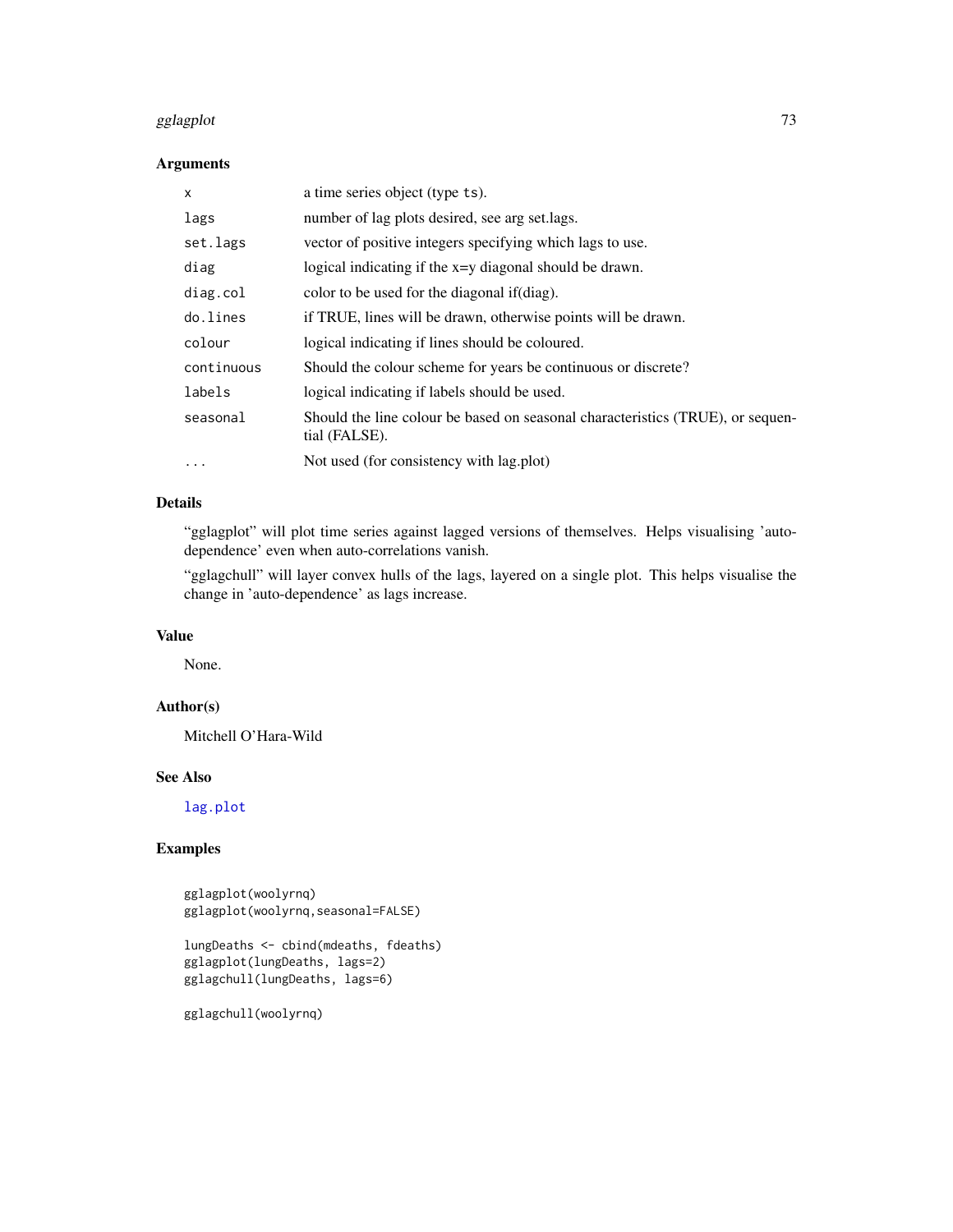Plots a subseries plot using ggplot. Each season is plotted as a separate mini time series. The blue lines represent the mean of the observations within each season.

#### Usage

```
ggmonthplot(x, labels = NULL, times = time(x), phase = cycle(x), ...)
ggsubseriesplot(x, labels = NULL, times = time(x), phase = cycle(x),
  ...)
```
#### Arguments

| X      | a time series object (type ts).             |
|--------|---------------------------------------------|
| labels | A vector of labels to use for each 'season' |
| times  | A vector of times for each observation      |
| phase  | A vector of seasonal components             |
|        | Not used (for consistency with monthplot)   |

# Details

The ggmonthplot function is simply a wrapper for ggsubseriesplot as a convenience for users familiar with [monthplot](#page-0-0).

# Value

Returns an object of class ggplot.

#### Author(s)

Mitchell O'Hara-Wild

#### See Also

[monthplot](#page-0-0)

# Examples

ggsubseriesplot(AirPassengers) ggsubseriesplot(woolyrnq)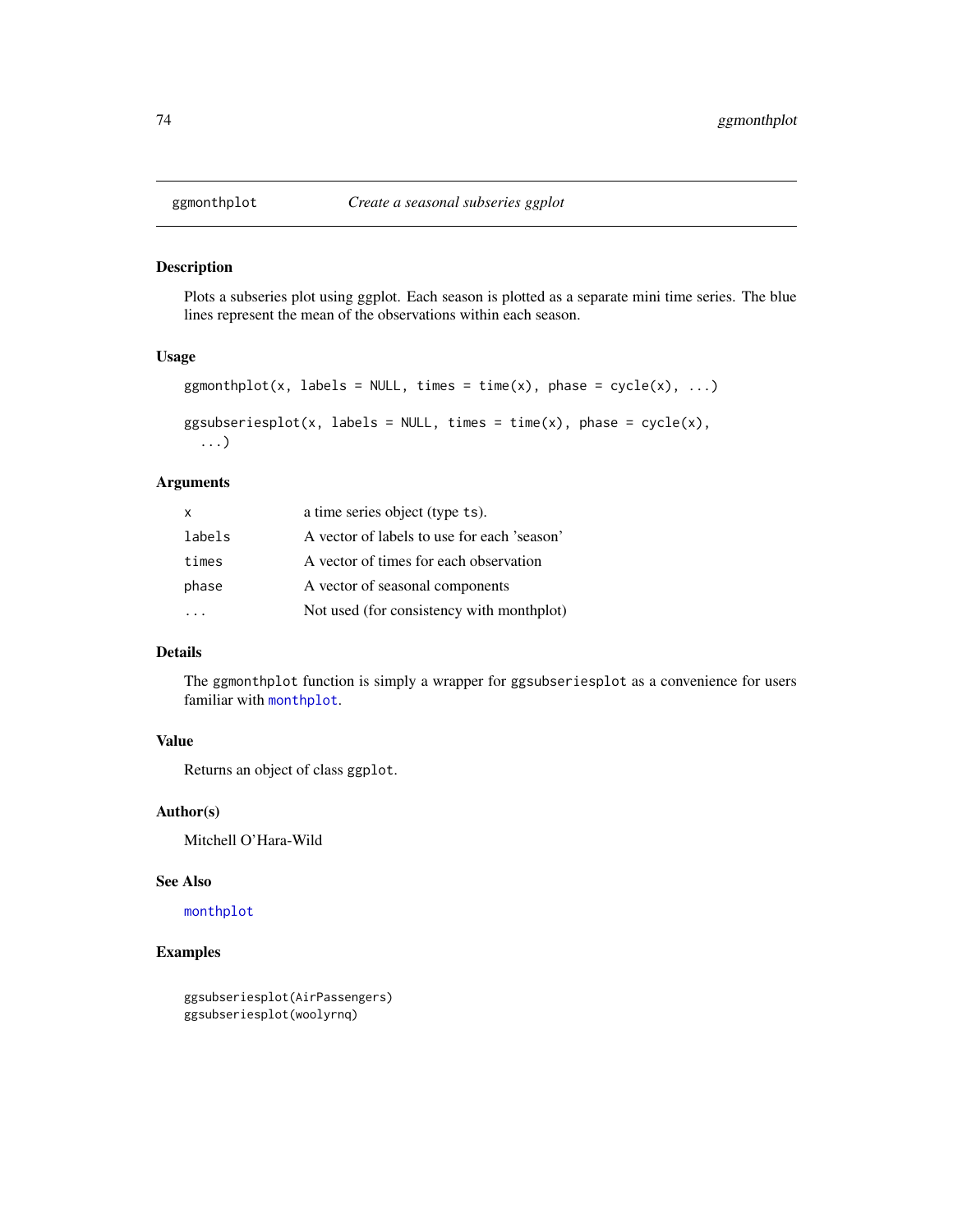Plots a seasonal plot as described in Hyndman and Athanasopoulos (2014, chapter 2). This is like a time plot except that the data are plotted against the seasons in separate years.

# Usage

```
ggseasonplot(x, season.labels = NULL, year.labels = FALSE,
 year.labels.left = FALSE, type = NULL, col = NULL,
 continuous = FALSE, polar = FALSE, labelgap = 0.04, ...)
seasonplot(x, s, season.labels = NULL, year.labels = FALSE,
 year.labels.left = FALSE, type = "o", main, xlab = NULL,
 ylab = "", col = 1, labelgap = 0.1, ...)
```
# Arguments

| x                | a numeric vector or time series of class ts.                                                    |
|------------------|-------------------------------------------------------------------------------------------------|
| season.labels    | Labels for each season in the "year"                                                            |
| year.labels      | Logical flag indicating whether labels for each year of data should be plotted on<br>the right. |
| year.labels.left |                                                                                                 |
|                  | Logical flag indicating whether labels for each year of data should be plotted on<br>the left.  |
| type             | plot type (as for plot). Not yet supported for ggseasonplot.                                    |
| col              | Colour                                                                                          |
| continuous       | Should the colour scheme for years be continuous or discrete?                                   |
| polar            | Plot the graph on seasonal coordinates                                                          |
| labelgap         | Distance between year labels and plotted lines                                                  |
| $\cdots$         | additional arguments to plot.                                                                   |
| S                | seasonal frequency of x                                                                         |
| main             | Main title.                                                                                     |
| xlab             | X-axis label.                                                                                   |
| ylab             | Y-axis label.                                                                                   |

# Value

None.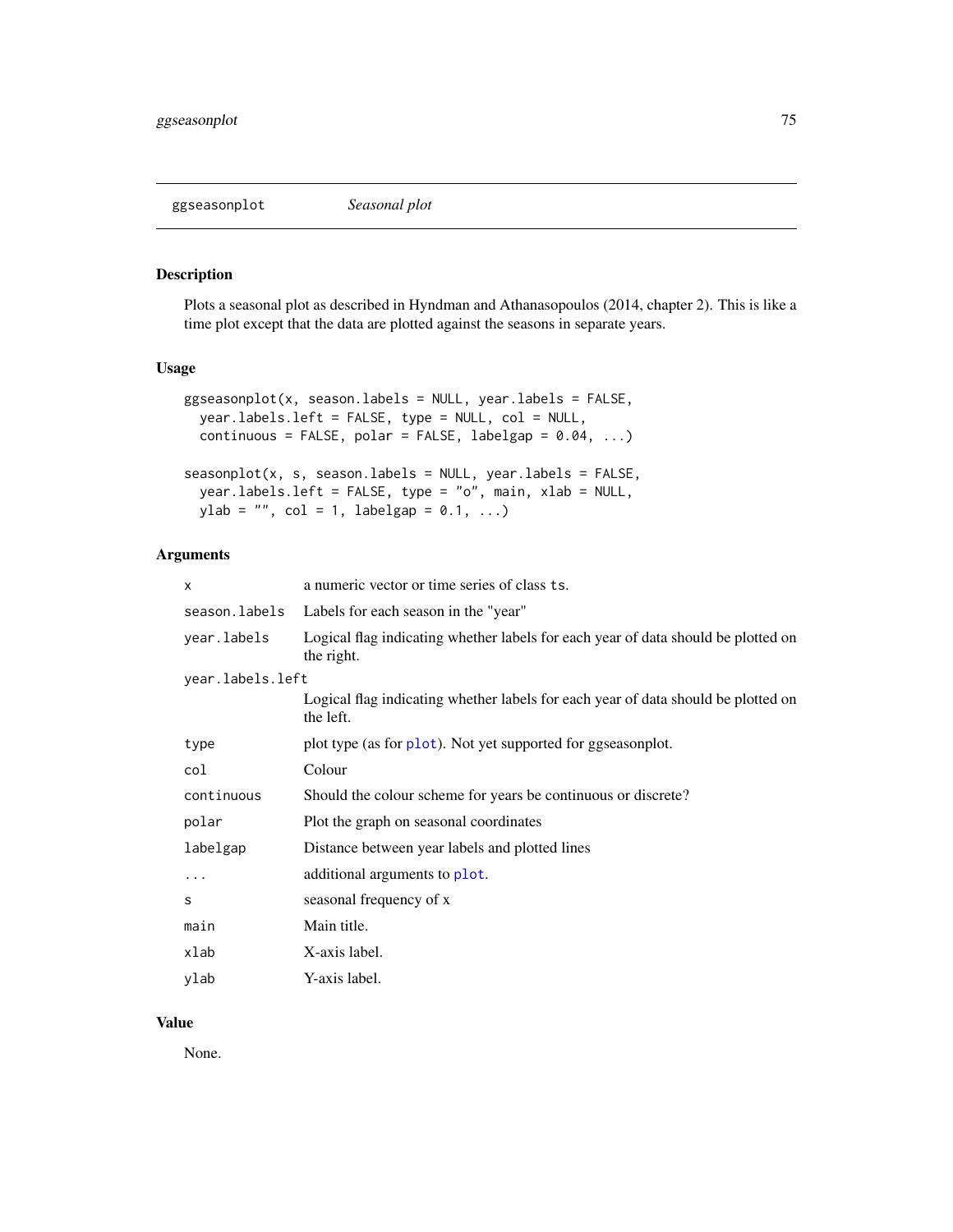#### Author(s)

Rob J Hyndman & Mitchell O'Hara-Wild

#### References

Hyndman and Athanasopoulos (2018) *Forecasting: principles and practice*, 2nd edition, OTexts: Melbourne, Australia. <https://OTexts.org/fpp2/>

# See Also

[monthplot](#page-0-0)

#### Examples

```
ggseasonplot(AirPassengers, col=rainbow(12), year.labels=TRUE)
ggseasonplot(AirPassengers, year.labels=TRUE, continuous=TRUE)
```

```
seasonplot(AirPassengers, col=rainbow(12), year.labels=TRUE)
```
ggtsdisplay *Time series display*

#### Description

Plots a time series along with its acf and either its pacf, lagged scatterplot or spectrum.

#### Usage

```
ggtsdisplay(x, plot.type = c("partial", "histogram", "scatter",
  "spectrum"), points = TRUE, smooth = FALSE, lag.max,
 na.action = na.contiguous, theme = NULL, ...)tsdisplay(x, plot.type = c("partial", "histogram", "scatter",
  "spectrum"), points = TRUE, ci.type = c("white", "ma"), lag.max,
```
na.action = na.contiguous, main = NULL, xlab =  $"$ , ylab =  $"$ ,

# pch = 1, cex =  $0.5, ...$ )

| <b>X</b>  | a numeric vector or time series of class ts.                                                   |
|-----------|------------------------------------------------------------------------------------------------|
| plot.type | type of plot to include in lower right corner.                                                 |
| points    | logical flag indicating whether to show the individual points or not in the time<br>plot.      |
| smooth    | logical flag indicating whether to show a smooth loess curve superimposed on<br>the time plot. |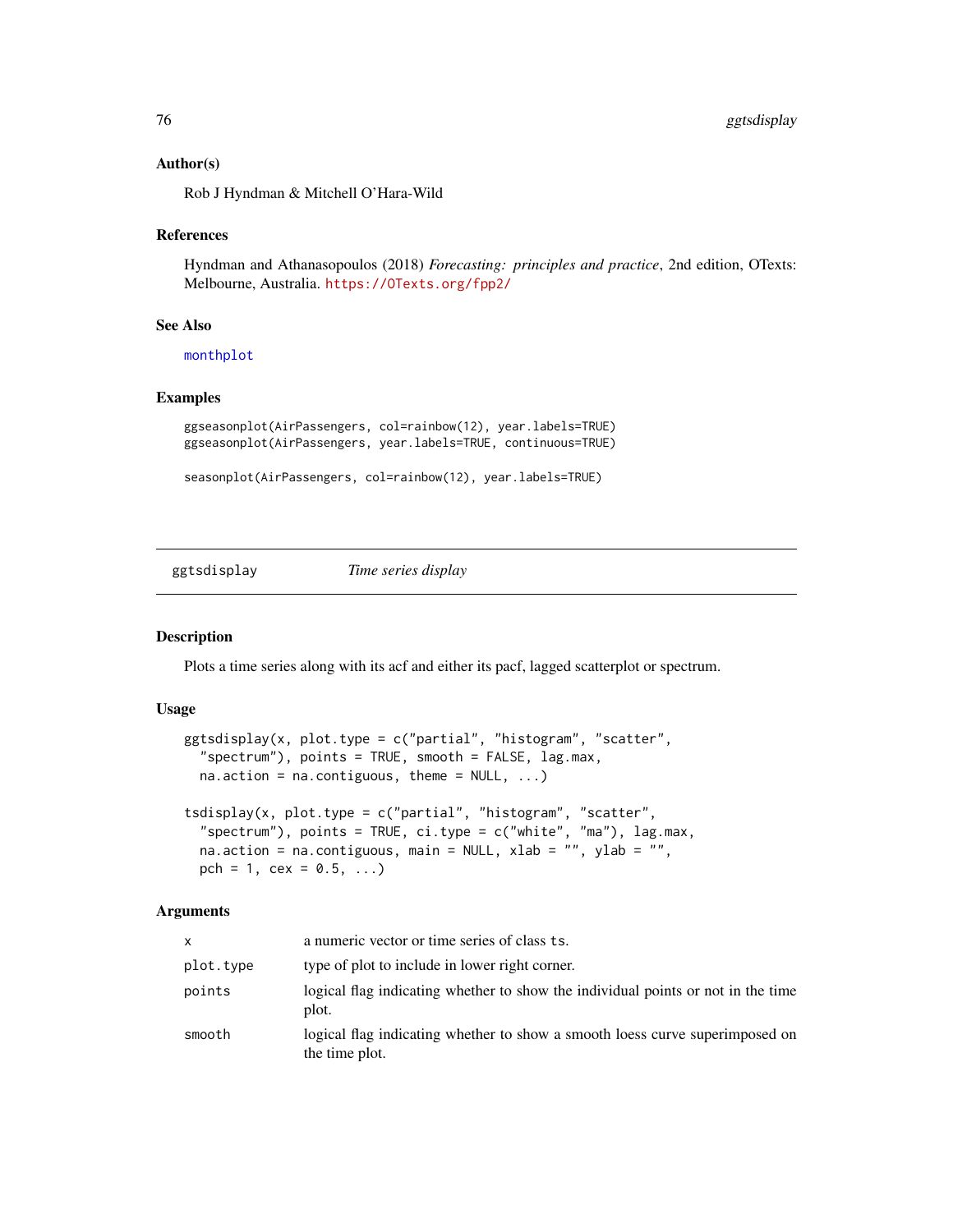# ggtsdisplay 77

| lag.max   | the maximum lag to plot for the acf and pacf. A suitable value is selected by<br>default if the argument is missing.                                         |
|-----------|--------------------------------------------------------------------------------------------------------------------------------------------------------------|
| na.action | function to handle missing values in acf, pacf and spectrum calculations. The<br>default is na. contiguous. Useful alternatives are na. pass and na. interp. |
| theme     | Adds a ggplot element to each plot, typically a theme.                                                                                                       |
| $\cdot$   | additional arguments to acf.                                                                                                                                 |
| ci.type   | type of confidence limits for ACF that is passed to acf. Should the confidence<br>limits assume a white noise input or for lag k an $MA(k - 1)$ input?       |
| main      | Main title.                                                                                                                                                  |
| xlab      | X-axis label.                                                                                                                                                |
| ylab      | Y-axis label.                                                                                                                                                |
| pch       | Plotting character.                                                                                                                                          |
| cex       | Character size.                                                                                                                                              |
|           |                                                                                                                                                              |

# Details

ggtsdisplay will produce the equivalent plot using ggplot graphics.

# Value

None.

#### Author(s)

Rob J Hyndman

# References

Hyndman and Athanasopoulos (2018) *Forecasting: principles and practice*, 2nd edition, OTexts: Melbourne, Australia. <https://OTexts.org/fpp2/>

# See Also

[plot.ts](#page-0-0), [Acf](#page-5-0), [spec.ar](#page-0-0)

# Examples

```
library(ggplot2)
ggtsdisplay(USAccDeaths, plot.type="scatter", theme=theme_bw())
tsdisplay(diff(WWWusage))
ggtsdisplay(USAccDeaths, plot.type="scatter")
```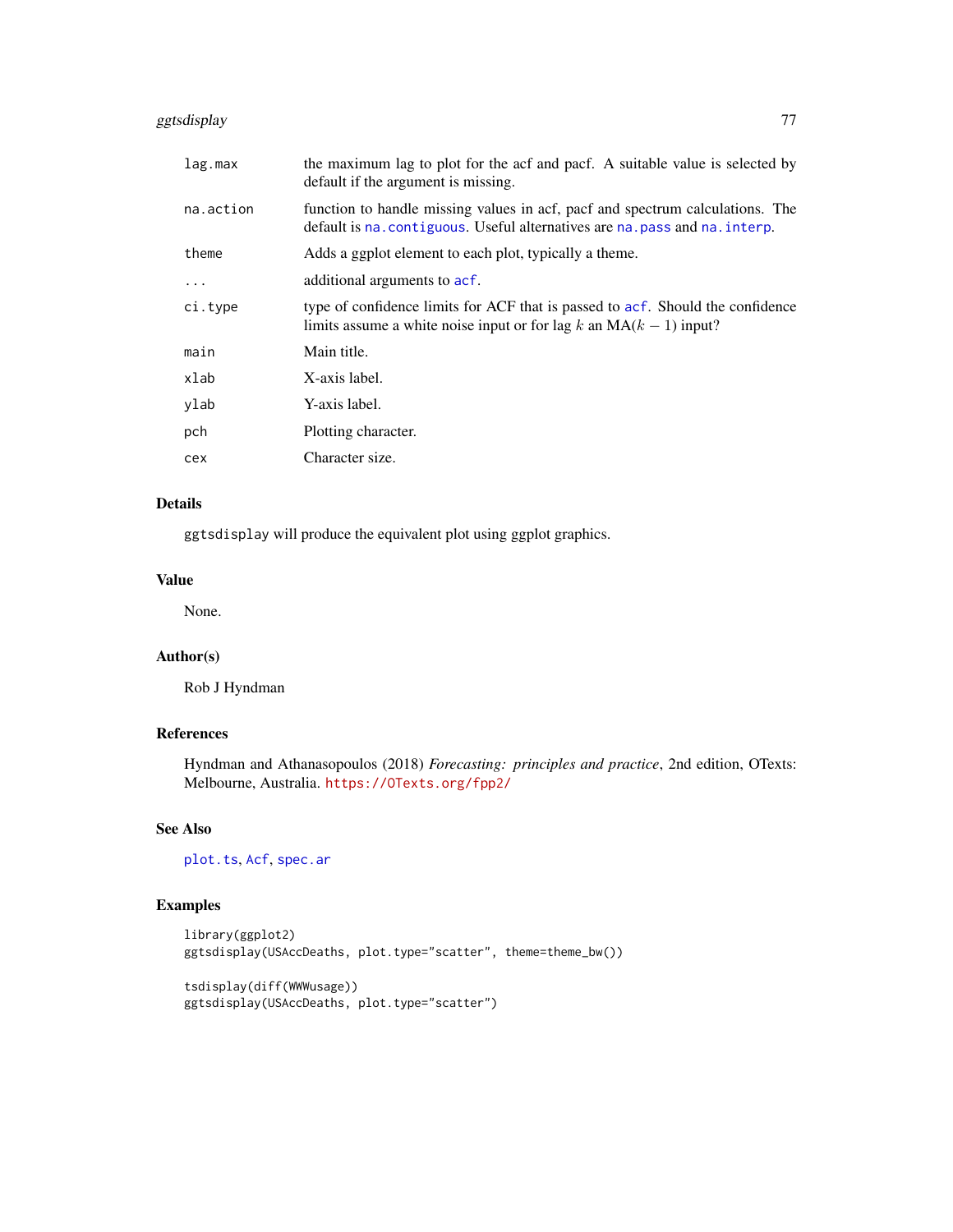Daily morning gold prices in US dollars. 1 January 1985 – 31 March 1989.

# Usage

gold

# Format

Time series data

# Examples

tsdisplay(gold)

is.acf *Is an object a particular model type?*

# Description

Returns true if the model object is of a particular type

# Usage

is.acf(x)

is.Arima(x)

is.baggedModel(x)

is.bats(x)

is.ets(x)

is.modelAR(x)

is.stlm(x)

is.nnetar(x)

is.nnetarmodels(x)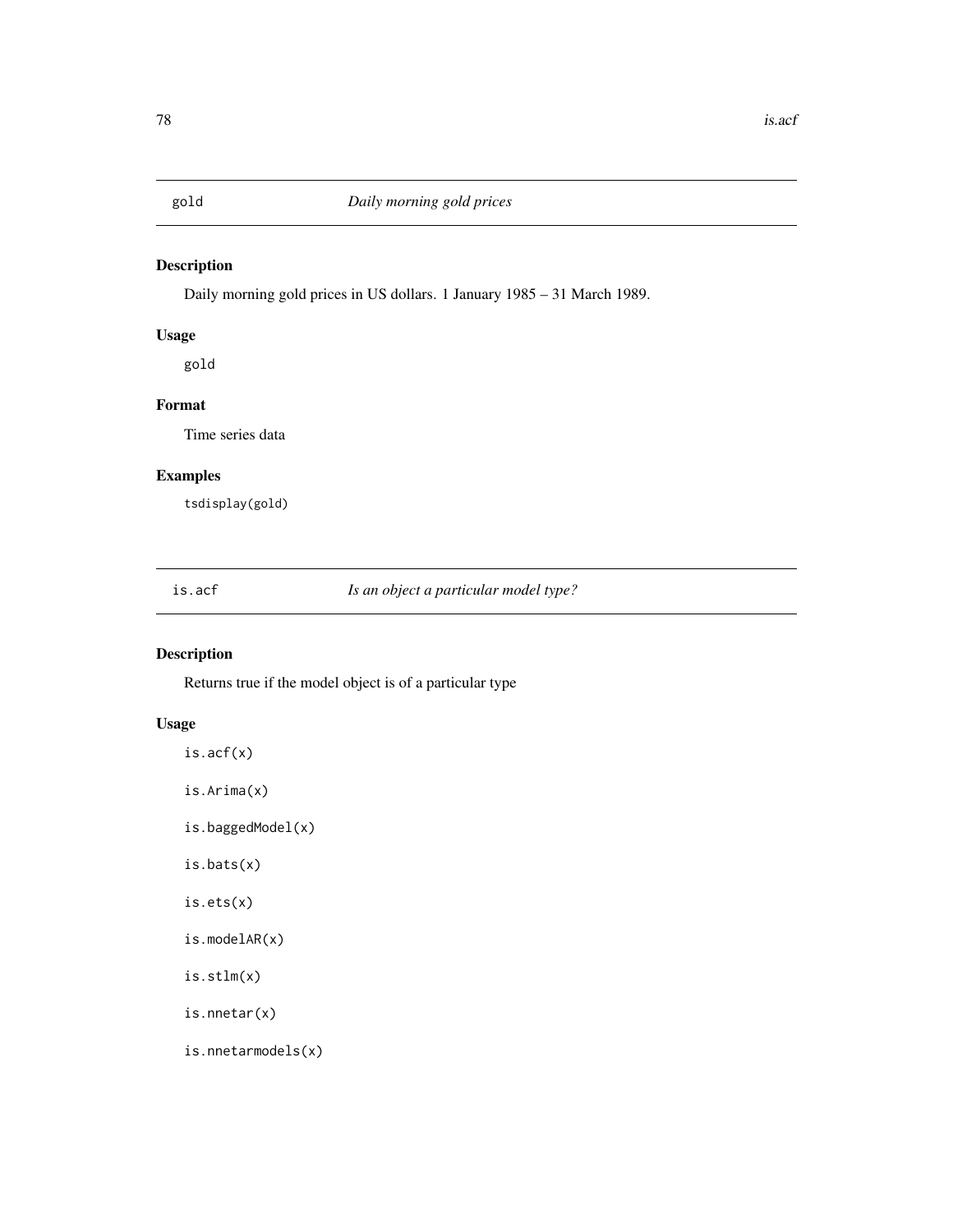#### is.constant 79

#### Arguments

x object to be tested

is.constant *Is an object constant?*

# Description

Returns true if the object's numerical values do not vary.

# Usage

is.constant(x)

# Arguments

x object to be tested

is.forecast *Is an object a particular forecast type?*

# Description

Returns true if the forecast object is of a particular type

# Usage

- is.forecast(x)
- is.mforecast(x)

is.splineforecast(x)

# Arguments

x object to be tested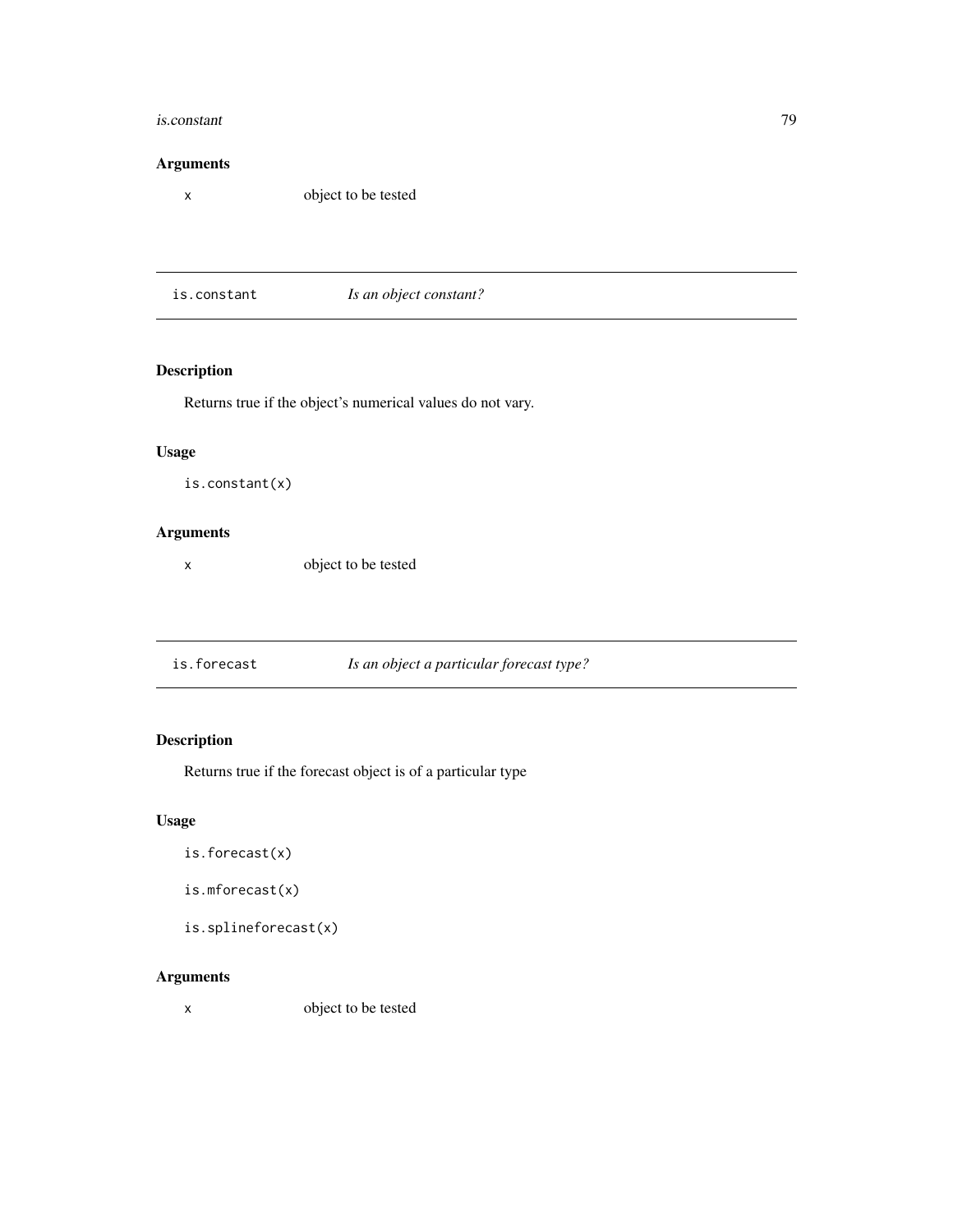ma computes a simple moving average smoother of a given time series.

#### Usage

 $ma(x, order, centre = TRUE)$ 

#### Arguments

|        | Univariate time series                                       |
|--------|--------------------------------------------------------------|
| order  | Order of moving average smoother                             |
| centre | If TRUE, then the moving average is centred for even orders. |

# Details

The moving average smoother averages the nearest order periods of each observation. As neighbouring observations of a time series are likely to be similar in value, averaging eliminates some of the randomness in the data, leaving a smooth trend-cycle component.

$$
\hat{T}_t = \frac{1}{m} \sum_{j=-k}^k y_{t+j}
$$

where  $k = \frac{m-1}{2}$ 

When an even order is specified, the observations averaged will include one more observation from the future than the past (k is rounded up). If centre is TRUE, the value from two moving averages (where k is rounded up and down respectively) are averaged, centering the moving average.

#### Value

Numerical time series object containing the simple moving average smoothed values.

#### Author(s)

Rob J Hyndman

#### See Also

[decompose](#page-0-0)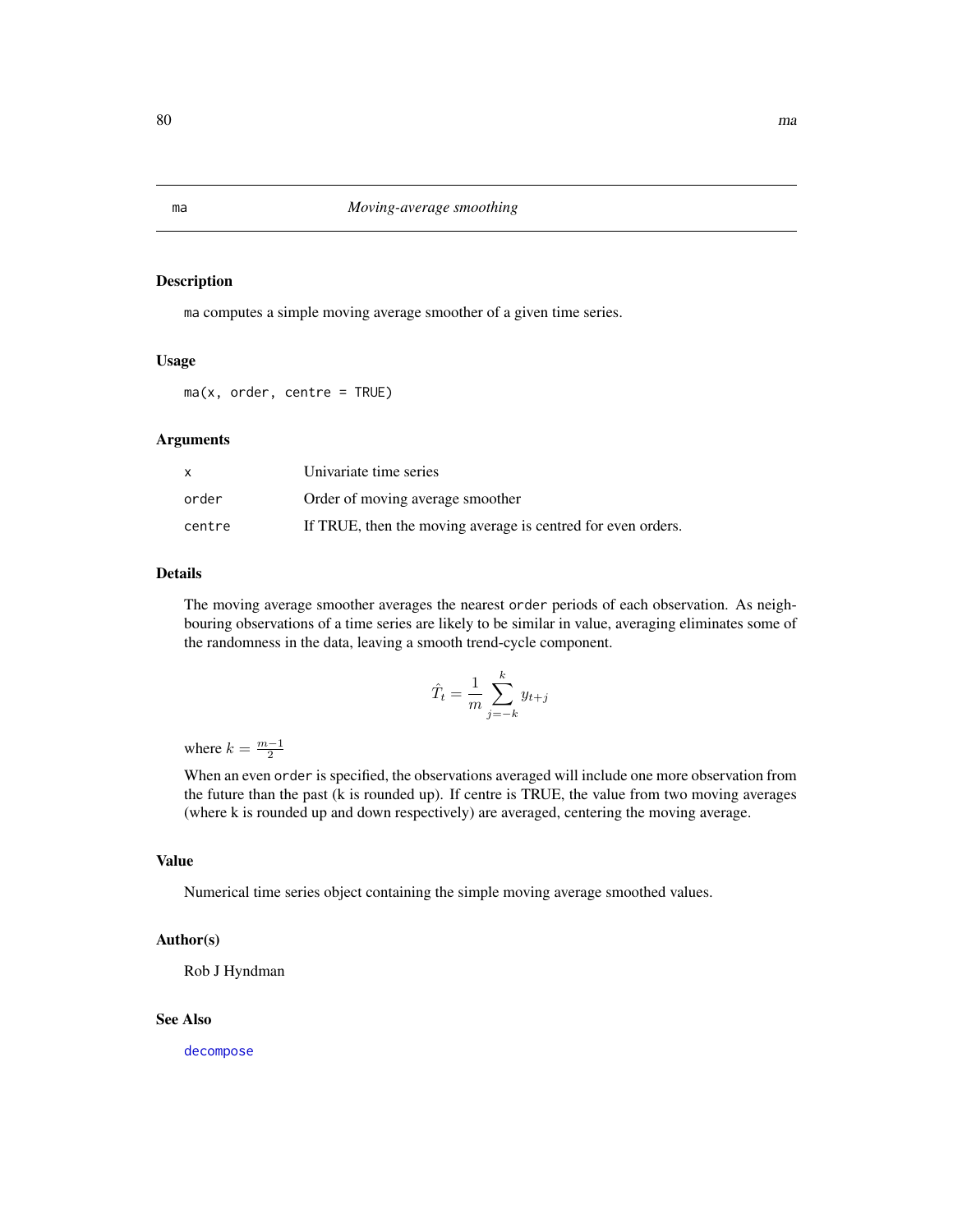#### $meanf$  81

# Examples

```
plot(wineind)
sm <- ma(wineind,order=12)
lines(sm,col="red")
```
meanf *Mean Forecast*

# Description

Returns forecasts and prediction intervals for an iid model applied to y.

# Usage

```
meanf(y, h = 10, level = c(80, 95), fan = FALSE, lambda = NULL,
 biasadj = FALSE, bootstrap = FALSE, npaths = 5000, x = y)
```
# Arguments

| У            | a numeric vector or time series of class ts                                                                                                                                                                                                                                                                 |
|--------------|-------------------------------------------------------------------------------------------------------------------------------------------------------------------------------------------------------------------------------------------------------------------------------------------------------------|
| h            | Number of periods for forecasting                                                                                                                                                                                                                                                                           |
| level        | Confidence levels for prediction intervals.                                                                                                                                                                                                                                                                 |
| fan          | If TRUE, level is set to $seq(51, 99, by=3)$ . This is suitable for fan plots.                                                                                                                                                                                                                              |
| lambda       | Box-Cox transformation parameter. If lambda="auto", then a transformation is<br>automatically selected using BoxCox. Lambda. The transformation is ignored if<br>NULL. Otherwise, data transformed before model is estimated.                                                                               |
| biasadi      | Use adjusted back-transformed mean for Box-Cox transformations. If trans-<br>formed data is used to produce forecasts and fitted values, a regular back trans-<br>formation will result in median forecasts. If biasadj is TRUE, an adjustment will<br>be made to produce mean forecasts and fitted values. |
| bootstrap    | If TRUE, use a bootstrap method to compute prediction intervals. Otherwise,<br>assume a normal distribution.                                                                                                                                                                                                |
| npaths       | Number of bootstrapped sample paths to use if bootstrap==TRUE.                                                                                                                                                                                                                                              |
| $\mathsf{x}$ | Deprecated. Included for backwards compatibility.                                                                                                                                                                                                                                                           |

# Details

The iid model is

 $Y_t = \mu + Z_t$ 

where  $Z_t$  is a normal iid error. Forecasts are given by

 $Y_n(h) = \mu$ 

where  $\mu$  is estimated by the sample mean.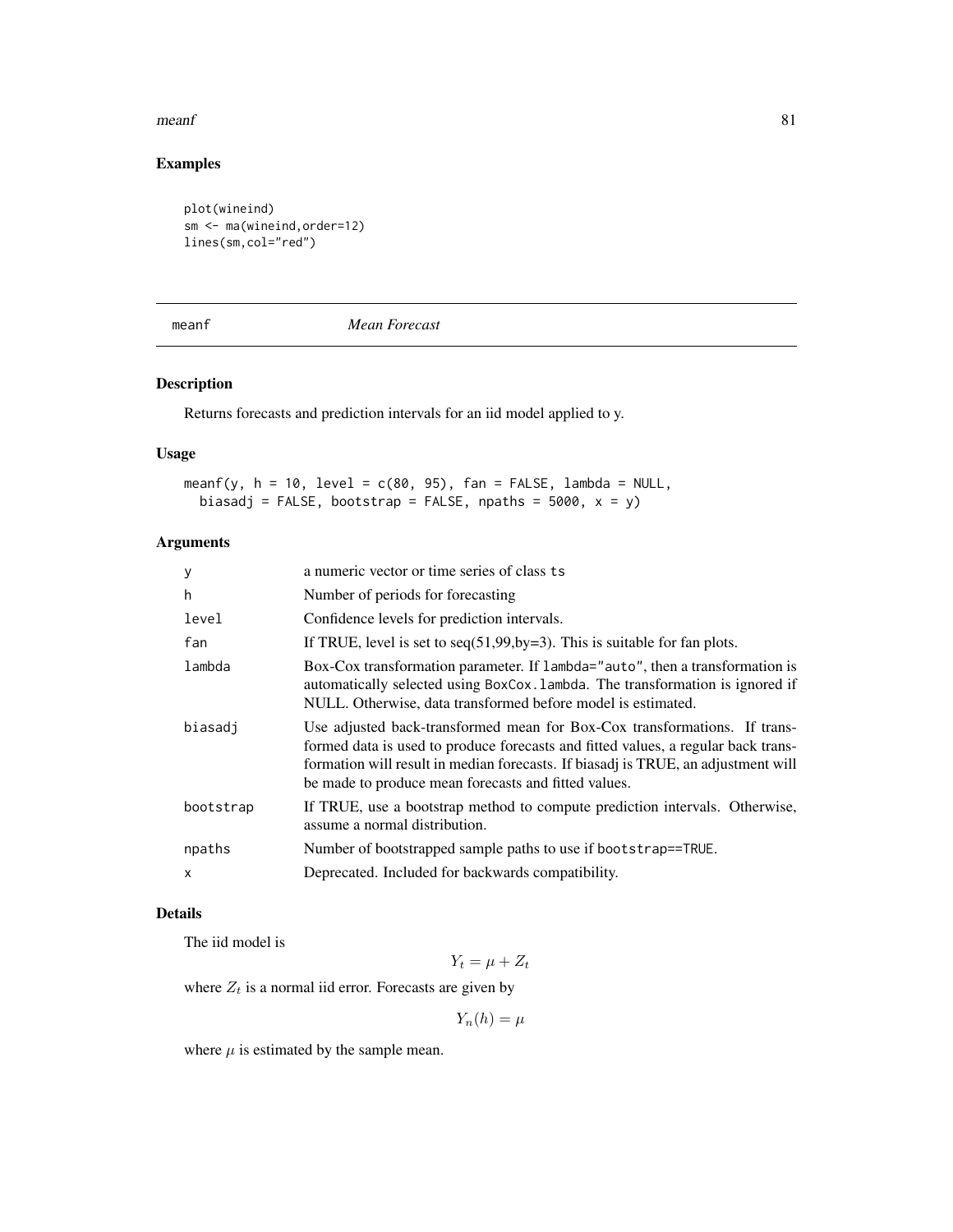# Value

An object of class "forecast".

The function summary is used to obtain and print a summary of the results, while the function plot produces a plot of the forecasts and prediction intervals.

The generic accessor functions fitted.values and residuals extract useful features of the value returned by meanf.

An object of class "forecast" is a list containing at least the following elements:

| model     | A list containing information about the fitted model                                                             |
|-----------|------------------------------------------------------------------------------------------------------------------|
| method    | The name of the forecasting method as a character string                                                         |
| mean      | Point forecasts as a time series                                                                                 |
| lower     | Lower limits for prediction intervals                                                                            |
| upper     | Upper limits for prediction intervals                                                                            |
| level     | The confidence values associated with the prediction intervals                                                   |
| x         | The original time series (either object itself or the time series used to create the<br>model stored as object). |
| residuals | Residuals from the fitted model. That is x minus fitted values.                                                  |
| fitted    | Fitted values (one-step forecasts)                                                                               |
|           |                                                                                                                  |

# Author(s)

Rob J Hyndman

#### See Also

[rwf](#page-100-0)

#### Examples

```
nile.fcast <- meanf(Nile, h=10)
plot(nile.fcast)
```
modelAR *Time Series Forecasts with a user-defined model*

# Description

Experimental function to forecast univariate time series with a user-defined model

# Usage

```
modelAR(y, p, P = 1, FUN, predict.FUN, xreg = NULL, lambda = NULL,
 model = NULL, subset = NULL, scale.inputs = FALSE, x = y, ...)
```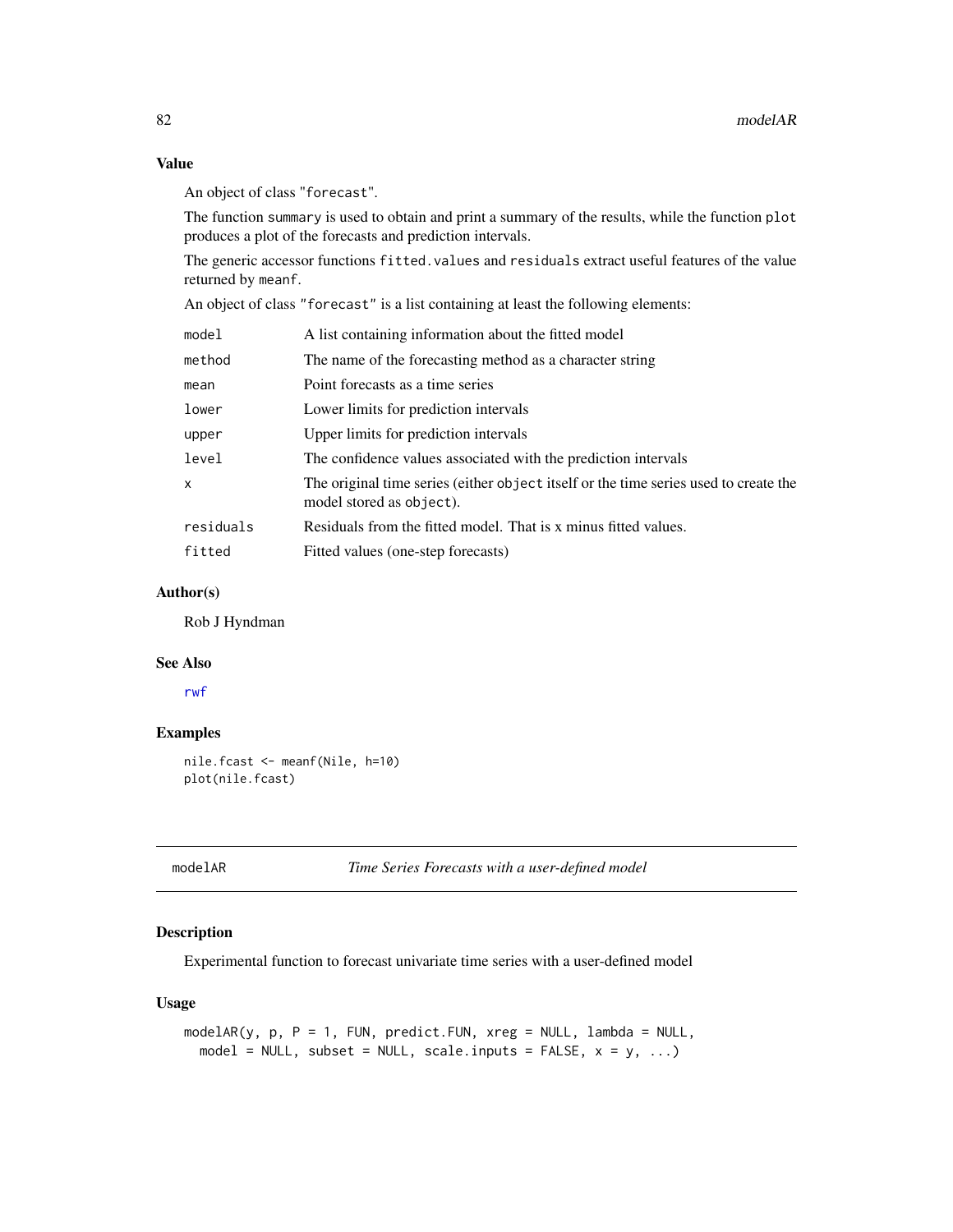#### $modelAR$  83

# Arguments

| У            | A numeric vector or time series of class ts.                                                                                                                                                                                                                                                                                                                |
|--------------|-------------------------------------------------------------------------------------------------------------------------------------------------------------------------------------------------------------------------------------------------------------------------------------------------------------------------------------------------------------|
| p            | Embedding dimension for non-seasonal time series. Number of non-seasonal<br>lags used as inputs. For non-seasonal time series, the default is the optimal<br>number of lags (according to the AIC) for a linear $AR(p)$ model. For seasonal<br>time series, the same method is used but applied to seasonally adjusted data<br>(from an stl decomposition). |
| P            | Number of seasonal lags used as inputs.                                                                                                                                                                                                                                                                                                                     |
| <b>FUN</b>   | Function used for model fitting. Must accept argument x and y for the predictors<br>and response, respectively (formula object not currently supported).                                                                                                                                                                                                    |
| predict.FUN  | Prediction function used to apply FUN to new data. Must accept an object of<br>class FUN as its first argument, and a data frame or matrix of new data for its<br>second argument. Additionally, it should return fitted values when new data is<br>omitted.                                                                                                |
| xreg         | Optionally, a vector or matrix of external regressors, which must have the same<br>number of rows as y. Must be numeric.                                                                                                                                                                                                                                    |
| lambda       | Box-Cox transformation parameter. If lambda="auto", then a transformation is<br>automatically selected using BoxCox. Lambda. The transformation is ignored if<br>NULL. Otherwise, data transformed before model is estimated.                                                                                                                               |
| model        | Output from a previous call to nnetar. If model is passed, this same model is<br>fitted to y without re-estimating any parameters.                                                                                                                                                                                                                          |
| subset       | Optional vector specifying a subset of observations to be used in the fit. Can be<br>an integer index vector or a logical vector the same length as y. All observations<br>are used by default.                                                                                                                                                             |
| scale.inputs | If TRUE, inputs are scaled by subtracting the column means and dividing by<br>their respective standard deviations. If lambda is not NULL, scaling is applied<br>after Box-Cox transformation.                                                                                                                                                              |
| Χ            | Deprecated. Included for backwards compatibility.                                                                                                                                                                                                                                                                                                           |
| $\cdots$     | Other arguments passed to FUN for modelAR.                                                                                                                                                                                                                                                                                                                  |

# Details

This is an experimental function and only recommended for advanced users. The selected model is fitted with lagged values of y as inputs. The inputs are for lags 1 to p, and lags m to mP where  $m = frequency(y)$ . If xreg is provided, its columns are also used as inputs. If there are missing values in y or xreg, the corresponding rows (and any others which depend on them as lags) are omitted from the fit. The model is trained for one-step forecasting. Multi-step forecasts are computed recursively.

# Value

Returns an object of class "modelAR".

The function summary is used to obtain and print a summary of the results.

The generic accessor functions fitted.values and residuals extract useful features of the value returned by nnetar.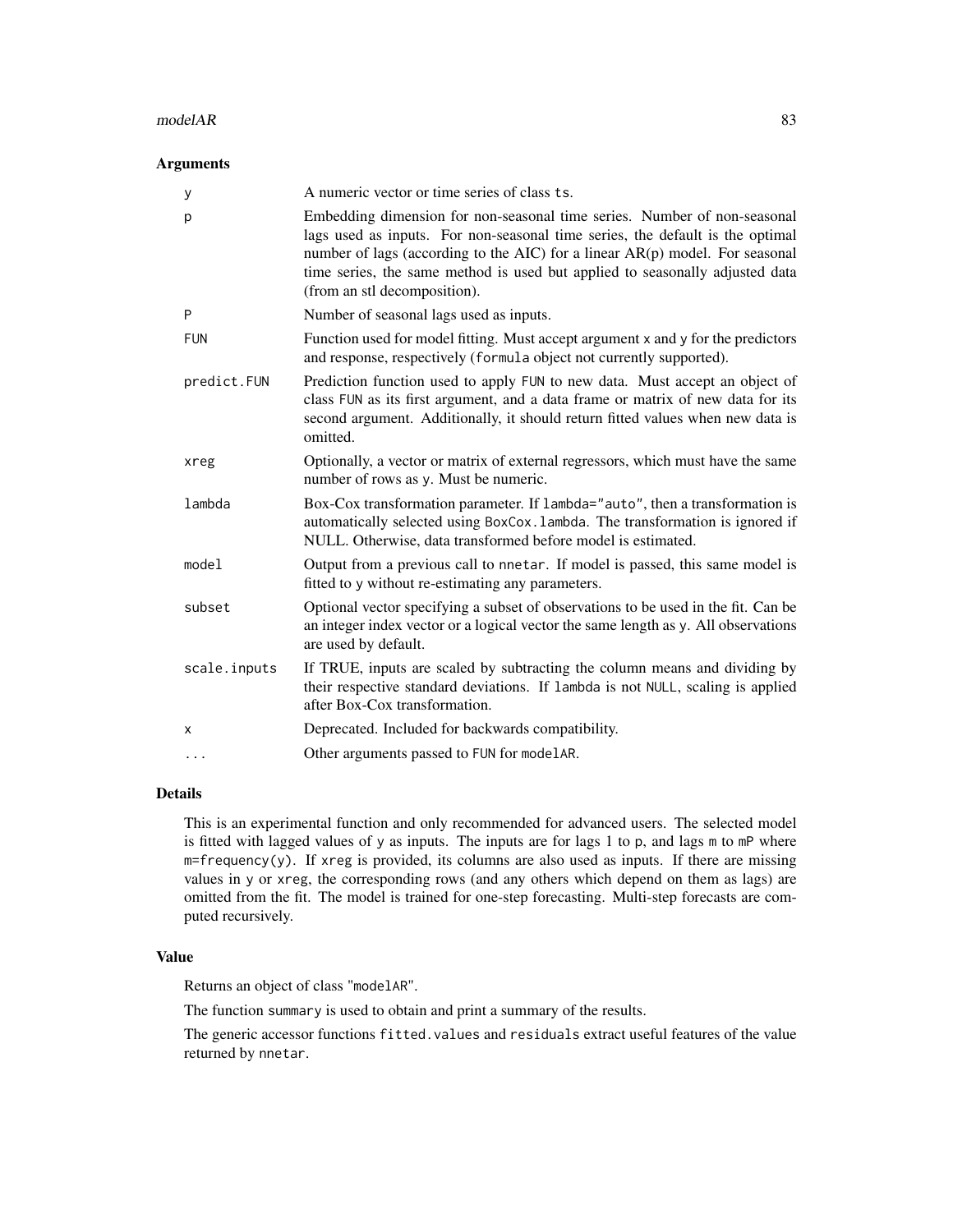# 84 monthdays

| model                     | A list containing information about the fitted model            |
|---------------------------|-----------------------------------------------------------------|
| method                    | The name of the forecasting method as a character string        |
| $\boldsymbol{\mathsf{x}}$ | The original time series.                                       |
| xreg                      | The external regressors used in fitting (if given).             |
| residuals                 | Residuals from the fitted model. That is x minus fitted values. |
| fitted                    | Fitted values (one-step forecasts)                              |
|                           | Other arguments                                                 |

# Author(s)

Rob J Hyndman and Gabriel Caceres

monthdays *Number of days in each season*

# Description

Returns number of days in each month or quarter of the observed time period.

# Usage

monthdays(x)

# Arguments

x time series

# Details

Useful for month length adjustments

# Value

Time series

# Author(s)

Rob J Hyndman

# See Also

[bizdays](#page-25-0)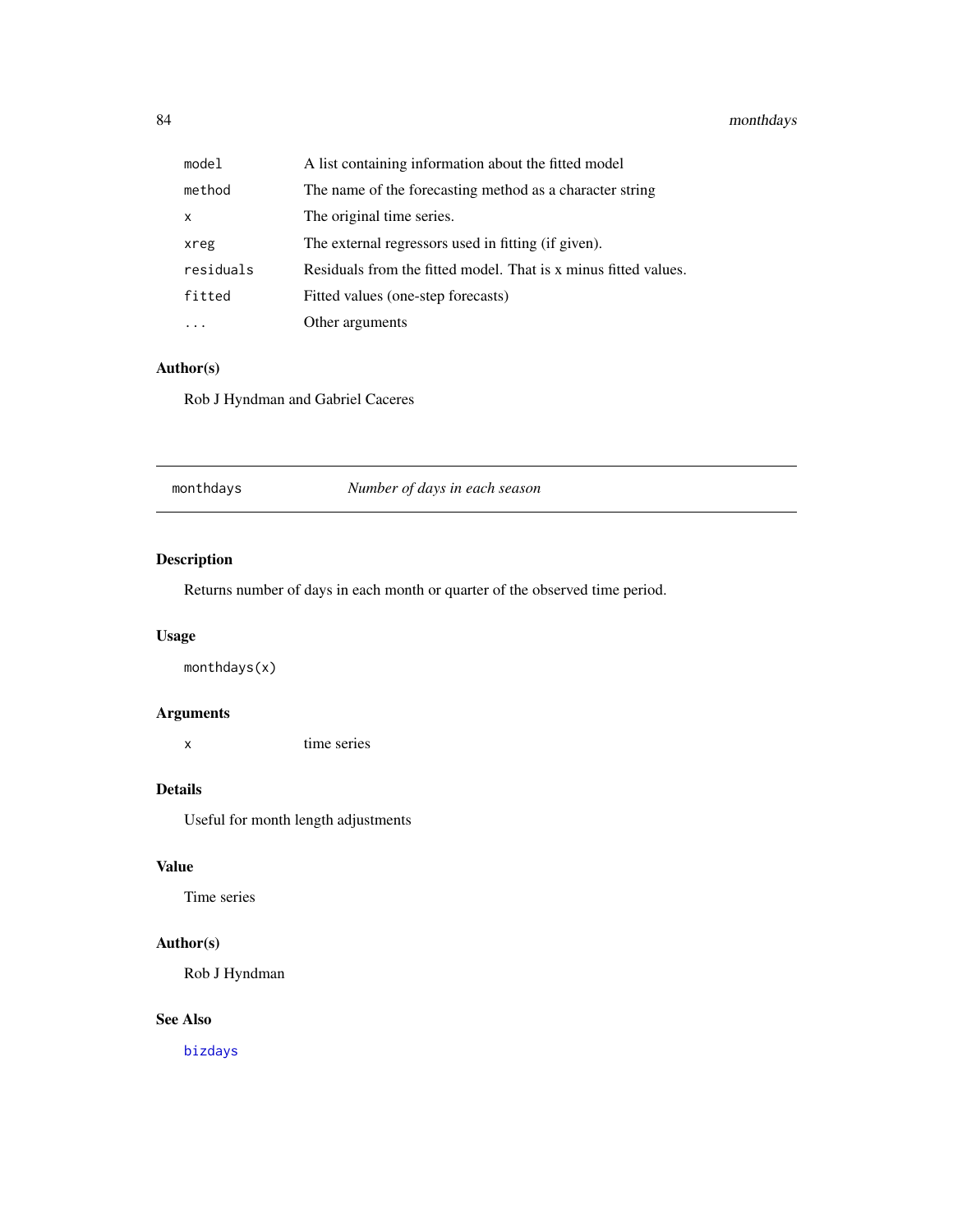$mstl$  85

# Examples

```
par(mfrow=c(2,1))
plot(ldeaths,xlab="Year",ylab="pounds",
    main="Monthly deaths from lung disease (UK)")
ldeaths.adj <- ldeaths/monthdays(ldeaths)*365.25/12
plot(ldeaths.adj,xlab="Year",ylab="pounds",
    main="Adjusted monthly deaths from lung disease (UK)")
```
#### mstl *Multiple seasonal decomposition*

### Description

Decompose a time series into seasonal, trend and remainder components. Seasonal components are estimated iteratively using STL. Multiple seasonal periods are allowed. The trend component is computed for the last iteration of STL. Non-seasonal time series are decomposed into trend and remainder only. In this case, [supsmu](#page-0-0) is used to estimate the trend. Optionally, the time series may be Box-Cox transformed before decomposition. Unlike [stl](#page-0-0), mstl is completely automated.

#### Usage

```
mstl(x, lambda = NULL, iterate = 2, s.window = 13, ...)
```
#### Arguments

| $\mathsf{x}$ | Univariate time series of class msts or ts.                                                                                                                                                                                   |
|--------------|-------------------------------------------------------------------------------------------------------------------------------------------------------------------------------------------------------------------------------|
| lambda       | Box-Cox transformation parameter. If lambda="auto", then a transformation is<br>automatically selected using BoxCox. Lambda. The transformation is ignored if<br>NULL. Otherwise, data transformed before model is estimated. |
| iterate      | Number of iterations to use to refine the seasonal component.                                                                                                                                                                 |
| s.window     | Seasonal windows to be used in the decompositions. If scalar, the same value is<br>used for all seasonal components. Otherwise, it should be a vector of the same<br>length as the number of seasonal components.             |
| .            | Other arguments are passed to stl.                                                                                                                                                                                            |

#### See Also

[stl](#page-0-0), [supsmu](#page-0-0)

# Examples

```
library(ggplot2)
mstl(taylor) %>% autoplot(facet=TRUE)
mstl(AirPassengers, lambda='auto') %>% autoplot(facet=TRUE)
```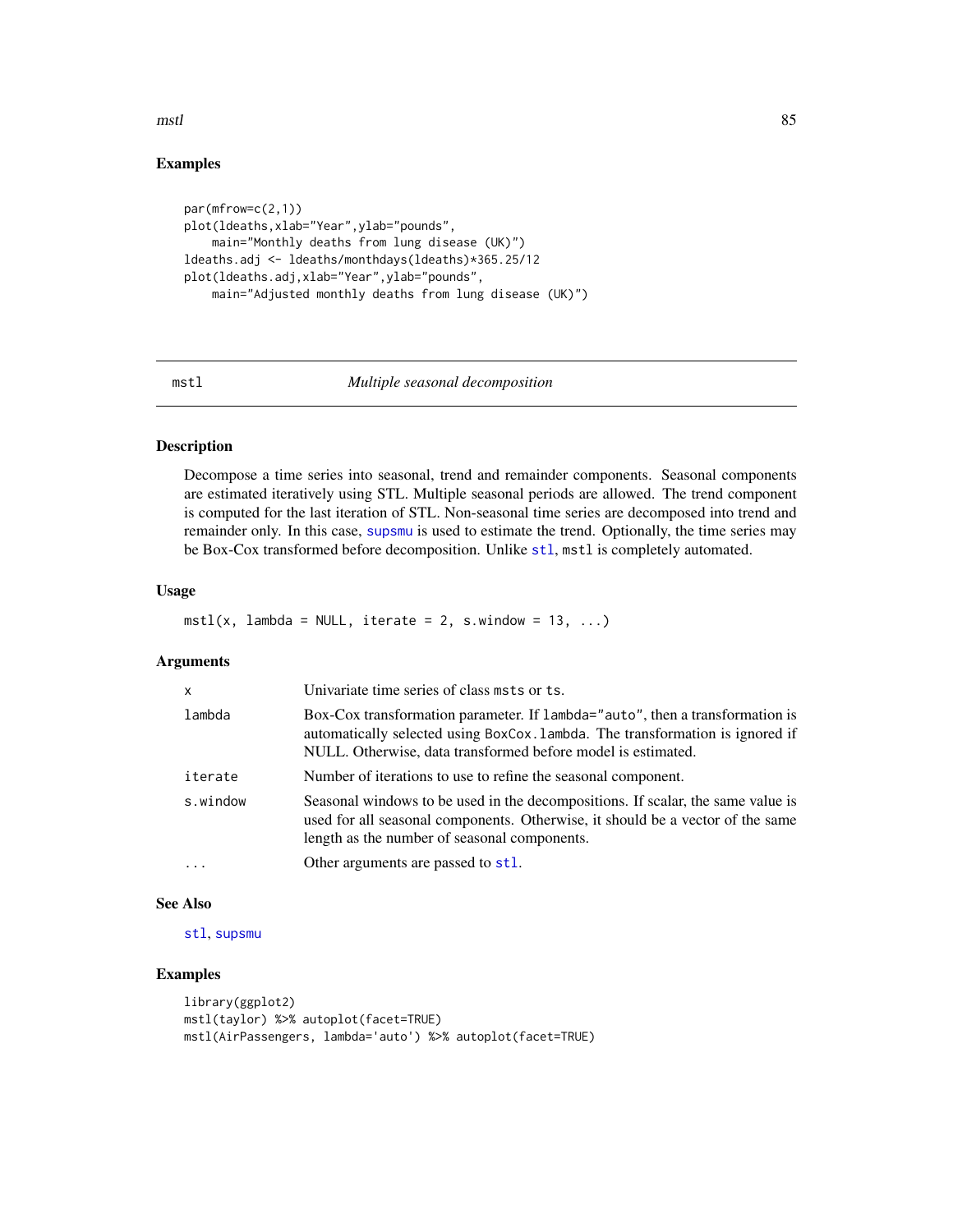msts is an S3 class for multi seasonal time series objects, intended to be used for models that support multiple seasonal periods. The msts class inherits from the ts class and has an additional "msts" attribute which contains the vector of seasonal periods. All methods that work on a ts class, should also work on a msts class.

#### Usage

```
msts(data, seasonal.periods, ts.frequency = floor(max(seasonal.periods)),
  ...)
```
# Arguments

| data             | A numeric vector, ts object, matrix or data frame. It is intended that the time<br>series data is univariate, otherwise treated the same as ts(). |
|------------------|---------------------------------------------------------------------------------------------------------------------------------------------------|
| seasonal.periods |                                                                                                                                                   |
|                  | A vector of the seasonal periods of the msts.                                                                                                     |
| ts.frequency     | The seasonal period that should be used as frequency of the underlying ts object.<br>The default value is max (seasonal .periods).                |
| $\ddotsc$        | Arguments to be passed to the underlying call to $ts()$ . For example start=c $(1987, 5)$ .                                                       |

# Value

An object of class c("msts", "ts"). If there is only one seasonal period (i.e., length(seasonal.periods)==1), then the object is of class "ts".

#### Author(s)

Slava Razbash and Rob J Hyndman

#### Examples

```
x <- msts(taylor, seasonal.periods=c(48,336), start=2000+22/52)
```

```
y <- msts(USAccDeaths, seasonal.periods=12, start=1949)
```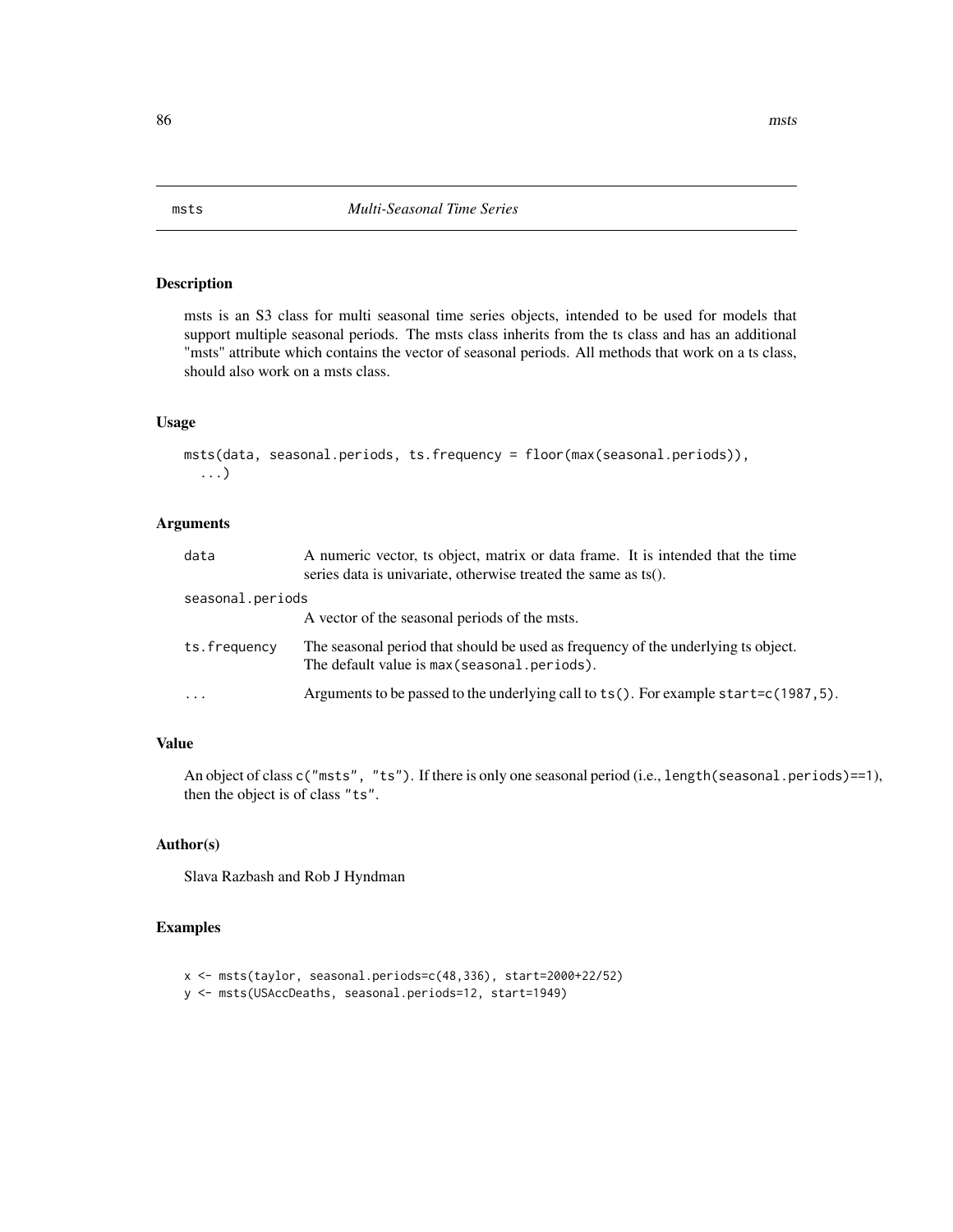<span id="page-86-0"></span>

By default, uses linear interpolation for non-seasonal series. For seasonal series, a robust STL decomposition is first computed. Then a linear interpolation is applied to the seasonally adjusted data, and the seasonal component is added back.

#### Usage

```
na.interp(x, lambda = NULL, linear = (frequency(x) \leq 1 |
  sum(!is.na(x)) \leq 2 \times frequency(x))
```
# Arguments

| <b>X</b> | time series                                                                                                                                                                                                                   |
|----------|-------------------------------------------------------------------------------------------------------------------------------------------------------------------------------------------------------------------------------|
| lambda   | Box-Cox transformation parameter. If lambda="auto", then a transformation is<br>automatically selected using BoxCox. Lambda. The transformation is ignored if<br>NULL. Otherwise, data transformed before model is estimated. |
| linear   | Should a linear interpolation be used.                                                                                                                                                                                        |

# Details

A more general and flexible approach is available using na.approx in the zoo package.

# Value

Time series

# Author(s)

Rob J Hyndman

# See Also

[tsoutliers](#page-125-0)

# Examples

data(gold) plot(na.interp(gold))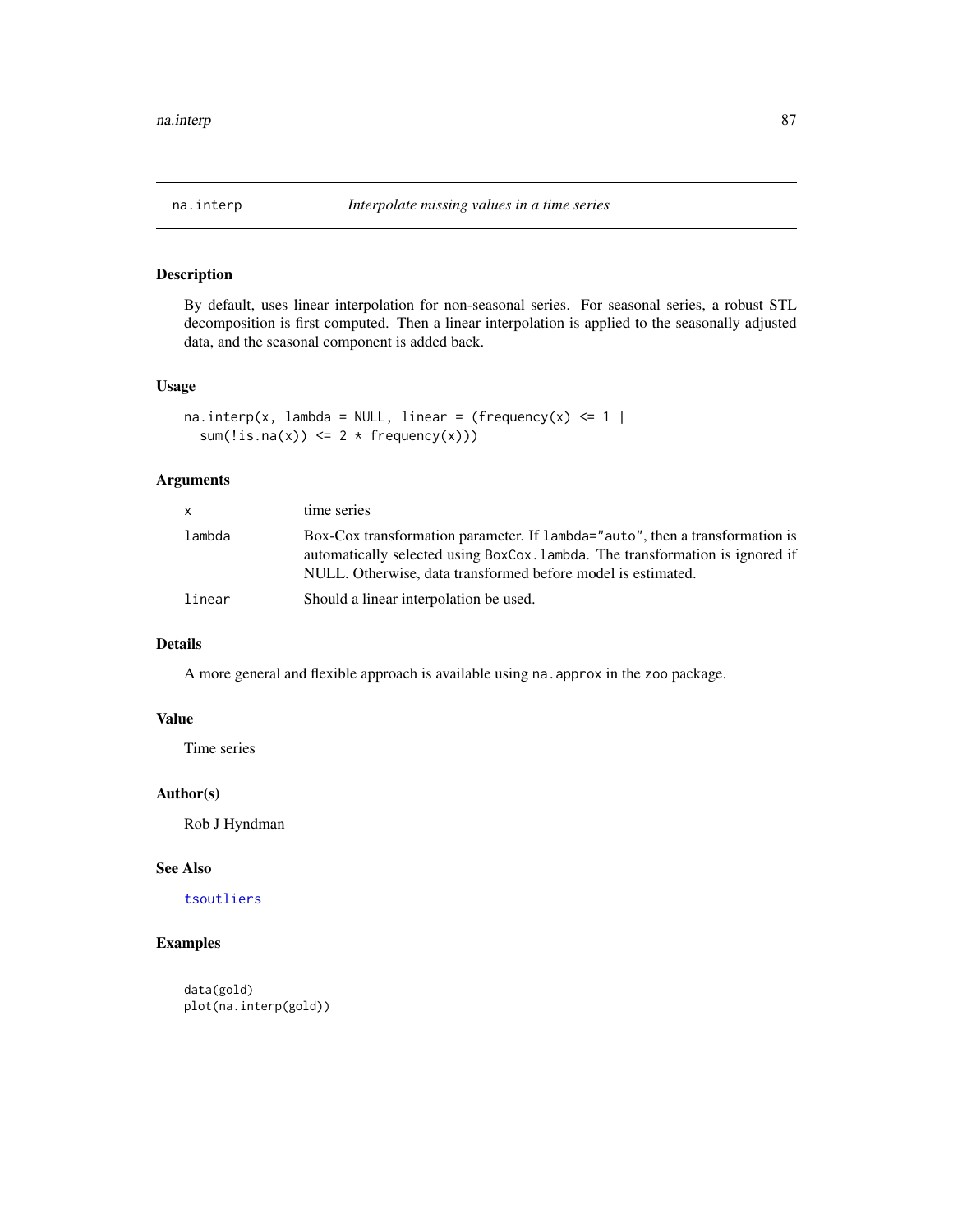<span id="page-87-0"></span>

Functions to estimate the number of differences required to make a given time series stationary. ndiffs estimates the number of first differences necessary.

#### Usage

```
ndiffs(x, alpha = 0.05, test = c("kpss", "adf", "pp"),type = c("level", "trend"), max.d = 2, ...)
```
#### Arguments

| X     | A univariate time series                                        |
|-------|-----------------------------------------------------------------|
| alpha | Level of the test, possible values range from $0.01$ to $0.1$ . |
| test  | Type of unit root test to use.                                  |
| type  | Specification of the deterministic component in the regression  |
| max.d | Maximum number of non-seasonal differences allowed              |
|       | Additional arguments to be passed on to the unit root test      |

# Details

ndiffs uses a unit root test to determine the number of differences required for time series x to be made stationary. If test="kpss", the KPSS test is used with the null hypothesis that x has a stationary root against a unit-root alternative. Then the test returns the least number of differences required to pass the test at the level alpha. If test="adf", the Augmented Dickey-Fuller test is used and if test="pp" the Phillips-Perron test is used. In both of these cases, the null hypothesis is that x has a unit root against a stationary root alternative. Then the test returns the least number of differences required to fail the test at the level alpha.

# Value

An integer indicating the number of differences required for stationarity.

#### Author(s)

Rob J Hyndman, Slava Razbash & Mitchell O'Hara-Wild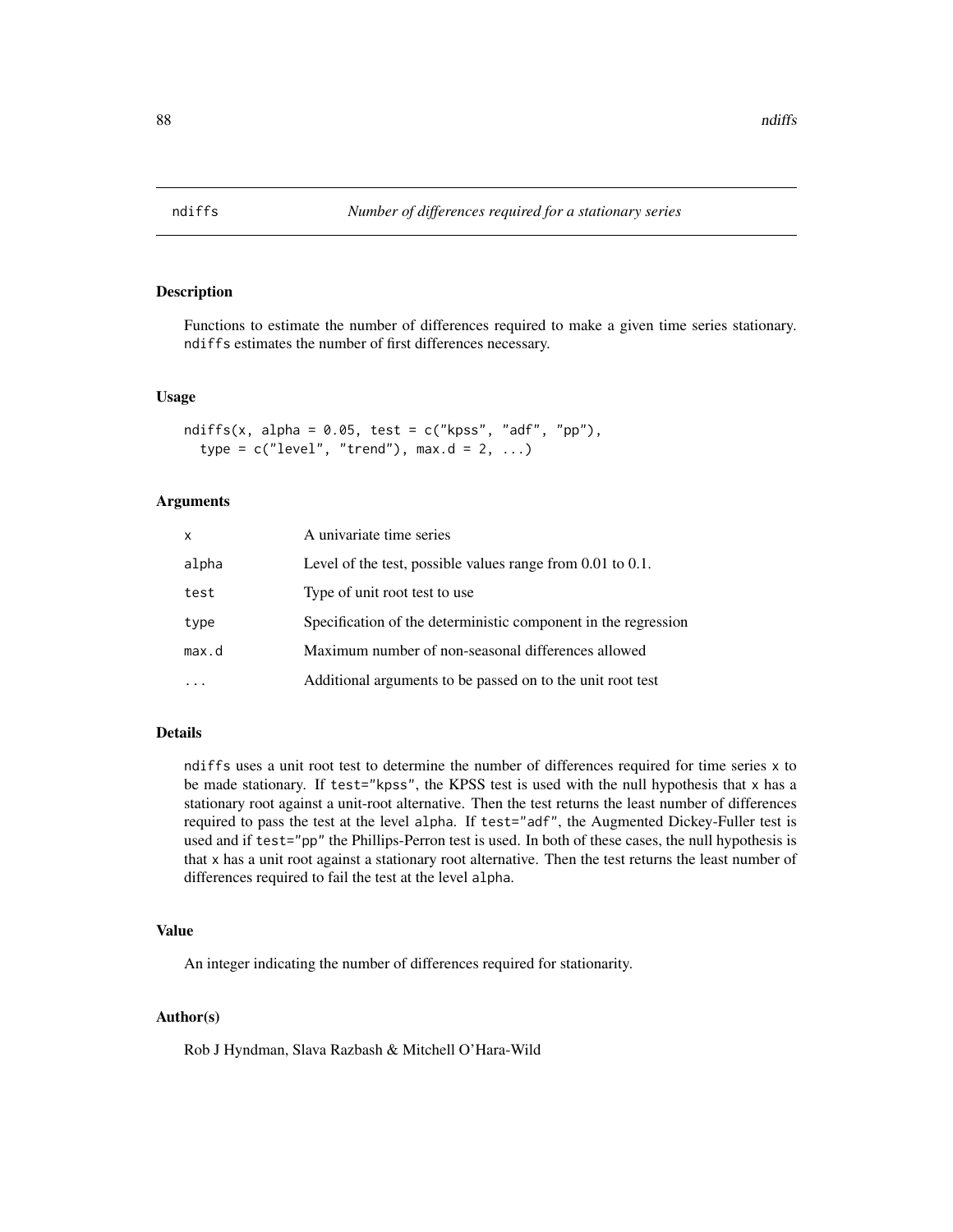#### nnetar anns anns an Seanaiste anns an Seanaiste anns an Seanaiste anns an Seanaiste anns an Seanaiste anns an S

#### References

Dickey DA and Fuller WA (1979), "Distribution of the Estimators for Autoregressive Time Series with a Unit Root", *Journal of the American Statistical Association* 74:427-431.

Kwiatkowski D, Phillips PCB, Schmidt P and Shin Y (1992) "Testing the Null Hypothesis of Stationarity against the Alternative of a Unit Root", *Journal of Econometrics* 54:159-178.

Osborn, D.R. (1990) "A survey of seasonality in UK macroeconomic variables", *International Journal of Forecasting*, 6:327-336.

Phillips, P.C.B. and Perron, P. (1988) "Testing for a unit root in time series regression", *Biometrika*, 72(2), 335-346.

Said E and Dickey DA (1984), "Testing for Unit Roots in Autoregressive Moving Average Models of Unknown Order", *Biometrika* 71:599-607.

#### See Also

[auto.arima](#page-12-0) and [ndiffs](#page-87-0)

#### Examples

```
ndiffs(WWWusage)
ndiffs(diff(log(AirPassengers),12))
```
nnetar *Neural Network Time Series Forecasts*

#### Description

Feed-forward neural networks with a single hidden layer and lagged inputs for forecasting univariate time series.

#### Usage

```
nnetar(y, p, P = 1, size, repeats = 20, xreg = NULL, lambda = NULL,model = NULL, subset = NULL, scale.inputs = TRUE, x = y, ...)
```

| y    | A numeric vector or time series of class ts.                                                                                                                                                                                                                                                                                                                |
|------|-------------------------------------------------------------------------------------------------------------------------------------------------------------------------------------------------------------------------------------------------------------------------------------------------------------------------------------------------------------|
| p    | Embedding dimension for non-seasonal time series. Number of non-seasonal<br>lags used as inputs. For non-seasonal time series, the default is the optimal<br>number of lags (according to the AIC) for a linear $AR(p)$ model. For seasonal<br>time series, the same method is used but applied to seasonally adjusted data<br>(from an stl decomposition). |
| P    | Number of seasonal lags used as inputs.                                                                                                                                                                                                                                                                                                                     |
| size | Number of nodes in the hidden layer. Default is half of the number of input<br>nodes (including external regressors, if given) plus 1.                                                                                                                                                                                                                      |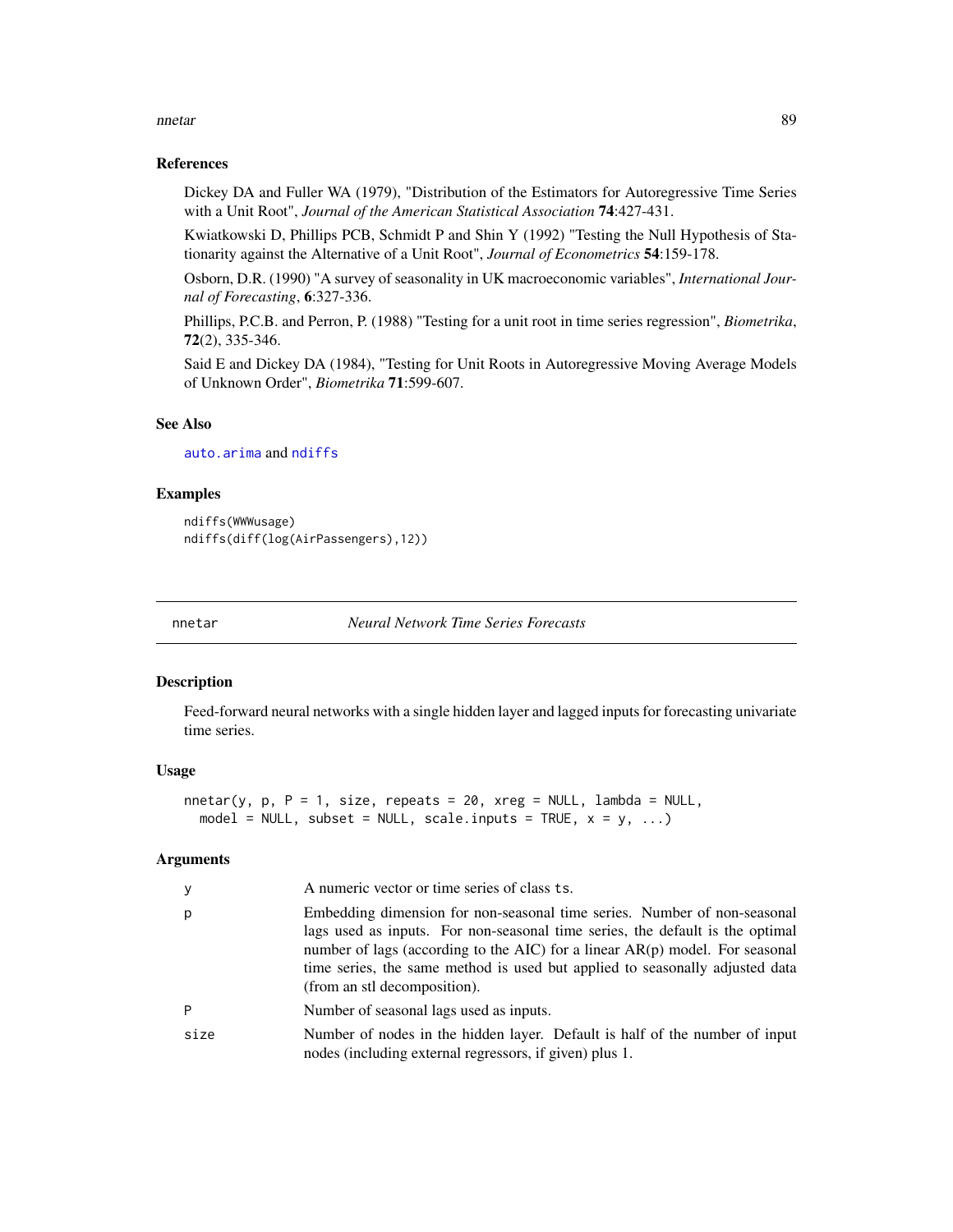| repeats      | Number of networks to fit with different random starting weights. These are<br>then averaged when producing forecasts.                                                                                                        |
|--------------|-------------------------------------------------------------------------------------------------------------------------------------------------------------------------------------------------------------------------------|
| xreg         | Optionally, a vector or matrix of external regressors, which must have the same<br>number of rows as y. Must be numeric.                                                                                                      |
| lambda       | Box-Cox transformation parameter. If lambda="auto", then a transformation is<br>automatically selected using BoxCox. lambda. The transformation is ignored if<br>NULL. Otherwise, data transformed before model is estimated. |
| model        | Output from a previous call to nnetar. If model is passed, this same model is<br>fitted to y without re-estimating any parameters.                                                                                            |
| subset       | Optional vector specifying a subset of observations to be used in the fit. Can be<br>an integer index vector or a logical vector the same length as y. All observations<br>are used by default.                               |
| scale.inputs | If TRUE, inputs are scaled by subtracting the column means and dividing by<br>their respective standard deviations. If lambda is not NULL, scaling is applied<br>after Box-Cox transformation.                                |
| X            | Deprecated. Included for backwards compatibility.                                                                                                                                                                             |
| $\ddots$     | Other arguments passed to nnet for nnetar.                                                                                                                                                                                    |
|              |                                                                                                                                                                                                                               |

#### Details

A feed-forward neural network is fitted with lagged values of y as inputs and a single hidden layer with size nodes. The inputs are for lags 1 to p, and lags m to mP where m=frequency(y). If xreg is provided, its columns are also used as inputs. If there are missing values in y or xreg, the corresponding rows (and any others which depend on them as lags) are omitted from the fit. A total of repeats networks are fitted, each with random starting weights. These are then averaged when computing forecasts. The network is trained for one-step forecasting. Multi-step forecasts are computed recursively.

For non-seasonal data, the fitted model is denoted as an  $NNAR(p,k)$  model, where k is the number of hidden nodes. This is analogous to an  $AR(p)$  model but with nonlinear functions. For seasonal data, the fitted model is called an  $NNAR(p,R,k)[m]$  model, which is analogous to an  $ARIMA(p,0,0)(P,0,0)[m]$  model but with nonlinear functions.

#### Value

Returns an object of class "nnetar".

The function summary is used to obtain and print a summary of the results.

The generic accessor functions fitted.values and residuals extract useful features of the value returned by nnetar.

| model     | A list containing information about the fitted model            |
|-----------|-----------------------------------------------------------------|
| method    | The name of the forecasting method as a character string        |
| x         | The original time series.                                       |
| xreg      | The external regressors used in fitting (if given).             |
| residuals | Residuals from the fitted model. That is x minus fitted values. |
| fitted    | Fitted values (one-step forecasts)                              |
| .         | Other arguments                                                 |
|           |                                                                 |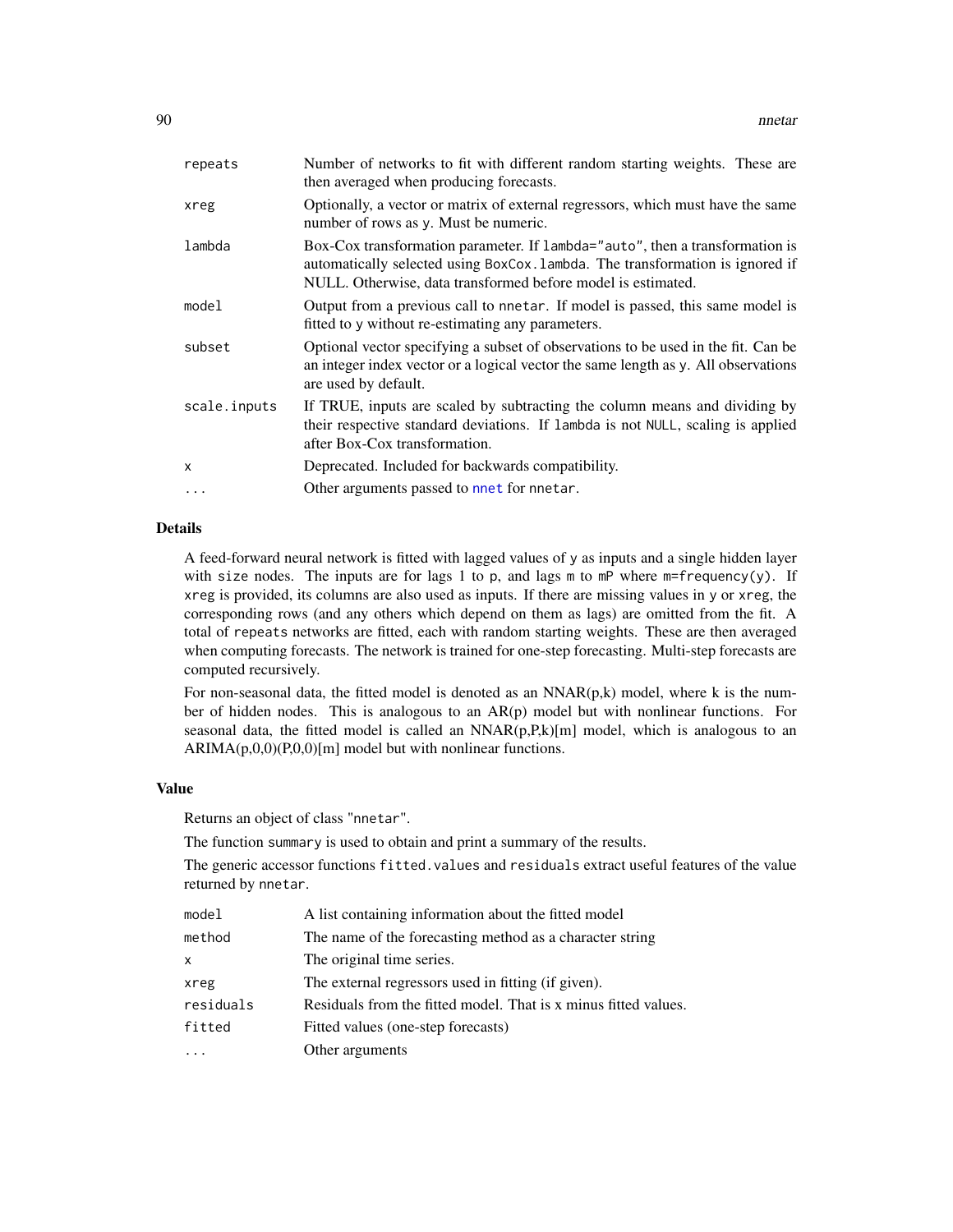#### nsdiffs 91

# Author(s)

Rob J Hyndman and Gabriel Caceres

# Examples

```
fit <- nnetar(lynx)
fcast <- forecast(fit)
plot(fcast)
## Arguments can be passed to nnet()
fit <- nnetar(lynx, decay=0.5, maxit=150)
plot(forecast(fit))
lines(lynx)
## Fit model to first 100 years of lynx data
fit <- nnetar(window(lynx,end=1920), decay=0.5, maxit=150)
plot(forecast(fit,h=14))
lines(lynx)
## Apply fitted model to later data, including all optional arguments
fit2 <- nnetar(window(lynx,start=1921), model=fit)
```
<span id="page-90-0"></span>

| nsdiffs |  |  |
|---------|--|--|

*Number of differences required for a seasonally stationary series* 

#### Description

Functions to estimate the number of differences required to make a given time series stationary. nsdiffs estimates the number of seasonal differences necessary.

#### Usage

```
nsdiffs(x, alpha = 0.05, m = frequency(x), test = c("seas", "ocsb","hegy", "ch"), max.D = 1, ...
```

| X     | A univariate time series                                        |
|-------|-----------------------------------------------------------------|
| alpha | Level of the test, possible values range from $0.01$ to $0.1$ . |
| m     | Deprecated. Length of seasonal period                           |
| test  | Type of unit root test to use                                   |
| max.D | Maximum number of seasonal differences allowed                  |
|       | Additional arguments to be passed on to the unit root test      |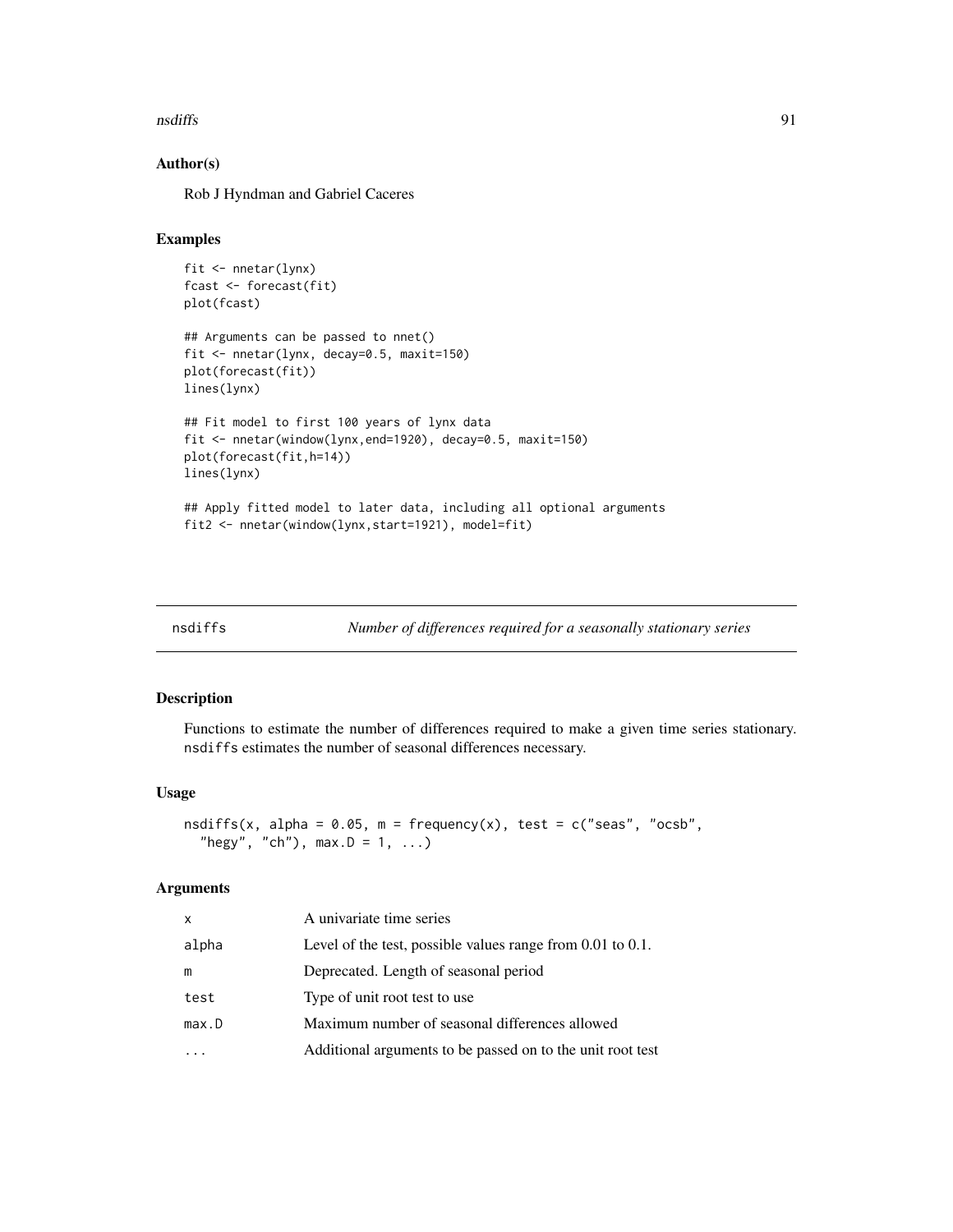#### Details

nsdiffs uses seasonal unit root tests to determine the number of seasonal differences required for time series x to be made stationary (possibly with some lag-one differencing as well).

Several different tests are available:

- If test="seas" (default), a measure of seasonal strength is used, where differencing is selected if the seasonal strength (Wang, Smith & Hyndman, 2006) exceeds 0.64 (based on minimizing MASE when forecasting using auto.arima on M3 and M4 data).
- If test="ch", the Canova-Hansen (1995) test is used (with null hypothesis of deterministic seasonality)
- If test="hegy", the Hylleberg, Engle, Granger & Yoo (1990) test is used.
- If test="ocsb", the Osborn-Chui-Smith-Birchenhall (1988) test is used (with null hypothesis that a seasonal unit root exists).

#### Value

An integer indicating the number of differences required for stationarity.

#### Author(s)

Rob J Hyndman, Slava Razbash and Mitchell O'Hara-Wild

#### References

Wang, X, Smith, KA, Hyndman, RJ (2006) "Characteristic-based clustering for time series data", *Data Mining and Knowledge Discovery*, 13(3), 335-364.

Osborn DR, Chui APL, Smith J, and Birchenhall CR (1988) "Seasonality and the order of integration for consumption", *Oxford Bulletin of Economics and Statistics* 50(4):361-377.

Canova F and Hansen BE (1995) "Are Seasonal Patterns Constant over Time? A Test for Seasonal Stability", *Journal of Business and Economic Statistics* 13(3):237-252.

Hylleberg S, Engle R, Granger C and Yoo B (1990) "Seasonal integration and cointegration.", *Journal of Econometrics* 44(1), pp. 215-238.

# See Also

[auto.arima](#page-12-0), [ndiffs](#page-87-0), [ocsb.test](#page-92-0), [hegy.test](#page-0-0), and [ch.test](#page-0-0)

# Examples

nsdiffs(AirPassengers)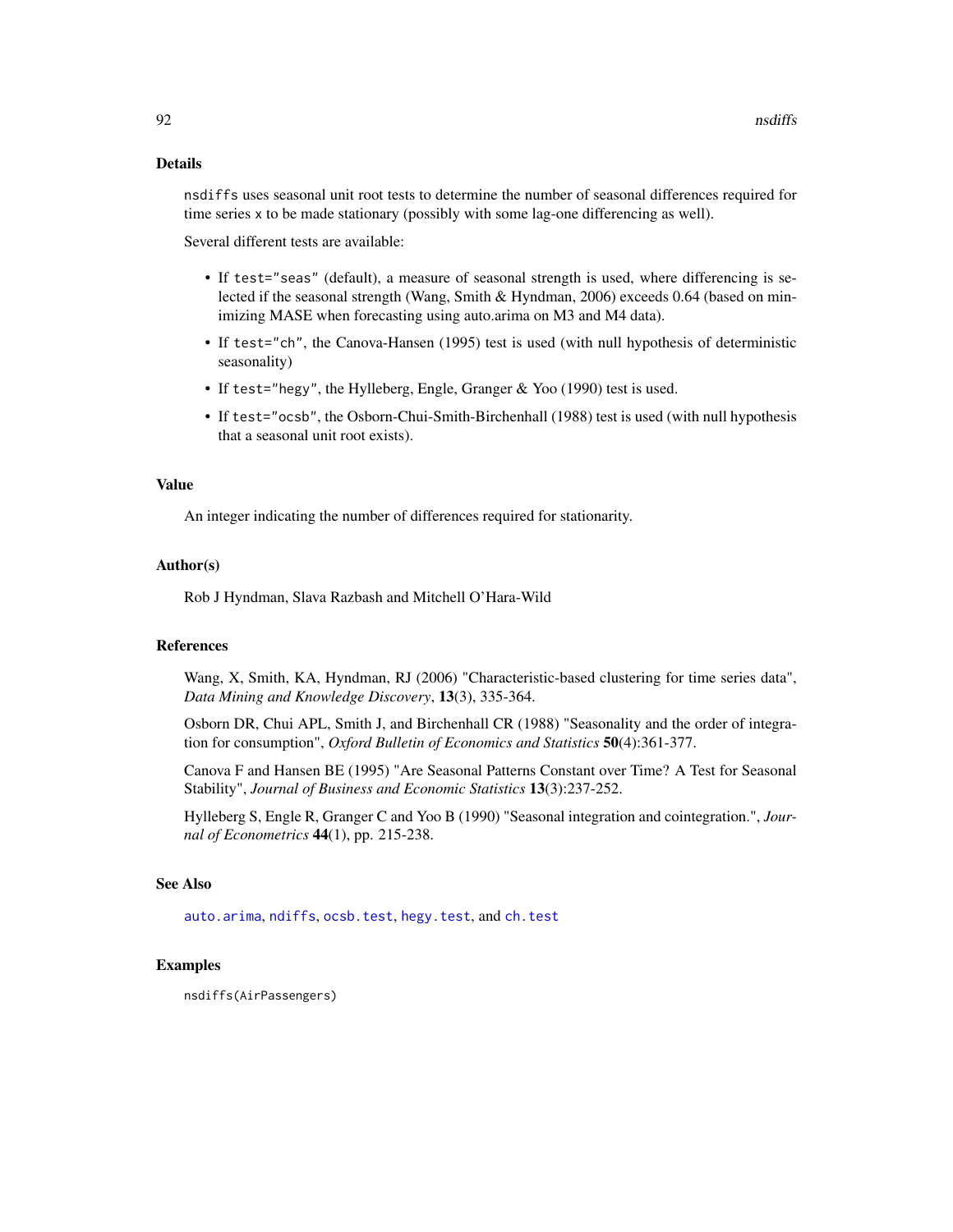<span id="page-92-0"></span>

An implementation of the Osborn, Chui, Smith, and Birchenhall (OCSB) test.

#### Usage

```
ocsb.test(x, lag.method = c("fixed", "AIC", "BIC", "AIC")), maxlag = 0)
```
#### Arguments

| X          | a univariate seasonal time series.                     |
|------------|--------------------------------------------------------|
| lag.method | a character specifying the lag order selection method. |
| maxlag     | the maximum lag order to be considered by lag. method. |

# Details

The regression equation may include lags of the dependent variable. When lag.method = "fixed", the lag order is fixed to maxlag; otherwise, maxlag is the maximum number of lags considered in a lag selection procedure that minimises the lag.method criterion, which can be AIC or BIC or corrected AIC, AICc, obtained as AIC +  $(2k(k+1))/(n-k-1)$ , where k is the number of parameters and n is the number of available observations in the model.

Critical values for the test are based on simulations, which has been smoothed over to produce critical values for all seasonal periods.

#### Value

ocsb.test returns a list of class "OCSBtest" with the following components: \* statistics the value of the test statistics. \* pvalues the p-values for each test statistics. \* method a character string describing the type of test. \* data.name a character string giving the name of the data. \* fitted.model the fitted regression model.

# References

Osborn DR, Chui APL, Smith J, and Birchenhall CR (1988) "Seasonality and the order of integration for consumption", *Oxford Bulletin of Economics and Statistics* 50(4):361-377.

# See Also

[nsdiffs](#page-90-0)

#### Examples

ocsb.test(AirPassengers)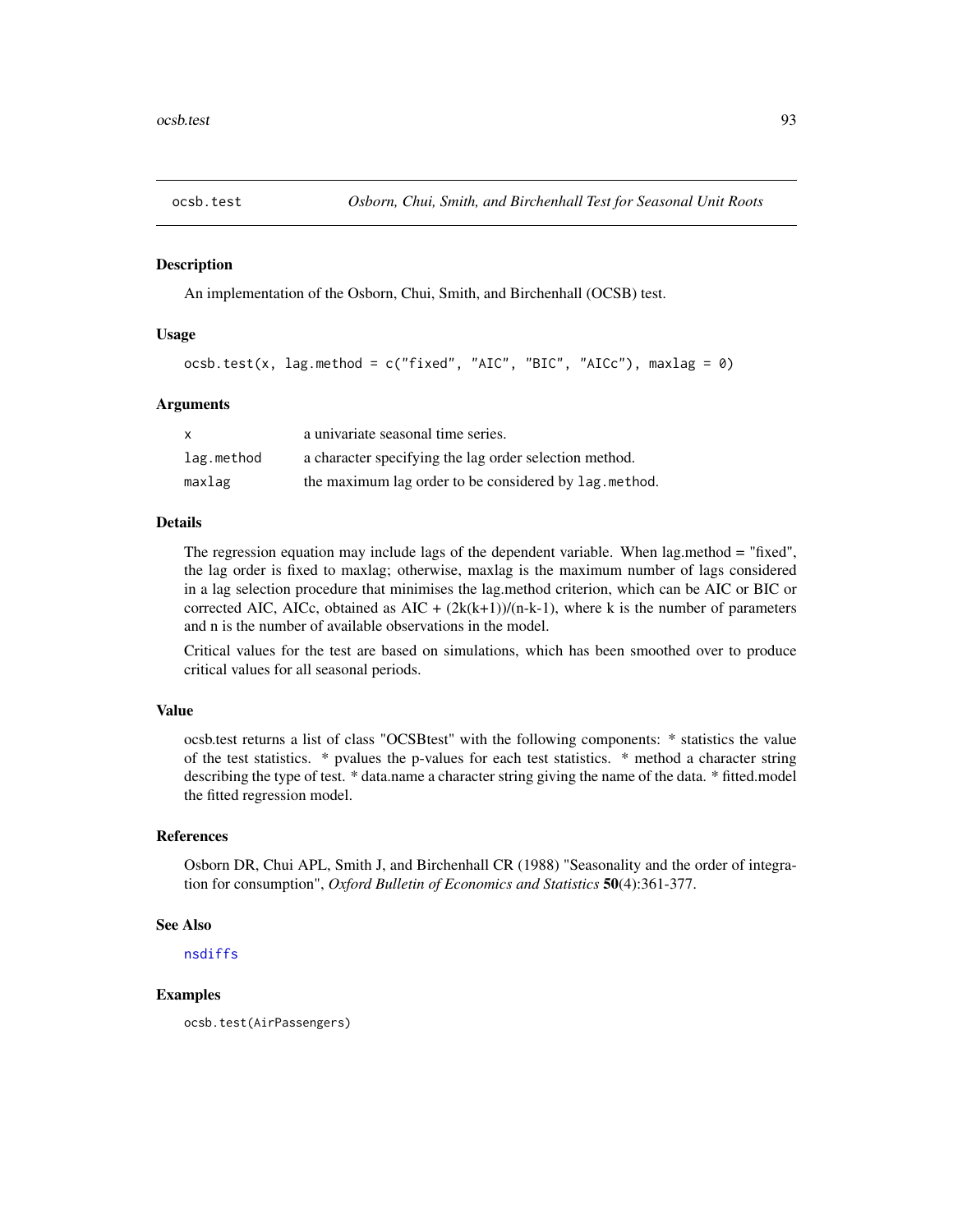Produces a plot of the inverse AR and MA roots of an ARIMA model. Inverse roots outside the unit circle are shown in red.

# Usage

```
## S3 method for class 'Arima'
plot(x, type = c("both", "ar", "ma"), main,xlab = "Real", ylab = "Imaginary", ...)
## S3 method for class 'ar'
plot(x, main, xlab = "Real", ylab = "Imaginary", ...)## S3 method for class 'Arima'
autoplot(object, type = c("both", "ar", "ma"), ...)## S3 method for class 'ar'
autoplot(object, ...)
```
# Arguments

| X.       | Object of class "Arima" or "ar".                                                        |
|----------|-----------------------------------------------------------------------------------------|
| type     | Determines if both AR and MA roots are plotted, of if just one set is plotted.          |
| main     | Main title. Default is "Inverse AR roots" or "Inverse MA roots".                        |
| xlab     | X-axis label.                                                                           |
| vlab     | Y-axis label.                                                                           |
| $\cdots$ | Other plotting parameters passed to par.                                                |
| object   | Object of class "Arima" or "ar". Used for ggplot graphics (S3 method consis-<br>tency). |

# Details

autoplot will produce an equivalent plot as a ggplot object.

# Value

None. Function produces a plot

#### Author(s)

Rob J Hyndman & Mitchell O'Hara-Wild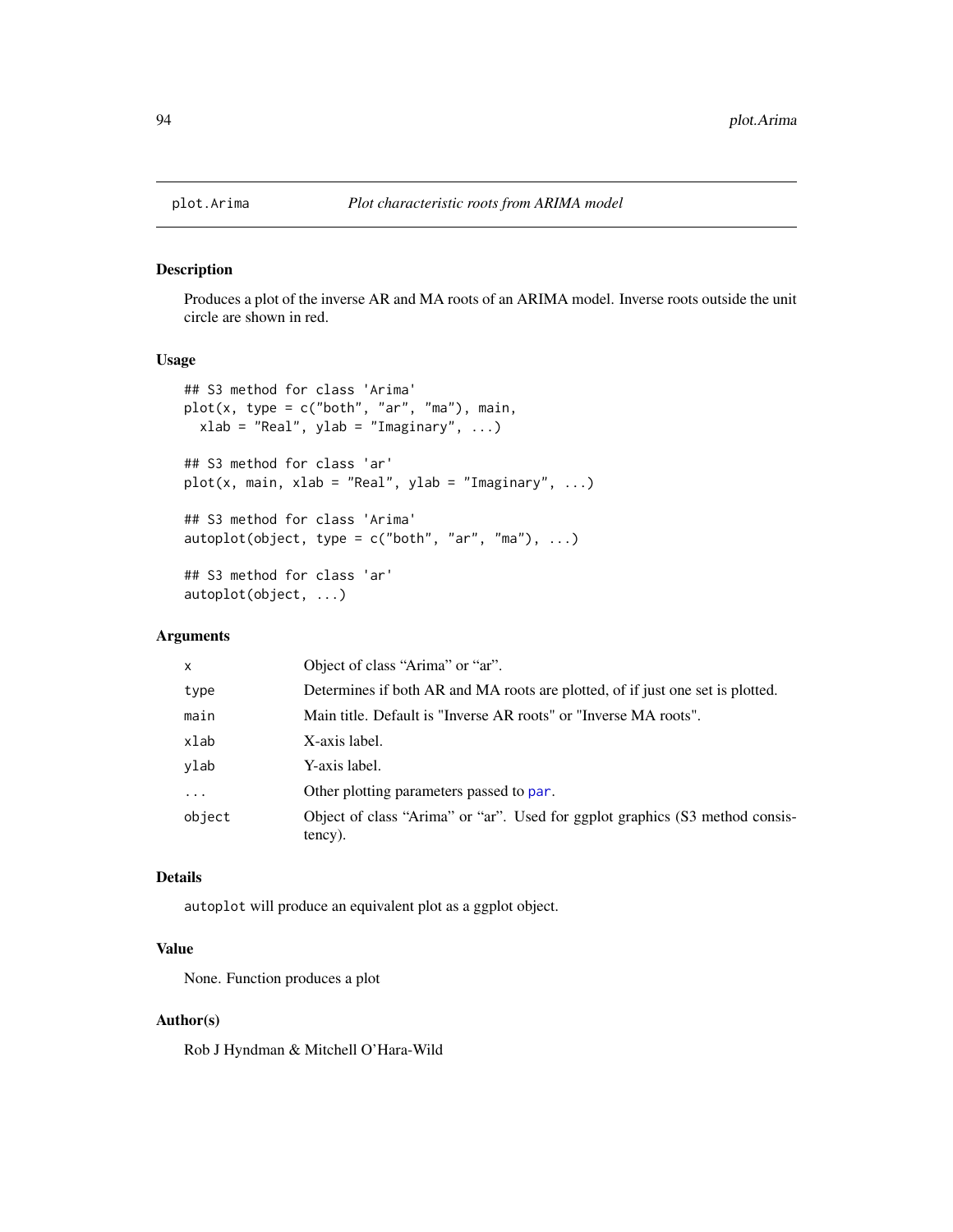plot.bats 95

# See Also

[Arima](#page-9-0), [ar](#page-0-0)

# Examples

```
library(ggplot2)
fit <- Arima(WWWusage, order=c(3,1,0))
plot(fit)
autoplot(fit)
fit <- Arima(woolyrnq,order=c(2,0,0),seasonal=c(2,1,1))
plot(fit)
autoplot(fit)
plot(ar.ols(gold[1:61]))
autoplot(ar.ols(gold[1:61]))
```
plot.bats *Plot components from BATS model*

# Description

Produces a plot of the level, slope and seasonal components from a BATS or TBATS model. The plotted components are Box-Cox transformed using the estimated transformation parameter.

#### Usage

```
## S3 method for class 'bats'
plot(x, main = "Decomposition by BATS model", ...)## S3 method for class 'tbats'
autoplot(object, range.bars = FALSE, ...)
## S3 method for class 'bats'
autoplot(object, range.bars = FALSE, ...)
## S3 method for class 'tbats'
plot(x, main = "Decomposition by TBATS model", ...)
```

| x                       | Object of class "bats/tbats".            |
|-------------------------|------------------------------------------|
| main                    | Main title for plot.                     |
| $\cdot$ $\cdot$ $\cdot$ | Other plotting parameters passed to par. |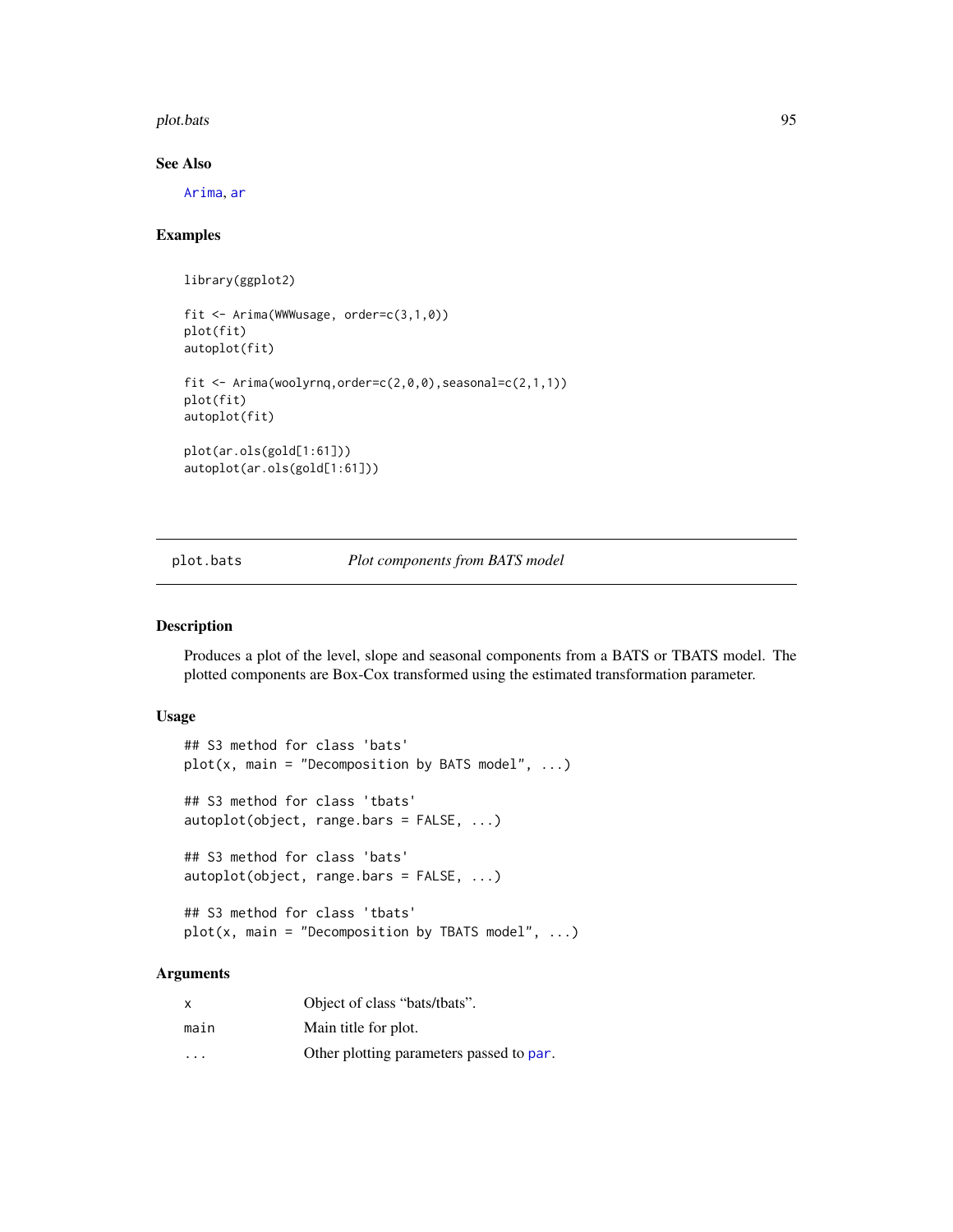| obiect     | Object of class "bats/tbats".                                                                                                                |
|------------|----------------------------------------------------------------------------------------------------------------------------------------------|
| range.bars | Logical indicating if each plot should have a bar at its right side representing<br>relative size. If NULL, automatic selection takes place. |

#### Value

None. Function produces a plot

# Author(s)

Rob J Hyndman

#### See Also

[bats](#page-23-0),[tbats](#page-117-0)

# Examples

```
## Not run:
fit <- tbats(USAccDeaths)
plot(fit)
autoplot(fit, range.bars = TRUE)
## End(Not run)
```
# plot.ets *Plot components from ETS model*

# Description

Produces a plot of the level, slope and seasonal components from an ETS model.

# Usage

```
## S3 method for class 'ets'
plot(x, \ldots)## S3 method for class 'ets'
```

```
autoplot(object, range.bars = NULL, ...)
```

| x          | Object of class "ets".                                                                                                                       |
|------------|----------------------------------------------------------------------------------------------------------------------------------------------|
| $\ddots$   | Other plotting parameters to affect the plot.                                                                                                |
| object     | Object of class "ets". Used for ggplot graphics (S3 method consistency).                                                                     |
| range.bars | Logical indicating if each plot should have a bar at its right side representing<br>relative size. If NULL, automatic selection takes place. |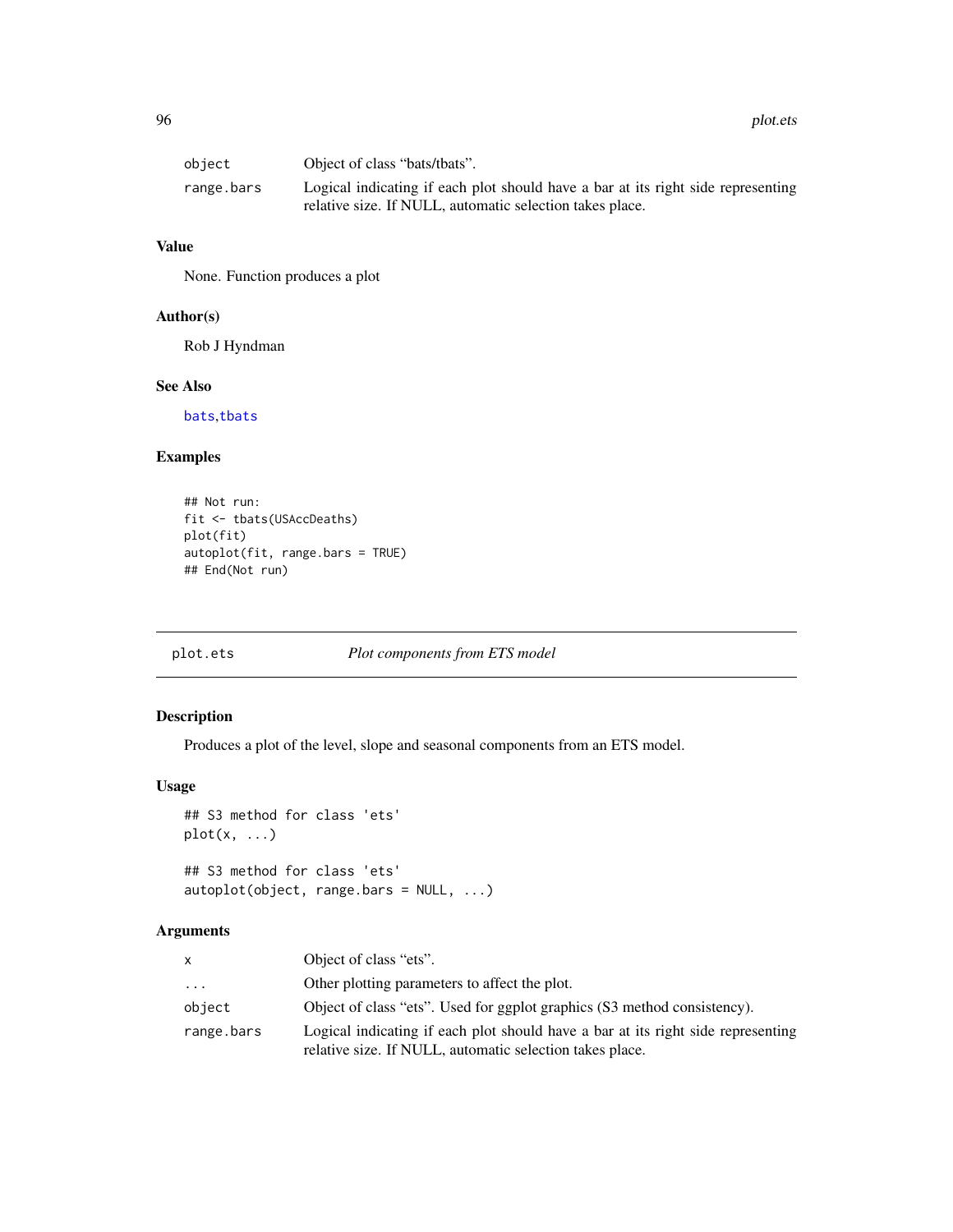# plot.forecast 97

# Details

autoplot will produce an equivalent plot as a ggplot object.

#### Value

None. Function produces a plot

# Author(s)

Rob J Hyndman & Mitchell O'Hara-Wild

# See Also

[ets](#page-38-0)

# Examples

```
fit <- ets(USAccDeaths)
plot(fit)
plot(fit,plot.type="single",ylab="",col=1:3)
library(ggplot2)
autoplot(fit)
```
plot.forecast *Forecast plot*

#### Description

Plots historical data with forecasts and prediction intervals.

#### Usage

```
## S3 method for class 'forecast'
plot(x, include, PI = TRUE, showing a = TRUE,shaded = TRUE, shadebars = (length(x$mean) < 5), shadecols = NULL,
  col = 1, fcol = 4, pi.col = 1, pi.lty = 2, ylim = NULL,
 main = NULL, xlab = "", ylab = "", type = "l", flty = 1,
 flwd = 2, ...)
## S3 method for class 'forecast'
autoplot(object, include, PI = TRUE,
  shadecols = c("#596DD5", "#D5DBFF"), fcol = "#0000AA", flwd = 0.5,...)
## S3 method for class 'splineforecast'
```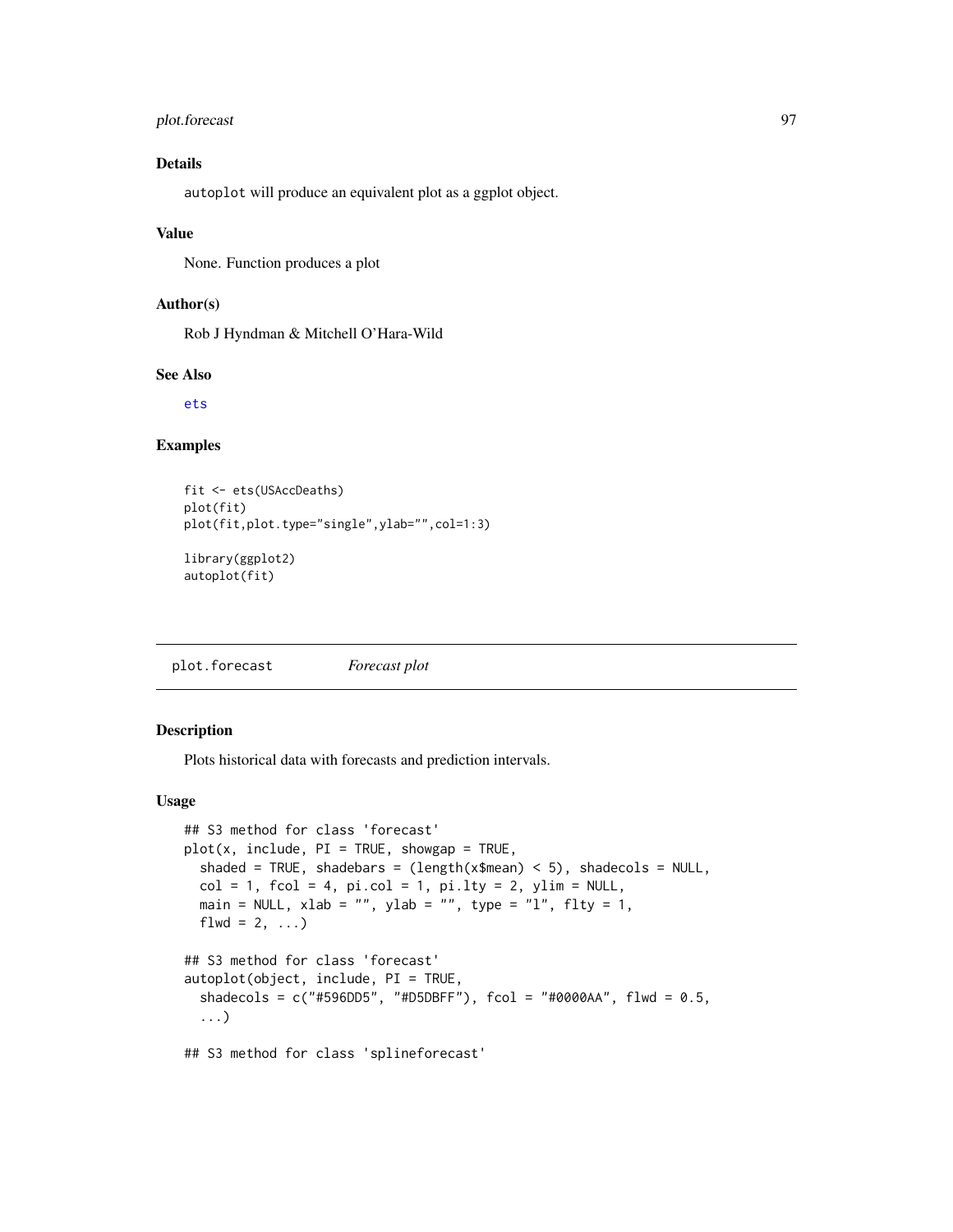```
autoplot(object, PI = TRUE, ...)
## S3 method for class 'forecast'
autolayer(object, series = NULL, PI = TRUE,
  showgap = TRUE, \ldots)## S3 method for class 'splineforecast'
plot(x, fitted = 2, type = "o", pch = 19,...)
```

| X         | Forecast object produced by forecast.                                                                                                                                                                                                 |
|-----------|---------------------------------------------------------------------------------------------------------------------------------------------------------------------------------------------------------------------------------------|
| include   | number of values from time series to include in plot. Default is all values.                                                                                                                                                          |
| PI        | Logical flag indicating whether to plot prediction intervals.                                                                                                                                                                         |
| showgap   | If showgap=FALSE, the gap between the historical observations and the forecasts<br>is removed.                                                                                                                                        |
| shaded    | Logical flag indicating whether prediction intervals should be shaded (TRUE) or<br>lines (FALSE)                                                                                                                                      |
| shadebars | Logical flag indicating if prediction intervals should be plotted as shaded bars<br>(if TRUE) or a shaded polygon (if FALSE). Ignored if shaded=FALSE. Bars are<br>plotted by default if there are fewer than five forecast horizons. |
| shadecols | Colors for shaded prediction intervals. To get default colors used prior to v3.26,<br>set shadecols="oldstyle".                                                                                                                       |
| col       | Colour for the data line.                                                                                                                                                                                                             |
| fcol      | Colour for the forecast line.                                                                                                                                                                                                         |
| pi.col    | If shaded=FALSE and PI=TRUE, the prediction intervals are plotted in this colour.                                                                                                                                                     |
| pi.lty    | If shaded=FALSE and PI=TRUE, the prediction intervals are plotted using this<br>line type.                                                                                                                                            |
| ylim      | Limits on y-axis.                                                                                                                                                                                                                     |
| main      | Main title.                                                                                                                                                                                                                           |
| xlab      | X-axis label.                                                                                                                                                                                                                         |
| ylab      | Y-axis label.                                                                                                                                                                                                                         |
| type      | 1-character string giving the type of plot desired. As for plot. default.                                                                                                                                                             |
| flty      | Line type for the forecast line.                                                                                                                                                                                                      |
| flwd      | Line width for the forecast line.                                                                                                                                                                                                     |
| .         | Other plotting parameters to affect the plot.                                                                                                                                                                                         |
| object    | Forecast object produced by forecast. Used for ggplot graphics (S3 method<br>consistency).                                                                                                                                            |
| series    | Matches an unidentified forecast layer with a coloured object on the plot.                                                                                                                                                            |
| fitcol    | Line colour for fitted values.                                                                                                                                                                                                        |
| pch       | Plotting character (if type=="p" or type=="o").                                                                                                                                                                                       |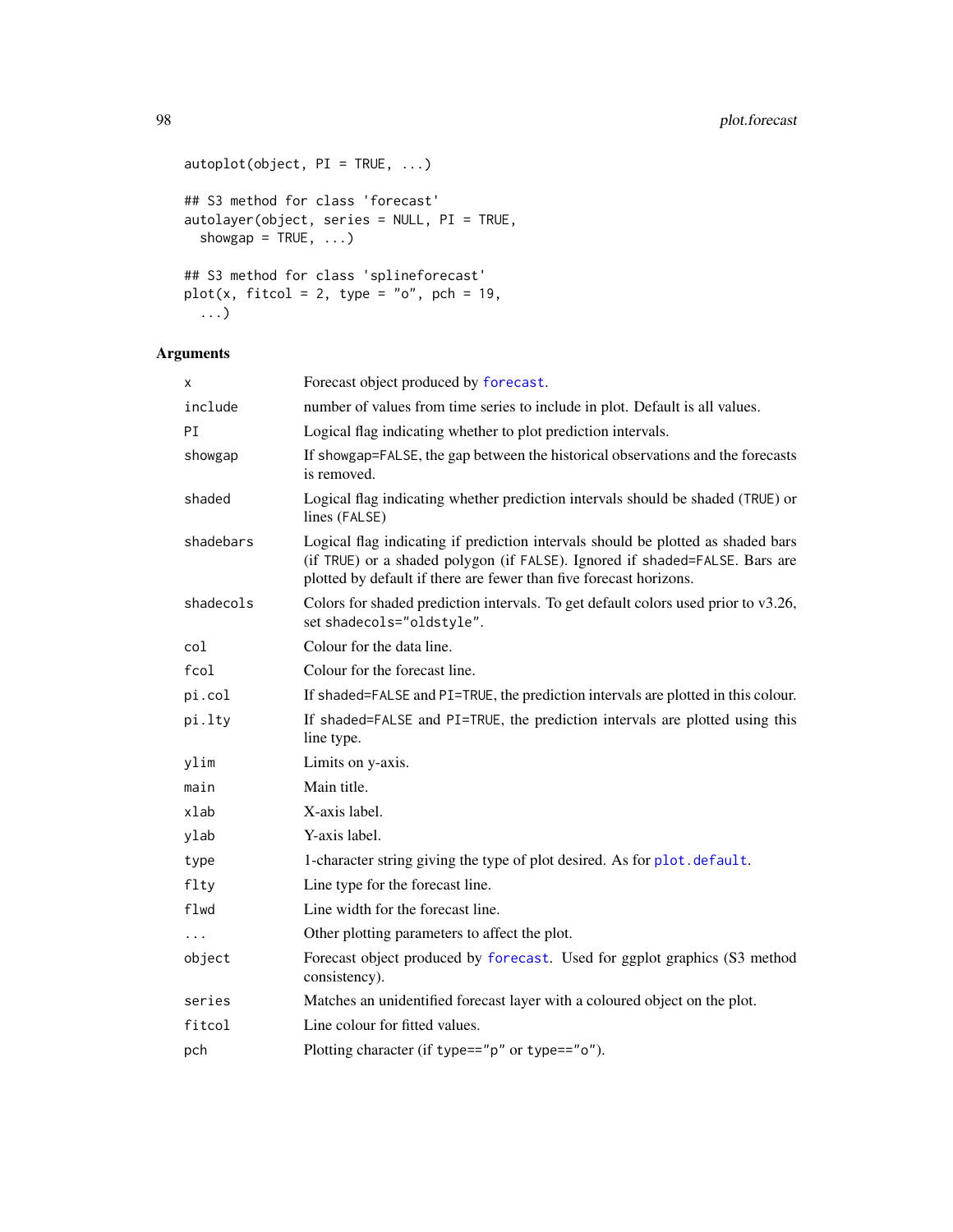# residuals.forecast 99

# Details

autoplot will produce a ggplot object. plot.splineforecast autoplot.splineforecast

# Value

None.

# Author(s)

Rob J Hyndman & Mitchell O'Hara-Wild

# References

Hyndman and Athanasopoulos (2018) *Forecasting: principles and practice*, 2nd edition, OTexts: Melbourne, Australia. <https://OTexts.org/fpp2/>

### See Also

[plot.ts](#page-0-0)

#### Examples

```
library(ggplot2)
```

```
wine.fit <- hw(wineind,h=48)
plot(wine.fit)
autoplot(wine.fit)
fit <- tslm(wineind ~ fourier(wineind,4))
fcast <- forecast(fit, newdata=data.frame(fourier(wineind,4,20)))
autoplot(fcast)
fcast <- splinef(airmiles,h=5)
plot(fcast)
```
autoplot(fcast)

residuals.forecast *Residuals for various time series models*

#### Description

Returns time series of residuals from a fitted model.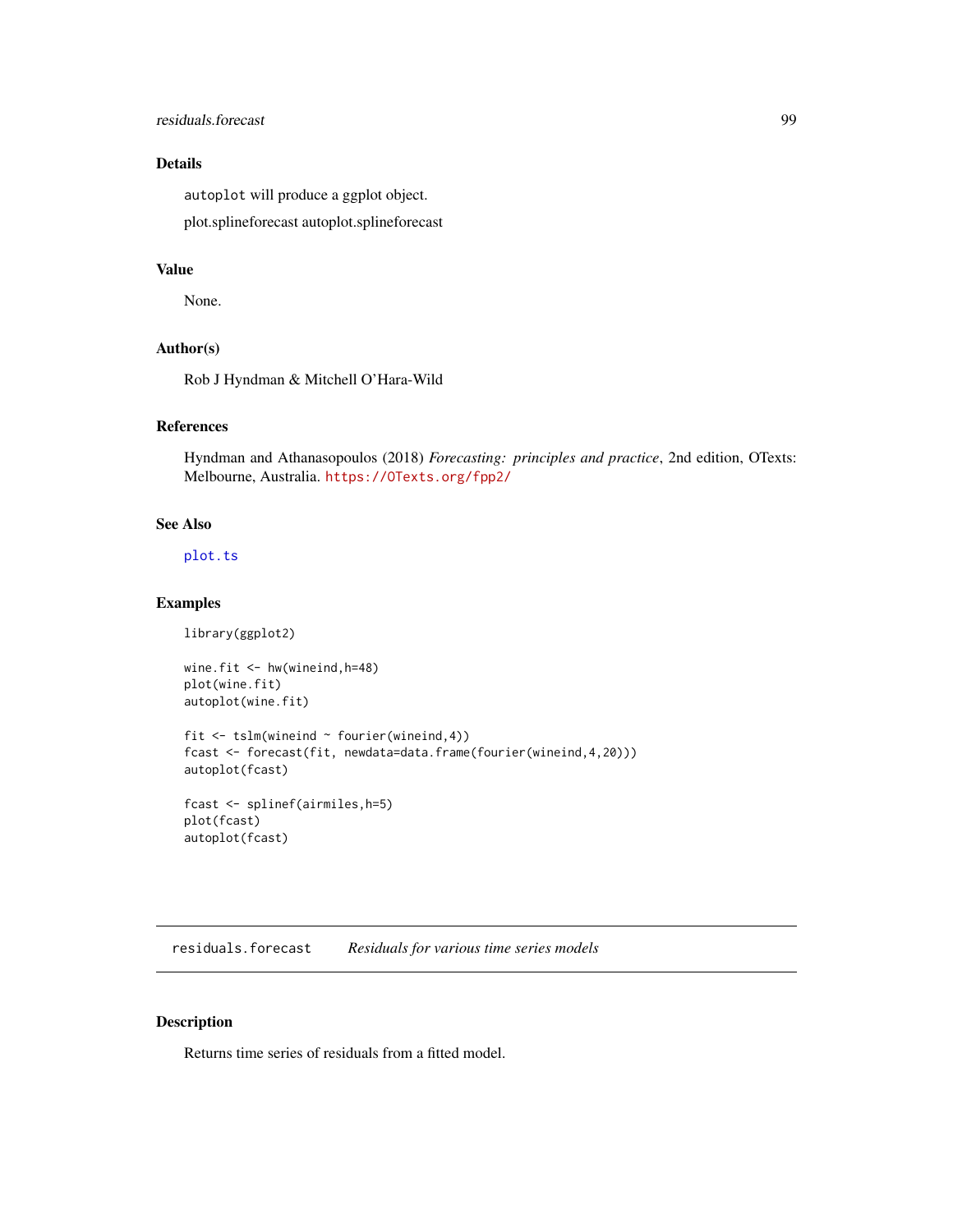#### Usage

```
## S3 method for class 'forecast'
residuals(object, type = c("innovation", "response"),
 ...)
## S3 method for class 'ar'
residuals(object, type = c("innovation", "response"), ...)
## S3 method for class 'Arima'
residuals(object, type = c("innovation", "response",
  "regression"), h = 1, ...## S3 method for class 'bats'
residuals(object, type = c("innovation", "response"),
 h = 1, ...## S3 method for class 'tbats'
residuals(object, type = c("innovation", "response"),
 h = 1, ...## S3 method for class 'ets'
residuals(object, type = c("innovation", "response"),
 h = 1, ...## S3 method for class 'fracdiff'
residuals(object, type = c("innovation", "response"),
 ...)
## S3 method for class 'nnetar'
residuals(object, type = c("innovation", "response"),
 h = 1, ...## S3 method for class 'stlm'
residuals(object, type = c("innovation", "response"), ...)
## S3 method for class 'tslm'
residuals(object, type = c("innovation", "response",
  "deviance"), ...)
```

| object | An object containing a time series model of class ar, Arima, bats, ets, fracdiff,<br>nnetar or stlm. If object is of class forecast, then the function will return<br>object \$ residuals if it exists, otherwise it returns the differences between the<br>observations and their fitted values. |
|--------|---------------------------------------------------------------------------------------------------------------------------------------------------------------------------------------------------------------------------------------------------------------------------------------------------|
| type   | Type of residual.                                                                                                                                                                                                                                                                                 |
| .      | Other arguments not used.                                                                                                                                                                                                                                                                         |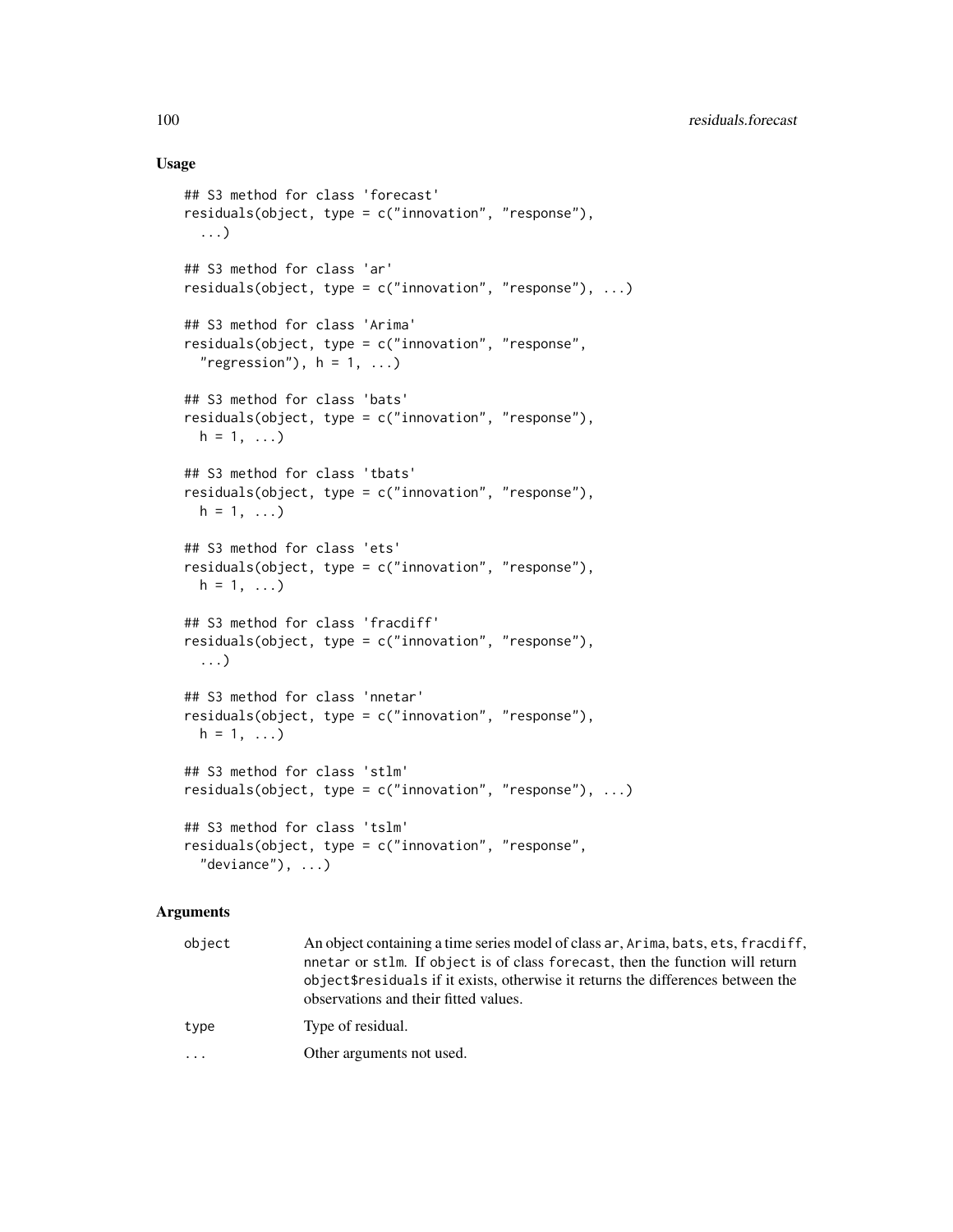$rwf$  101

# Details

Innovation residuals correspond to the white noise process that drives the evolution of the time series model. Response residuals are the difference between the observations and the fitted values (equivalent to h-step forecasts). For functions with no h argument, h=1. For homoscedastic models, the innovation residuals and the response residuals for h=1 are identical. Regression residuals are available for regression models with ARIMA errors, and are equal to the original data minus the effect of the regression variables. If there are no regression variables, the errors will be identical to the original series (possibly adjusted to have zero mean). arima.errors is a deprecated function which is identical to residuals.Arima(object, type="regression"). For nnetar objects, when type="innovations" and lambda is used, a matrix of time-series consisting of the residuals from each of the fitted neural networks is returned.

# Value

A ts object.

#### Author(s)

Rob J Hyndman

# See Also

[fitted.Arima](#page-42-0), [checkresiduals](#page-29-0).

#### Examples

fit  $\le$  Arima(lynx, order=c(4,0,0), lambda=0.5)

```
plot(residuals(fit))
plot(residuals(fit, type='response'))
```
<span id="page-100-0"></span>rwf *Naive and Random Walk Forecasts*

# **Description**

rwf() returns forecasts and prediction intervals for a random walk with drift model applied to y. This is equivalent to an  $ARIMA(0,1,0)$  model with an optional drift coefficient. naive() is simply a wrapper to rwf() for simplicity. snaive() returns forecasts and prediction intervals from an  $ARIMA(0,0,0)(0,1,0)$ m model where m is the seasonal period.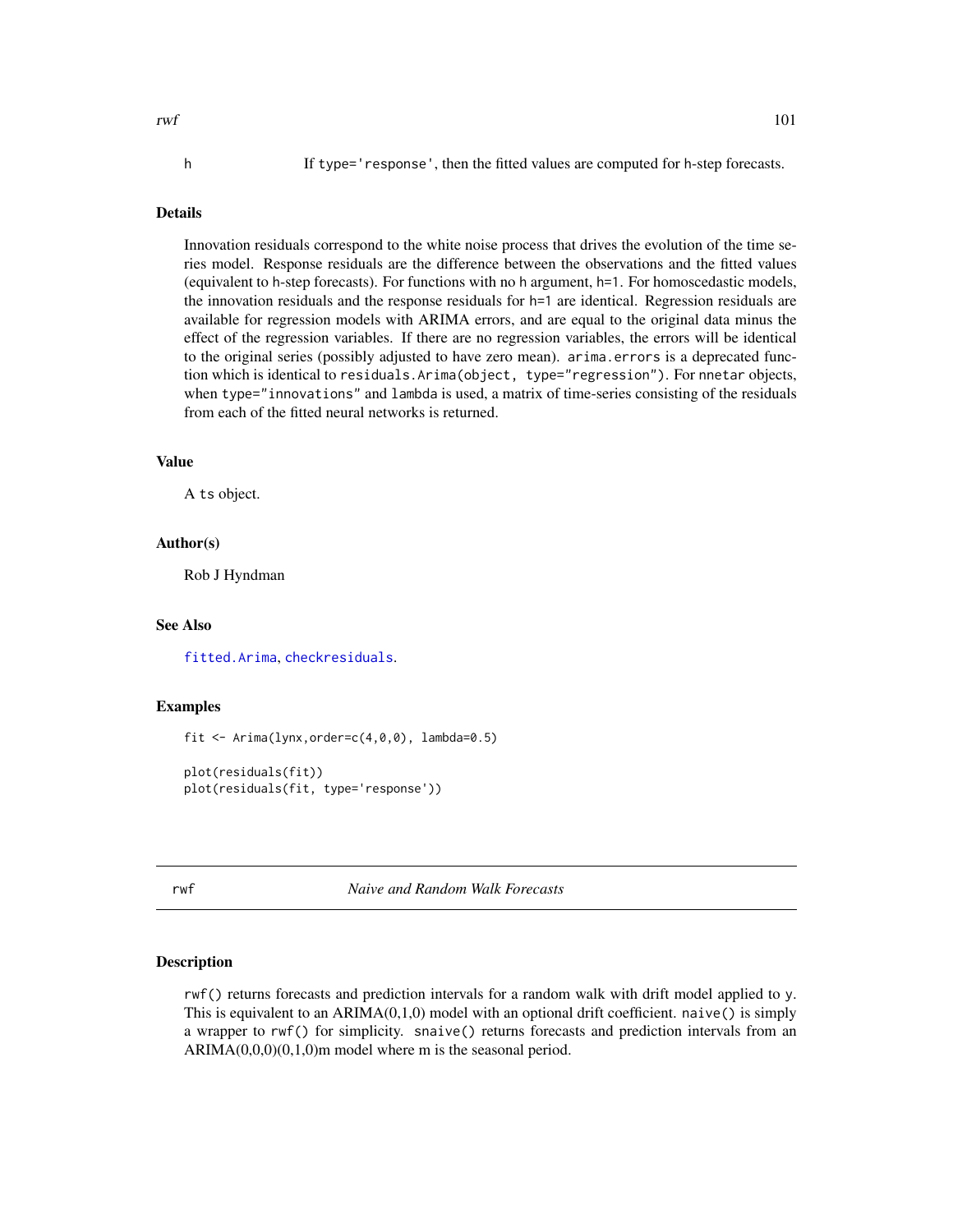#### Usage

```
rwf(y, h = 10, drift = FALSE, level = c(80, 95), fan = FALSE,lambda = NULL, biasadj = FALSE, ..., x = y)
```

```
naive(y, h = 10, level = c(80, 95), fan = FALSE, lambda = NULL,biasadj = FALSE, ..., x = y)
```

```
snaive(y, h = 2 * frequency(x), level = c(80, 95), fan = FALSE,
  lambda = NULL, biasadj = FALSE, ..., x = y)
```
#### Arguments

| У       | a numeric vector or time series of class ts                                                                                                                                                                                                                                                                 |
|---------|-------------------------------------------------------------------------------------------------------------------------------------------------------------------------------------------------------------------------------------------------------------------------------------------------------------|
| h       | Number of periods for forecasting                                                                                                                                                                                                                                                                           |
| drift   | Logical flag. If TRUE, fits a random walk with drift model.                                                                                                                                                                                                                                                 |
| level   | Confidence levels for prediction intervals.                                                                                                                                                                                                                                                                 |
| fan     | If TRUE, level is set to $seq(51, 99, by=3)$ . This is suitable for fan plots.                                                                                                                                                                                                                              |
| lambda  | Box-Cox transformation parameter. If lambda="auto", then a transformation is<br>automatically selected using BoxCox. Lambda. The transformation is ignored if<br>NULL. Otherwise, data transformed before model is estimated.                                                                               |
| biasadi | Use adjusted back-transformed mean for Box-Cox transformations. If trans-<br>formed data is used to produce forecasts and fitted values, a regular back trans-<br>formation will result in median forecasts. If biasadj is TRUE, an adjustment will<br>be made to produce mean forecasts and fitted values. |
|         | Additional arguments affecting the forecasts produced. If model=NULL, forecast.ts<br>passes these to ets or stlf depending on the frequency of the time series. If<br>model is not NULL, the arguments are passed to the relevant modelling function.                                                       |
| X       | Deprecated. Included for backwards compatibility.                                                                                                                                                                                                                                                           |

#### Details

The random walk with drift model is

 $Y_t = c + Y_{t-1} + Z_t$ 

where  $Z_t$  is a normal iid error. Forecasts are given by

$$
Y_n(h) = ch + Y_n
$$

. If there is no drift (as in naive), the drift parameter  $c=0$ . Forecast standard errors allow for uncertainty in estimating the drift parameter (unlike the corresponding forecasts obtained by fitting an ARIMA model directly).

The seasonal naive model is

$$
Y_t = Y_{t-m} + Z_t
$$

where  $Z_t$  is a normal iid error.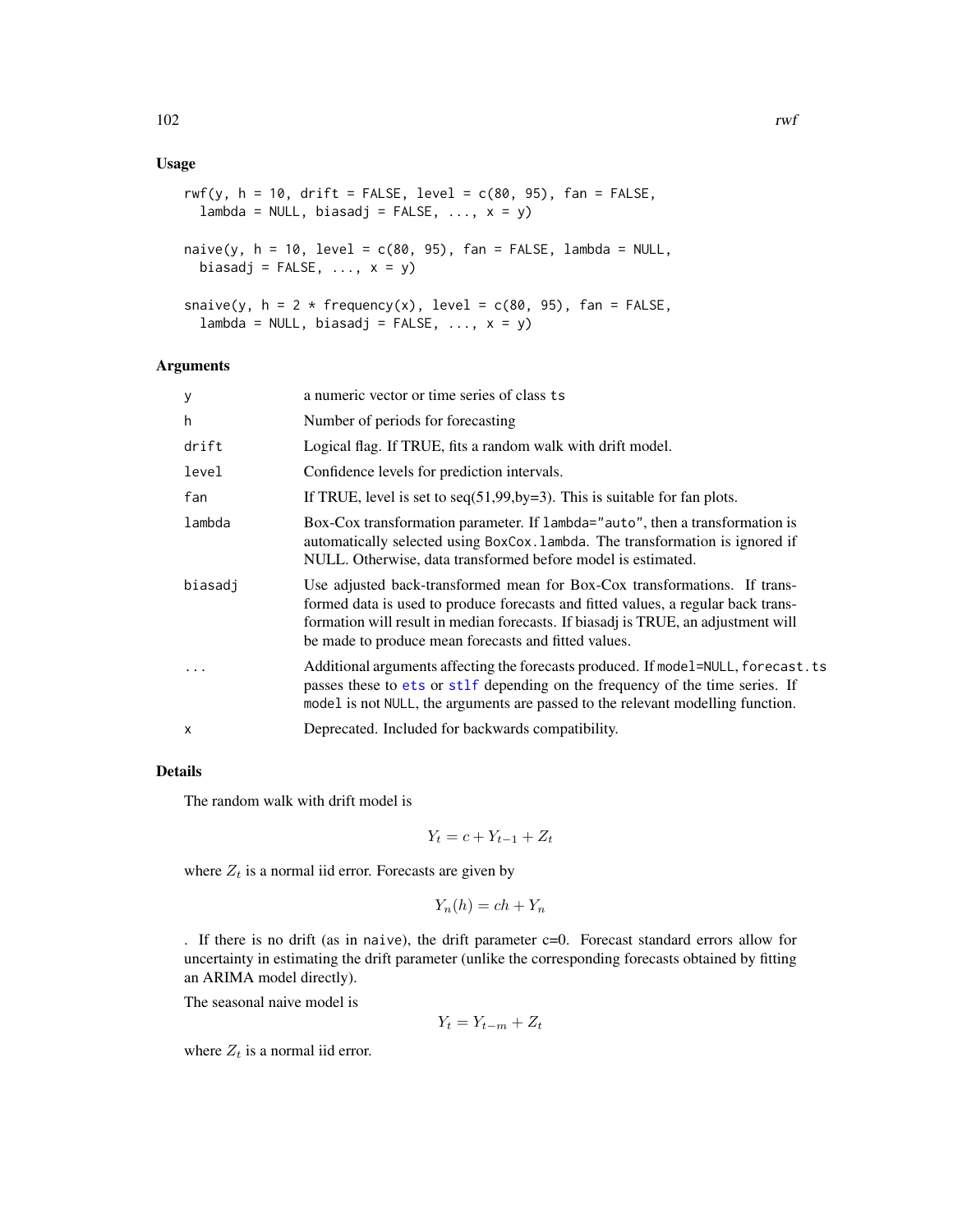# Value

An object of class "forecast".

The function summary is used to obtain and print a summary of the results, while the function plot produces a plot of the forecasts and prediction intervals.

The generic accessor functions fitted.values and residuals extract useful features of the value returned by naive or snaive.

An object of class "forecast" is a list containing at least the following elements:

| model     | A list containing information about the fitted model                                                             |
|-----------|------------------------------------------------------------------------------------------------------------------|
| method    | The name of the forecasting method as a character string                                                         |
| mean      | Point forecasts as a time series                                                                                 |
| lower     | Lower limits for prediction intervals                                                                            |
| upper     | Upper limits for prediction intervals                                                                            |
| level     | The confidence values associated with the prediction intervals                                                   |
| x         | The original time series (either object itself or the time series used to create the<br>model stored as object). |
| residuals | Residuals from the fitted model. That is x minus fitted values.                                                  |
| fitted    | Fitted values (one-step forecasts)                                                                               |

# Author(s)

Rob J Hyndman

# See Also

[Arima](#page-9-0)

# Examples

gold.fcast <- rwf(gold[1:60], h=50) plot(gold.fcast)

plot(naive(gold,h=50),include=200)

plot(snaive(wineind))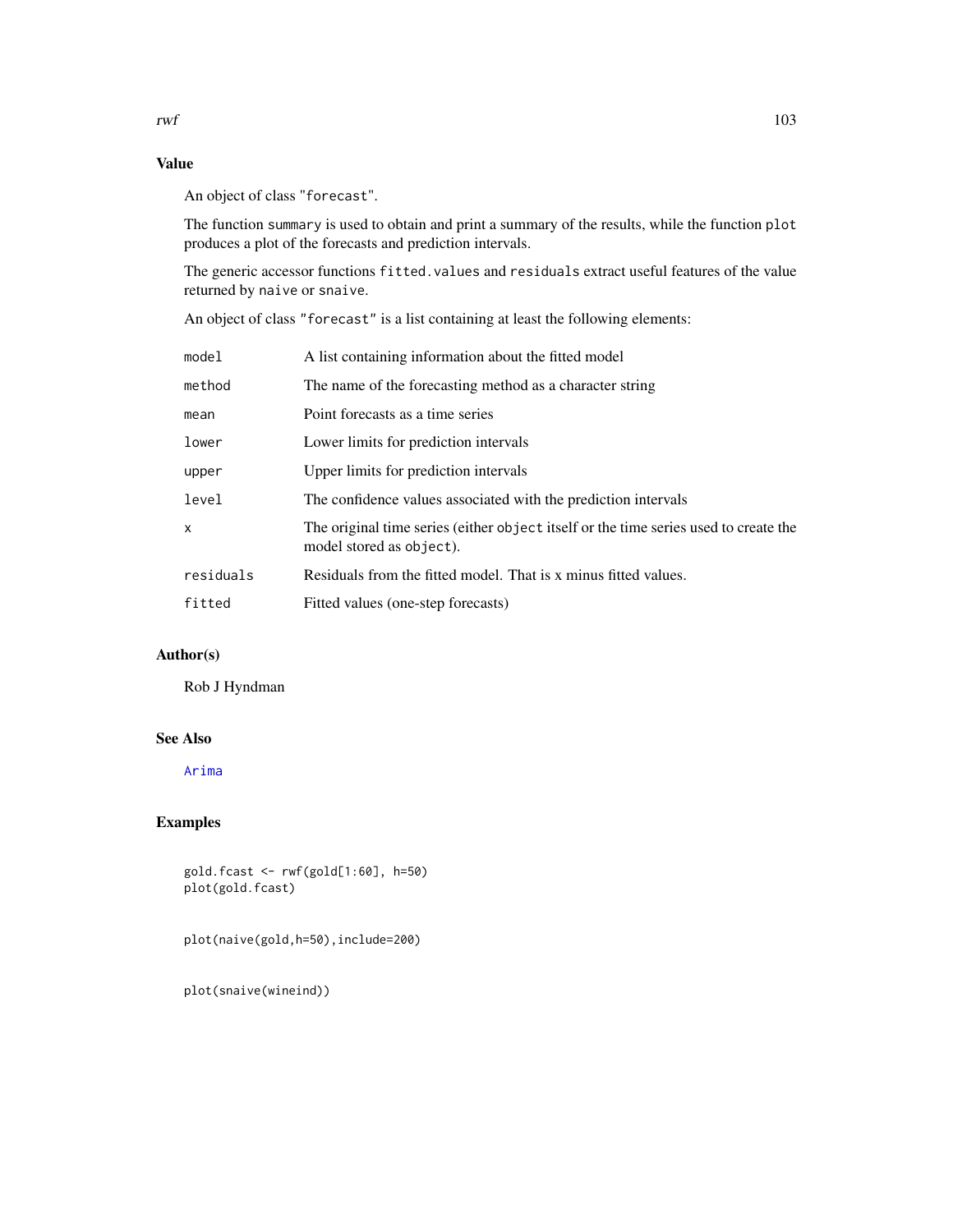<span id="page-103-0"></span>

Returns seasonally adjusted data constructed by removing the seasonal component.

#### Usage

```
seasadj(object, ...)
## S3 method for class 'stl'
seasadj(object, ...)
## S3 method for class 'mstl'
seasadj(object, ...)
## S3 method for class 'decomposed.ts'
seasadj(object, ...)
## S3 method for class 'tbats'
seasadj(object, ...)
## S3 method for class 'seas'
seasadj(object, ...)
```
# Arguments

| object   | Object created by decompose, stl or thats. |
|----------|--------------------------------------------|
| $\cdots$ | Other arguments not currently used.        |

# Value

Univariate time series.

#### Author(s)

Rob J Hyndman

# See Also

[stl](#page-0-0), [decompose](#page-0-0), [tbats](#page-117-0).

# Examples

```
plot(AirPassengers)
lines(seasadj(decompose(AirPassengers,"multiplicative")),col=4)
```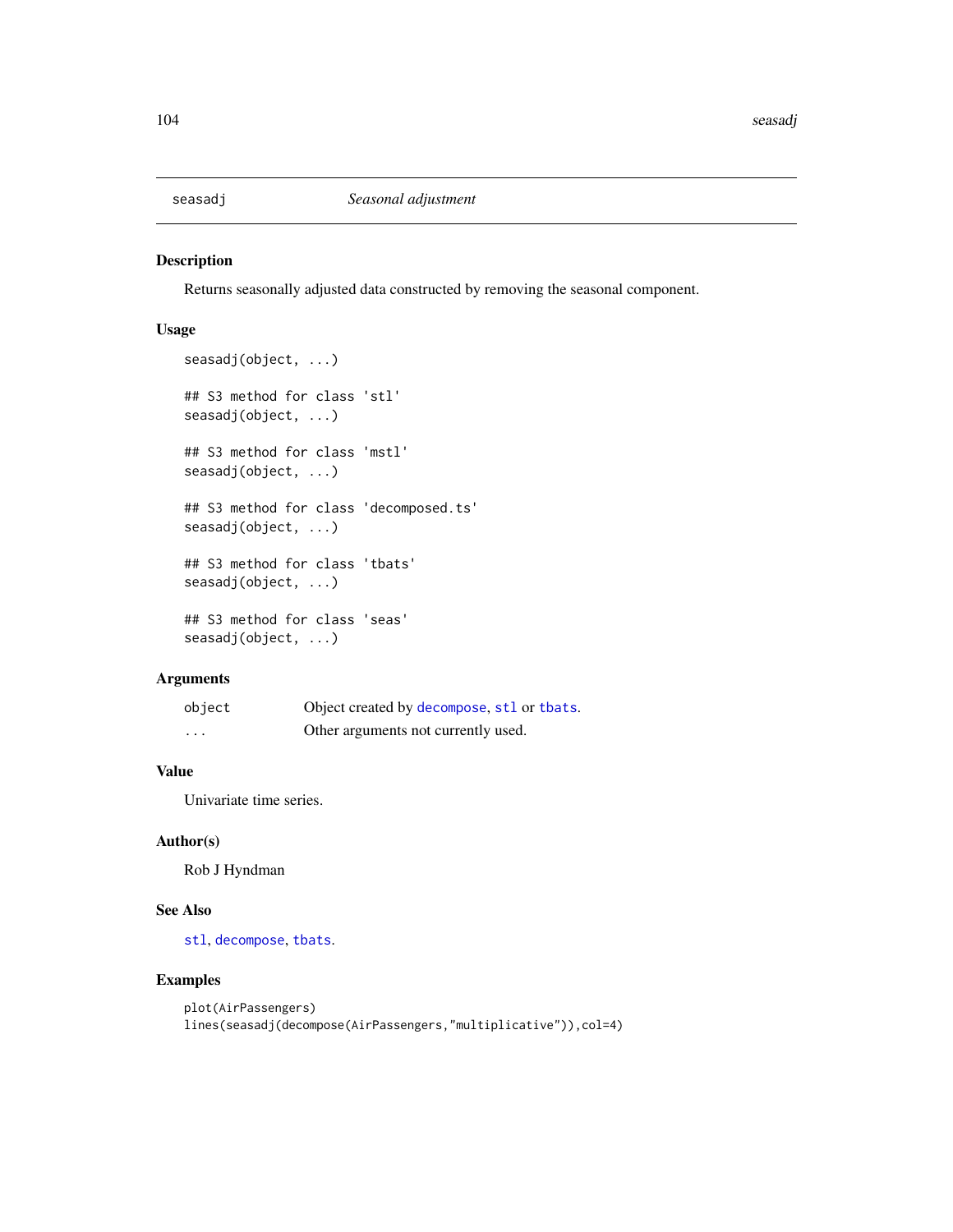Returns a univariate time series equal to either a seasonal component, trend-cycle component or remainder component from a time series decomposition.

#### Usage

```
seasonal(object)
```
trendcycle(object)

remainder(object)

# Arguments

object Object created by [decompose](#page-0-0), [stl](#page-0-0) or [tbats](#page-117-0).

#### Value

Univariate time series.

# Author(s)

Rob J Hyndman

#### See Also

[stl](#page-0-0), [decompose](#page-0-0), [tbats](#page-117-0), [seasadj](#page-103-0).

# Examples

```
plot(USAccDeaths)
fit <- stl(USAccDeaths, s.window="periodic")
lines(trendcycle(fit),col="red")
```

```
library(ggplot2)
autoplot(cbind(
   Data=USAccDeaths,
   Seasonal=seasonal(fit),
    Trend=trendcycle(fit),
   Remainder=remainder(fit)),
    facets=TRUE) +
 ylab("") + xlab("Year")
```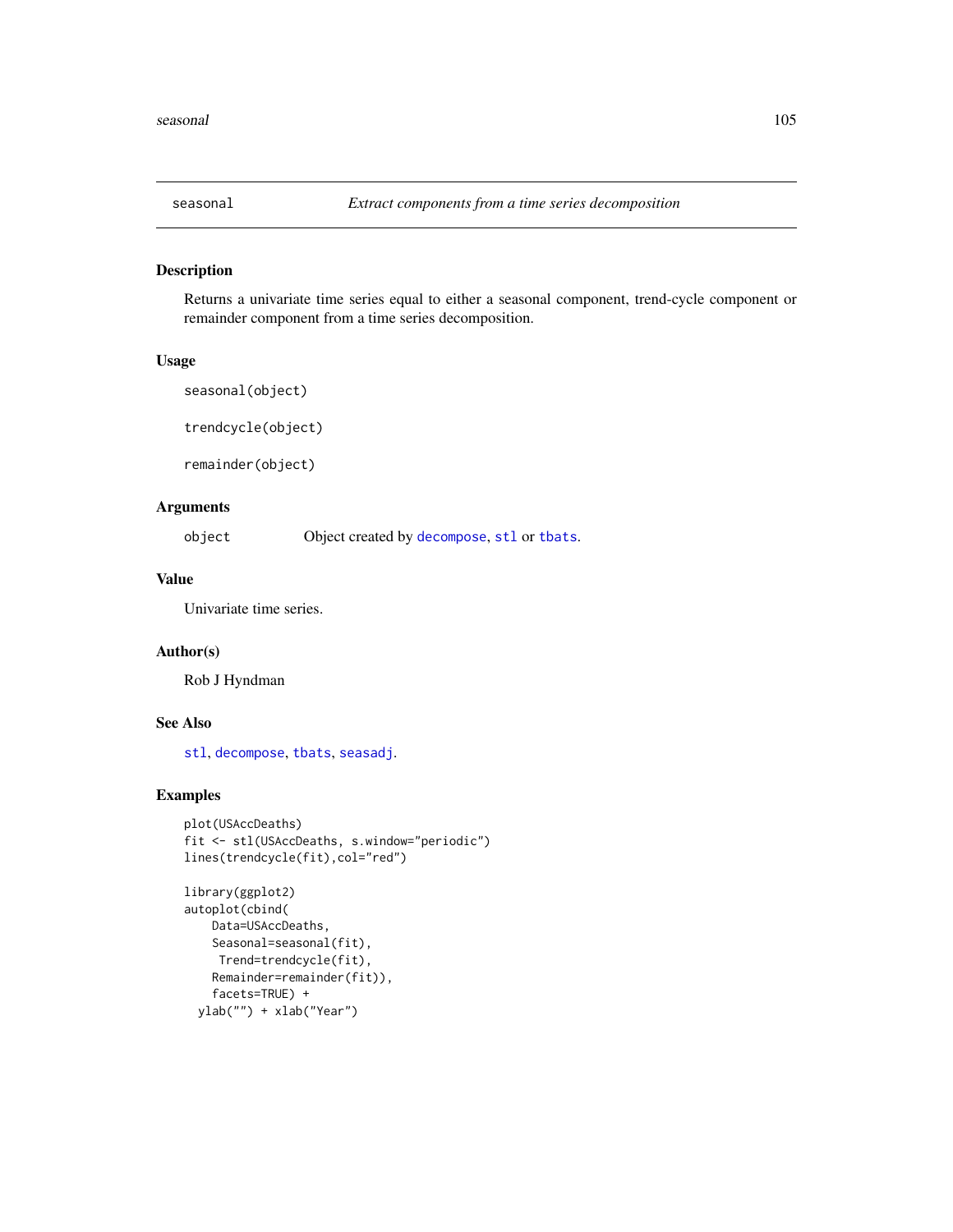seasonaldummy returns a matrix of dummy variables suitable for use in [Arima](#page-9-0), [auto.arima](#page-12-0) or [tslm](#page-123-0). The last season is omitted and used as the control.

#### Usage

```
seasonaldummy(x, h = NULL)
```
seasonaldummyf(x, h)

#### Arguments

|   | Seasonal time series: a ts or a msts object    |
|---|------------------------------------------------|
| h | Number of periods ahead to forecast (optional) |

#### Details

seasonaldummyf is deprecated, instead use the h argument in seasonaldummy.

The number of dummy variables is determined from the time series characteristics of x. When h is missing, the length of x also determines the number of rows for the matrix returned by seasonaldummy. the value of h determines the number of rows for the matrix returned by seasonaldummy, typically used for forecasting. The values within x are not used.

#### Value

Numerical matrix.

#### Author(s)

Rob J Hyndman

# See Also

[fourier](#page-67-0)

# Examples

plot(ldeaths)

```
# Using seasonal dummy variables
month <- seasonaldummy(ldeaths)
deaths.lm \leq tslm(ldeaths \sim month)
tsdisplay(residuals(deaths.lm))
```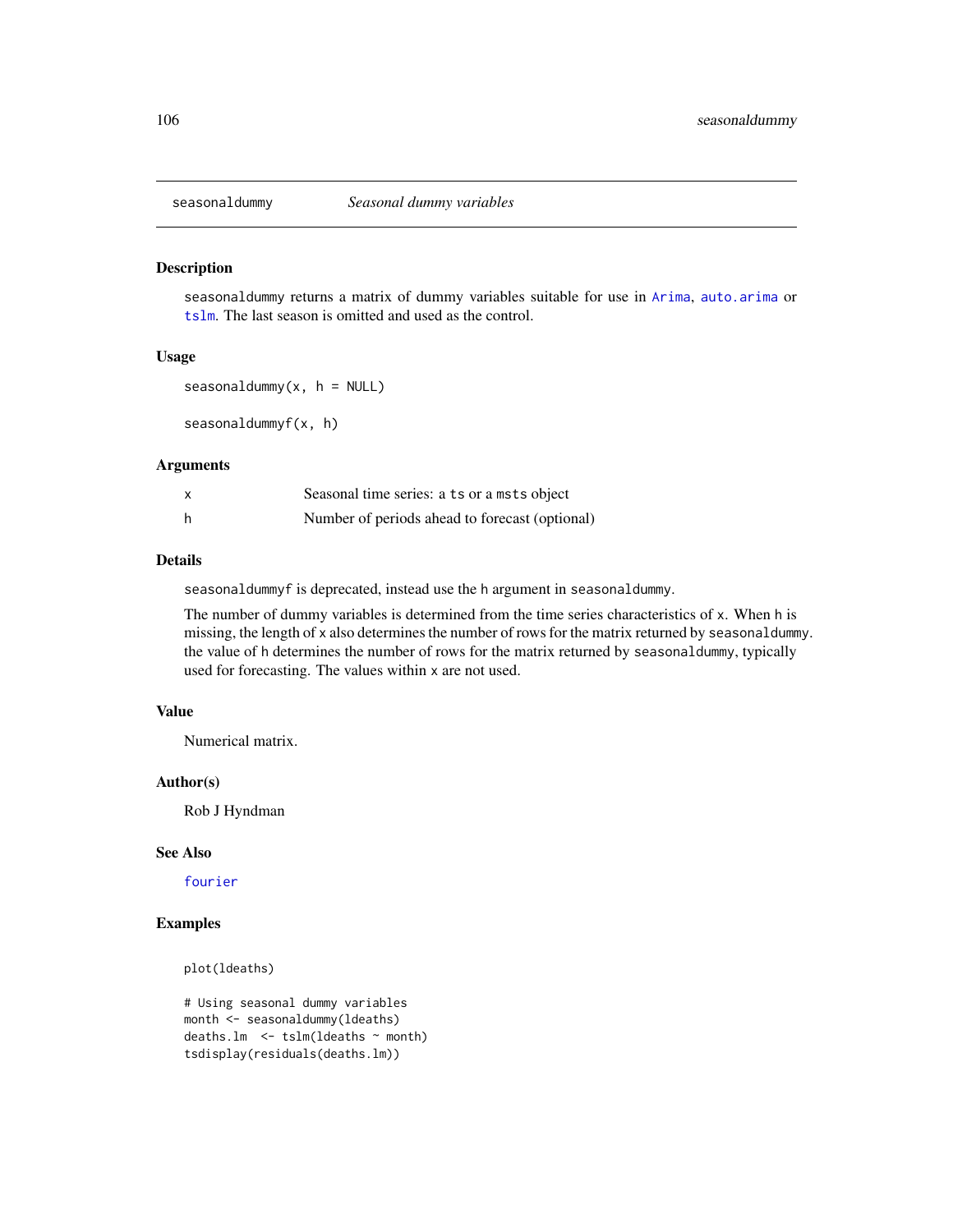```
ldeaths.fcast <- forecast(deaths.lm,
    data.frame(month=I(seasonaldummy(ldeaths,36))))
plot(ldeaths.fcast)
# A simpler approach to seasonal dummy variables
deaths.lm <- tslm(ldeaths ~ season)
ldeaths.fcast <- forecast(deaths.lm, h=36)
plot(ldeaths.fcast)
```
#### ses *Exponential smoothing forecasts*

#### Description

Returns forecasts and other information for exponential smoothing forecasts applied to y.

#### Usage

```
ses(y, h = 10, level = c(80, 95), fan = FALSE,initial = c("optimal", "simple"), alpha = NULL, lambda = NULL,
 biasadj = FALSE, x = y, ...)holt(y, h = 10, damped = FALSE, level = c(80, 95), fan = FALSE,
  initial = c("optimal", "simple"), exponential = FALSE,alpha = NULL, beta = NULL, phi = NULL, lambda = NULL,
 biasadj = FALSE, x = y, ...hw(y, h = 2 * frequency(x), seasonal = c("additive", "multiplicative"),
  damped = FALSE, level = c(80, 95), fan = FALSE,
  initial = c("optimal", "simple"), exponential = FALSE,
  alpha = NULL, beta = NULL, gamma = NULL, phi = NULL,
  lambda = NULL, biasadj = FALSE, x = y, ...
```

| y       | a numeric vector or time series of class ts                                                                                                                                                                                                                                                                             |
|---------|-------------------------------------------------------------------------------------------------------------------------------------------------------------------------------------------------------------------------------------------------------------------------------------------------------------------------|
| h       | Number of periods for forecasting.                                                                                                                                                                                                                                                                                      |
| level   | Confidence level for prediction intervals.                                                                                                                                                                                                                                                                              |
| fan     | If TRUE, level is set to $seq(51, 99, by=3)$ . This is suitable for fan plots.                                                                                                                                                                                                                                          |
| initial | Method used for selecting initial state values. If optimal, the initial values<br>are optimized along with the smoothing parameters using ets. If simple, the<br>initial values are set to values obtained using simple calculations on the first few<br>observations. See Hyndman & Athanasopoulos (2014) for details. |
| alpha   | Value of smoothing parameter for the level. If NULL, it will be estimated.                                                                                                                                                                                                                                              |
|         |                                                                                                                                                                                                                                                                                                                         |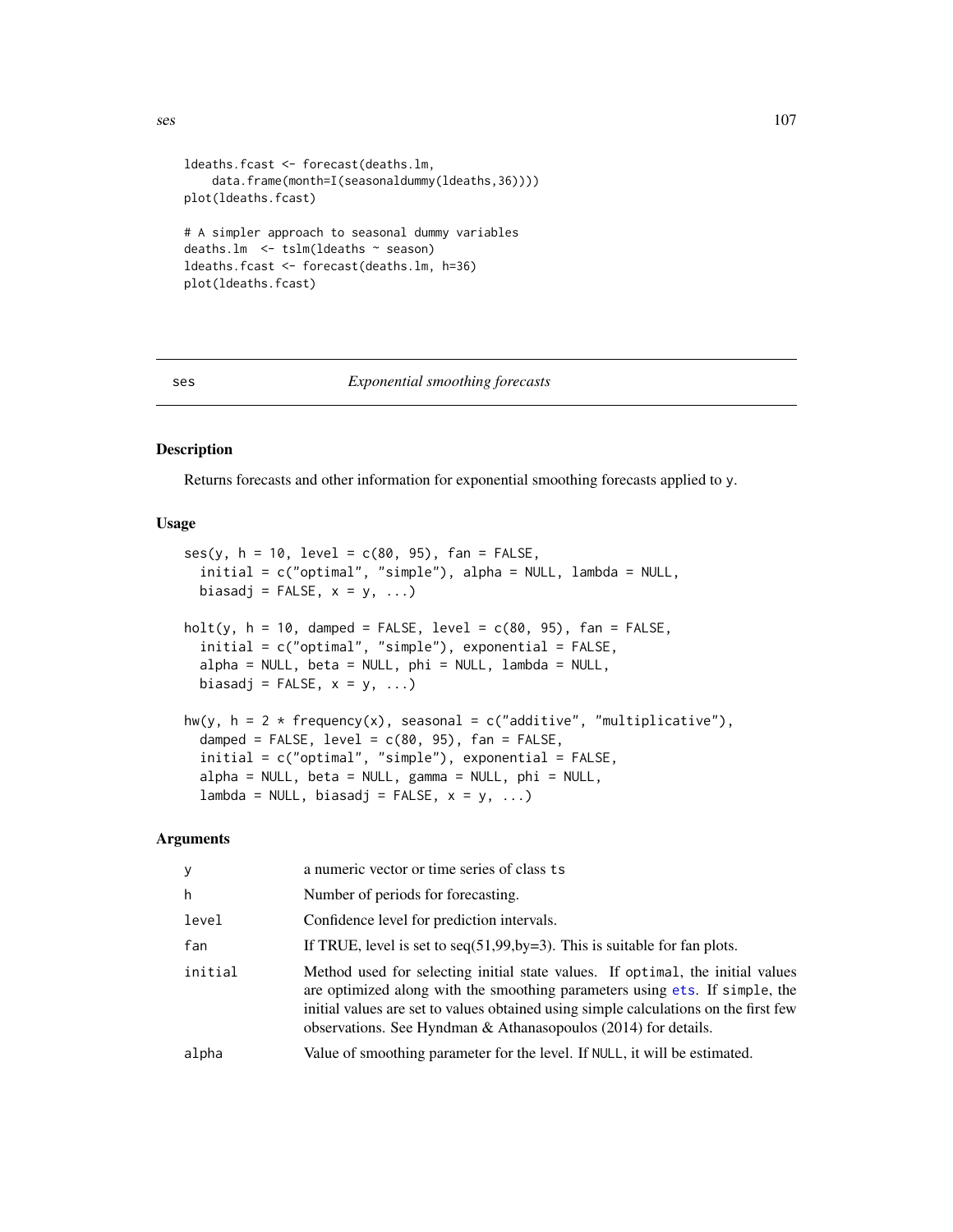| lambda      | Box-Cox transformation parameter. If lambda="auto", then a transformation is<br>automatically selected using BoxCox. Lambda. The transformation is ignored if<br>NULL. Otherwise, data transformed before model is estimated.                                                                               |
|-------------|-------------------------------------------------------------------------------------------------------------------------------------------------------------------------------------------------------------------------------------------------------------------------------------------------------------|
| biasadj     | Use adjusted back-transformed mean for Box-Cox transformations. If trans-<br>formed data is used to produce forecasts and fitted values, a regular back trans-<br>formation will result in median forecasts. If biasadj is TRUE, an adjustment will<br>be made to produce mean forecasts and fitted values. |
| X           | Deprecated. Included for backwards compatibility.                                                                                                                                                                                                                                                           |
| $\ddots$ .  | Other arguments passed to forecast.ets.                                                                                                                                                                                                                                                                     |
| damped      | If TRUE, use a damped trend.                                                                                                                                                                                                                                                                                |
| exponential | If TRUE, an exponential trend is fitted. Otherwise, the trend is (locally) linear.                                                                                                                                                                                                                          |
| beta        | Value of smoothing parameter for the trend. If NULL, it will be estimated.                                                                                                                                                                                                                                  |
| phi         | Value of damping parameter if damped=TRUE. If NULL, it will be estimated.                                                                                                                                                                                                                                   |
| seasonal    | Type of seasonality in hw model. "additive" or "multiplicative"                                                                                                                                                                                                                                             |
| gamma       | Value of smoothing parameter for the seasonal component. If NULL, it will be<br>estimated.                                                                                                                                                                                                                  |
|             |                                                                                                                                                                                                                                                                                                             |

# Details

ses, holt and hw are simply convenient wrapper functions for forecast(ets(...)).

# Value

An object of class "forecast".

The function summary is used to obtain and print a summary of the results, while the function plot produces a plot of the forecasts and prediction intervals.

The generic accessor functions fitted.values and residuals extract useful features of the value returned by ets and associated functions.

An object of class "forecast" is a list containing at least the following elements:

| model     | A list containing information about the fitted model                                                             |
|-----------|------------------------------------------------------------------------------------------------------------------|
| method    | The name of the forecasting method as a character string                                                         |
| mean      | Point forecasts as a time series                                                                                 |
| lower     | Lower limits for prediction intervals                                                                            |
| upper     | Upper limits for prediction intervals                                                                            |
| level     | The confidence values associated with the prediction intervals                                                   |
| X.        | The original time series (either object itself or the time series used to create the<br>model stored as object). |
| residuals | Residuals from the fitted model.                                                                                 |
| fitted    | Fitted values (one-step forecasts)                                                                               |

# Author(s)

Rob J Hyndman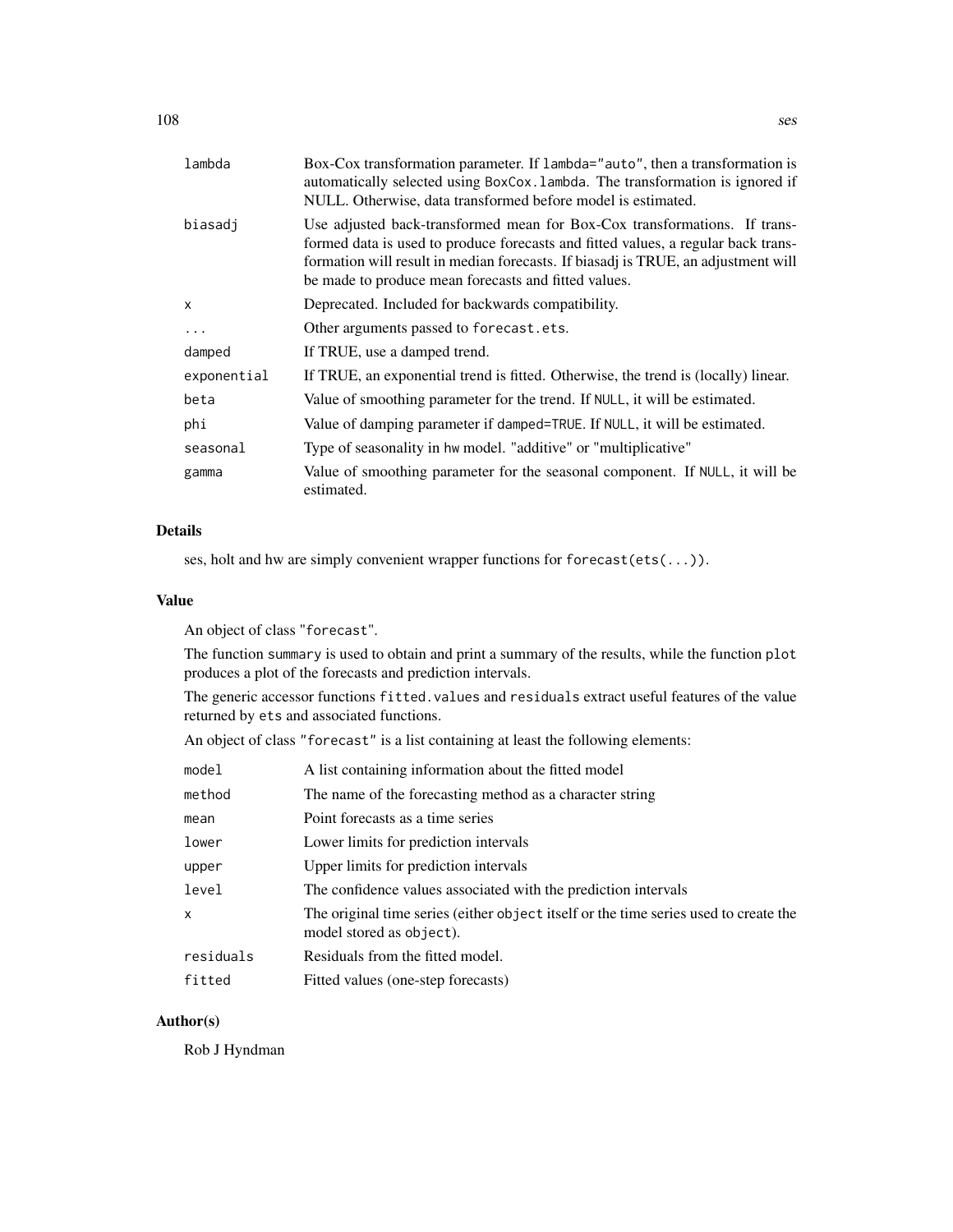#### <span id="page-108-0"></span>simulate.ets 109

#### References

Hyndman, R.J., Koehler, A.B., Ord, J.K., Snyder, R.D. (2008) *Forecasting with exponential smoothing: the state space approach*, Springer-Verlag: New York. [http://www.exponentialsmoothing.](http://www.exponentialsmoothing.net) [net](http://www.exponentialsmoothing.net).

Hyndman and Athanasopoulos (2018) *Forecasting: principles and practice*, 2nd edition, OTexts: Melbourne, Australia. <https://OTexts.org/fpp2/>

#### See Also

[ets](#page-38-0), [HoltWinters](#page-0-0), [rwf](#page-100-0), [arima](#page-0-0).

### Examples

```
fcast <- holt(airmiles)
plot(fcast)
deaths.fcast <- hw(USAccDeaths,h=48)
plot(deaths.fcast)
```
simulate.ets *Simulation from a time series model*

## Description

Returns a time series based on the model object object.

#### Usage

```
## S3 method for class 'ets'
simulate(object, nsim = length(object$x), seed = NULL,
  future = TRUE, bootstrap = FALSE, innov = NULL, \ldots)
## S3 method for class 'Arima'
simulate(object, nsim = length(object$x), seed = NULL,
 xreg = NULL, future = TRUE, bootstrap = FALSE, innov = NULL,
 lambda = object$lambda, ...)
## S3 method for class 'ar'
simulate(object, nsim = object$n.used, seed = NULL,
  future = TRUE, bootstrap = FALSE, innov = NULL, ...)## S3 method for class 'lagwalk'
simulate(object, nsim = length(object$x),
  seed = NULL, future = TRUE, bootstrap = FALSE, innov = NULL,
  lambda = object$landa, ...)
```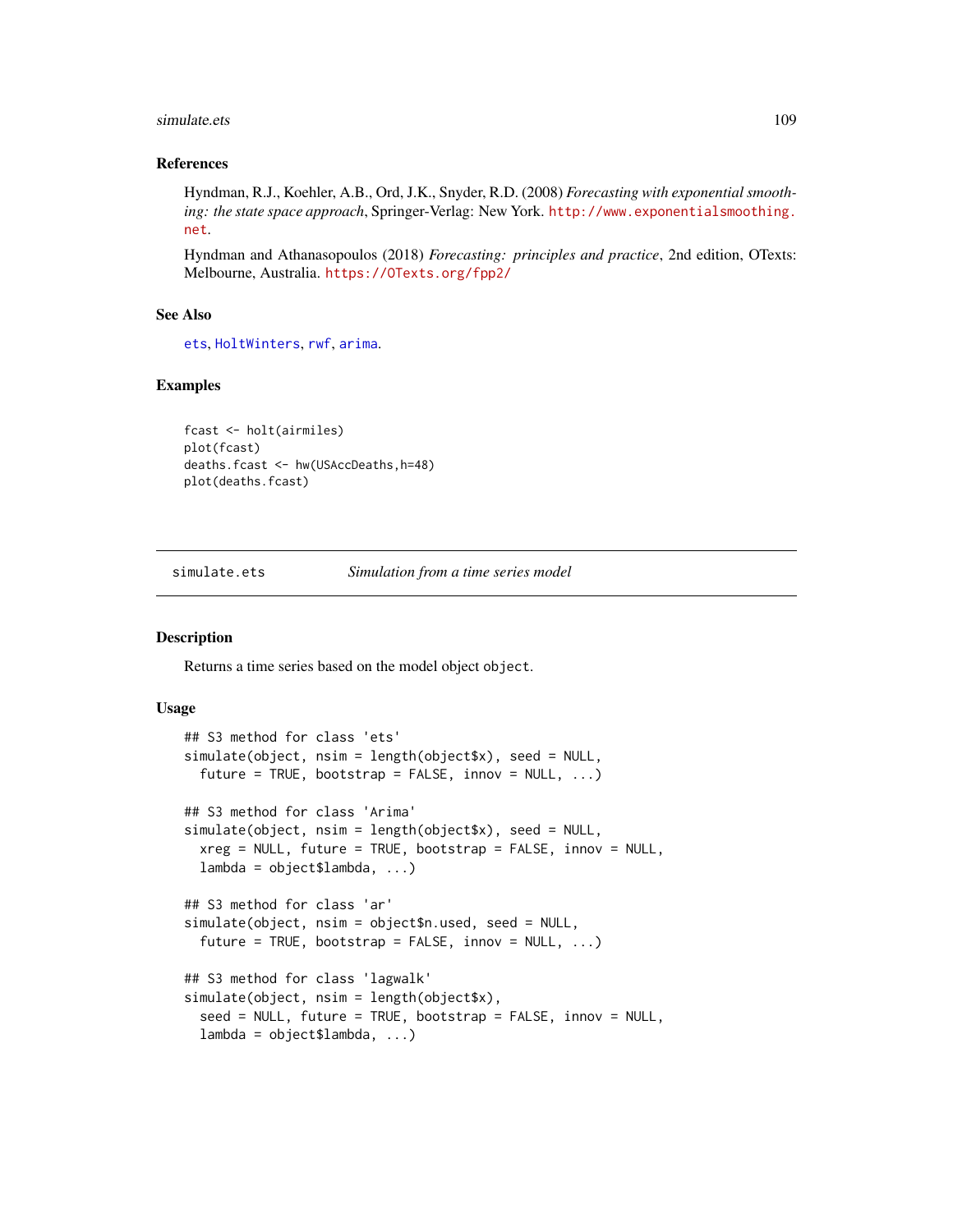```
## S3 method for class 'fracdiff'
simulate(object, nsim = object$n, seed = NULL,
 future = TRUE, bootstrap = FALSE, innov = NULL, ...)## S3 method for class 'nnetar'
simulate(object, nsim = length(object$x), seed = NULL,
 xreg = NULL, future = TRUE, bootstrap = FALSE, innov = NULL,
  lambda = object$lambda, ...## S3 method for class 'modelAR'
simulate(object, nsim = length(object$x),
  seed = NULL, xreg = NULL, future = TRUE, bootstrap = FALSE,
  innov = NULL, lambda = object$lambda, ...)
```
#### Arguments

| object     | An object of class "ets", "Arima", "ar" or "nnetar".                                                                                                                                                                          |
|------------|-------------------------------------------------------------------------------------------------------------------------------------------------------------------------------------------------------------------------------|
| nsim       | Number of periods for the simulated series. Ignored if either xreg or innov are<br>not NULL.                                                                                                                                  |
| seed       | Either NULL or an integer that will be used in a call to set, seed before simu-<br>lating the time series. The default, NULL, will not change the random generator<br>state.                                                  |
| future     | Produce sample paths that are future to and conditional on the data in object.<br>Otherwise simulate unconditionally.                                                                                                         |
| bootstrap  | Do simulation using resampled errors rather than normally distributed errors or<br>errors provided as innov.                                                                                                                  |
| innov      | A vector of innovations to use as the error series. Ignored if bootstrap==TRUE.<br>If not NULL, the value of nsim is set to length of innov.                                                                                  |
| $\ddots$ . | Other arguments, not currently used.                                                                                                                                                                                          |
| xreg       | New values of xreg to be used for forecasting. The value of nsim is set to the<br>number of rows of xreg if it is not NULL.                                                                                                   |
| lambda     | Box-Cox transformation parameter. If lambda="auto", then a transformation is<br>automatically selected using BoxCox. Lambda. The transformation is ignored if<br>NULL. Otherwise, data transformed before model is estimated. |

# Details

With simulate.[Arima](#page-9-0)(), the object should be produced by Arima or [auto.arima](#page-12-0), rather than [arima](#page-0-0). By default, the error series is assumed normally distributed and generated using [rnorm](#page-0-0). If innov is present, it is used instead. If bootstrap=TRUE and innov=NULL, the residuals are resampled instead.

When future=TRUE, the sample paths are conditional on the data. When future=FALSE and the model is stationary, the sample paths do not depend on the data at all. When future=FALSE and the model is non-stationary, the location of the sample paths is arbitrary, so they all start at the value of the first observation.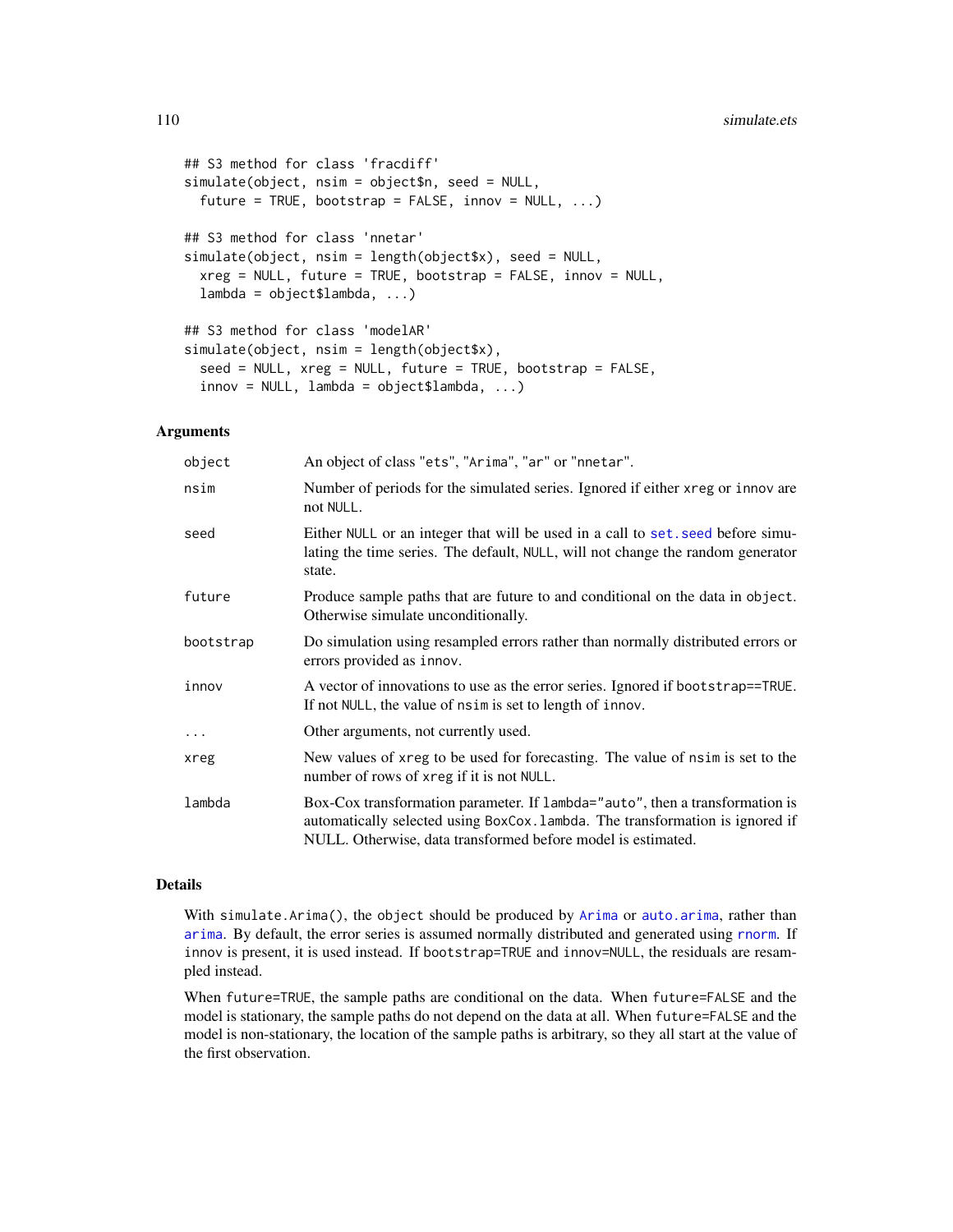#### <span id="page-110-0"></span>sindexf 111

# Value

An object of class "ts".

# Author(s)

Rob J Hyndman

# See Also

[ets](#page-38-0), [Arima](#page-9-0), [auto.arima](#page-12-0), [ar](#page-0-0), [arfima](#page-7-0), [nnetar](#page-88-0).

# Examples

```
fit <- ets(USAccDeaths)
plot(USAccDeaths, xlim=c(1973,1982))
lines(simulate(fit, 36), col="red")
```
sindexf *Forecast seasonal index*

# Description

Returns vector containing the seasonal index for h future periods. If the seasonal index is nonperiodic, it uses the last values of the index.

# Usage

sindexf(object, h)

## Arguments

| object | Output from decompose or stl.       |
|--------|-------------------------------------|
| h      | Number of periods ahead to forecast |

# Value

Time series

# Author(s)

Rob J Hyndman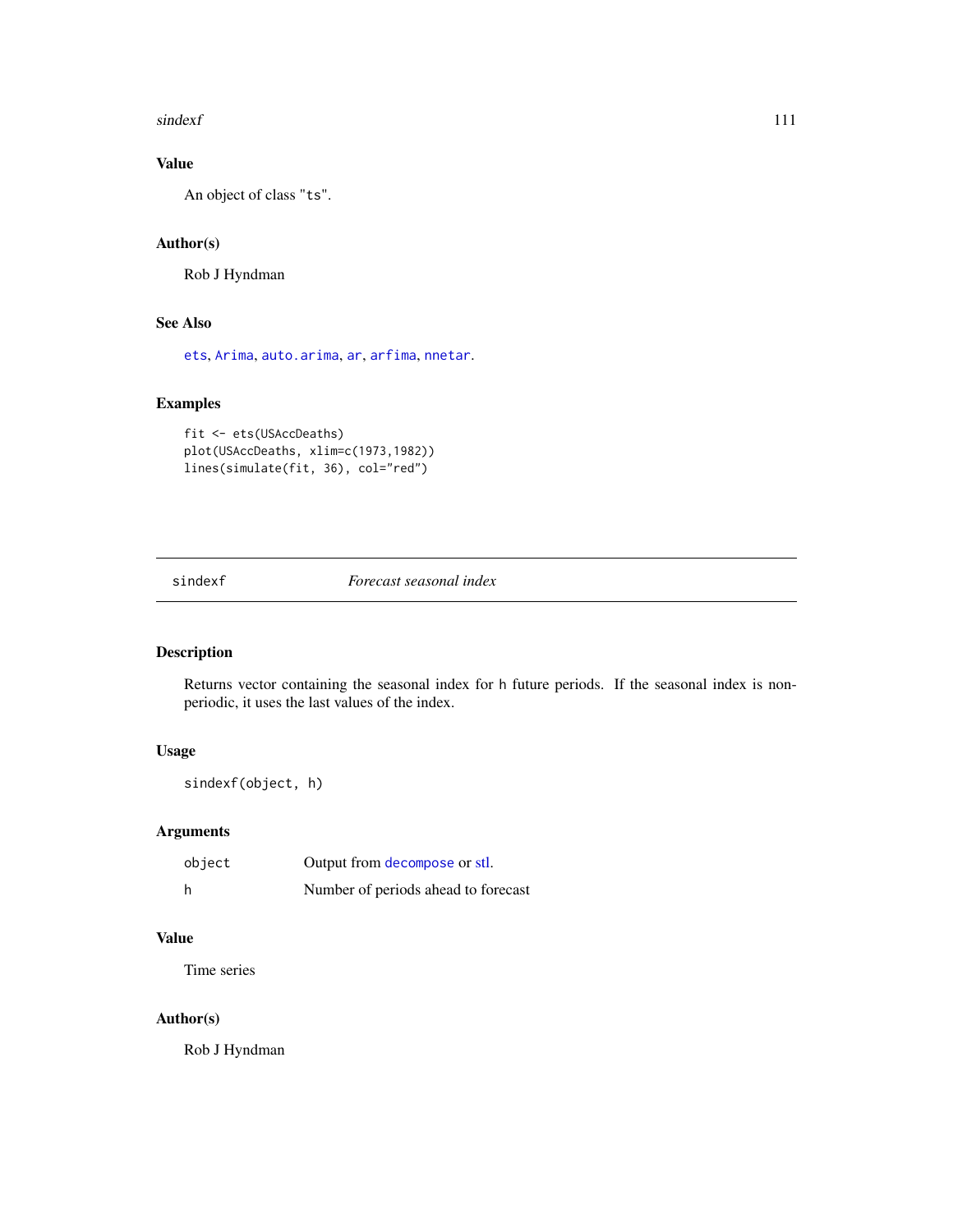112 splinef

# Examples

```
uk.stl <- stl(UKDriverDeaths,"periodic")
uk.sa <- seasadj(uk.stl)
uk.fcast <- holt(uk.sa,36)
seasf <- sindexf(uk.stl,36)
uk.fcast$mean <- uk.fcast$mean + seasf
uk.fcast$lower <- uk.fcast$lower + cbind(seasf,seasf)
uk.fcast$upper <- uk.fcast$upper + cbind(seasf,seasf)
uk.fcast$x <- UKDriverDeaths
plot(uk.fcast,main="Forecasts from Holt's method with seasonal adjustment")
```
splinef *Cubic Spline Forecast*

# Description

Returns local linear forecasts and prediction intervals using cubic smoothing splines.

# Usage

```
spliter(y, h = 10, level = c(80, 95), fan = FALSE, lambda = NULL,biasadj = FALSE, method = c("gcv", "mle"), x = y)
```

| У       | a numeric vector or time series of class ts                                                                                                                                                                                                                                                                 |
|---------|-------------------------------------------------------------------------------------------------------------------------------------------------------------------------------------------------------------------------------------------------------------------------------------------------------------|
| h       | Number of periods for forecasting                                                                                                                                                                                                                                                                           |
| level   | Confidence level for prediction intervals.                                                                                                                                                                                                                                                                  |
| fan     | If TRUE, level is set to $seq(51, 99, by=3)$ . This is suitable for fan plots.                                                                                                                                                                                                                              |
| lambda  | Box-Cox transformation parameter. If lambda="auto", then a transformation is<br>automatically selected using BoxCox. Lambda. The transformation is ignored if<br>NULL. Otherwise, data transformed before model is estimated.                                                                               |
| biasadj | Use adjusted back-transformed mean for Box-Cox transformations. If trans-<br>formed data is used to produce forecasts and fitted values, a regular back trans-<br>formation will result in median forecasts. If biasadj is TRUE, an adjustment will<br>be made to produce mean forecasts and fitted values. |
| method  | Method for selecting the smoothing parameter. If method="gcv", the general-<br>ized cross-validation method from smooth. spline is used. If method="mle",<br>the maximum likelihood method from Hyndman et al (2002) is used.                                                                               |
| X       | Deprecated. Included for backwards compatibility.                                                                                                                                                                                                                                                           |

<span id="page-111-0"></span>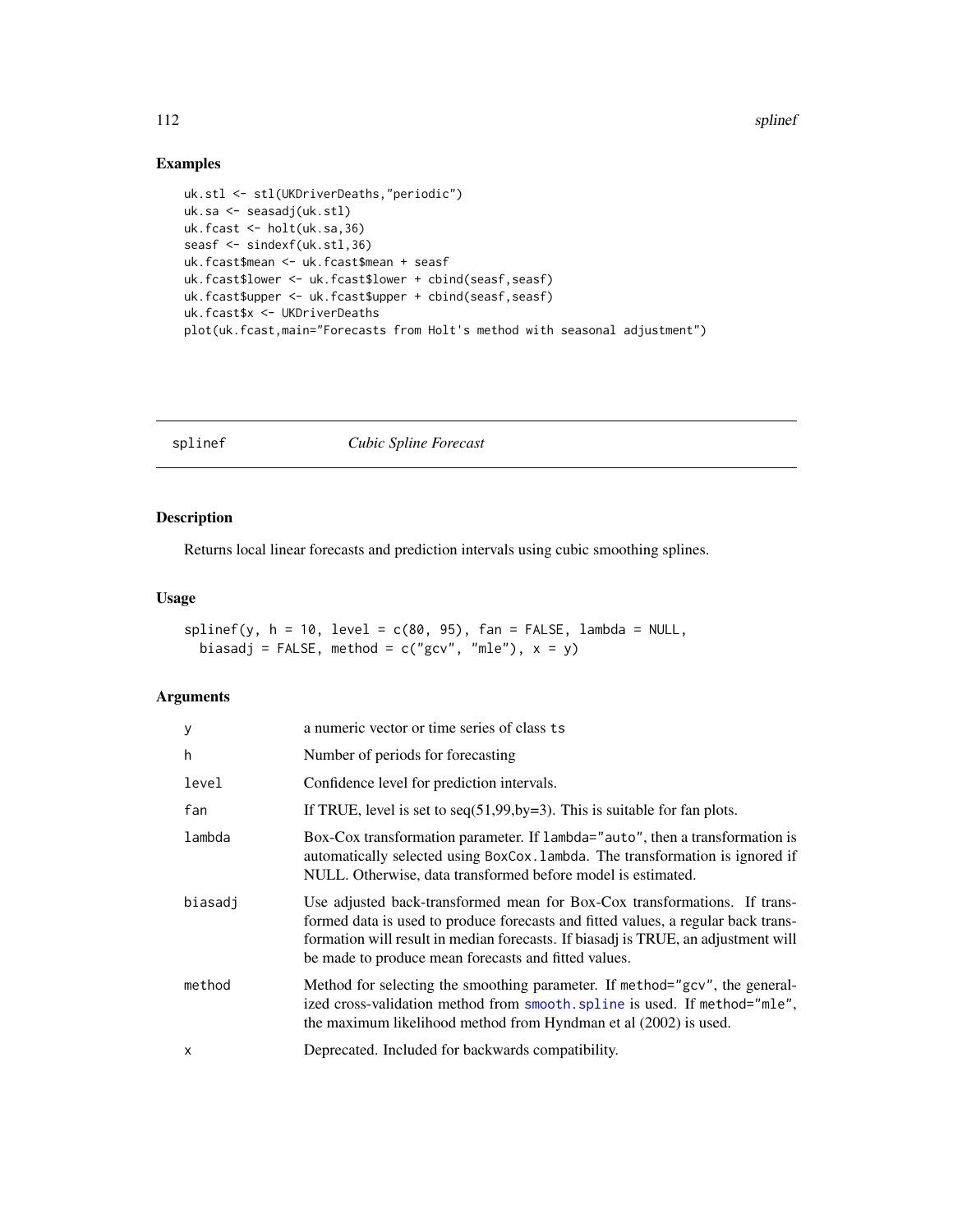#### <span id="page-112-0"></span>splinef that the special state of the special state of the special state of the special state of the special state of the special state of the special state of the special state of the special state of the special state of

# Details

The cubic smoothing spline model is equivalent to an ARIMA(0,2,2) model but with a restricted parameter space. The advantage of the spline model over the full ARIMA model is that it provides a smooth historical trend as well as a linear forecast function. Hyndman, King, Pitrun, and Billah (2002) show that the forecast performance of the method is hardly affected by the restricted parameter space.

# Value

An object of class "forecast".

The function summary is used to obtain and print a summary of the results, while the function plot produces a plot of the forecasts and prediction intervals.

The generic accessor functions fitted.values and residuals extract useful features of the value returned by splinef.

An object of class "forecast" containing the following elements:

| model     | A list containing information about the fitted model                                                             |
|-----------|------------------------------------------------------------------------------------------------------------------|
| method    | The name of the forecasting method as a character string                                                         |
| mean      | Point forecasts as a time series                                                                                 |
| lower     | Lower limits for prediction intervals                                                                            |
| upper     | Upper limits for prediction intervals                                                                            |
| level     | The confidence values associated with the prediction intervals                                                   |
| x         | The original time series (either object itself or the time series used to create the<br>model stored as object). |
| onestepf  | One-step forecasts from the fitted model.                                                                        |
| fitted    | Smooth estimates of the fitted trend using all data.                                                             |
| residuals | Residuals from the fitted model. That is x minus one-step forecasts.                                             |

# Author(s)

Rob J Hyndman

# References

Hyndman, King, Pitrun and Billah (2005) Local linear forecasts using cubic smoothing splines. *Australian and New Zealand Journal of Statistics*, 47(1), 87-99. [https://robjhyndman.com/](https://robjhyndman.com/publications/splinefcast/) [publications/splinefcast/](https://robjhyndman.com/publications/splinefcast/).

# See Also

[smooth.spline](#page-0-0), [arima](#page-0-0), [holt](#page-106-0).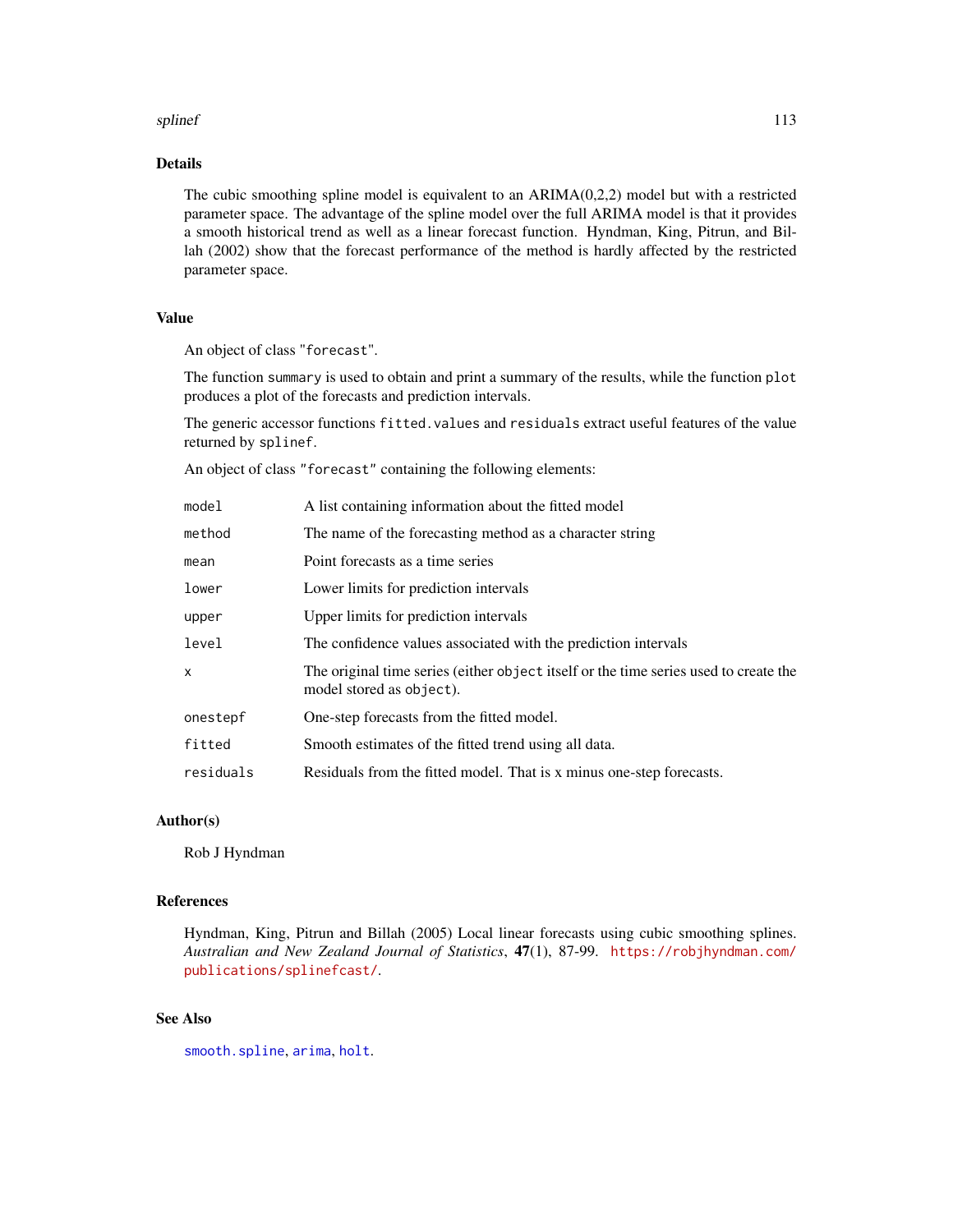# Examples

```
fcast <- splinef(uspop,h=5)
plot(fcast)
summary(fcast)
```
StatForecast *Forecast plot*

# Description

Generates forecasts from forecast.ts and adds them to the plot. Forecasts can be modified via sending forecast specific arguments above.

#### Usage

StatForecast

GeomForecast

```
geom_forecast(mapping = NULL, data = NULL, stat = "forecast",
 position = "identity", na.rm = FALSE, show.legend = NA,
  inherit.aes = TRUE, PI = TRUE, showgap = TRUE, series = NULL,
  ...)
```

| mapping      | Set of aesthetic mappings created by aes or aes_. If specified and inherit.aes = TRUE<br>(the default), it is combined with the default mapping at the top level of the plot.<br>You must supply mapping if there is no plot mapping. |
|--------------|---------------------------------------------------------------------------------------------------------------------------------------------------------------------------------------------------------------------------------------|
| data         | The data to be displayed in this layer. There are three options:                                                                                                                                                                      |
|              | If NULL, the default, the data is inherited from the plot data as specified in the<br>call to ggplot.                                                                                                                                 |
|              | A data frame, or other object, will override the plot data. All objects will<br>be fortified to produce a data frame. See fortify for which variables will be<br>created.                                                             |
|              | A function will be called with a single argument, the plot data. The return<br>value must be a data. frame, and will be used as the layer data.                                                                                       |
| stat         | The stat object to use calculate the data.                                                                                                                                                                                            |
| position     | Position adjustment, either as a string, or the result of a call to a position adjust-<br>ment function.                                                                                                                              |
| na.rm        | If FALSE (the default), removes missing values with a warning. If TRUE silently<br>removes missing values.                                                                                                                            |
| show. legend | logical. Should this layer be included in the legends? NA, the default, includes if<br>any aesthetics are mapped. FALSE never includes, and TRUE always includes.                                                                     |

<span id="page-113-0"></span>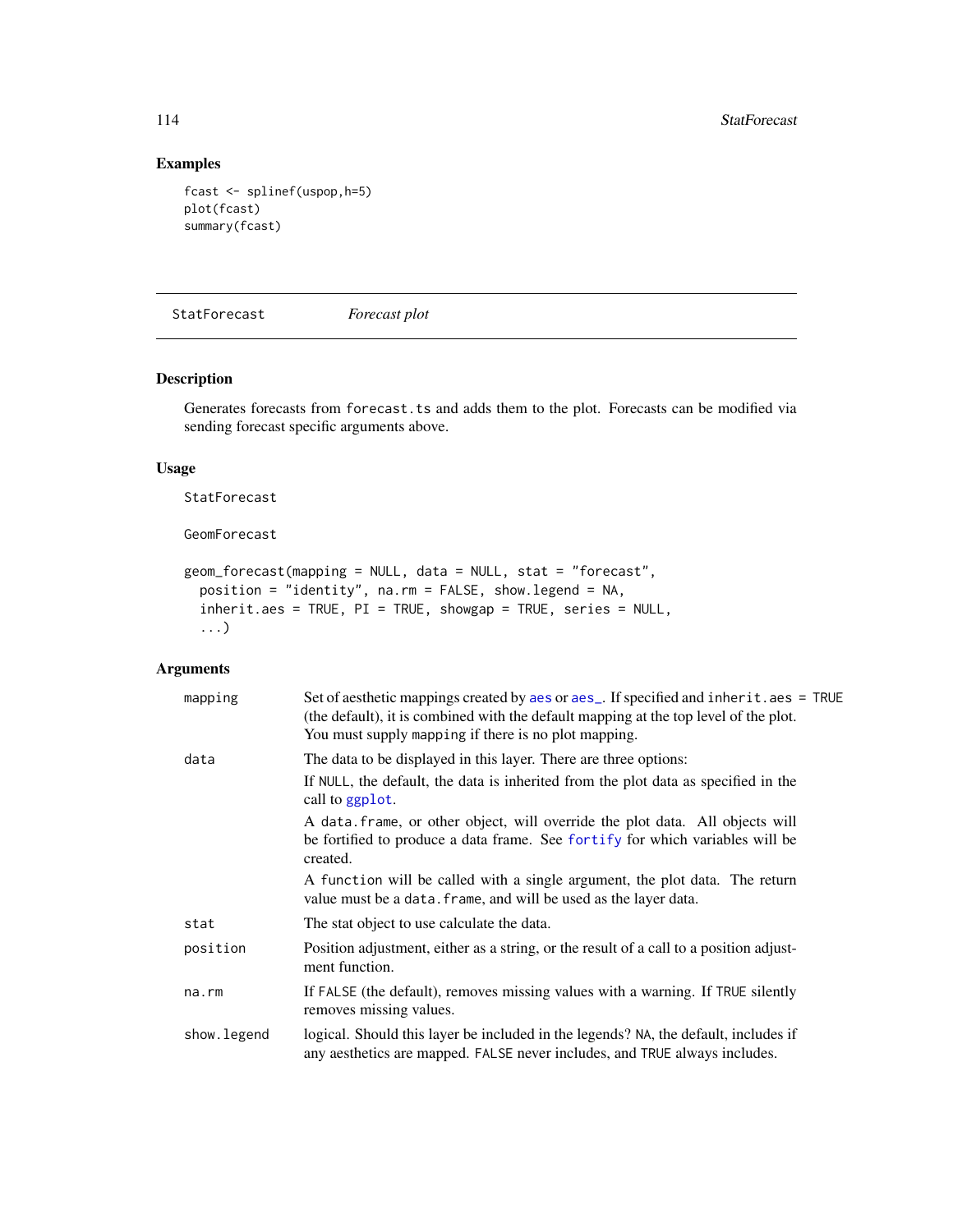#### <span id="page-114-0"></span>StatForecast 115

| inherit.aes | If FALSE, overrides the default aesthetics, rather than combining with them.                                                                                                                                                                          |
|-------------|-------------------------------------------------------------------------------------------------------------------------------------------------------------------------------------------------------------------------------------------------------|
|             | This is most useful for helper functions that define both data and aesthetics and                                                                                                                                                                     |
|             | shouldn't inherit behaviour from the default plot specification, e.g. borders.                                                                                                                                                                        |
| PI          | If FALSE, confidence intervals will not be plotted, giving only the forecast line.                                                                                                                                                                    |
| showgap     | If showgap=FALSE, the gap between the historical observations and the forecasts<br>is removed.                                                                                                                                                        |
| series      | Matches an unidentified forecast layer with a coloured object on the plot.                                                                                                                                                                            |
| $\ddotsc$   | Additional arguments for forecast. ts, other arguments are passed on to layer.<br>These are often aesthetics, used to set an aesthetic to a fixed value, like color = "red"<br>or alpha = $.5$ . They may also be parameters to the paired geom/stat. |

#### Format

An object of class StatForecast (inherits from Stat, ggproto, gg) of length 3.

#### Details

Multivariate forecasting is supported by having each time series on a different group.

You can also pass geom\_forecast a forecast object to add it to the plot.

The aesthetics required for the forecasting to work includes forecast observations on the y axis, and the time of the observations on the x axis. Refer to the examples below. To automatically set up aesthetics, use autoplot.

# Value

A layer for a ggplot graph.

# Author(s)

Mitchell O'Hara-Wild

# See Also

[forecast](#page-43-1), [ggproto](#page-0-0)

# Examples

```
## Not run:
library(ggplot2)
autoplot(USAccDeaths) + geom_forecast()
lungDeaths <- cbind(mdeaths, fdeaths)
autoplot(lungDeaths) + geom_forecast()
# Using fortify.ts
p <- ggplot(aes(x=x, y=y), data=USAccDeaths)
p \leftarrow p + \text{geom\_line}()p + geom_forecast()
```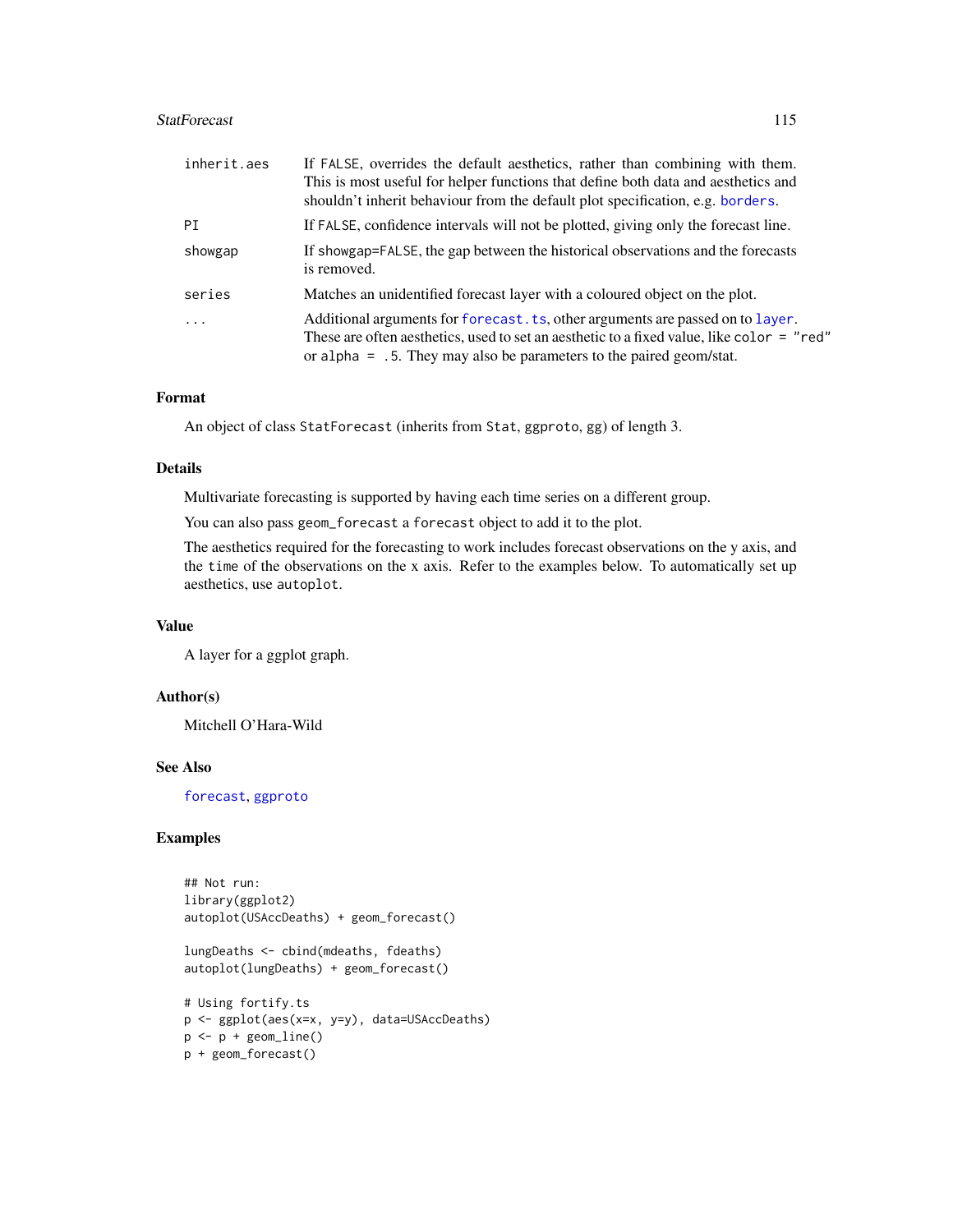```
# Without fortify.ts
data <- data.frame(USAccDeaths=as.numeric(USAccDeaths), time=as.numeric(time(USAccDeaths)))
p <- ggplot(aes(x=time, y=USAccDeaths), data=data)
p \leftarrow p + \text{geom\_line}()p + geom_forecast()
p + geom_forecast(h=60)
p <- ggplot(aes(x=time, y=USAccDeaths), data=data)
p + geom_forecast(level=c(70,98))
p + geom_forecast(level=c(70,98),colour="lightblue")
#Add forecasts to multivariate series with colour groups
lungDeaths <- cbind(mdeaths, fdeaths)
autoplot(lungDeaths) + geom_forecast(forecast(mdeaths), series="mdeaths")
## End(Not run)
```
subset.ts *Subsetting a time series*

#### Description

Various types of subsetting of a time series. Allows subsetting by index values (unlike [window](#page-0-0)). Also allows extraction of the values of a specific season or subset of seasons in each year. For example, to extract all values for the month of May from a time series.

# Usage

```
## S3 method for class 'ts'
subset(x, subset = NULL, month = NULL, quarter = NULL,season = NULL, start = NULL, end = NULL, ...## S3 method for class 'msts'
subset(x, subset = NULL, start = NULL, end = NULL,...)
```

| x       | a univariate time series to be subsetted                                                                                            |
|---------|-------------------------------------------------------------------------------------------------------------------------------------|
| subset  | optional logical expression indicating elements to keep; missing values are taken<br>as false. subset must be the same length as x. |
| month   | Numeric or character vector of months to retain. Partial matching on month<br>names used.                                           |
| quarter | Numeric or character vector of quarters to retain.                                                                                  |
| season  | Numeric vector of seasons to retain.                                                                                                |
|         |                                                                                                                                     |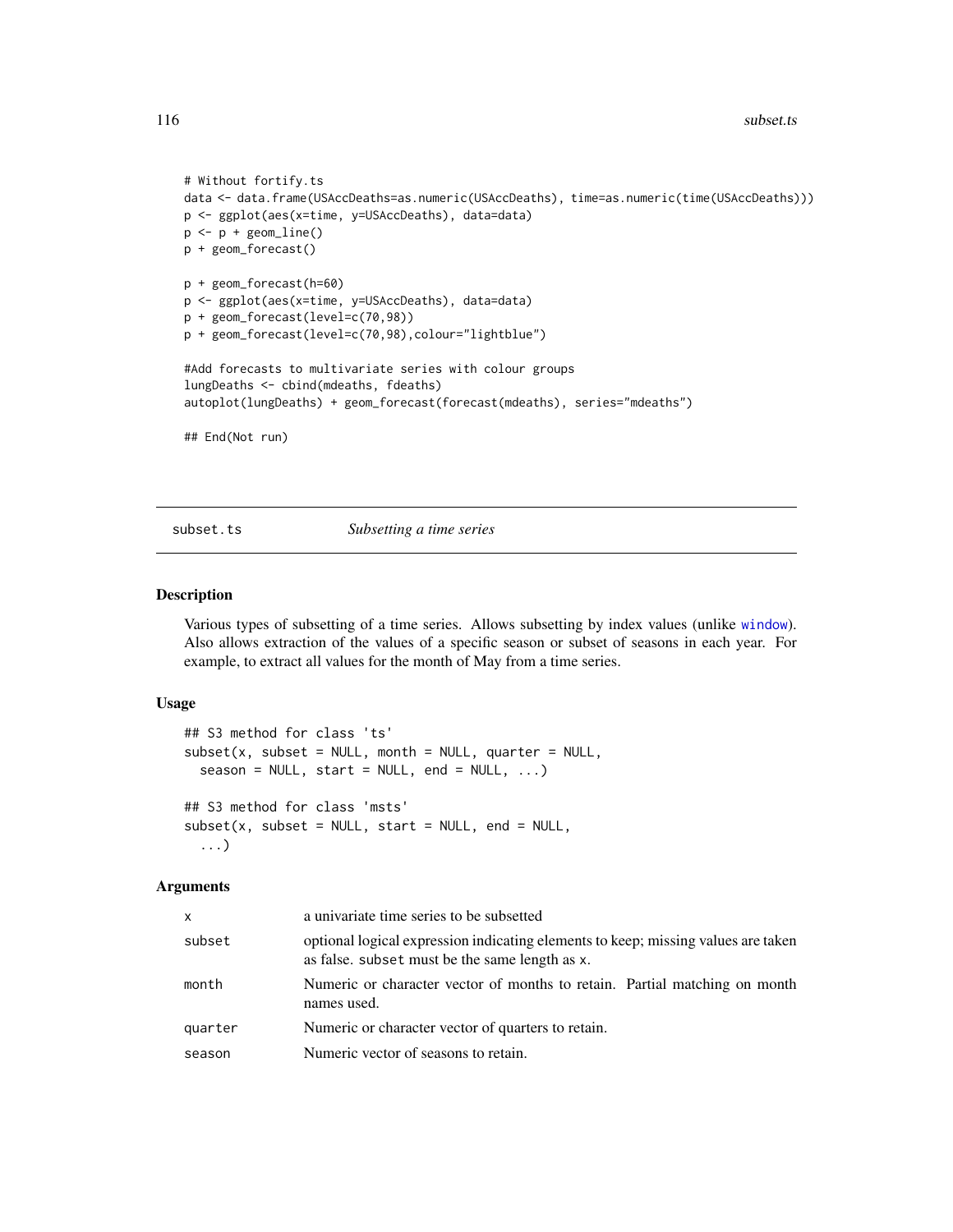<span id="page-116-0"></span>

| start                   | Index of start of contiguous subset. |
|-------------------------|--------------------------------------|
| end                     | Index of end of contiguous subset.   |
| $\cdot$ $\cdot$ $\cdot$ | Other arguments, unused.             |

# Details

If character values for months are used, either upper or lower case may be used, and partial unambiguous names are acceptable. Possible character values for quarters are "Q1", "Q2", "Q3", and "Q4".

## Value

If subset is used, a numeric vector is returned with no ts attributes. If start and/or end are used, a ts object is returned consisting of x[start:end], with the appropriate time series attributes retained. Otherwise, a ts object is returned with frequency equal to the length of month, quarter or season.

#### Author(s)

Rob J Hyndman

#### See Also

[subset](#page-0-0), [window](#page-0-0)

#### Examples

```
plot(subset(gas,month="November"))
subset(woolyrnq,quarter=3)
subset(USAccDeaths, start=49)
```
taylor *Half-hourly electricity demand*

# Description

Half-hourly electricity demand in England and Wales from Monday 5 June 2000 to Sunday 27 August 2000. Discussed in Taylor (2003), and kindly provided by James W Taylor. Units: Megawatts

# Usage

taylor

#### Format

Time series data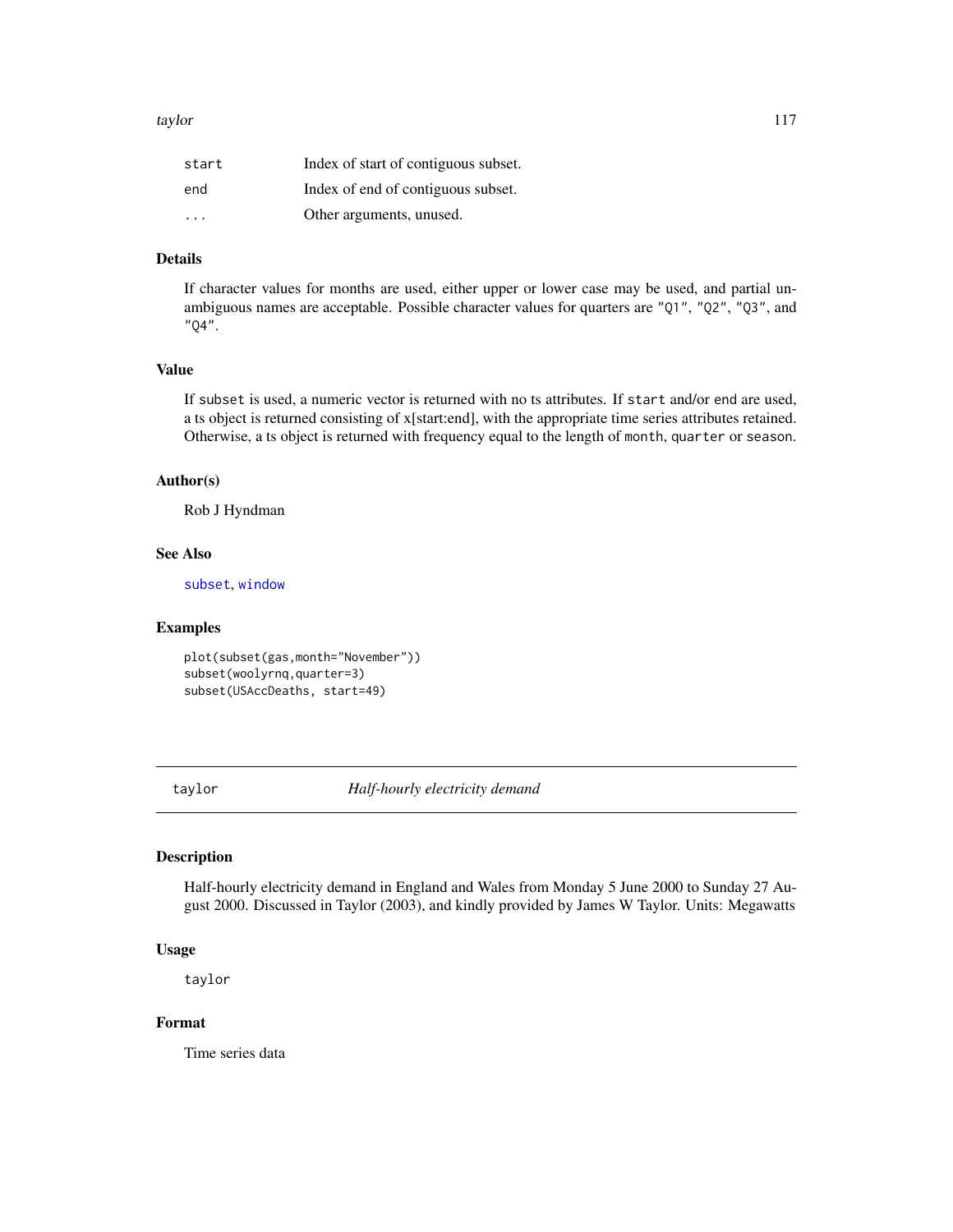# <span id="page-117-1"></span>Source

James W Taylor

#### References

Taylor, J.W. (2003) Short-term electricity demand forecasting using double seasonal exponential smoothing. *Journal of the Operational Research Society*, 54, 799-805.

#### Examples

plot(taylor)

<span id="page-117-0"></span>tbats *TBATS model (Exponential smoothing state space model with Box-Cox transformation, ARMA errors, Trend and Seasonal components)*

# Description

Fits a TBATS model applied to y, as described in De Livera, Hyndman & Snyder (2011). Parallel processing is used by default to speed up the computations.

#### Usage

```
tbats(y, use.box.cox = NULL, use.trend = NULL,
 use.damped.trend = NULL, seasonal.periods = NULL,
 use.arma.errors = TRUE, use.parallel = length(y) > 1000,
 num.cores = 2, bc.lower = 0, bc.upper = 1, biasadj = FALSE,
 model = NULL, ...)
```

| y                | The time series to be forecast. Can be numeric, msts or ts. Only univariate<br>time series are supported.                                                                       |  |
|------------------|---------------------------------------------------------------------------------------------------------------------------------------------------------------------------------|--|
| use.box.cox      | TRUE/FALSE indicates whether to use the Box-Cox transformation or not. If<br>NULL then both are tried and the best fit is selected by AIC.                                      |  |
| use.trend        | TRUE/FALSE indicates whether to include a trend or not. If NULL then both are<br>tried and the best fit is selected by AIC.                                                     |  |
| use.damped.trend |                                                                                                                                                                                 |  |
|                  | TRUE/FALSE indicates whether to include a damping parameter in the trend or<br>not. If NULL then both are tried and the best fit is selected by AIC.                            |  |
| seasonal.periods |                                                                                                                                                                                 |  |
|                  | If y is numeric then seasonal periods can be specified with this parameter.                                                                                                     |  |
| use.arma.errors  |                                                                                                                                                                                 |  |
|                  | TRUE/FALSE indicates whether to include ARMA errors or not. If TRUE the best<br>fit is selected by AIC. If FALSE then the selection algorithm does not consider<br>ARMA errors. |  |
|                  |                                                                                                                                                                                 |  |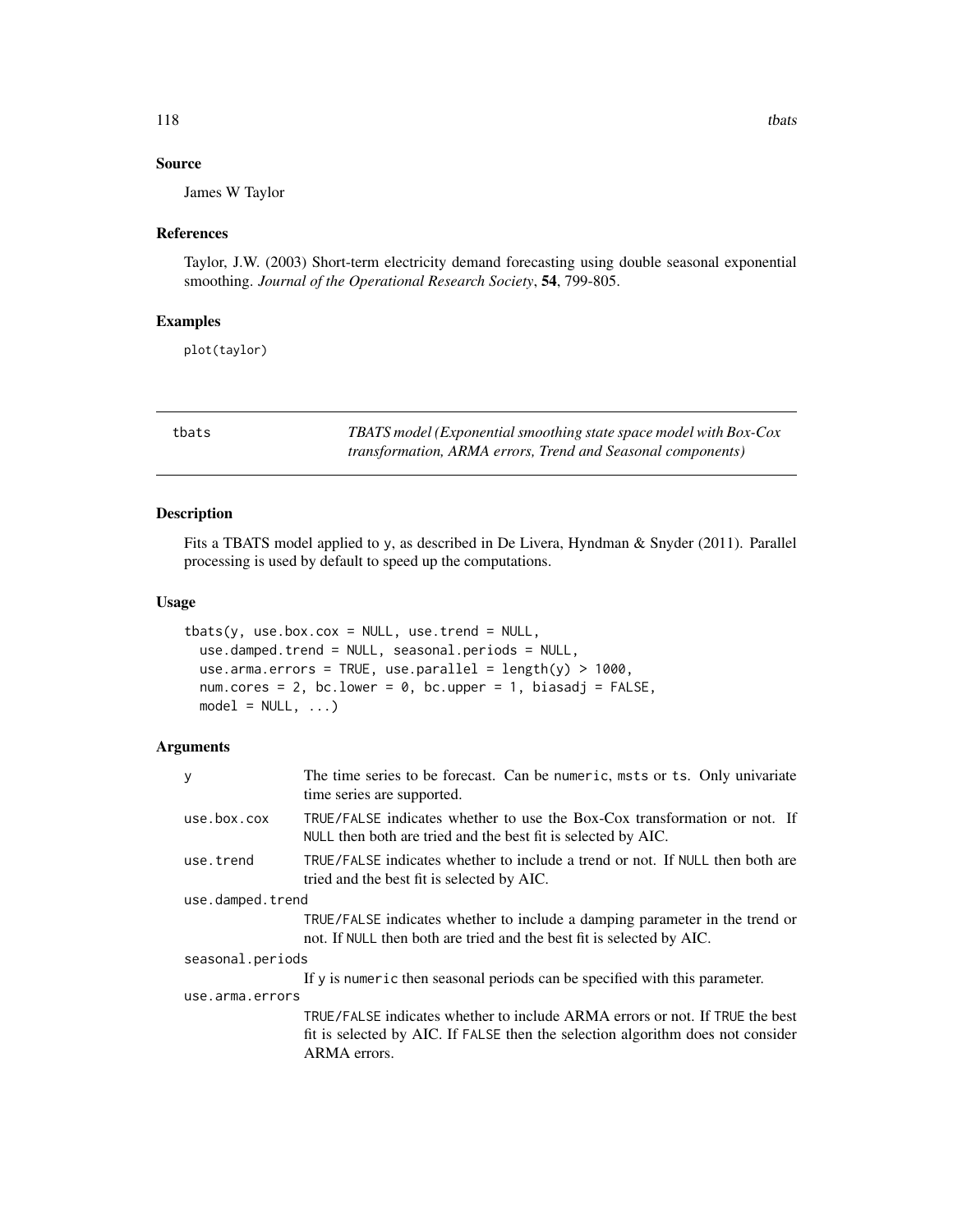<span id="page-118-0"></span>tbats that the contract of the contract of the contract of the contract of the contract of the contract of the contract of the contract of the contract of the contract of the contract of the contract of the contract of the

| use.parallel | TRUE/FALSE indicates whether or not to use parallel processing.                                                                                                                                                                                                            |
|--------------|----------------------------------------------------------------------------------------------------------------------------------------------------------------------------------------------------------------------------------------------------------------------------|
| num.cores    | The number of parallel processes to be used if using parallel processing. If NULL<br>then the number of logical cores is detected and all available cores are used.                                                                                                        |
| bc.lower     | The lower limit (inclusive) for the Box-Cox transformation.                                                                                                                                                                                                                |
| bc.upper     | The upper limit (inclusive) for the Box-Cox transformation.                                                                                                                                                                                                                |
| biasadi      | Use adjusted back-transformed mean for Box-Cox transformations. If TRUE,<br>point forecasts and fitted values are mean forecast. Otherwise, these points can<br>be considered the median of the forecast densities.                                                        |
| model        | Output from a previous call to tbats. If model is passed, this same model is<br>fitted to y without re-estimating any parameters.                                                                                                                                          |
| .            | Additional arguments to be passed to auto. arima when choose an $ARMA(p,$<br>q) model for the errors. (Note that xreg will be ignored, as will any arguments<br>concerning seasonality and differencing, but arguments controlling the values of<br>p and q will be used.) |

# Value

An object with class c("tbats", "bats"). The generic accessor functions fitted.values and residuals extract useful features of the value returned by bats and associated functions. The fitted model is designated TBATS(omega, p,q, phi, <m1,k1>,...,<mJ,kJ>) where omega is the Box-Cox parameter and phi is the damping parameter; the error is modelled as an ARMA(p,q) process and m1,...,mJ list the seasonal periods used in the model and k1,...,kJ are the corresponding number of Fourier terms used for each seasonality.

# Author(s)

Slava Razbash and Rob J Hyndman

# References

De Livera, A.M., Hyndman, R.J., & Snyder, R. D. (2011), Forecasting time series with complex seasonal patterns using exponential smoothing, *Journal of the American Statistical Association*, 106(496), 1513-1527.

#### See Also

[tbats.components](#page-119-0).

#### Examples

```
## Not run:
fit <- tbats(USAccDeaths)
plot(forecast(fit))
taylor.fit <- tbats(taylor)
plot(forecast(taylor.fit))
```

```
## End(Not run)
```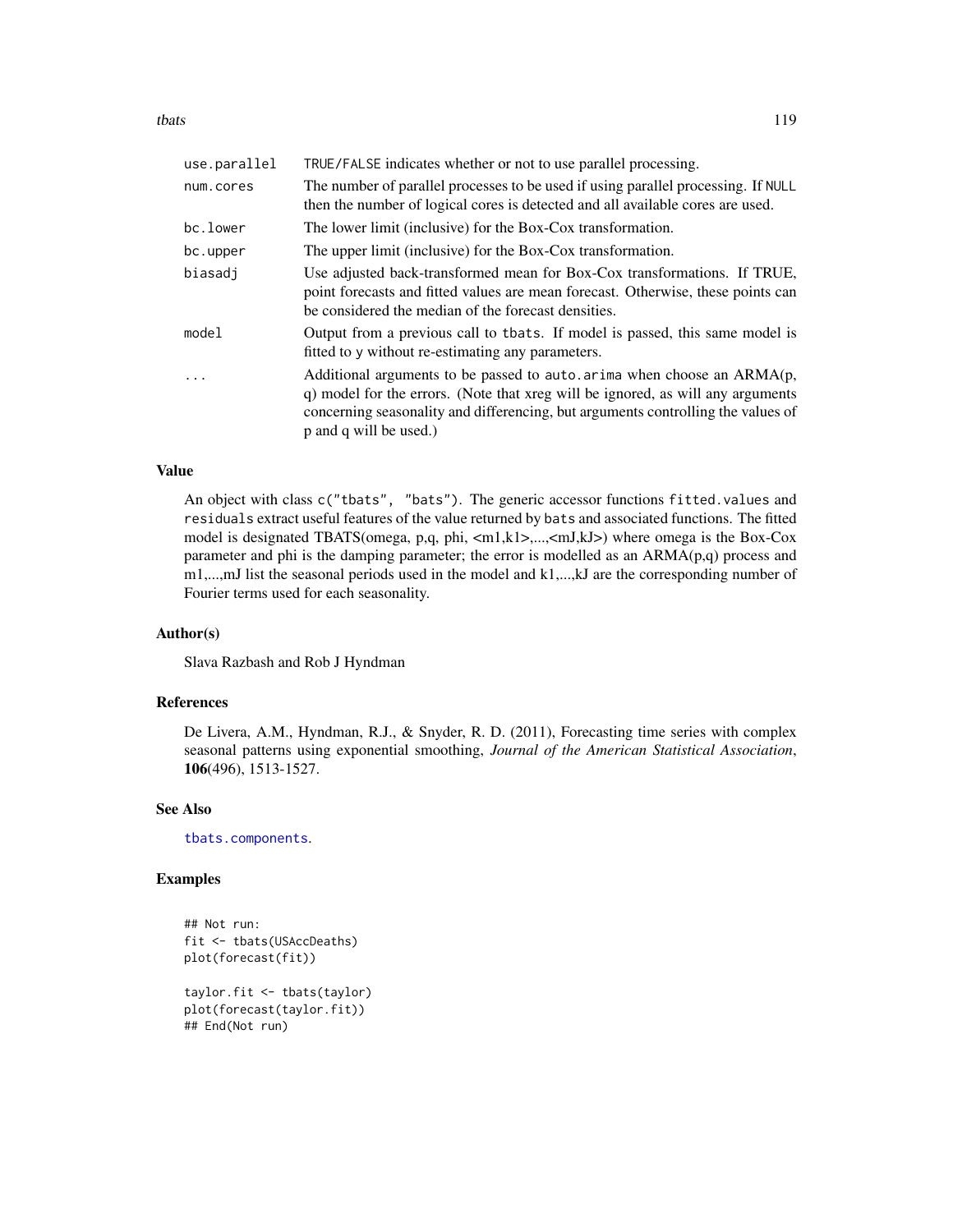<span id="page-119-1"></span><span id="page-119-0"></span>

#### Description

Extract the level, slope and seasonal components of a TBATS model. The extracted components are Box-Cox transformed using the estimated transformation parameter.

#### Usage

```
tbats.components(x)
```
#### Arguments

x A [tbats](#page-117-0) object created by tbats.

#### Value

A multiple time series (mts) object. The first series is the observed time series. The second series is the trend component of the fitted model. Series three onwards are the seasonal components of the fitted model with one time series for each of the seasonal components. All components are transformed using estimated Box-Cox parameter.

#### Author(s)

Slava Razbash and Rob J Hyndman

#### References

De Livera, A.M., Hyndman, R.J., & Snyder, R. D. (2011), Forecasting time series with complex seasonal patterns using exponential smoothing, *Journal of the American Statistical Association*, 106(496), 1513-1527.

#### See Also

[tbats](#page-117-0).

# Examples

```
## Not run:
fit <- tbats(USAccDeaths, use.parallel=FALSE)
components <- tbats.components(fit)
plot(components)
## End(Not run)
```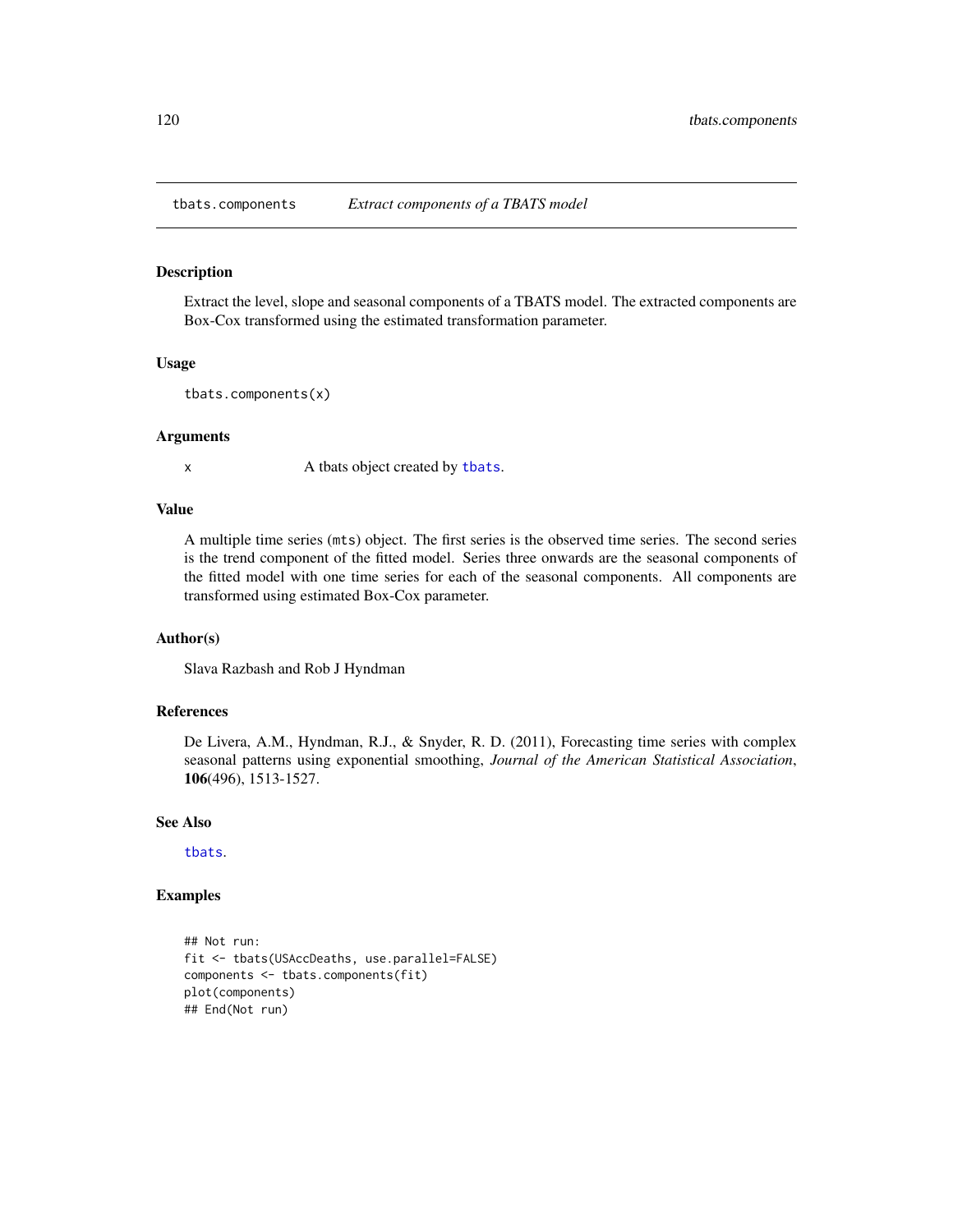<span id="page-120-0"></span>

#### Description

Returns forecasts and prediction intervals for a theta method forecast.

# Usage

```
thetaf(y, h = ifelse(frequency(y) > 1, 2 * frequency(y), 10),
  level = c(80, 95), fan = FALSE, x = y)
```
#### Arguments

| у     | a numeric vector or time series of class ts                                    |
|-------|--------------------------------------------------------------------------------|
| h.    | Number of periods for forecasting                                              |
| level | Confidence levels for prediction intervals.                                    |
| fan   | If TRUE, level is set to $seq(51, 99, by=3)$ . This is suitable for fan plots. |
| x     | Deprecated. Included for backwards compatibility.                              |

# Details

The theta method of Assimakopoulos and Nikolopoulos (2000) is equivalent to simple exponential smoothing with drift. This is demonstrated in Hyndman and Billah (2003).

The series is tested for seasonality using the test outlined in A&N. If deemed seasonal, the series is seasonally adjusted using a classical multiplicative decomposition before applying the theta method. The resulting forecasts are then reseasonalized.

Prediction intervals are computed using the underlying state space model.

More general theta methods are available in the [forecTheta](#page-0-0) package.

#### Value

An object of class "forecast".

The function summary is used to obtain and print a summary of the results, while the function plot produces a plot of the forecasts and prediction intervals.

The generic accessor functions fitted.values and residuals extract useful features of the value returned by rwf.

An object of class "forecast" is a list containing at least the following elements:

| model  | A list containing information about the fitted model     |
|--------|----------------------------------------------------------|
| method | The name of the forecasting method as a character string |
| mean   | Point forecasts as a time series                         |
| lower  | Lower limits for prediction intervals                    |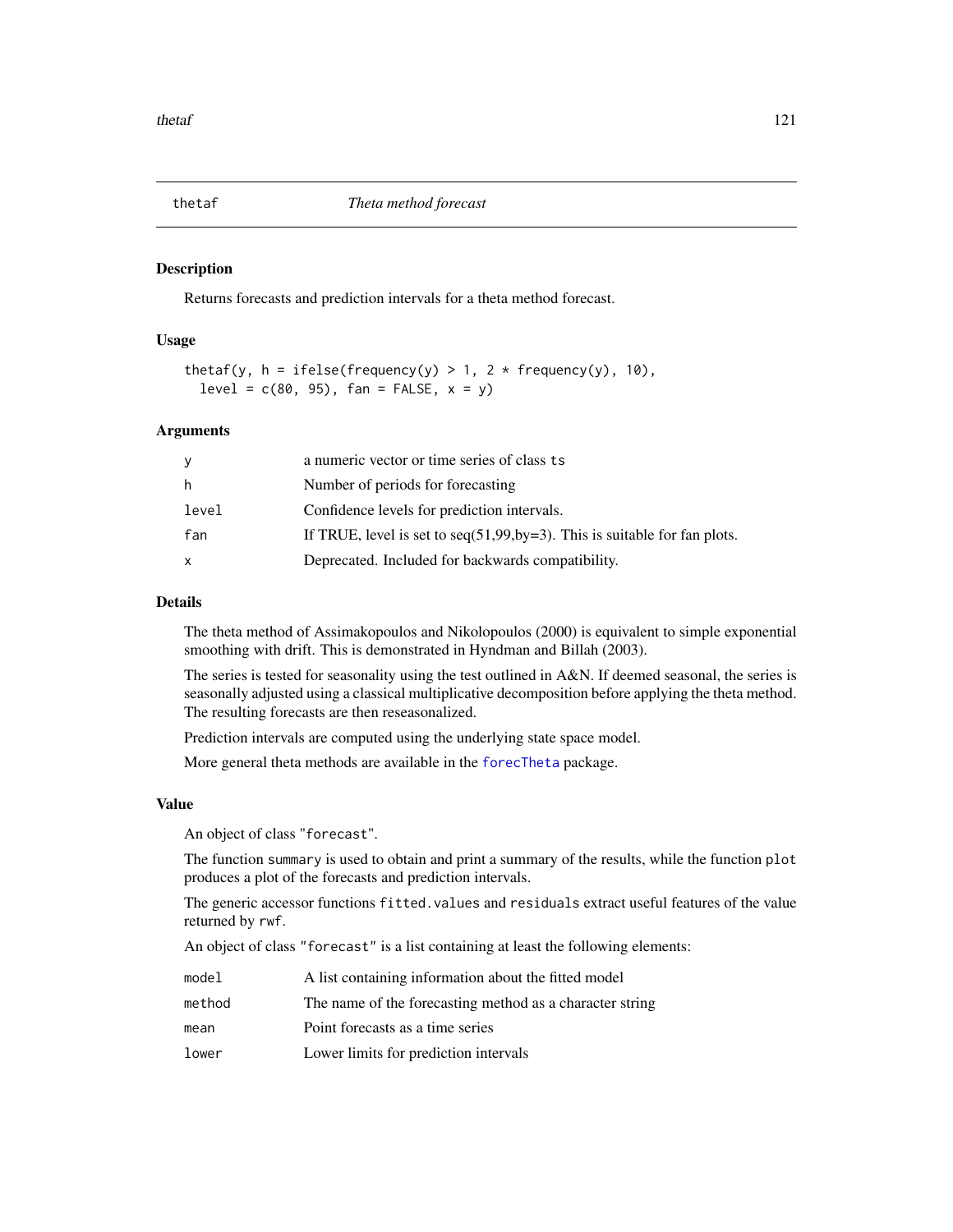<span id="page-121-1"></span>122 tsclean

| upper     | Upper limits for prediction intervals                                                                            |
|-----------|------------------------------------------------------------------------------------------------------------------|
| level     | The confidence values associated with the prediction intervals                                                   |
| x         | The original time series (either object itself or the time series used to create the<br>model stored as object). |
| residuals | Residuals from the fitted model. That is x minus fitted values.                                                  |
| fitted    | Fitted values (one-step forecasts)                                                                               |
|           |                                                                                                                  |

# Author(s)

Rob J Hyndman

#### References

Assimakopoulos, V. and Nikolopoulos, K. (2000). The theta model: a decomposition approach to forecasting. *International Journal of Forecasting* 16, 521-530.

Hyndman, R.J., and Billah, B. (2003) Unmasking the Theta method. *International J. Forecasting*, 19, 287-290.

# See Also

[arima](#page-0-0), [meanf](#page-80-0), [rwf](#page-100-0), [ses](#page-106-1)

#### Examples

nile.fcast <- thetaf(Nile) plot(nile.fcast)

<span id="page-121-0"></span>tsclean *Identify and replace outliers and missing values in a time series*

# Description

Uses supsmu for non-seasonal series and a robust STL decomposition for seasonal series. To estimate missing values and outlier replacements, linear interpolation is used on the (possibly seasonally adjusted) series

#### Usage

```
tsclean(x, replace.missing = TRUE, lambda = NULL)
```

| $\mathsf{x}$    | time series                                                                                                                                                   |
|-----------------|---------------------------------------------------------------------------------------------------------------------------------------------------------------|
| replace.missing |                                                                                                                                                               |
|                 | If TRUE, it not only replaces outliers, but also interpolates missing values                                                                                  |
| lambda          | Box-Cox transformation parameter. If lambda="auto", then a transformation is<br>automatically selected using BoxCox. Lambda. The transformation is ignored if |
|                 | NULL. Otherwise, data transformed before model is estimated.                                                                                                  |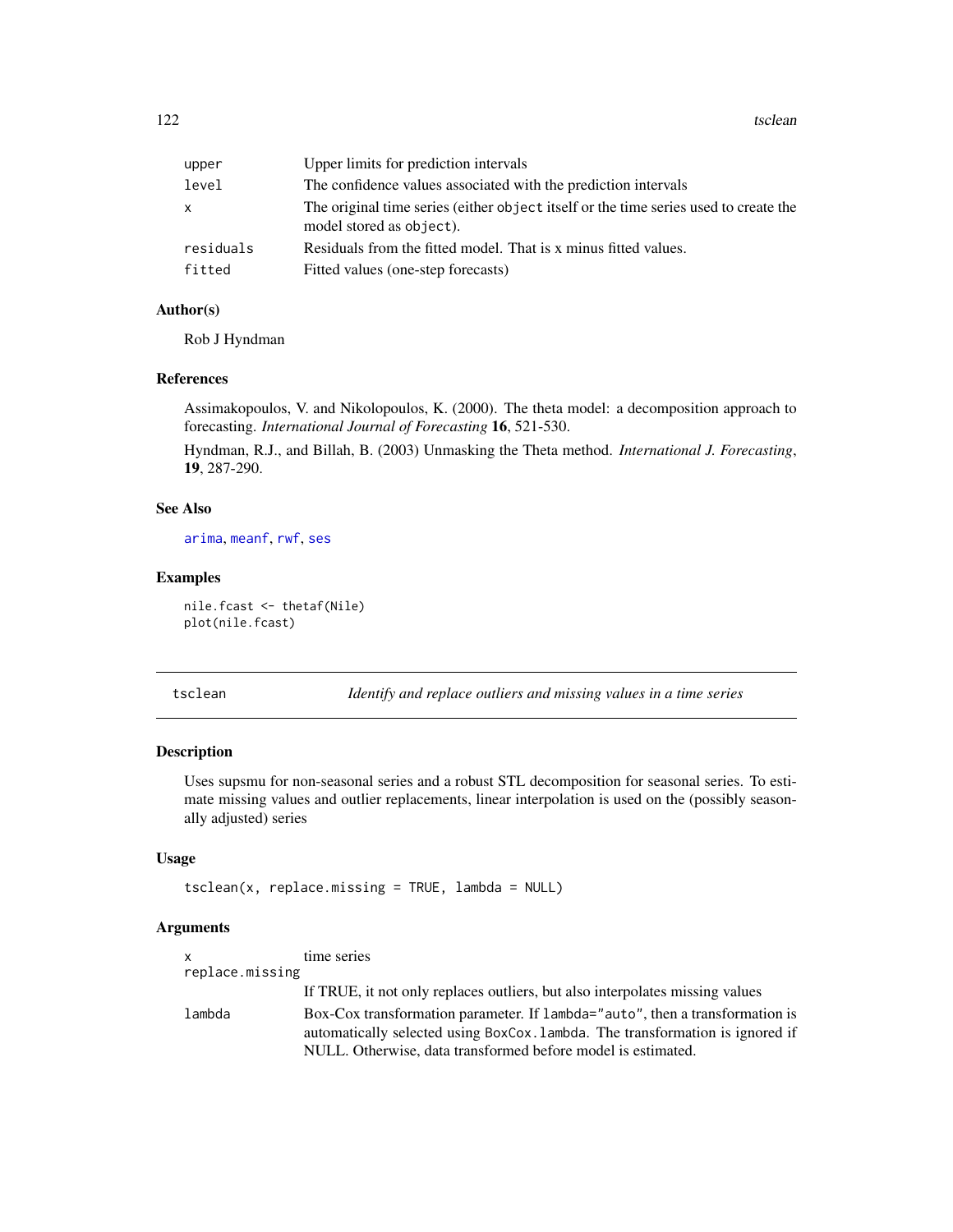#### <span id="page-122-0"></span> $t$ sCV 123

# Value

Time series

# Author(s)

Rob J Hyndman

# See Also

[na.interp](#page-86-0), [tsoutliers](#page-125-0), [supsmu](#page-0-0)

# Examples

cleangold <- tsclean(gold)

# tsCV *Time series cross-validation*

# Description

tsCV computes the forecast errors obtained by applying forecastfunction to subsets of the time series y using a rolling forecast origin.

# Usage

```
tsCV(y, forecastfunction, h = 1, window = NULL, xreg = NULL,
  initial = 0, \ldots)
```

| y                | Univariate time series                                                                                                                                           |  |
|------------------|------------------------------------------------------------------------------------------------------------------------------------------------------------------|--|
| forecastfunction |                                                                                                                                                                  |  |
|                  | Function to return an object of class forecast. Its first argument must be a<br>univariate time series, and it must have an argument h for the forecast horizon. |  |
| h                | Forecast horizon                                                                                                                                                 |  |
| window           | Length of the rolling window, if NULL, a rolling window will not be used.                                                                                        |  |
| xreg             | Exogeneous predictor variables passed to the forecast function if required.                                                                                      |  |
| initial          | Initial period of the time series where no cross-validation is performed.                                                                                        |  |
|                  | Other arguments are passed to forecast function.                                                                                                                 |  |
|                  |                                                                                                                                                                  |  |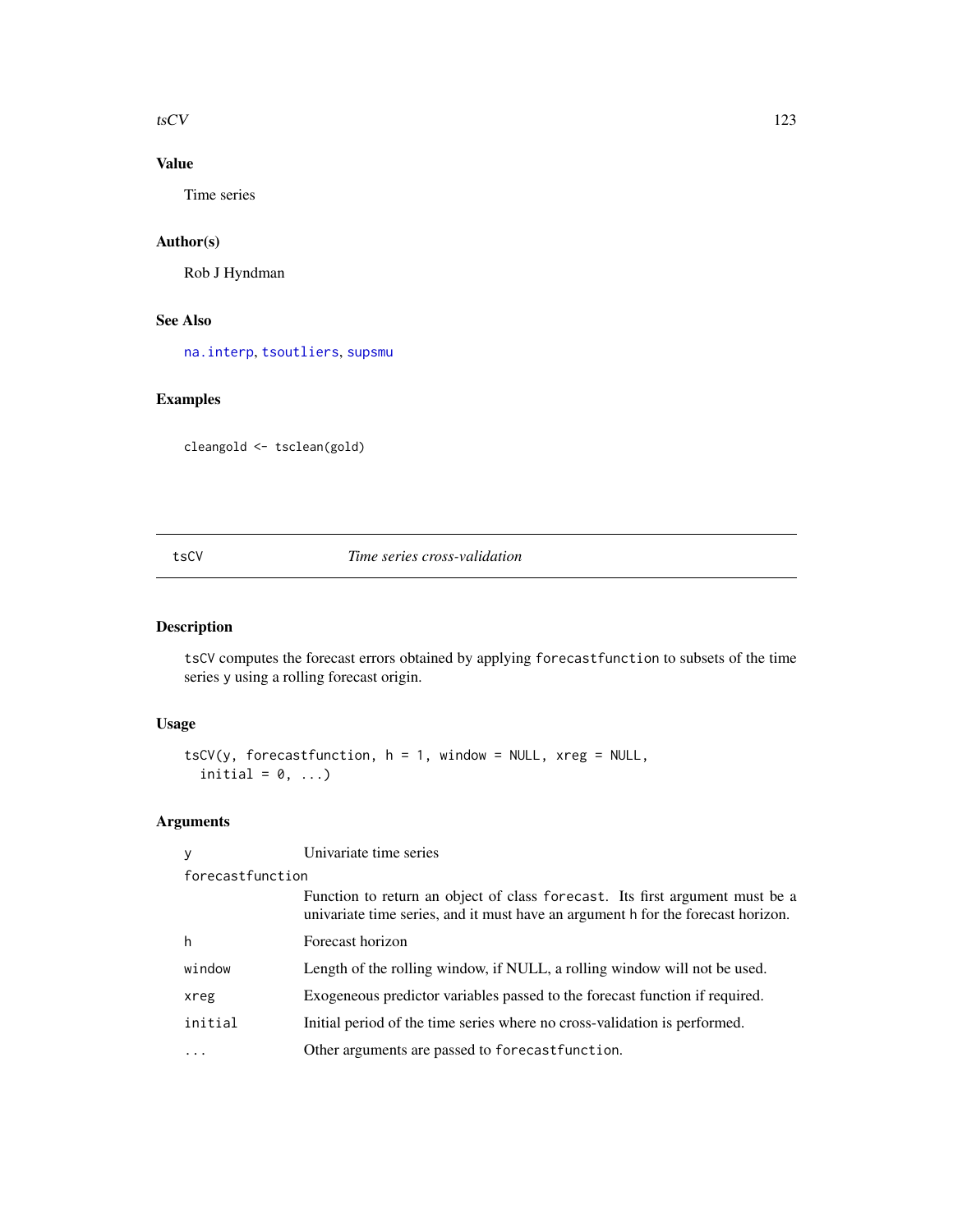# Details

Let y contain the time series  $y_1, \ldots, y_T$ . Then forecast function is applied successively to the time series  $y_1, \ldots, y_t$ , for  $t = 1, \ldots, T - h$ , making predictions  $\hat{y}_{t+h|t}$ . The errors are given by  $e_{t+h} = y_{t+h} - \hat{y}_{t+h|t}$ . If h=1, these are returned as a vector,  $e_1, \ldots, e_T$ . For h>1, they are returned as a matrix with the hth column containing errors for forecast horizon h. The first few errors may be missing as it may not be possible to apply forecastfunction to very short time series.

#### Value

Numerical time series object containing the forecast errors as a vector (if  $h=1$ ) and a matrix otherwise. The time index corresponds to the last period of the training data. The columns correspond to the forecast horizons.

#### Author(s)

Rob J Hyndman

# See Also

[CV,](#page-32-0) [CVar,](#page-33-0) [residuals.Arima,](#page-98-0) <https://robjhyndman.com/hyndsight/tscv/>.

#### Examples

```
#Fit an AR(2) model to each rolling origin subset
far2 <- function(x, h){forecast(Arima(x, order=c(2,0,0)), h=h)}
e <- tsCV(lynx, far2, h=1)
#Fit the same model with a rolling window of length 30
e <- tsCV(lynx, far2, h=1, window=30)
```
tslm *Fit a linear model with time series components*

#### **Description**

tslm is used to fit linear models to time series including trend and seasonality components.

#### Usage

```
tslm(formula, data, subset, lambda = NULL, biasadj = FALSE, ...)
```
<span id="page-123-0"></span>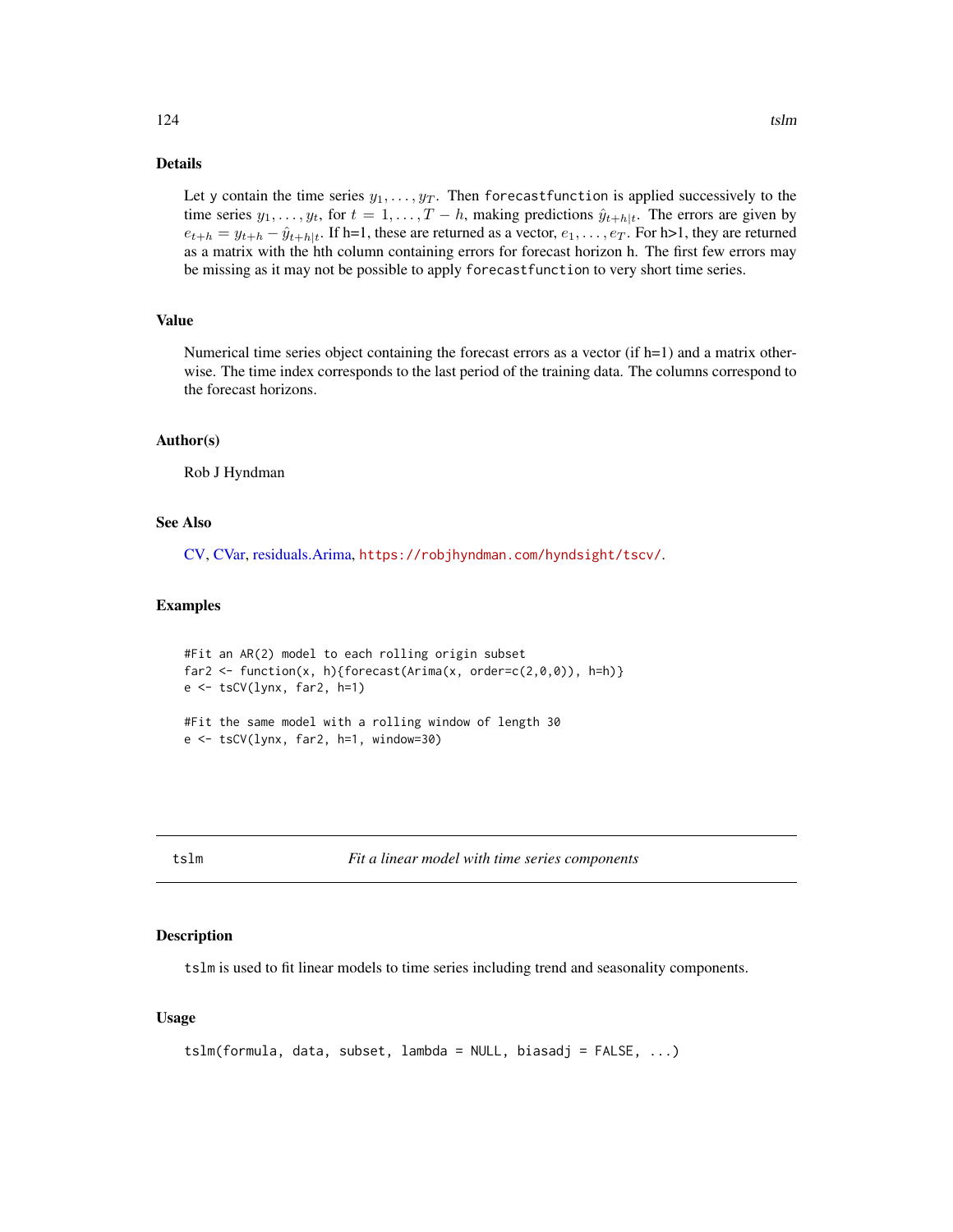# <span id="page-124-0"></span>Arguments

| formula  | an object of class "formula" (or one that can be coerced to that class): a symbolic<br>description of the model to be fitted.                                                                                                                                                                               |
|----------|-------------------------------------------------------------------------------------------------------------------------------------------------------------------------------------------------------------------------------------------------------------------------------------------------------------|
| data     | an optional data frame, list or environment (or object coercible by as data frame<br>to a data frame) containing the variables in the model. If not found in data, the<br>variables are taken from environment (formula), typically the environment from<br>which lm is called.                             |
| subset   | an optional subset containing rows of data to keep. For best results, pass a<br>logical vector of rows to keep. Also supports subset() functions.                                                                                                                                                           |
| lambda   | Box-Cox transformation parameter. If lambda="auto", then a transformation is<br>automatically selected using BoxCox. Lambda. The transformation is ignored if<br>NULL. Otherwise, data transformed before model is estimated.                                                                               |
| biasadj  | Use adjusted back-transformed mean for Box-Cox transformations. If trans-<br>formed data is used to produce forecasts and fitted values, a regular back trans-<br>formation will result in median forecasts. If biasadj is TRUE, an adjustment will<br>be made to produce mean forecasts and fitted values. |
| $\cdots$ | Other arguments passed to $\text{Im}()$                                                                                                                                                                                                                                                                     |

#### Details

tslm is largely a wrapper for  $lm()$  $lm()$  except that it allows variables "trend" and "season" which are created on the fly from the time series characteristics of the data. The variable "trend" is a simple time trend and "season" is a factor indicating the season (e.g., the month or the quarter depending on the frequency of the data).

# Value

Returns an object of class "lm".

# Author(s)

Mitchell O'Hara-Wild and Rob J Hyndman

# See Also

[forecast.lm](#page-54-0), [lm](#page-0-0).

# Examples

```
y \leq -ts(rnorm(120,0,3) + 1:120 + 20*sin(2*pi*(1:120)/12), frequency=12)
fit \le tslm(y \sim trend + season)
plot(forecast(fit, h=20))
```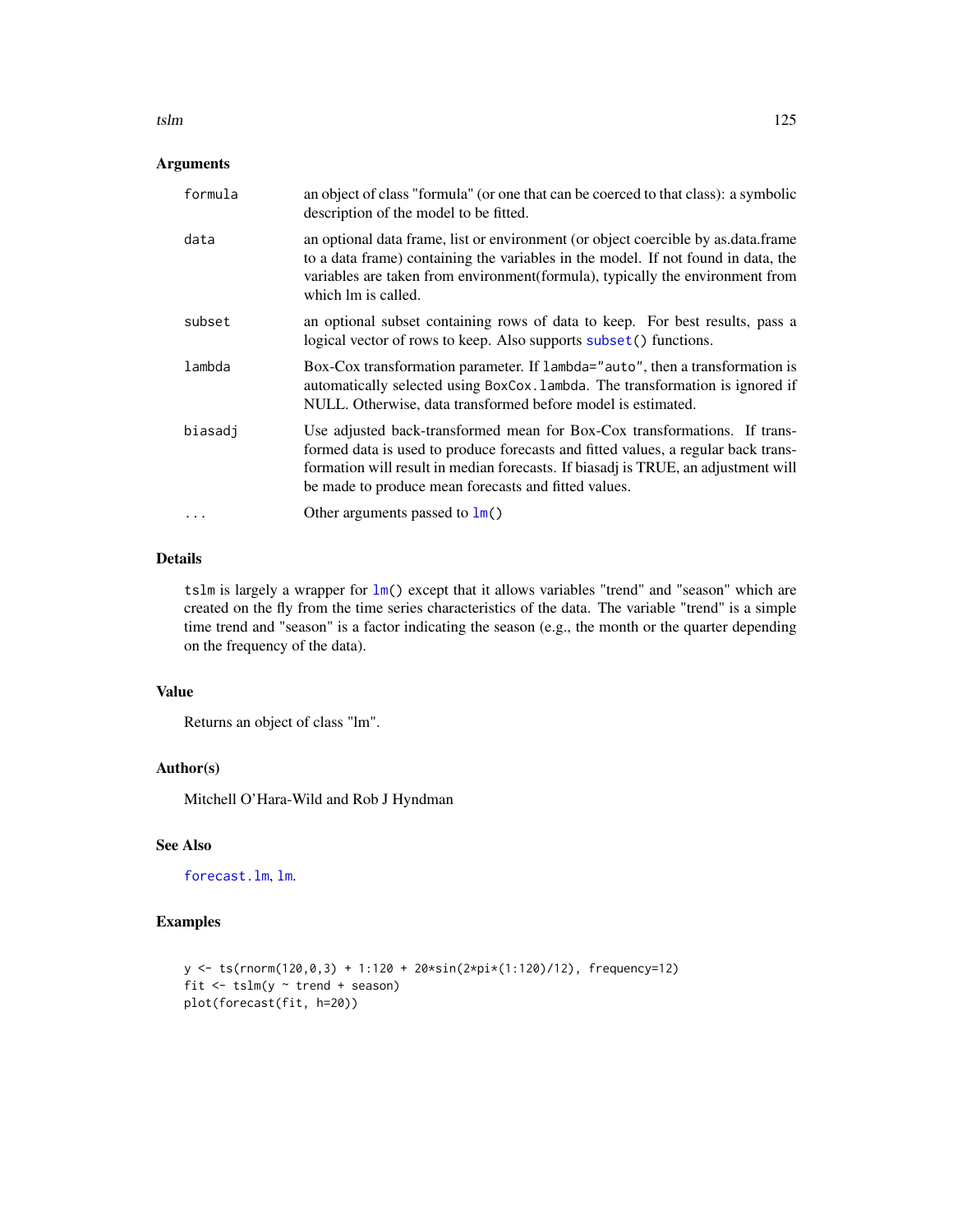<span id="page-125-1"></span><span id="page-125-0"></span>

# Description

Uses supsmu for non-seasonal series and a periodic stl decomposition with seasonal series to identify outliers and estimate their replacements.

## Usage

tsoutliers(x, iterate =  $2$ , lambda = NULL)

# Arguments

| <b>X</b> | time series                                                                                                                                                                                                                   |
|----------|-------------------------------------------------------------------------------------------------------------------------------------------------------------------------------------------------------------------------------|
| iterate  | the number of iteration only for non-seasonal series                                                                                                                                                                          |
| lambda   | Box-Cox transformation parameter. If lambda="auto", then a transformation is<br>automatically selected using BoxCox. Lambda. The transformation is ignored if<br>NULL. Otherwise, data transformed before model is estimated. |

# Value

| index       | Indicating the index of outlier $(s)$                   |
|-------------|---------------------------------------------------------|
| replacement | Suggested numeric values to replace identified outliers |

# Author(s)

Rob J Hyndman

# See Also

[na.interp](#page-86-0), [tsclean](#page-121-0)

# Examples

data(gold) tsoutliers(gold)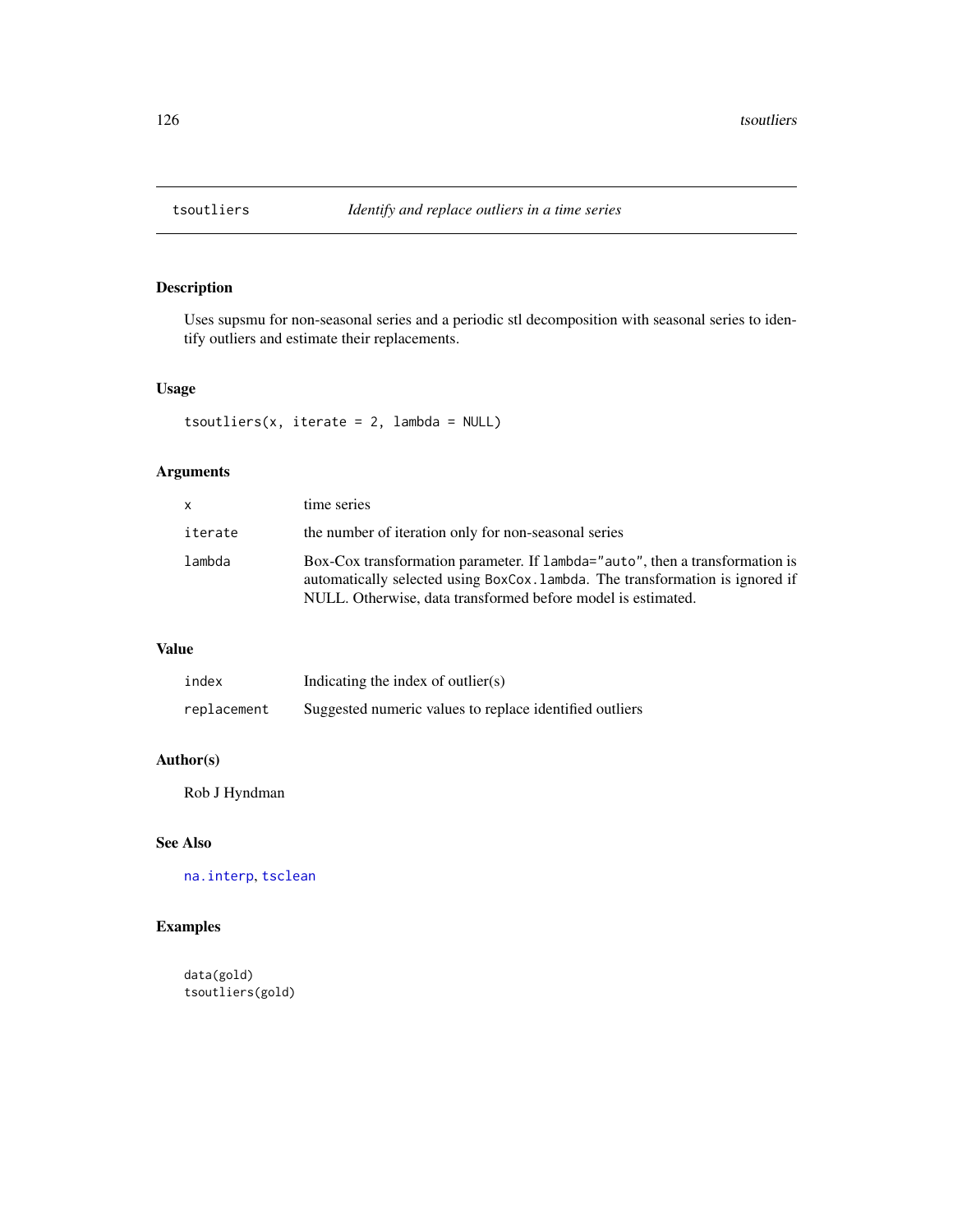<span id="page-126-0"></span>

# Description

Australian total wine sales by wine makers in bottles <= 1 litre. Jan 1980 – Aug 1994.

#### Usage

wineind

# Format

Time series data

# Source

Time Series Data Library. <https://pkg.yangzhuoranyang.com/tsdl/>

# Examples

tsdisplay(wineind)

woolyrnq *Quarterly production of woollen yarn in Australia*

# Description

Quarterly production of woollen yarn in Australia: tonnes. Mar 1965 – Sep 1994.

#### Usage

woolyrnq

# Format

Time series data

# Source

Time Series Data Library. <https://pkg.yangzhuoranyang.com/tsdl/>

# Examples

tsdisplay(woolyrnq)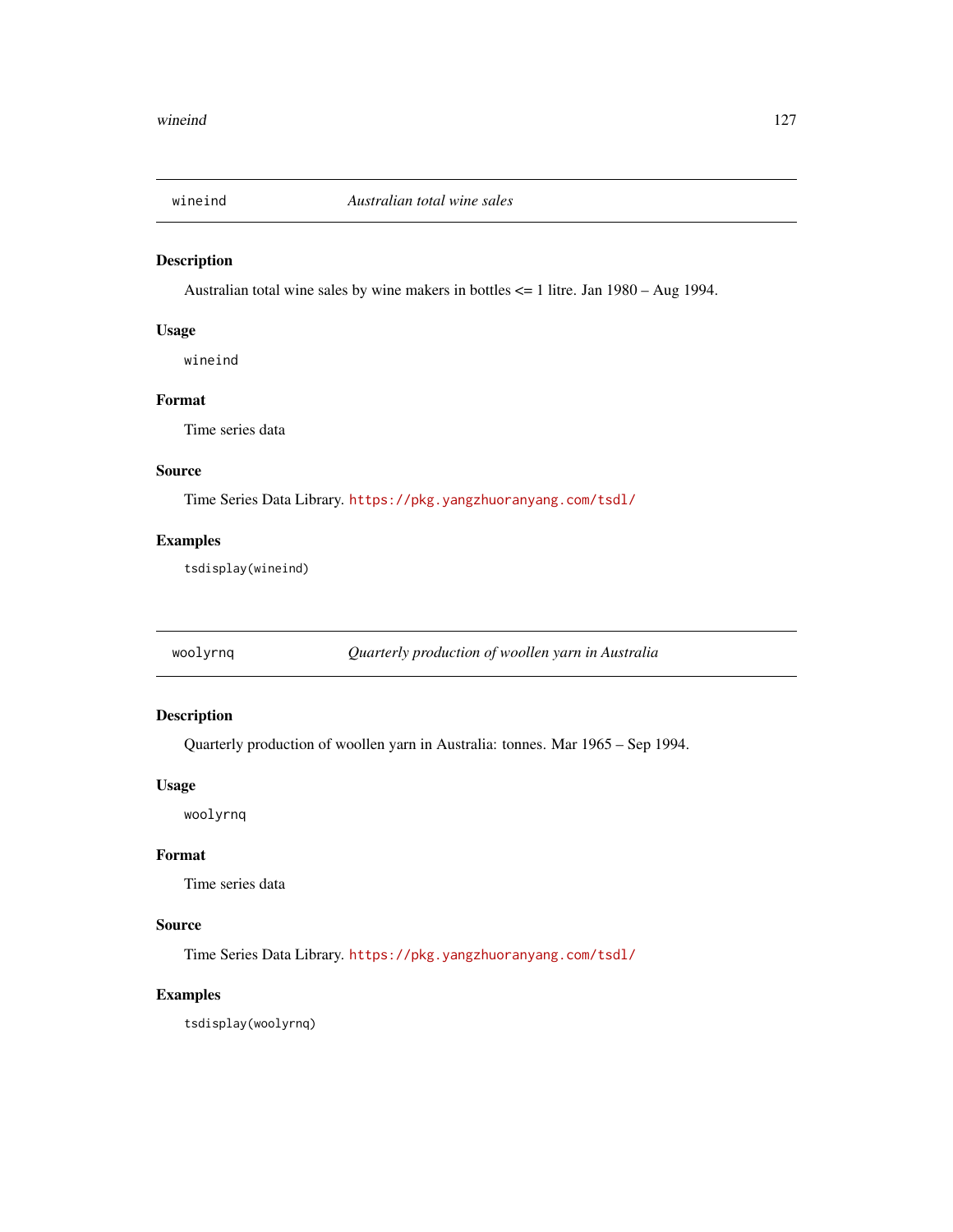# Index

∗Topic datasets gas, [70](#page-69-0) gold, [78](#page-77-0) StatForecast, [114](#page-113-0) taylor, [117](#page-116-0) wineind, [127](#page-126-0) woolyrnq, [127](#page-126-0) ∗Topic hplot plot.Arima, [94](#page-93-0) plot.bats, [95](#page-94-0) plot.ets, [96](#page-95-0) ∗Topic htest dm.test, [35](#page-34-0) ∗Topic models CV, [33](#page-32-1) ∗Topic package forecast-package, [4](#page-3-0) ∗Topic stats forecast.lm, [55](#page-54-1) tslm, [124](#page-123-0) ∗Topic ts accuracy, [4](#page-3-0) Acf.  $6$ arfima, [8](#page-7-1) Arima, [10](#page-9-1) arima.errors, [12](#page-11-0) arimaorder, [13](#page-12-1) auto.arima, [13](#page-12-1) autoplot.mforecast, [21](#page-20-0) baggedModel, [23](#page-22-0) bats, [24](#page-23-0) bizdays, [26](#page-25-0) bld.mbb.bootstrap, [27](#page-26-0) BoxCox, [28](#page-27-0) BoxCox.lambda, [29](#page-28-0) croston, [31](#page-30-0) CVar, [34](#page-33-1) dm.test, [35](#page-34-0) dshw, [37](#page-36-0)

easter, [39](#page-38-1) ets, [39](#page-38-1) findfrequency, [42](#page-41-0) fitted.fracdiff, [43](#page-42-0) forecast, [44](#page-43-2) forecast.baggedModel, [46](#page-45-0) forecast.bats, [48](#page-47-0) forecast.ets, [49](#page-48-0) forecast.fracdiff, [51](#page-50-0) forecast.HoltWinters, [53](#page-52-0) forecast.modelAR, [59](#page-58-0) forecast.nnetar, [62](#page-61-0) forecast.stl, [64](#page-63-0) forecast.StructTS, [67](#page-66-0) fourier, [68](#page-67-0) getResponse, [70](#page-69-0) ggseasonplot, [75](#page-74-0) ggtsdisplay, [76](#page-75-0) ma, [80](#page-79-0) meanf, [81](#page-80-1) modelAR, [82](#page-81-0) monthdays, [84](#page-83-0) msts, [86](#page-85-0) na.interp, [87](#page-86-1) ndiffs, [88](#page-87-0) nnetar, [89](#page-88-1) plot.forecast, [97](#page-96-0) residuals.forecast, [99](#page-98-1) rwf, [101](#page-100-1) seasadj, [104](#page-103-0) seasonal, [105](#page-104-0) seasonaldummy, [106](#page-105-0) ses, [107](#page-106-2) simulate.ets, [109](#page-108-0) sindexf, [111](#page-110-0) splinef, [112](#page-111-0) subset.ts, [116](#page-115-0) tbats, [118](#page-117-1) tbats.components, [120](#page-119-1)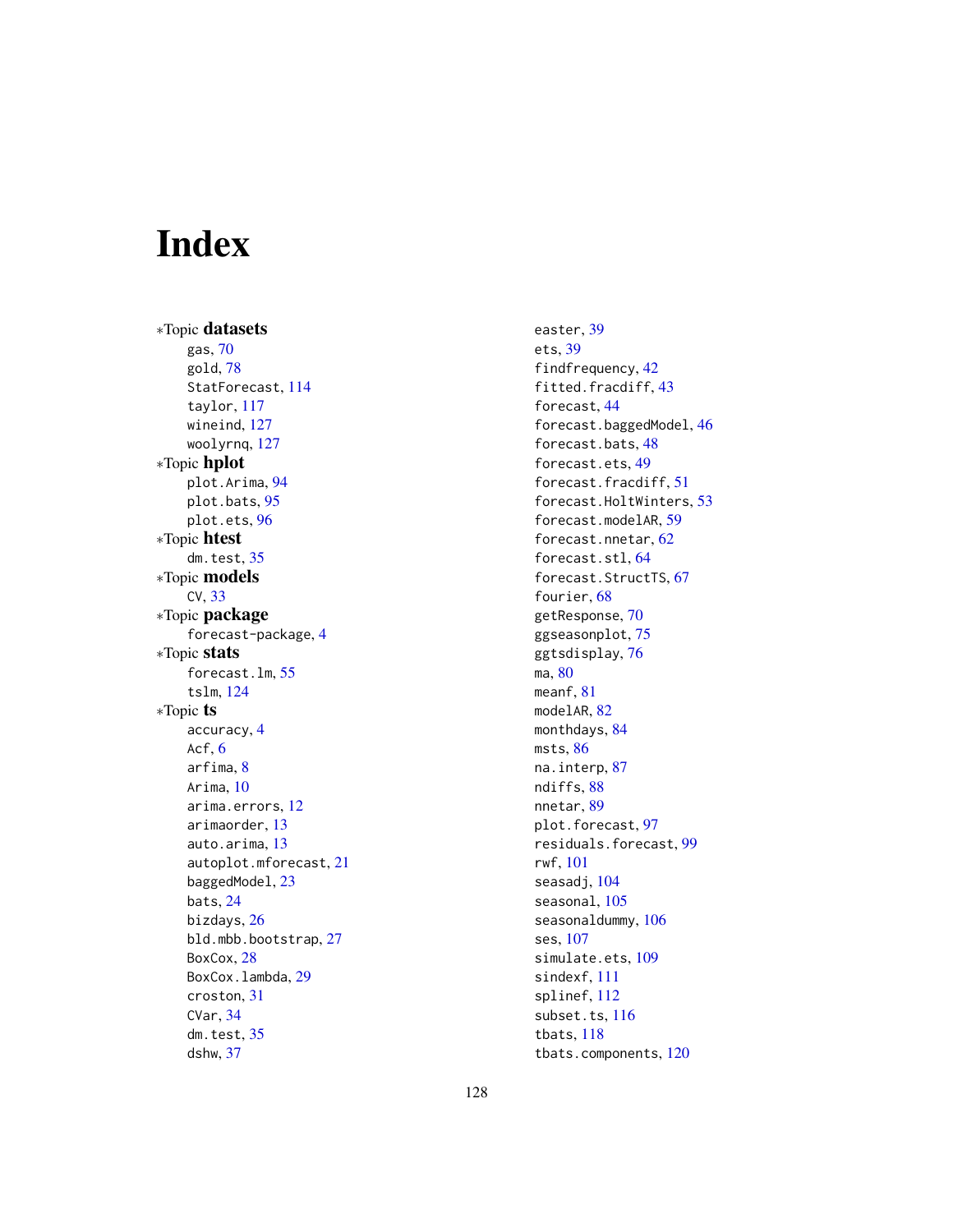thetaf, [121](#page-120-0) tsclean, [122](#page-121-1) tsCV, [123](#page-122-0) tsoutliers, [126](#page-125-1) '[.msts' *(*msts*)*, [86](#page-85-0) accuracy, [4](#page-3-0) Acf, [6,](#page-5-0) *[20](#page-19-0)*, *[77](#page-76-0)* acf, *[7,](#page-6-0) [8](#page-7-1)*, *[20](#page-19-0)*, *[77](#page-76-0)* aes, *[114](#page-113-0)* aes\_, *[114](#page-113-0)* AIC, *[33](#page-32-1)* ar, *[13](#page-12-1)*, *[52,](#page-51-0) [53](#page-52-0)*, *[66](#page-65-0)*, *[95](#page-94-0)*, *[111](#page-110-0)* arfima, [8,](#page-7-1) *[13](#page-12-1)*, *[52,](#page-51-0) [53](#page-52-0)*, *[111](#page-110-0)* Arima, [10,](#page-9-1) *[13](#page-12-1)*, *[15,](#page-14-0) [16](#page-15-0)*, *[42](#page-41-0)*, *[53](#page-52-0)*, *[68](#page-67-0)*, *[95](#page-94-0)*, *[103](#page-102-0)*, *[106](#page-105-0)*, *[110,](#page-109-0) [111](#page-110-0)* arima, *[8](#page-7-1)[–11](#page-10-0)*, *[13](#page-12-1)*, *[15](#page-14-0)*, *[45](#page-44-0)*, *[52,](#page-51-0) [53](#page-52-0)*, *[109,](#page-108-0) [110](#page-109-0)*, *[113](#page-112-0)*, *[122](#page-121-1)* arima.errors, [12](#page-11-0) arimaorder, [13](#page-12-1) as.character.Arima *(*Arima*)*, [10](#page-9-1) as.character.bats *(*bats*)*, [24](#page-23-0) as.character.ets *(*ets*)*, [39](#page-38-1) as.character.tbats *(*tbats*)*, [118](#page-117-1) as.data.frame.forecast *(*forecast*)*, [44](#page-43-2) as.data.frame.mforecast *(*forecast.mts*)*, [60](#page-59-0) as.ts.forecast *(*forecast*)*, [44](#page-43-2) auto.arima, *[9](#page-8-0)*, *[11](#page-10-0)*, *[13](#page-12-1)*, [13,](#page-12-1) *[52,](#page-51-0) [53](#page-52-0)*, *[65](#page-64-0)*, *[68](#page-67-0)*, *[89](#page-88-1)*, *[92](#page-91-0)*, *[106](#page-105-0)*, *[110,](#page-109-0) [111](#page-110-0)* autolayer, [16](#page-15-0) autolayer.forecast *(*plot.forecast*)*, [97](#page-96-0) autolayer.mforecast *(*autoplot.mforecast*)*, [21](#page-20-0) autolayer.msts *(*autolayer.mts*)*, [17](#page-16-0) autolayer.mts, [17](#page-16-0) autolayer.ts *(*autolayer.mts*)*, [17](#page-16-0) autoplot(), *[16](#page-15-0)* autoplot.acf, [18](#page-17-0) autoplot.ar *(*plot.Arima*)*, [94](#page-93-0) autoplot.Arima *(*plot.Arima*)*, [94](#page-93-0) autoplot.bats *(*plot.bats*)*, [95](#page-94-0) autoplot.decomposed.ts, [20](#page-19-0) autoplot.ets *(*plot.ets*)*, [96](#page-95-0) autoplot.forecast *(*plot.forecast*)*, [97](#page-96-0) autoplot.mforecast, [21](#page-20-0) autoplot.mpacf *(*autoplot.acf*)*, [18](#page-17-0) autoplot.mstl *(*autoplot.decomposed.ts*)*, [20](#page-19-0)

autoplot.msts *(*autolayer.mts*)*, [17](#page-16-0) autoplot.mts *(*autolayer.mts*)*, [17](#page-16-0) autoplot.seas *(*autoplot.decomposed.ts*)*,  $20$ autoplot.splineforecast *(*plot.forecast*)*, [97](#page-96-0) autoplot.stl *(*autoplot.decomposed.ts*)*,  $20$ autoplot.StructTS *(*autoplot.decomposed.ts*)*, [20](#page-19-0) autoplot.tbats *(*plot.bats*)*, [95](#page-94-0) autoplot.ts *(*autolayer.mts*)*, [17](#page-16-0) baggedETS, *[28](#page-27-0)* baggedETS *(*baggedModel*)*, [23](#page-22-0) baggedModel, [23,](#page-22-0) *[46,](#page-45-0) [47](#page-46-0)* bats, [24,](#page-23-0) *[48,](#page-47-0) [49](#page-48-0)*, *[96](#page-95-0)* bgtest, *[31](#page-30-0)* bizdays, [26,](#page-25-0) *[84](#page-83-0)* bld.mbb.bootstrap, *[23](#page-22-0)*, [27](#page-26-0) borders, *[115](#page-114-0)* Box.test, *[31](#page-30-0)* BoxCox, [28,](#page-27-0) *[30](#page-29-0)* BoxCox.lambda, *[29](#page-28-0)*, [29](#page-28-0) Ccf *(*Acf*)*, [6](#page-5-0) ccf, *[7,](#page-6-0) [8](#page-7-1)* ch.test, *[92](#page-91-0)* checkresiduals, [30,](#page-29-0) *[101](#page-100-1)* coef.ets *(*ets*)*, [39](#page-38-1) croston, [31,](#page-30-0) *[46](#page-45-0)* CV, [33,](#page-32-1) *[34](#page-33-1)*, *[124](#page-123-0)* CVar, [34,](#page-33-1) *[124](#page-123-0)* decompose, *[20,](#page-19-0) [21](#page-20-0)*, *[80](#page-79-0)*, *[104,](#page-103-0) [105](#page-104-0)*, *[111](#page-110-0)* dm.test, [35](#page-34-0) dshw, [37](#page-36-0) easter, [39](#page-38-1) ets, *[23](#page-22-0)*, *[37,](#page-36-0) [38](#page-37-0)*, [39,](#page-38-1) *[45](#page-44-0)*, *[50,](#page-49-0) [51](#page-50-0)*, *[54](#page-53-0)*, *[65](#page-64-0)*, *[97](#page-96-0)*, *[102](#page-101-0)*, *[107](#page-106-2)*, *[109](#page-108-0)*, *[111](#page-110-0)* findfrequency, [42](#page-41-0) fitted.ar *(*fitted.fracdiff*)*, [43](#page-42-0) fitted.Arima, *[101](#page-100-1)* fitted.Arima *(*fitted.fracdiff*)*, [43](#page-42-0) fitted.bats *(*fitted.fracdiff*)*, [43](#page-42-0) fitted.ets *(*fitted.fracdiff*)*, [43](#page-42-0) fitted.fracdiff, [43](#page-42-0)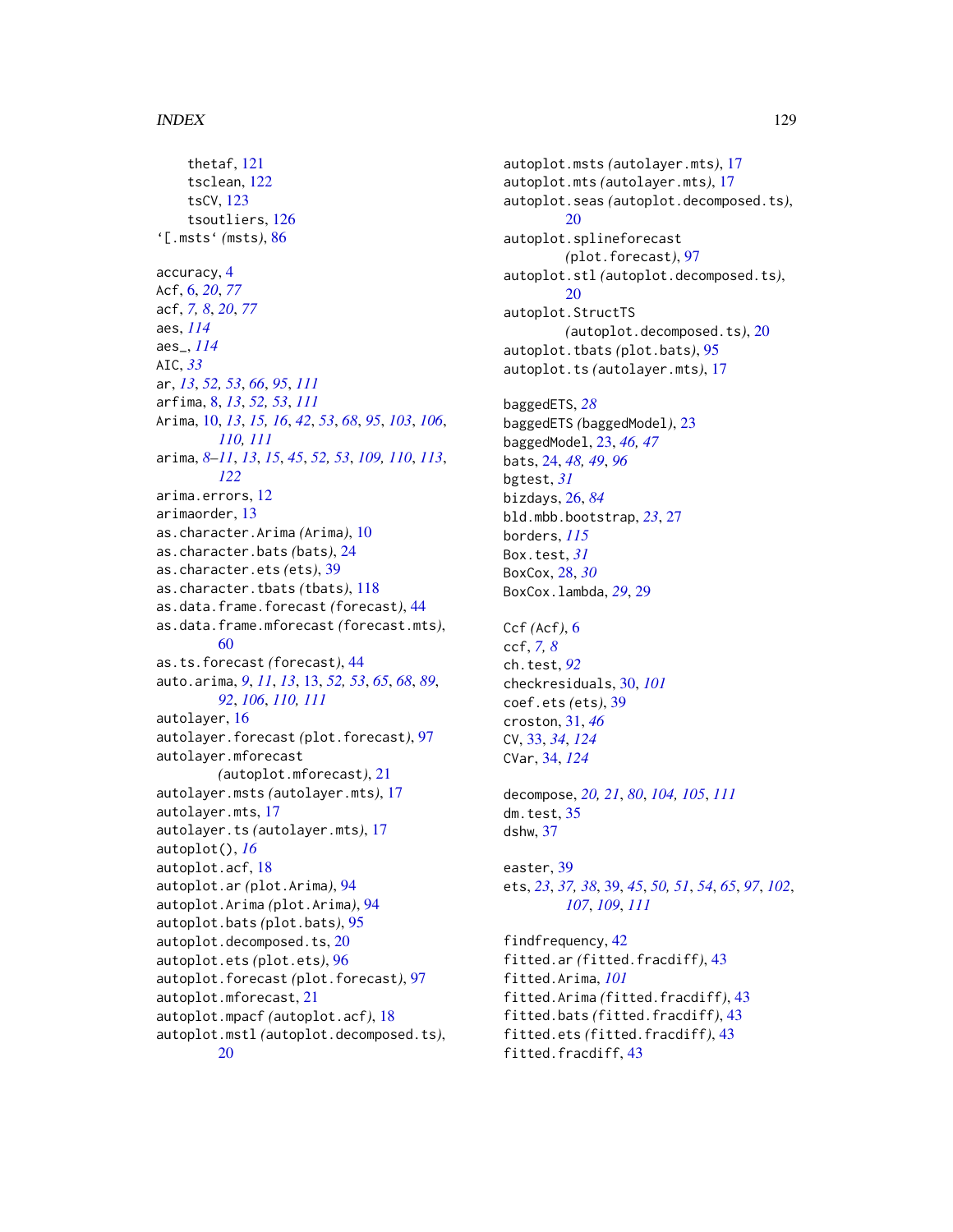fitted.modelAR *(*fitted.fracdiff*)*, [43](#page-42-0) fitted.nnetar *(*fitted.fracdiff*)*, [43](#page-42-0) fitted.tbats *(*fitted.fracdiff*)*, [43](#page-42-0) forecast, [44,](#page-43-2) *[46](#page-45-0)*, *[66](#page-65-0)*, *[98](#page-97-0)*, *[115](#page-114-0)* forecast-package, [4](#page-3-0) forecast.ar *(*forecast.fracdiff*)*, [51](#page-50-0) forecast.Arima, *[11](#page-10-0)*, *[44–](#page-43-2)[46](#page-45-0)*, *[65,](#page-64-0) [66](#page-65-0)* forecast.Arima *(*forecast.fracdiff*)*, [51](#page-50-0) forecast.baggedModel, *[23](#page-22-0)*, [46](#page-45-0) forecast.bats, *[44](#page-43-2)*, [48](#page-47-0) forecast.ets, *[44](#page-43-2)*, *[46](#page-45-0)*, *[49](#page-48-0)*, [49,](#page-48-0) *[66](#page-65-0)* forecast.fracdiff, *[9](#page-8-0)*, [51,](#page-50-0) *[52](#page-51-0)* forecast.HoltWinters, *[46](#page-45-0)*, [53](#page-52-0) forecast.lm, [55,](#page-54-1) *[57,](#page-56-0) [58](#page-57-0)*, *[125](#page-124-0)* forecast.mlm, [57,](#page-56-0) *[61,](#page-60-0) [62](#page-61-0)* forecast.modelAR, [59](#page-58-0) forecast.mts, [60](#page-59-0) forecast.nnetar, *[44](#page-43-2)*, [62](#page-61-0) forecast.stl, [64](#page-63-0) forecast.stlm *(*forecast.stl*)*, [64](#page-63-0) forecast.StructTS, *[46](#page-45-0)*, [67](#page-66-0) forecast.tbats, *[44](#page-43-2)* forecast.tbats *(*forecast.bats*)*, [48](#page-47-0) forecast.ts, *[45](#page-44-0)*, *[115](#page-114-0)* forecTheta, *[121](#page-120-0)* fortify, *[18](#page-17-0)*, *[114](#page-113-0)* fortify(), *[16](#page-15-0)* fortify.ts *(*autolayer.mts*)*, [17](#page-16-0) fourier, [68,](#page-67-0) *[106](#page-105-0)* fourierf *(*fourier*)*, [68](#page-67-0) fracdiff, *[9](#page-8-0)*, *[13](#page-12-1)*, *[52](#page-51-0)*

```
gas, 70
geom_forecast, 17
geom_forecast (StatForecast), 114
geom_histogram, 72
GeomForecast (StatForecast), 114
getResponse, 70
ggAcf (autoplot.acf), 18
ggCcf (autoplot.acf), 18
gghistogram, 71
gglagchull (gglagplot), 72
gglagplot, 72
ggmonthplot, 74
ggPacf (autoplot.acf), 18
ggplot, 114
ggplot(), 16
ggproto, 115
ggseasonplot, 75
```
ggsubseriesplot *(*ggmonthplot*)*, [74](#page-73-0) ggtaperedacf *(*autoplot.acf*)*, [18](#page-17-0) ggtaperedpacf *(*autoplot.acf*)*, [18](#page-17-0) ggtsdisplay, *[31](#page-30-0)*, [76](#page-75-0) gold, [78](#page-77-0) hegy.test, *[92](#page-91-0)* hist, *[72](#page-71-0)* holt, *[46](#page-45-0)*, *[51](#page-50-0)*, *[113](#page-112-0)* holt *(*ses*)*, [107](#page-106-2) HoltWinters, *[38](#page-37-0)*, *[42](#page-41-0)*, *[54,](#page-53-0) [55](#page-54-1)*, *[109](#page-108-0)* hw, *[46](#page-45-0)*, *[51](#page-50-0)* hw *(*ses*)*, [107](#page-106-2) InvBoxCox *(*BoxCox*)*, [28](#page-27-0) is.acf, [78](#page-77-0) is.Arima *(*is.acf*)*, [78](#page-77-0) is.baggedModel *(*is.acf*)*, [78](#page-77-0) is.bats *(*is.acf*)*, [78](#page-77-0) is.constant, [79](#page-78-0) is.ets *(*is.acf*)*, [78](#page-77-0) is.forecast, [79](#page-78-0) is.mforecast *(*is.forecast*)*, [79](#page-78-0) is.modelAR *(*is.acf*)*, [78](#page-77-0) is.nnetar *(*is.acf*)*, [78](#page-77-0) is.nnetarmodels *(*is.acf*)*, [78](#page-77-0) is.splineforecast *(*is.forecast*)*, [79](#page-78-0) is.stlm *(*is.acf*)*, [78](#page-77-0) isBizday, *[26](#page-25-0)*

```
lag.plot, 73
layer, 115
lm, 33, 55–58, 125
```
ma, [80](#page-79-0) meanf, *[46](#page-45-0)*, [81,](#page-80-1) *[122](#page-121-1)* mforecast *(*forecast.mts*)*, [60](#page-59-0) modelAR, *[59](#page-58-0)*, [82](#page-81-0) monthdays, *[27](#page-26-0)*, [84](#page-83-0) monthplot, *[74](#page-73-0)*, *[76](#page-75-0)* mstl, [85](#page-84-0) msts, *[37](#page-36-0)*, [86](#page-85-0)

na.contiguous, *[7](#page-6-0)*, *[19](#page-18-0)*, *[77](#page-76-0)* na.interp, *[7](#page-6-0)*, *[19](#page-18-0)*, *[77](#page-76-0)*, [87,](#page-86-1) *[123](#page-122-0)*, *[126](#page-125-1)* na.pass, *[7](#page-6-0)*, *[19](#page-18-0)*, *[77](#page-76-0)* naive *(*rwf*)*, [101](#page-100-1) nclass.FD, *[72](#page-71-0)* ndiffs, *[15](#page-14-0)*, [88,](#page-87-0) *[89](#page-88-1)*, *[92](#page-91-0)*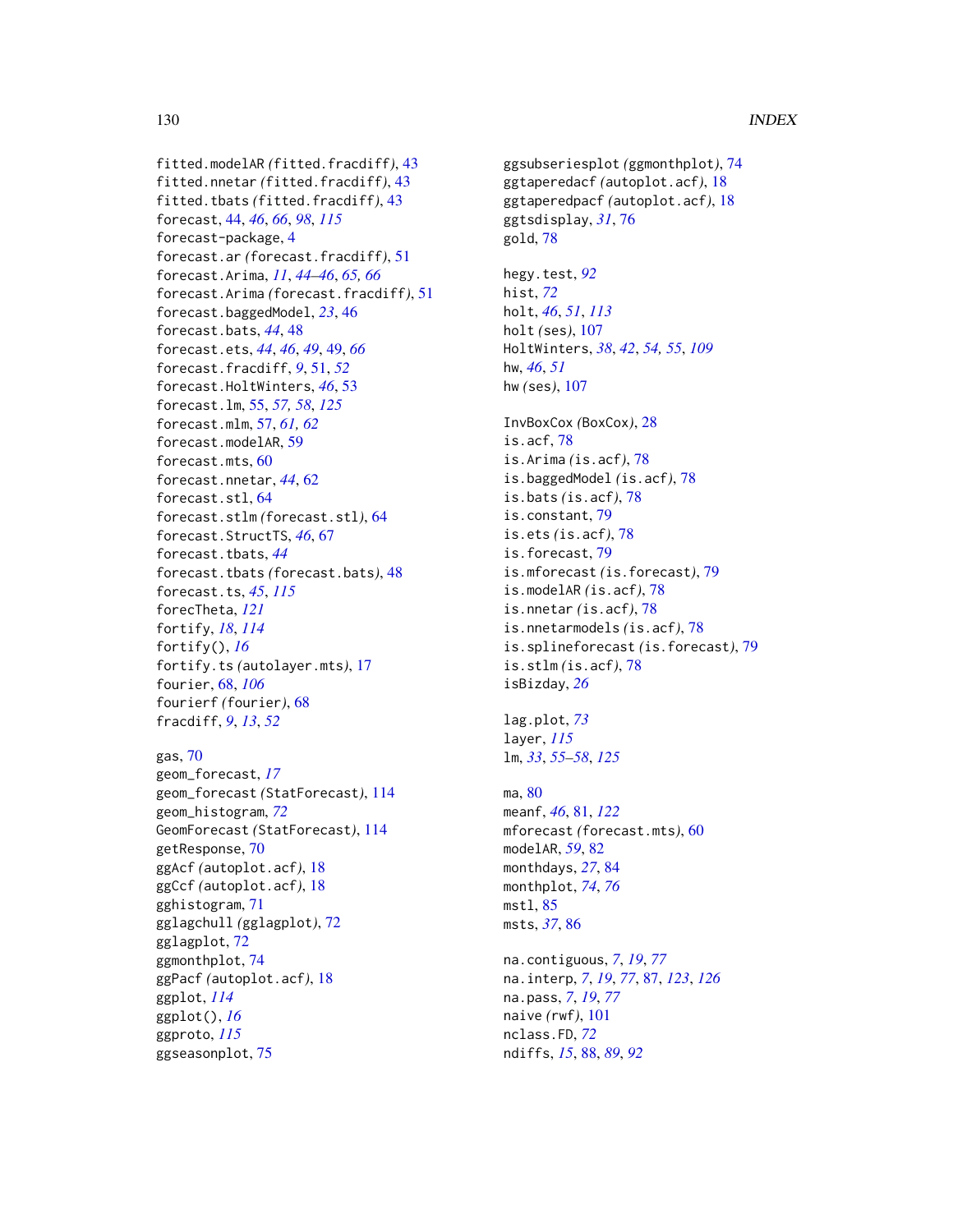#### $I<sub>31</sub>$  is a set of  $I<sub>31</sub>$  is a set of  $I<sub>31</sub>$  is a set of  $I<sub>31</sub>$  is a set of  $I<sub>31</sub>$  is a set of  $I<sub>31</sub>$  is a set of  $I<sub>31</sub>$  is a set of  $I<sub>31</sub>$  is a set of  $I<sub>31</sub>$  is a set of  $I$

nnet, *[90](#page-89-0)* nnetar, *[34](#page-33-1)*, *[60](#page-59-0)*, *[62,](#page-61-0) [63](#page-62-0)*, [89,](#page-88-1) *[111](#page-110-0)* nsdiffs, *[15](#page-14-0)*, [91,](#page-90-0) *[93](#page-92-0)* ocsb.test, *[92](#page-91-0)*, [93](#page-92-0) Pacf *(*Acf*)*, [6](#page-5-0) pacf, *[7,](#page-6-0) [8](#page-7-1)* par, *[94,](#page-93-0) [95](#page-94-0)* plot, *[75](#page-74-0)* plot.acf, *[20](#page-19-0)* plot.ar *(*plot.Arima*)*, [94](#page-93-0) plot.Arima, [94](#page-93-0) plot.bats, [95](#page-94-0) plot.default, *[98](#page-97-0)* plot.ets, [96](#page-95-0) plot.forecast, *[22](#page-21-0)*, [97](#page-96-0) plot.mforecast *(*autoplot.mforecast*)*, [21](#page-20-0) plot.splineforecast *(*plot.forecast*)*, [97](#page-96-0) plot.stl, *[21](#page-20-0)* plot.tbats *(*plot.bats*)*, [95](#page-94-0) plot.ts, *[18](#page-17-0)*, *[22](#page-21-0)*, *[77](#page-76-0)*, *[99](#page-98-1)* predict.ar, *[52,](#page-51-0) [53](#page-52-0)* predict.Arima, *[52,](#page-51-0) [53](#page-52-0)* predict.HoltWinters, *[54,](#page-53-0) [55](#page-54-1)* predict.lm, *[55,](#page-54-1) [56](#page-55-0)* print.ARIMA *(*Arima*)*, [10](#page-9-1) print.baggedModel *(*baggedModel*)*, [23](#page-22-0) print.bats *(*bats*)*, [24](#page-23-0) print.CVar *(*CVar*)*, [34](#page-33-1) print.ets *(*ets*)*, [39](#page-38-1) print.forecast *(*forecast*)*, [44](#page-43-2) print.mforecast *(*forecast.mts*)*, [60](#page-59-0) print.modelAR *(*modelAR*)*, [82](#page-81-0) print.msts *(*msts*)*, [86](#page-85-0) print.naive *(*rwf*)*, [101](#page-100-1) print.nnetar *(*nnetar*)*, [89](#page-88-1) print.nnetarmodels *(*nnetar*)*, [89](#page-88-1) print.OCSBtest *(*ocsb.test*)*, [93](#page-92-0) print.tbats *(*tbats*)*, [118](#page-117-1)

remainder *(*seasonal*)*, [105](#page-104-0) residuals.ar *(*residuals.forecast*)*, [99](#page-98-1) residuals.Arima, *[12](#page-11-0)*, *[44](#page-43-2)*, *[124](#page-123-0)* residuals.Arima *(*residuals.forecast*)*, [99](#page-98-1) residuals.bats, *[44](#page-43-2)* residuals.bats *(*residuals.forecast*)*, [99](#page-98-1) residuals.ets, *[44](#page-43-2)* residuals.ets *(*residuals.forecast*)*, [99](#page-98-1)

residuals.forecast, [99](#page-98-1) residuals.fracdiff *(*residuals.forecast*)*, [99](#page-98-1) residuals.nnetar, *[44](#page-43-2)* residuals.nnetar *(*residuals.forecast*)*, [99](#page-98-1) residuals.stlm *(*residuals.forecast*)*, [99](#page-98-1) residuals.tbats, *[44](#page-43-2)* residuals.tbats *(*residuals.forecast*)*, [99](#page-98-1) residuals.tslm *(*residuals.forecast*)*, [99](#page-98-1) rnorm, *[110](#page-109-0)* rwf, *[42](#page-41-0)*, *[46](#page-45-0)*, *[82](#page-81-0)*, [101,](#page-100-1) *[109](#page-108-0)*, *[122](#page-121-1)*

seas, *[20,](#page-19-0) [21](#page-20-0)* seasadj, [104,](#page-103-0) *[105](#page-104-0)* seasonal, [105](#page-104-0) seasonaldummy, *[69](#page-68-0)*, [106](#page-105-0) seasonaldummyf *(*seasonaldummy*)*, [106](#page-105-0) seasonplot *(*ggseasonplot*)*, [75](#page-74-0) ses, *[32](#page-31-0)*, *[46](#page-45-0)*, *[51](#page-50-0)*, [107,](#page-106-2) *[122](#page-121-1)* set.seed, *[110](#page-109-0)* simulate.ar *(*simulate.ets*)*, [109](#page-108-0) simulate.Arima *(*simulate.ets*)*, [109](#page-108-0) simulate.ets, [109](#page-108-0) simulate.fracdiff *(*simulate.ets*)*, [109](#page-108-0) simulate.lagwalk *(*simulate.ets*)*, [109](#page-108-0) simulate.modelAR *(*simulate.ets*)*, [109](#page-108-0) simulate.nnetar, *[59](#page-58-0)*, *[63](#page-62-0)* simulate.nnetar *(*simulate.ets*)*, [109](#page-108-0) sindexf, [111](#page-110-0) smooth.spline, *[112,](#page-111-0) [113](#page-112-0)* snaive *(*rwf*)*, [101](#page-100-1) spec.ar, *[77](#page-76-0)* splinef, *[46](#page-45-0)*, [112](#page-111-0) StatForecast, [114](#page-113-0) stl, *[20,](#page-19-0) [21](#page-20-0)*, *[65,](#page-64-0) [66](#page-65-0)*, *[85](#page-84-0)*, *[104,](#page-103-0) [105](#page-104-0)*, *[111](#page-110-0)* stlf, *[45](#page-44-0)*, *[102](#page-101-0)* stlf *(*forecast.stl*)*, [64](#page-63-0) stlm *(*forecast.stl*)*, [64](#page-63-0) StructTS, *[21](#page-20-0)*, *[67,](#page-66-0) [68](#page-67-0)* subset, *[117](#page-116-0)*, *[125](#page-124-0)* subset.msts *(*subset.ts*)*, [116](#page-115-0) subset.ts, [116](#page-115-0) summary.Arima *(*Arima*)*, [10](#page-9-1) summary.ets *(*ets*)*, [39](#page-38-1) summary.forecast *(*forecast*)*, [44](#page-43-2) summary.mforecast *(*forecast.mts*)*, [60](#page-59-0) supsmu, *[85](#page-84-0)*, *[123](#page-122-0)*